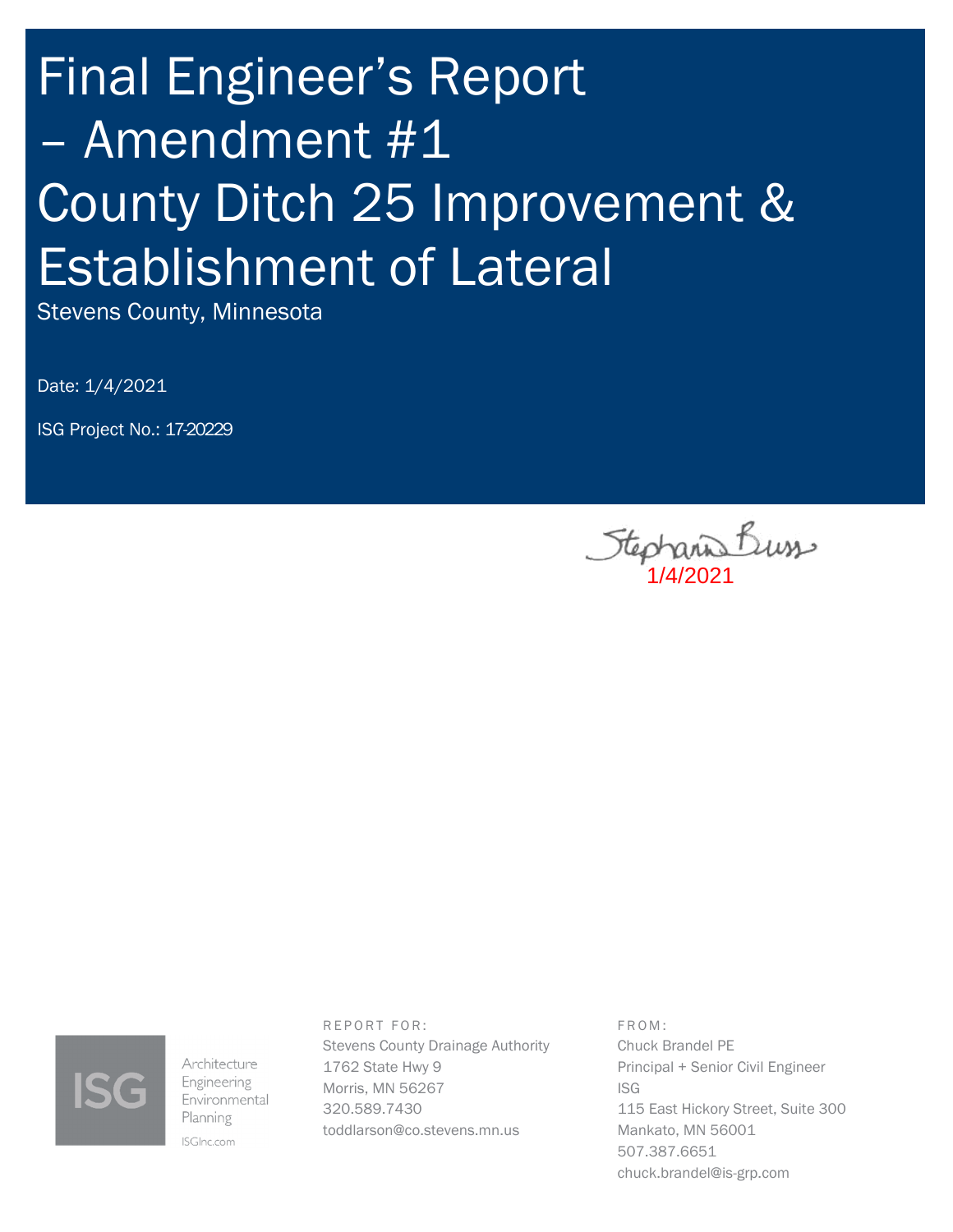## SIGNATURE SHEET

I hereby certify that this plan, specification, or report was prepared by me or under my direct supervision and that I am a duly Licensed Professional Engineer under the laws of the state of Minnesota.

Signature: Chila J. Boll

Printed Name: Charles J. Brandel, PE

Date: 01/04/2021

License Number: 43359

ISG

115 East Hickory Street, Suite 300 Mankato, Minnesota 56001

County Ditch No. 25 Improvement

#### Stevens County, Minnesota

Engineer's Project Number: 17-20229

Dated this 4<sup>th</sup> day of January, 2021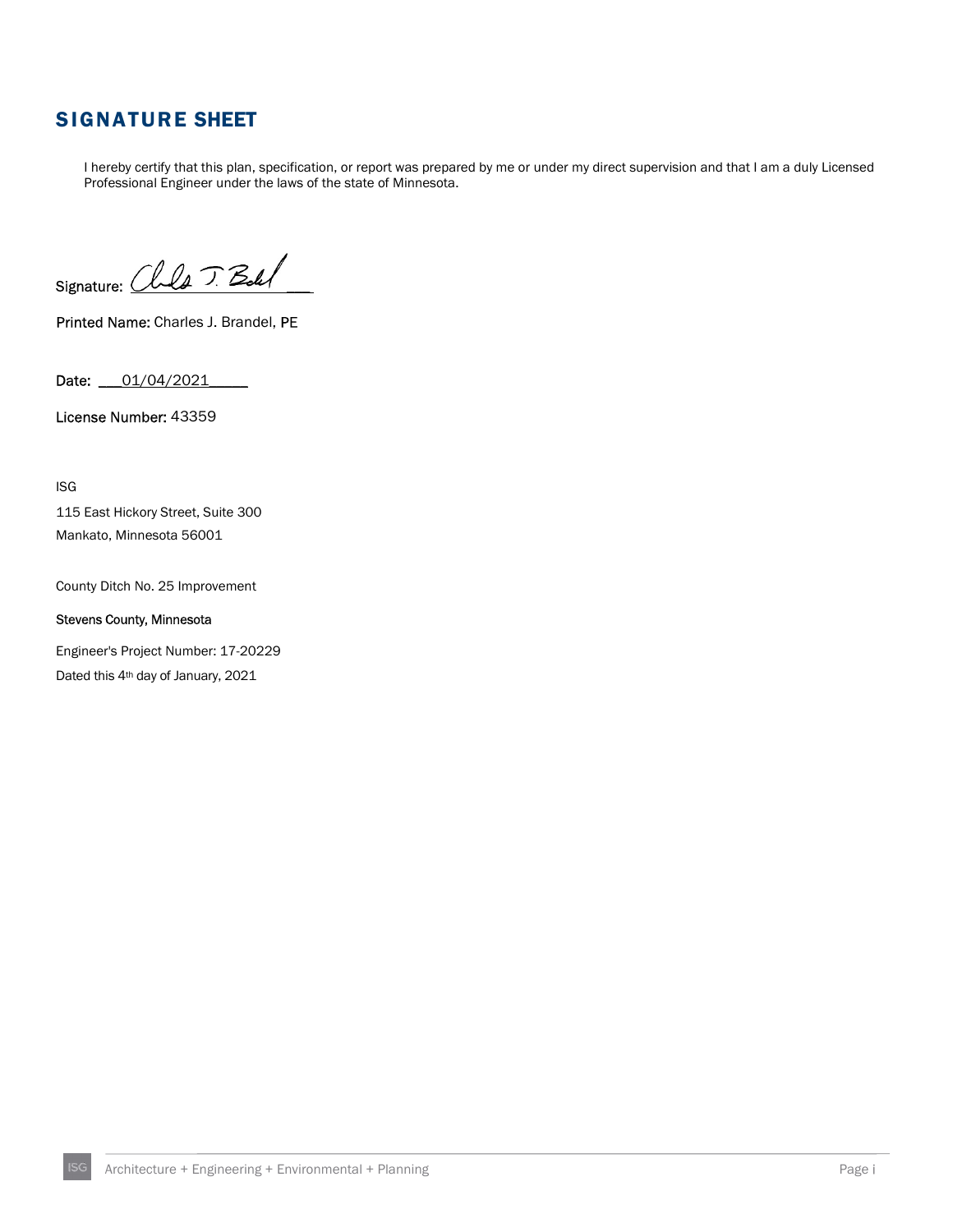## **TABLE OF CONTENTS**

## **APPENDICES**

|--|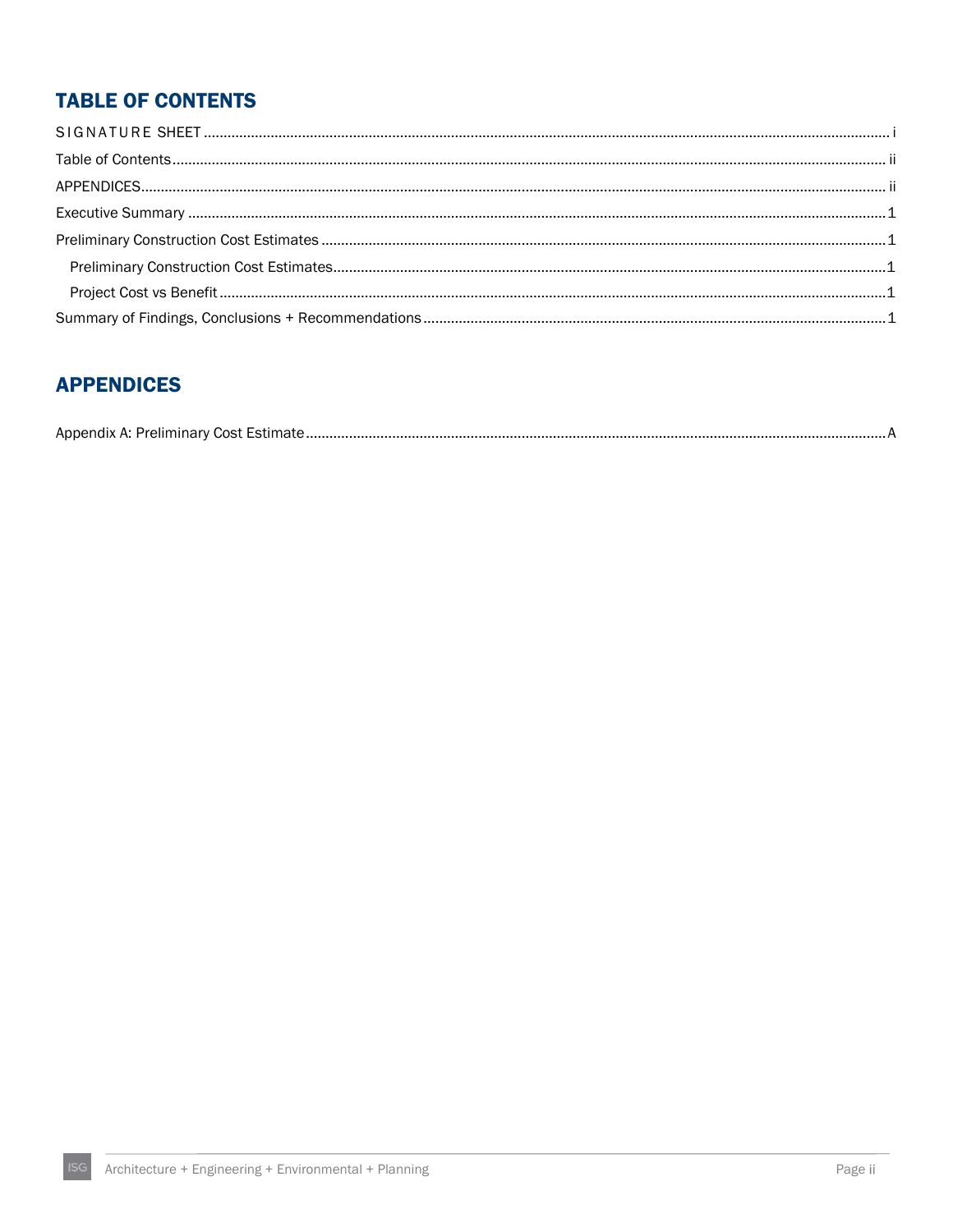## EXECUTIVE SUMMARY

On 12/04/2020, ISG submitted the Final Engineer's Report (FER) to Stevens County Ditch No. 25 – Improvement. Within that report is an establishment of lateral (Branch 5 Fork 2 tile). Since submitting the report, ISG has been notified that the establishment of the lateral shall have a separate cost estimate and benefit number than the improvement project. Therefore, this amendment will address the separation in costs for the establishment of lateral project versus the improvement project. All the design criteria and other statements made in the FER are applicable to this amendment.

## PRELIMINARY CONSTRUCTION COST ESTIMATES

## Preliminary Construction Cost Estimates

The following table summarizes the estimated construction cost for the proposed improvement project and establishment of lateral project using separable maintenance and including road authority and other costs. In accordance with the Order to Proceed the engineer has provided a cost estimate for plowing in certain size tile and depth as an option and include a bid option for concrete versus plastic tile. The cost estimate for installing RCP tile replaced 42-inch, 36-inch, 30-inch, and 24-inch tile. This alternative option is listed below as either "Option 1A" or "Option 2A"

| <b>Proposed Options</b>                 | Separable<br><b>Maintenance</b> |     | <b>Improvement Cost</b> | <b>Net Cost</b> |           |                      |     |            |  |  |  |  |  |  |  | <b>Benefits</b> |  | <b>Net Benefits</b> |
|-----------------------------------------|---------------------------------|-----|-------------------------|-----------------|-----------|----------------------|-----|------------|--|--|--|--|--|--|--|-----------------|--|---------------------|
| Proposed Option 1                       | 1,937,470                       | \$  | 2,842,178               | \$              | 904.708   | \$<br>$1,930,000$ \$ |     | 1,025,292  |  |  |  |  |  |  |  |                 |  |                     |
| Proposed Option 1A                      | 1,937,470                       | -\$ | 3.697.880               | \$              | 1,538,017 | \$<br>1,930,000      | ∣\$ | 391,983    |  |  |  |  |  |  |  |                 |  |                     |
| Proposed Option 2                       | 1,937,470                       | -\$ | 3,420,186               | \$              | 1.482.716 | \$<br>1,930,000      | ∣\$ | 447.284    |  |  |  |  |  |  |  |                 |  |                     |
| Proposed Option 2A                      | 1,937,470                       | \$  | 4,275,889               |                 | 2,116,026 | \$<br>1,930,000      | ∣\$ | (186, 026) |  |  |  |  |  |  |  |                 |  |                     |
| Establishment Project - Branch 5 Fork 2 | \$<br>$\overline{\phantom{a}}$  |     | 33.686                  | \$              | 33,686    | 104,000              | ∣\$ | 70,314     |  |  |  |  |  |  |  |                 |  |                     |

#### *Table 1 - Cost Estimate Summary*

## Project Cost vs Benefit

Shown above in Table 1 is the cost estimate breakdown for each option proposed above. The viewers have determined that CD 25 watershed has approximately \$1,930,000 worth of benefits for the improvement project. The net benefits for Option 1 and Option 1A are approximately \$1,025,292 and \$391,983 respectively, while the net benefits for Option 2 and Option 2A are approximately \$447,284 and -\$186,026 respectively. The viewers have also determined that the establishment of lateral (Branch 5 Fork 2) has approximately \$104,000 worth of benefits, therefore the net benefits for the establishment are \$70,314. Based on the benefits calculated by the viewers, all options proposed are viable options per the drainage statue. Shown below in Table 2 is the total landowner cost, assuming both the improvement project and establishment of lateral are approved. If one project is dismissed, then the direct cost in Table 1 above would be removed from Table 2.

#### *Table 2-Total Landowner Cost*

| <b>Proposed Options</b>                       | <b>Total Project Costs for</b><br><b>Landowners</b> |
|-----------------------------------------------|-----------------------------------------------------|
| Proposed Option 1 & Establishment of Lateral  | \$<br>2,875,864                                     |
| Proposed Option 1A & Establishment of Lateral | \$<br>3.731.567                                     |
| Proposed Option 2 & Establishment of Lateral  | \$<br>3,453,873                                     |
| Proposed Option 2A & Establishment of Lateral | \$<br>4,309,575                                     |

## SUMMARY OF FINDINGS, CONCLUSIONS + RECOMMENDATIONS

The proposed project will remain the same as submitted in the Final Engineer's Report entitled "Stevens County Ditch No. 25 – Improvement" on 12/04/2020. The improvement project as well as the establishment of lateral project are both cost effective and have a positive net benefit.

Therefore, in accordance with Section 103E.285, Subd 1: Whereas the engineer has determined the proposed drainage project is necessary and feasible with reference to the environmental, land use, and multipurpose water management criteria in section 103E.015, Subd. 1, and whereas the engineer has determined the projects to be of public utility, benefit or welfare, and whereas the engineer has determined that the proposed drainage project does not have a substantial effect on Public Waters, and whereas the engineer has created construction plans and provided tile specifications, and whereas the engineer has provided construction cost estimates, and whereas the engineer has found the project to be cost effective related to system benefits, and whereas the engineer has responded to the DNR's Preliminary Engineers Report Advisory Review and questions and comments not responded to at the Preliminary Hearing, therefore the engineer recommends the proposed improvement and lateral project to the Drainage Authority for final approval.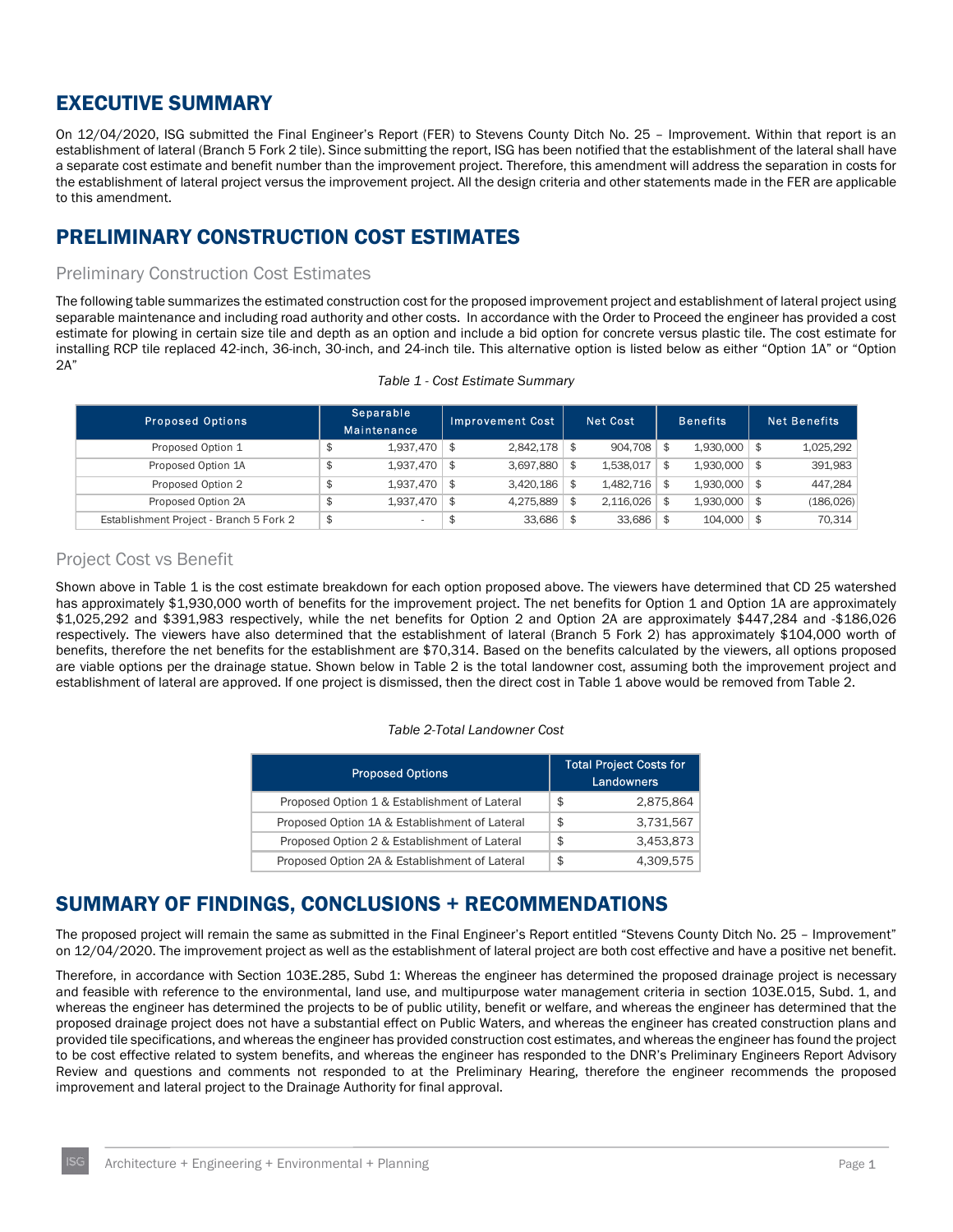# Appendix A: Preliminary Cost Estimate

ISG Architecture + Engineering + Environmental + Planning and Appendix A Appendix A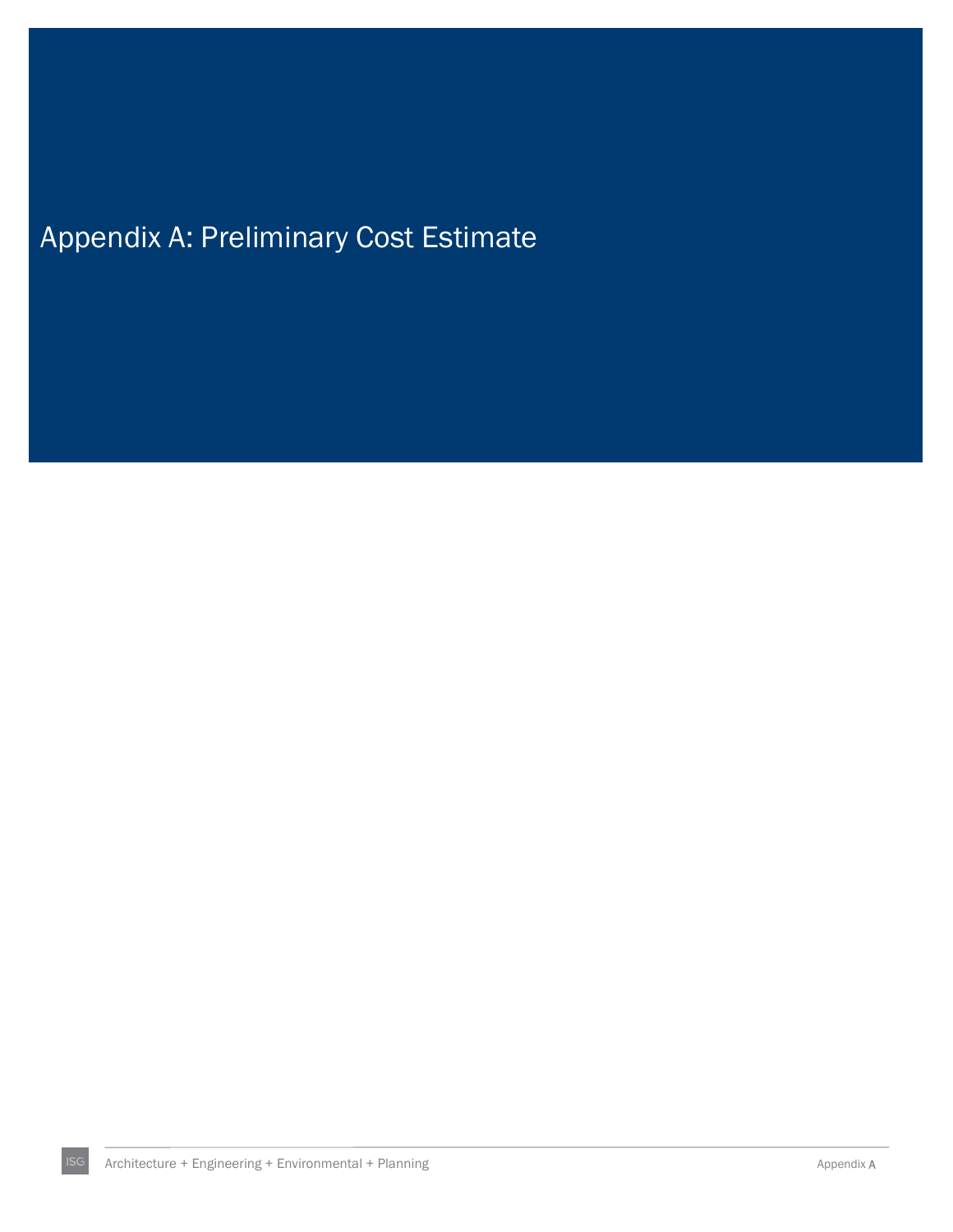# **ISG**

| <b>Area</b>                                   |                           | <b>Separable</b><br><b>Maintenance</b>    |                           | <b>Improvement Cost</b>                                  |                           | <b>Net Cost</b> |
|-----------------------------------------------|---------------------------|-------------------------------------------|---------------------------|----------------------------------------------------------|---------------------------|-----------------|
| Main Open Ditch Option 1                      | $\overline{\mathcal{L}}$  | 432,494                                   | \$                        | 470,120                                                  | \$                        | 37,626          |
| Main East Tile                                | \$                        |                                           | $\overline{\xi}$          | 41,866                                                   | $\overline{\xi}$          | 41,866          |
| Main West Tile                                | $\overline{\xi}$          | 135,741                                   | $\overline{\xi}$          | 68,054                                                   | \$                        | (67, 687)       |
| <b>Branch 1 Tile</b>                          | $\overline{\xi}$          | 54,999                                    | $\overline{\xi}$          | 15,146                                                   | $\overline{\xi}$          | (39, 853)       |
| <b>Branch 2 Tile</b>                          | $\overline{\xi}$          | 163,422                                   | $\overline{\xi}$          | 216,647                                                  | $\overline{\xi}$          | 53,225          |
| Branch 2 Fork 1 Tile                          | $\overline{\xi}$          | 25,535                                    | $\overline{\xi}$          | 23,757                                                   | $\overline{\xi}$          | (1,778)         |
| Branch 2 Fork 2 Tile                          | \$                        | 94,318                                    | $\overline{\xi}$          | 135,402                                                  | $\overline{\xi}$          | 41,084          |
| Branch 2 Fork 2 Spur 1 Tile                   | \$                        | 11,161                                    | $\overline{\xi}$          | 15,587                                                   | \$                        | 4,427           |
| Branch 3 Open Ditch                           | \$                        | 53,406                                    | $\overline{\xi}$          | 108,714                                                  | \$                        | 55,308          |
| Branch 5 Open Ditch                           | \$                        | 27,650                                    | $\overline{\xi}$          | 42,797                                                   | $\overline{\xi}$          | 15,147          |
| <b>Branch 5 Tile</b>                          | \$                        | 147,371                                   | $\overline{\xi}$          | 131,597                                                  | $\overline{\xi}$          | (15, 774)       |
| Branch 5 Fork 1 Tile                          | \$                        | 80,722                                    | $\overline{\xi}$          | 121,046                                                  | $\overline{\xi}$          | 40,323          |
| Branch 6 Open Ditch                           | \$                        | 27,002                                    | $\overline{\xi}$          | 90,486                                                   | \$                        | 63,484          |
| <b>Branch 6 Tile</b>                          | \$                        | 246,609                                   | $\overline{\xi}$          | 418,522                                                  | $\overline{\xi}$          | 171,914         |
| Branch 6 (Extension) Tile                     | \$                        |                                           | \$                        | 402,317                                                  | \$                        | 402,317         |
| Branch 6 Fork 1 Tile                          | \$                        | 11,867                                    | $\overline{\xi}$          | 20,191                                                   | $\overline{\xi}$          | 8,324           |
| Branch 8 Open Ditch                           | \$                        | 48,200                                    | $\overline{\xi}$          | 81,159                                                   | $\overline{\xi}$          | 32,959          |
| <b>Branch 9 Tile</b>                          | $\overline{\xi}$          | 171,520                                   | $\overline{\xi}$          | 176,653                                                  | $\overline{\xi}$          | 5,133           |
| <b>Culvert Crossing #1 (Hallman Crossing)</b> | $\overline{\xi}$          | 63,315                                    | $\overline{\xi}$          | 65,669                                                   | $\overline{\xi}$          | 2,354           |
| Culvert Crossing #2 (Anderson Driveway)       | $\overline{\xi}$          | 11,688                                    | $\overline{\xi}$          | 17,216                                                   | $\overline{\xi}$          | 5,528           |
| Culvert Crossing #4 (Asmus & Hallman)         | \$                        | 19,113                                    | $\overline{\xi}$          | 19,545                                                   | $\overline{\xi}$          | 432             |
| Branch 6 Option 1 Crossing                    | \$                        |                                           | $\overline{\xi}$          | 30,188                                                   | $\overline{\xi}$          | 30,188          |
| <b>Subtotal without Road Crossings</b>        | \$                        | 1,826,133                                 | \$                        | 2,712,680                                                | \$                        | 886,548         |
| <b>Road Authority Cost</b>                    | \$                        | 92,382                                    | $\boldsymbol{\mathsf{S}}$ | 92,382                                                   | $\frac{1}{2}$             |                 |
| <b>Damages Paid To Road Authority</b>         | \$                        | 18,955                                    | $\boldsymbol{\mathsf{S}}$ | 37,115                                                   | $\boldsymbol{\mathsf{S}}$ | 18,160          |
| <b>Total</b>                                  | \$                        | 1,937,470                                 | $\mathcal{S}$             | 2,842,178                                                | \$                        | 904,708         |
|                                               | $\sqrt[6]{\frac{1}{2}}$   | 2,749,795                                 |                           |                                                          |                           |                 |
|                                               | $\boldsymbol{\mathsf{S}}$ | 904,708                                   |                           |                                                          |                           |                 |
| <b>Redetermination of Benefits Costs</b>      |                           |                                           |                           |                                                          |                           | 32,238          |
| Permanent Damages (Buffer Strip Acqusition)   |                           |                                           |                           |                                                          |                           | 151,220         |
|                                               |                           | <b>Total Project Costs for Landowners</b> |                           |                                                          | \$                        | 2,933,253       |
|                                               |                           |                                           |                           | Benefits (Per Ditch Viewer Report)<br><b>Net Benefit</b> | \$                        | 1,930,000       |
|                                               | \$                        | 1,025,292                                 |                           |                                                          |                           |                 |

## **PROPOSED IMPROVEMENT OPTION 1 COST SUMMARY**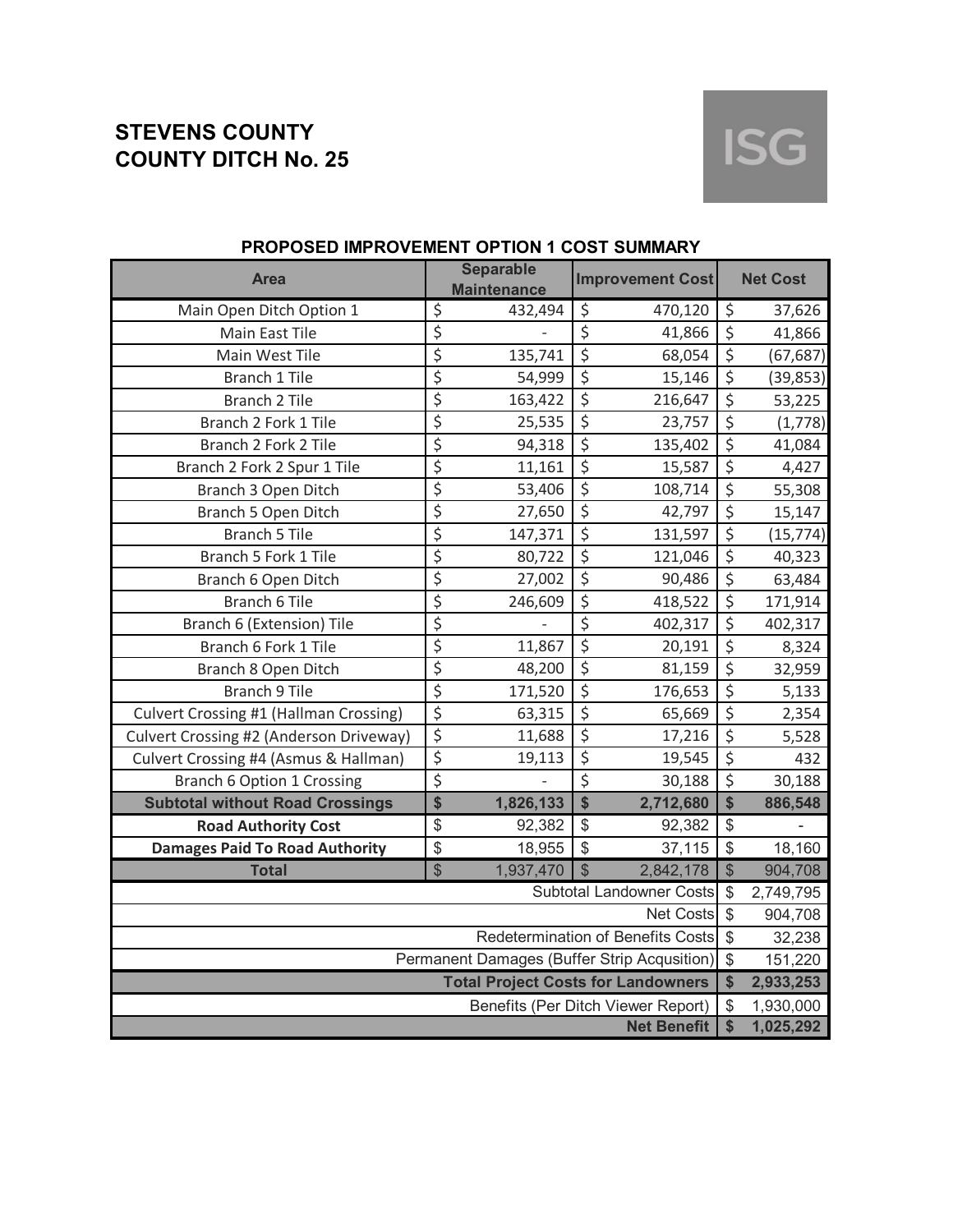

| <b>Area</b>                                   |                           | <b>Separable</b><br><b>Maintenance</b>    |                  | <b>Improvement Cost</b>                      |                                | <b>Net Cost</b> |
|-----------------------------------------------|---------------------------|-------------------------------------------|------------------|----------------------------------------------|--------------------------------|-----------------|
| Main Open Ditch Option 2                      | \$                        | 432,494                                   | $\zeta$          | 574,476                                      | \$                             | 141,982         |
| Main East Tile                                | \$                        |                                           | \$               | 41,866                                       | $\overline{\xi}$               | 41,866          |
| Main West Tile                                | \$                        | 135,741                                   | $\varsigma$      | 68,054                                       | $\overline{\xi}$               | (67, 687)       |
| Branch 1 Tile                                 | \$                        | 54,999                                    | \$               | 15,146                                       | $\overline{\mathsf{S}}$        | (39, 853)       |
| Branch 2 Tile                                 | \$                        | 163,422                                   | \$               | 216,647                                      | $\overline{\xi}$               | 53,225          |
| Branch 2 Fork 1 Tile                          | \$                        | 25,535                                    | $\overline{\xi}$ | 23,757                                       | $\overline{\varsigma}$         | (1,778)         |
| Branch 2 Fork 2 Tile                          | \$                        | 94,318                                    | \$               | 135,402                                      | $\overline{\mathsf{S}}$        | 41,084          |
| Branch 2 Fork 2 Spur 1 Tile                   | \$                        | 11,161                                    | \$               | 15,587                                       | $\overline{\varsigma}$         | 4,427           |
| Branch 3 Open Ditch                           | \$                        | 53,406                                    | \$               | 108,714                                      | $\overline{\mathsf{S}}$        | 55,308          |
| Branch 5 Open Ditch                           | \$                        | 27,650                                    | $\overline{\xi}$ | 42,797                                       | \$                             | 15,147          |
| <b>Branch 5 Tile</b>                          | \$                        | 147,371                                   | $\overline{\xi}$ | 131,597                                      | $\overline{\xi}$               | (15, 774)       |
| Branch 5 Fork 1 Tile                          | \$                        | 80,722                                    | \$               | 121,046                                      | \$                             | 40,323          |
| Branch 6 Open Ditch                           | \$                        | 27,002                                    | \$               | 90,486                                       | \$                             | 63,484          |
| <b>Branch 6 Tile</b>                          | \$                        | 246,609                                   | \$               | 418,522                                      | \$                             | 171,914         |
| Branch 6 (Extension) Tile                     | \$                        |                                           | \$               | 402,317                                      | \$                             | 402,317         |
| Branch 6 Fork 1 Tile                          | \$                        | 11,867                                    | $\overline{\xi}$ | 20,191                                       | $\overline{\xi}$               | 8,324           |
| Branch 8 Open Ditch                           | \$                        | 48,200                                    | $\overline{\xi}$ | 81,159                                       | $\overline{\xi}$               | 32,959          |
| <b>Branch 9 Tile</b>                          | \$                        | 171,520                                   | $\overline{\xi}$ | 176,653                                      | $\overline{\xi}$               | 5,133           |
| <b>Culvert Crossing #1 (Hallman Crossing)</b> | \$                        | 63,315                                    | $\overline{\xi}$ | 65,669                                       | $\overline{\xi}$               | 2,354           |
| Culvert Crossing #2 (Anderson Driveway)       | $\dot{\vec{\xi}}$         | 11,688                                    | \$               | 17,216                                       | \$                             | 5,528           |
| Culvert Crossing #4 (Asmus & Hallman)         | \$                        | 19,113                                    | \$               | 19,545                                       | $\overline{\xi}$               | 432             |
| Main Ditch Option 2 Culvert Crossing          | \$                        |                                           | \$               | 27,719                                       | \$                             | 27,719          |
| <b>Storage Basin Option 2</b>                 | \$                        |                                           | \$               | 476,121                                      | $\overline{\mathsf{S}}$        | 476,121         |
| <b>Subtotal without Road Crossings</b>        | \$                        | 1,826,133                                 | $\overline{\$}$  | 3,290,689                                    | \$                             | 1,464,556       |
| <b>Road Authority Cost</b>                    | \$                        | 92,382                                    | $\overline{\$}$  | 92,382                                       | $\overline{\mathcal{G}}$       |                 |
| <b>Damages Paid To Road Authority</b>         | \$                        | 18,955                                    | $\overline{\$}$  | 37,115                                       | $\overline{\mathbf{3}}$        | 18,160          |
| <b>Total</b>                                  | \$                        | 1,937,470                                 | $\mathcal{S}$    | 3,420,186<br><b>Subtotal Landowner Costs</b> | $\mathcal{S}$                  | 1,482,716       |
|                                               | $\boldsymbol{\mathsf{S}}$ | 3,327,804                                 |                  |                                              |                                |                 |
|                                               | <b>Net Costs</b>          | $\mathcal{S}$                             | 1,482,716        |                                              |                                |                 |
|                                               |                           |                                           |                  | <b>Redetermination of Benefits Costs</b>     | $\mathcal{S}$<br>$\mathcal{S}$ | 32,238          |
| Permanent Damages (Buffer Strip Acqusition)   |                           |                                           |                  |                                              |                                | 151,220         |
|                                               |                           | <b>Total Project Costs for Landowners</b> |                  |                                              | \$                             | 3,511,262       |
|                                               |                           |                                           |                  | Benefits (Per Ditch Viewer Report)           | \$<br>$\overline{\mathbf{S}}$  | 1,930,000       |
| <b>Net Benefit</b>                            |                           |                                           |                  |                                              |                                | 447,284         |

## **PROPOSED IMPROVEMENT OPTION 2 COST SUMMARY**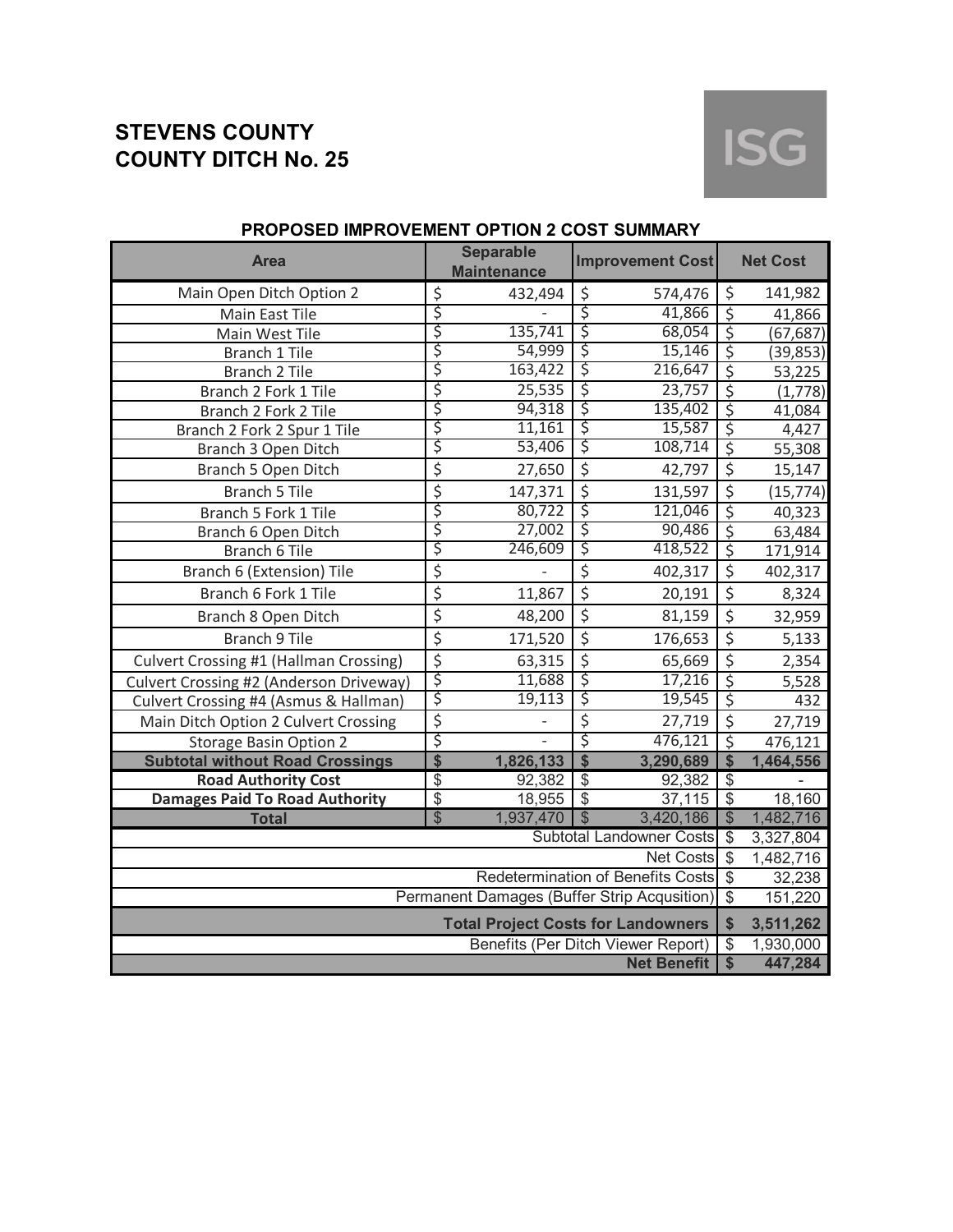

| <b>Area</b>                                   | <b>Separable</b><br><b>Improvement Cost</b><br><b>Maintenance</b> |                                           |                          |                                    | <b>Net Cost</b>     |            |
|-----------------------------------------------|-------------------------------------------------------------------|-------------------------------------------|--------------------------|------------------------------------|---------------------|------------|
| Main Open Ditch Option 1                      | $\overline{\varsigma}$                                            | 432,494                                   | $\overline{\mathcal{S}}$ | 470,120                            | $\zeta$             | 37,626     |
| Main East Tile                                | \$                                                                |                                           | $\overline{\varsigma}$   | 41,866                             | $\overline{\xi}$    | 41,866     |
| Main West Tile                                | \$                                                                | 192,116                                   | $\overline{\xi}$         | 68,054                             | \$                  | (124, 062) |
| Branch 1 Tile                                 | \$                                                                | 54,999                                    | $\overline{\xi}$         | 15,146                             | $\overline{\xi}$    | (39, 853)  |
| Branch 2 "A" Tile                             | \$                                                                | 163,422                                   | $\overline{\xi}$         | 319,622                            | \$                  | 156,200    |
| Branch 2 Fork 1 Tile                          | \$                                                                | 25,535                                    | $\overline{\xi}$         | 23,757                             | $\overline{\xi}$    | (1,778)    |
| Branch 2 Fork 2 "A" Tile                      | $\overline{\xi}$                                                  | 94,318                                    | $\overline{\xi}$         | 206,089                            | $\overline{\xi}$    | 111,771    |
| Branch 2 Fork 2 Spur 1 Tile                   | \$                                                                | 11,161                                    | $\overline{\xi}$         | 15,587                             | $\overline{\xi}$    | 4,427      |
| Branch 3 Open Ditch                           | \$                                                                | 53,406                                    | \$                       | 108,714                            | \$                  | 55,308     |
| Branch 5 Open Ditch                           | \$                                                                | 27,650                                    | $\overline{\xi}$         | 42,797                             | $\overline{\xi}$    | 15,147     |
| <b>Branch 5 Tile</b>                          | \$                                                                | 147,371                                   | $\overline{\xi}$         | 131,597                            | $\overline{\xi}$    | (15, 774)  |
| Branch 5 Fork 1 Tile                          | \$                                                                | 80,722                                    | $\overline{\xi}$         | 121,046                            | $\overline{\xi}$    | 40,323     |
| Branch 6 Open Ditch                           | $\overline{\xi}$                                                  | 27,002                                    | $\overline{\xi}$         | 90,486                             | $\overline{\xi}$    | 63,484     |
| Branch 6 "A" Tile                             | $\overline{\xi}$                                                  | 412,627                                   | $\overline{\xi}$         | 658,524                            | $\overline{\xi}$    | 245,897    |
| Branch 6 (Extension) "A" Tile                 |                                                                   |                                           | \$                       | 750,490                            | \$                  | 750,490    |
| Branch 6 Fork 1 Tile                          | $\overline{\varsigma}$                                            | 11,867                                    | $\overline{\xi}$         | 20,191                             | $\overline{\xi}$    | 8,324      |
| Branch 8 Open Ditch                           | \$                                                                | 48,200                                    | $\overline{\xi}$         | 81,159                             | $\overline{\xi}$    | 32,959     |
| Branch 9 "A" Tile                             | $\overline{\xi}$                                                  | 171,520                                   | $\overline{\xi}$         | 270,519                            | $\overline{\xi}$    | 98,999     |
| <b>Culvert Crossing #1 (Hallman Crossing)</b> | $\overline{\xi}$                                                  | 63,315                                    | $\overline{\xi}$         | 65,669                             | $\overline{\xi}$    | 2,354      |
| Culvert Crossing #2 (Anderson Driveway)       | \$                                                                | 11,688                                    | $\overline{\xi}$         | 17,216                             | $\overline{\xi}$    | 5,528      |
| Culvert Crossing #4 (Asmus & Hallman)         | \$                                                                | 19,113                                    | \$                       | 19,545                             | $\overline{\xi}$    | 432        |
| <b>Branch 6 Option 1 Crossing</b>             | $\overline{\xi}$                                                  |                                           | \$                       | 30,188                             | $\overline{\xi}$    | 30,188     |
| <b>Subtotal without Road Crossings</b>        | \$                                                                | 2,048,526                                 | \$                       | 3,568,383                          | \$                  | 1,519,857  |
| <b>Road Authority Cost</b>                    | \$                                                                | 92,382                                    | $\sqrt{2}$               | 92,382                             | \$                  |            |
| <b>Damages Paid To Road Authority</b>         | \$                                                                | 18,955                                    | $\frac{1}{2}$            | 37,115                             | $\frac{1}{2}$       | 18,160     |
| <b>Total</b>                                  | $\frac{1}{2}$                                                     | 2,159,863                                 | $\mathcal{S}$            | 3,697,880                          | \$                  | 1,538,017  |
|                                               | $\boldsymbol{\mathsf{S}}$                                         | 3,605,498                                 |                          |                                    |                     |            |
|                                               | \$                                                                | 1,538,017                                 |                          |                                    |                     |            |
| Redetermination of Benefits Costs             |                                                                   |                                           |                          |                                    |                     | 32,238     |
| Permanent Damages (Buffer Strip Acqusition)   |                                                                   |                                           |                          |                                    |                     | 151,220    |
|                                               |                                                                   | <b>Total Project Costs for Landowners</b> |                          |                                    | \$                  | 3,788,956  |
|                                               |                                                                   |                                           |                          | Benefits (Per Ditch Viewer Report) | \$<br>$\frac{1}{2}$ | 1,930,000  |
| <b>Net Benefit</b>                            |                                                                   |                                           |                          |                                    |                     | 391,983    |

## **PROPOSED IMPROVEMENT OPTION 1A COST SUMMARY**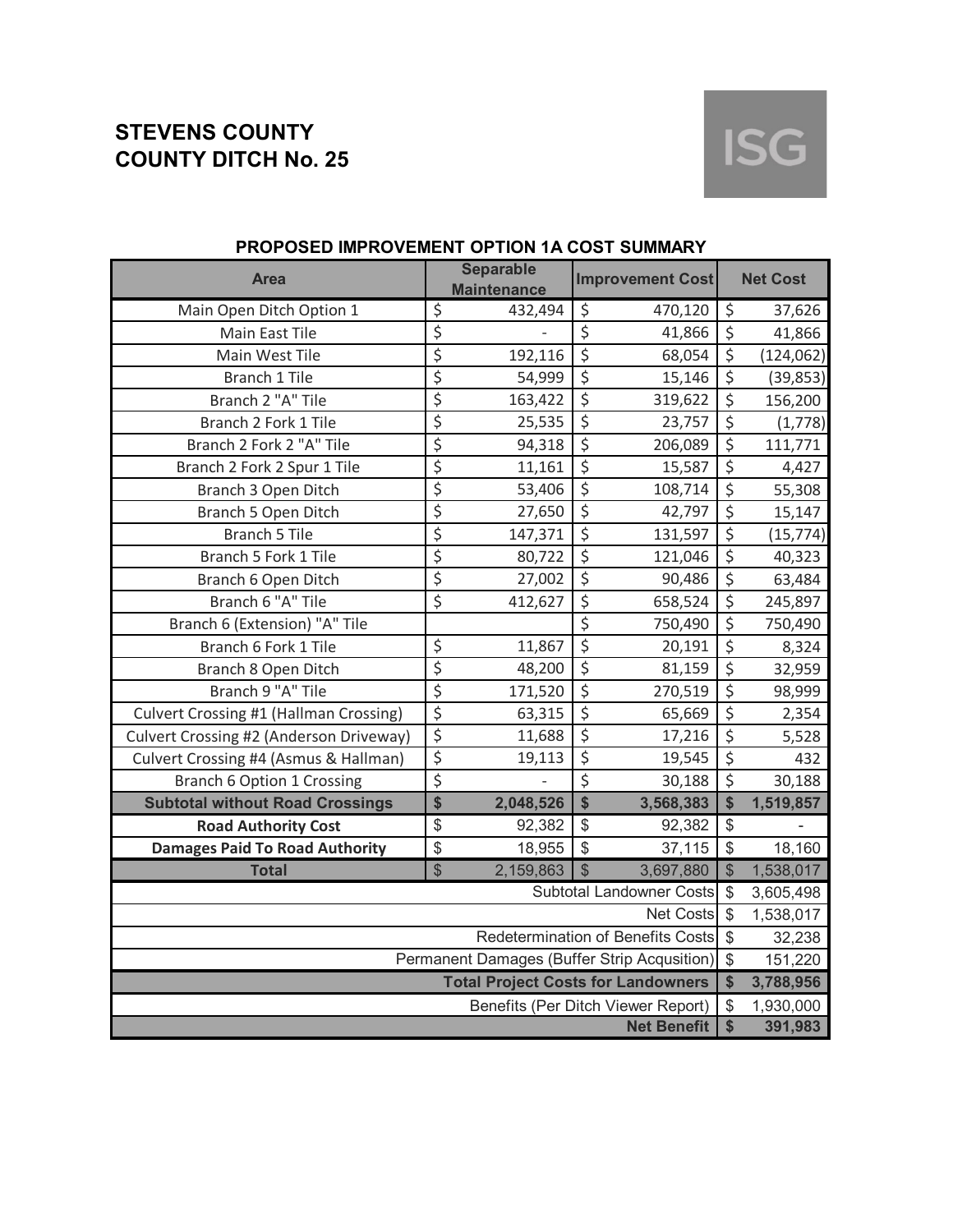

| <b>Area</b>                                   |                                              | <b>Separable</b><br><b>Maintenance</b>    | <b>Improvement Cost</b>  |                                                          |                           | <b>Net Cost</b> |
|-----------------------------------------------|----------------------------------------------|-------------------------------------------|--------------------------|----------------------------------------------------------|---------------------------|-----------------|
| Main Open Ditch Option 2                      | \$                                           | 432,494                                   | \$                       | 574,476                                                  | \$                        | 141,982         |
| Main East Tile                                | \$                                           |                                           | \$                       | 41,866                                                   | $\overline{\varsigma}$    | 41,866          |
| Main West Tile                                | \$                                           | 192,116                                   | \$                       | 68,054                                                   | $\overline{\mathcal{S}}$  | (124, 062)      |
| Branch 1 Tile                                 | \$                                           | 54,999                                    | \$                       | 15,146                                                   | $\overline{\xi}$          | (39, 853)       |
| Branch 2 "A" Tile                             | \$                                           | 163,422                                   | \$                       | 319,622                                                  | $\overline{\mathsf{S}}$   | 156,200         |
| Branch 2 Fork 1 Tile                          | \$                                           | 25,535                                    | \$                       | 23,757                                                   | $\overline{\xi}$          | (1,778)         |
| Branch 2 Fork 2 "A" Tile                      | \$                                           | 94,318                                    | \$                       | 206,089                                                  | $\overline{\mathsf{S}}$   | 111,771         |
| Branch 2 Fork 2 Spur 1 Tile                   | \$                                           | 11,161                                    | \$                       | 15,587                                                   | $\overline{\xi}$          | 4,427           |
| Branch 3 Open Ditch                           | \$                                           | 53,406                                    | \$                       | 108,714                                                  | $\overline{\mathsf{S}}$   | 55,308          |
| Branch 5 Open Ditch                           | \$                                           | 27,650                                    | $\overline{\xi}$         | 42,797                                                   | \$                        | 15,147          |
| <b>Branch 5 Tile</b>                          | \$                                           | 147,371                                   | \$                       | 131,597                                                  | \$                        | (15, 774)       |
| Branch 5 Fork 1 Tile                          | \$                                           | 80,722                                    | \$                       | 121,046                                                  | \$                        | 40,323          |
| Branch 6 Open Ditch                           | \$                                           | 27,002                                    | \$                       | 90,486                                                   | \$                        | 63,484          |
| Branch 6 "A" Tile                             | \$                                           | 412,627                                   | \$                       | 658,524                                                  | \$                        | 245,897         |
| Branch 6 (Extension) "A" Tile                 | \$                                           |                                           | $\overline{\xi}$         | 750,490                                                  | $\overline{\xi}$          | 750,490         |
| Branch 6 Fork 1 Tile                          | \$                                           | 11,867                                    | \$                       | 20,191                                                   | \$                        | 8,324           |
| Branch 8 Open Ditch                           | \$                                           | 48,200                                    | \$                       | 81,159                                                   | \$                        | 32,959          |
| Branch 9 "A" Tile                             | \$                                           | 171,520                                   | \$                       | 270,519                                                  | \$                        | 98,999          |
| <b>Culvert Crossing #1 (Hallman Crossing)</b> | \$\$\$                                       | 63,315                                    | \$                       | 65,669                                                   | \$                        | 2,354           |
| Culvert Crossing #2 (Anderson Driveway)       |                                              | 11,688                                    | \$                       | 17,216                                                   | \$                        | 5,528           |
| Culvert Crossing #4 (Asmus & Hallman)         |                                              | 19,113                                    | \$                       | 19,545                                                   | $\overline{\xi}$          | 432             |
| Main Ditch Option 2 Culvert Crossing          | \$                                           |                                           | \$                       | 27,719                                                   | \$                        | 27,719          |
| <b>Storage Basin Option 2</b>                 | \$                                           |                                           | \$                       | 476,121                                                  | $\overline{\mathsf{S}}$   | 476,121         |
| <b>Subtotal without Road Crossings</b>        | \$                                           | 2,048,526                                 | $\frac{1}{2}$            | 4,146,392                                                | $\boldsymbol{\mathsf{S}}$ | 2,097,866       |
| <b>Road Authority Cost</b>                    | \$                                           | 92,382                                    | $\overline{\mathcal{G}}$ | 92,382                                                   | \$                        |                 |
| <b>Damages Paid To Road Authority</b>         | \$                                           | 18,955                                    | $\overline{\mathbf{s}}$  | 37,115                                                   | $\boldsymbol{\mathsf{S}}$ | 18,160          |
| <b>Total</b>                                  | $\sqrt[6]{\frac{1}{2}}$                      | 2,159,863                                 | $\mathcal{S}$            | 4,275,889                                                | $\mathcal{S}$             | 2,116,026       |
|                                               | Subtotal Landowner Costs<br><b>Net Costs</b> | $\boldsymbol{\mathsf{S}}$                 | 4,183,507                |                                                          |                           |                 |
|                                               | $\mathcal{S}$                                | $\overline{2}$ , 116, 026                 |                          |                                                          |                           |                 |
| Redetermination of Benefits Costs \$          |                                              |                                           |                          |                                                          |                           | 32,238          |
| Permanent Damages (Buffer Strip Acqusition)   |                                              |                                           |                          |                                                          |                           | 151,220         |
|                                               |                                              | <b>Total Project Costs for Landowners</b> |                          |                                                          | \$                        | 4,366,964       |
|                                               |                                              |                                           |                          | Benefits (Per Ditch Viewer Report)<br><b>Net Benefit</b> | \$                        | 1,930,000       |
|                                               | $\sqrt{2}$                                   | (186, 026)                                |                          |                                                          |                           |                 |

## **PROPOSED IMPROVEMENT OPTION 2A COST SUMMARY**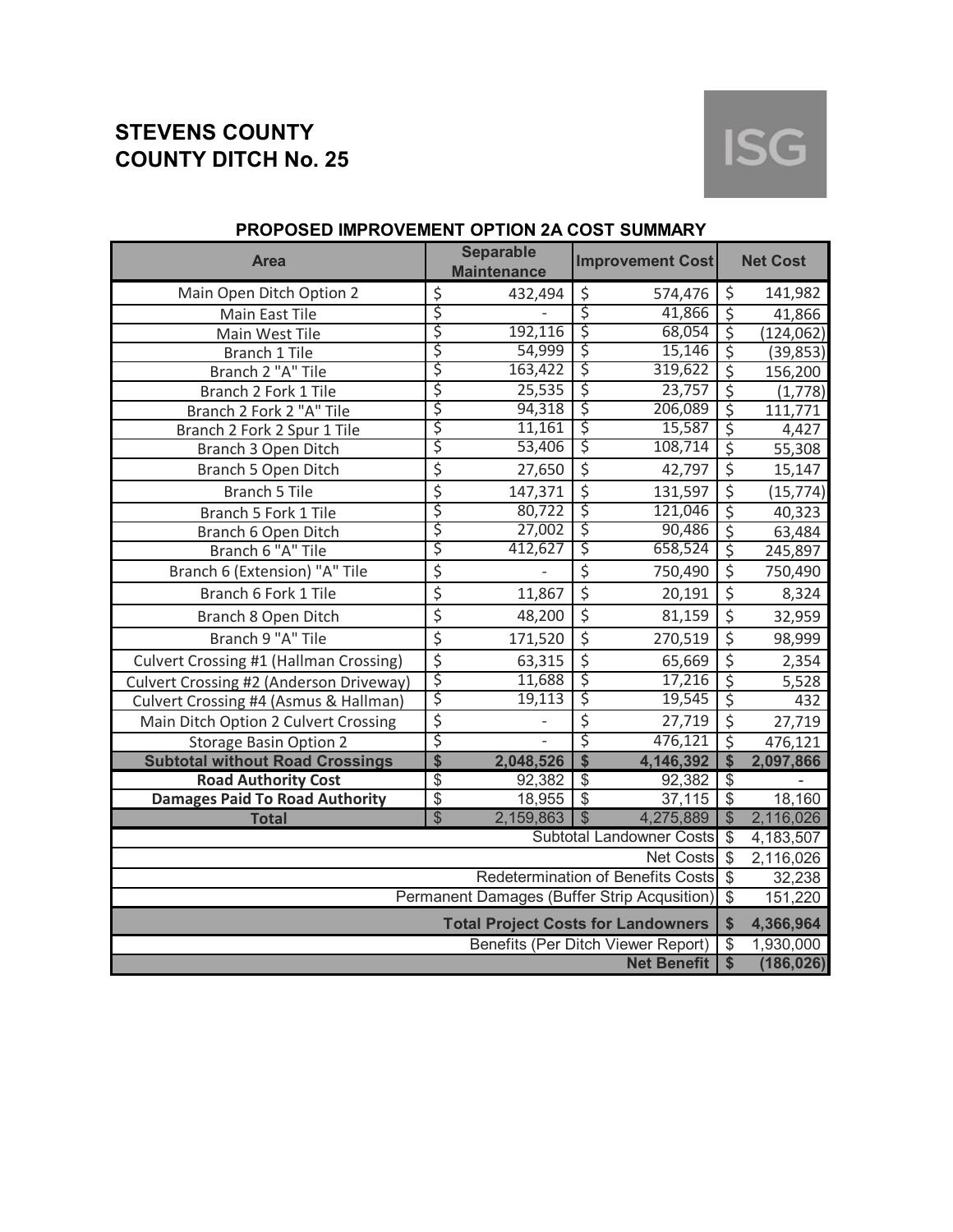# **ISG**

| <b>Area</b>                                    |    | <b>Separable</b><br><b>Maintenance</b> |    | <b>Improvement Cost</b>           |     | <b>Net Cost</b> |
|------------------------------------------------|----|----------------------------------------|----|-----------------------------------|-----|-----------------|
| Branch 5 Fork 2 Tile                           |    |                                        |    | 33,686                            | Ś   | 33,686          |
| <b>Subtotal without Road Crossings</b>         | S  |                                        |    | 33,686                            | S   | 33,686          |
| <b>Road Authority Cost</b>                     | \$ |                                        | \$ |                                   | \$  |                 |
| <b>Damages Paid To Road Authority</b>          | \$ |                                        | \$ |                                   | \$  |                 |
| <b>Total</b>                                   | \$ |                                        | \$ | 33,686                            | \$  | 33,686          |
|                                                |    |                                        |    | <b>Subtotal Landowner Costs</b>   | \$  | 33,686          |
|                                                |    |                                        |    | Net Costs \$                      |     | 33,686          |
|                                                |    |                                        |    | Redetermination of Benefits Costs | -\$ |                 |
| Permanent Damages (Buffer Strip Acqusition) \$ |    |                                        |    |                                   |     |                 |
| <b>Total Project Costs for Landowners</b>      |    |                                        |    |                                   |     | 33,686          |
| Benefits (Per Ditch Viewer Report)             |    |                                        |    |                                   |     | 104,000         |
|                                                |    |                                        |    | <b>Net Benefit</b>                | S   | 70.314          |

## **PROPOSED LATERAL ESTABLISHMENT COST SUMMARY**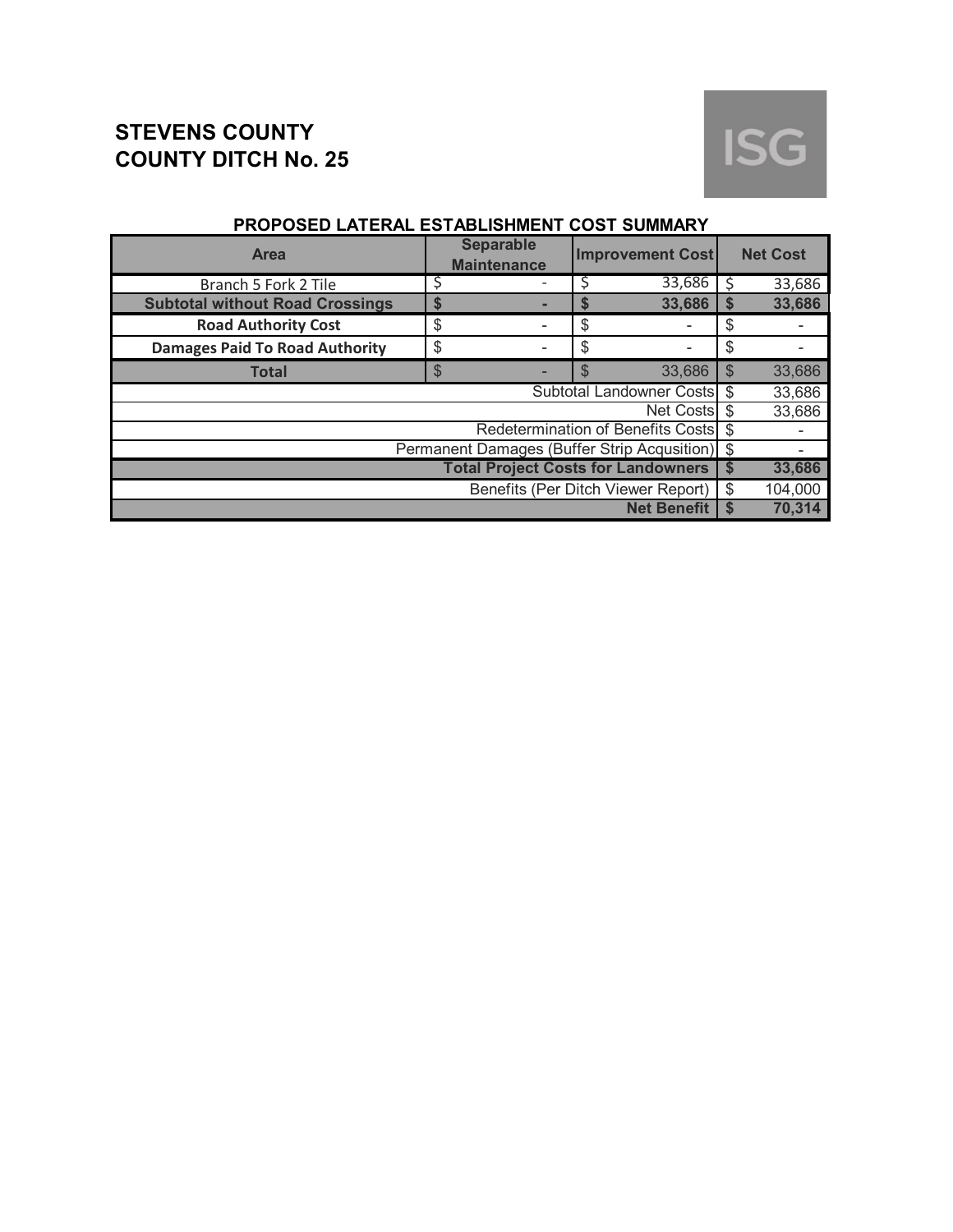# **ISG**

| <b>Area</b>                                    |    | <b>Separable</b><br><b>Improvement Cost</b><br><b>Maintenance</b> |                    |                                   |                | <b>Net Cost</b>        |  |  |
|------------------------------------------------|----|-------------------------------------------------------------------|--------------------|-----------------------------------|----------------|------------------------|--|--|
| Improvement Project - Option 1                 | \$ | 1,826,133                                                         | \$                 | 2,712,680                         | S              | 886,548                |  |  |
| Establishment Project - Branch 5 Fork 2        | \$ |                                                                   | \$                 | 33,686                            | S              | 33,686                 |  |  |
| <b>Subtotal without Road Crossings</b>         | S  | 1,826,133                                                         | \$                 | 2,746,367                         | S              | 920,234                |  |  |
| <b>Road Authority Cost</b>                     | \$ | 92,382                                                            | \$                 | 92,382                            | \$             |                        |  |  |
| <b>Damages Paid To Road Authority</b>          | \$ | 18,955                                                            | \$                 | 37,115                            | \$             | 18,160                 |  |  |
| <b>Total</b>                                   | \$ | 1,937,470                                                         | $\mathbb{S}$       | 2,875,864                         | $\mathfrak{S}$ | 938,394                |  |  |
|                                                |    |                                                                   |                    | Subtotal Landowner Costs          | \$             | 2,783,482              |  |  |
|                                                |    |                                                                   |                    | Net Costs \$                      |                | 938,394                |  |  |
|                                                |    |                                                                   |                    | Redetermination of Benefits Costs |                | 32,238                 |  |  |
| Permanent Damages (Buffer Strip Acqusition) \$ |    |                                                                   |                    |                                   |                | 151,220                |  |  |
| <b>Total Project Costs for Landowners</b>      |    |                                                                   |                    |                                   |                | 2,966,939              |  |  |
| Benefits (Per Ditch Viewer Report)             |    |                                                                   |                    |                                   | \$             | 2,034,000<br>1,095,606 |  |  |
|                                                |    |                                                                   | <b>Net Benefit</b> |                                   |                |                        |  |  |

## **TOTAL PROJECT COST - OPTION 1**

## **TOTAL PROJECT COST - OPTION 2**

| <b>Area</b>                                    |    | <b>Separable</b><br><b>Improvement Cost</b><br><b>Maintenance</b> |     |                                      |          | <b>Net Cost</b> |
|------------------------------------------------|----|-------------------------------------------------------------------|-----|--------------------------------------|----------|-----------------|
| Improvement Project - Option 2                 | Ş  | 1,826,133                                                         | \$  | 3,290,689                            | \$       | 1,464,556       |
| Establishment Project - Branch 5 Fork 2        | \$ |                                                                   | Ś   | 33,686                               | Ś        | 33,686          |
| <b>Subtotal without Road Crossings</b>         | S  | 1,826,133                                                         | S   | 3,324,375                            | S        | 1,498,243       |
| <b>Road Authority Cost</b>                     | \$ | 92,382                                                            | \$  | 92,382                               | \$       |                 |
| <b>Damages Paid To Road Authority</b>          | \$ | 18,955                                                            | \$  | 37,115                               | \$       | 18,160          |
| <b>Total</b>                                   | \$ | 1,937,470                                                         | \$. | 3,453,873                            | \$.      | 1,516,403       |
|                                                |    |                                                                   |     | <b>Subtotal Landowner Costs</b>      | \$       | 3,361,490       |
|                                                |    |                                                                   |     | Net Costs                            | \$       | 1,516,403       |
|                                                |    |                                                                   |     | Redetermination of Benefits Costs \$ |          | 87,546          |
| Permanent Damages (Buffer Strip Acqusition) \$ |    |                                                                   |     |                                      |          | 166,367         |
| <b>Total Project Costs for Landowners</b>      |    |                                                                   |     |                                      | J        | 3,615,403       |
| Benefits (Per Ditch Viewer Report)             |    |                                                                   |     |                                      | \$       | 2,034,000       |
|                                                |    |                                                                   |     | <b>Net Benefit</b>                   | <b>S</b> | 517.597         |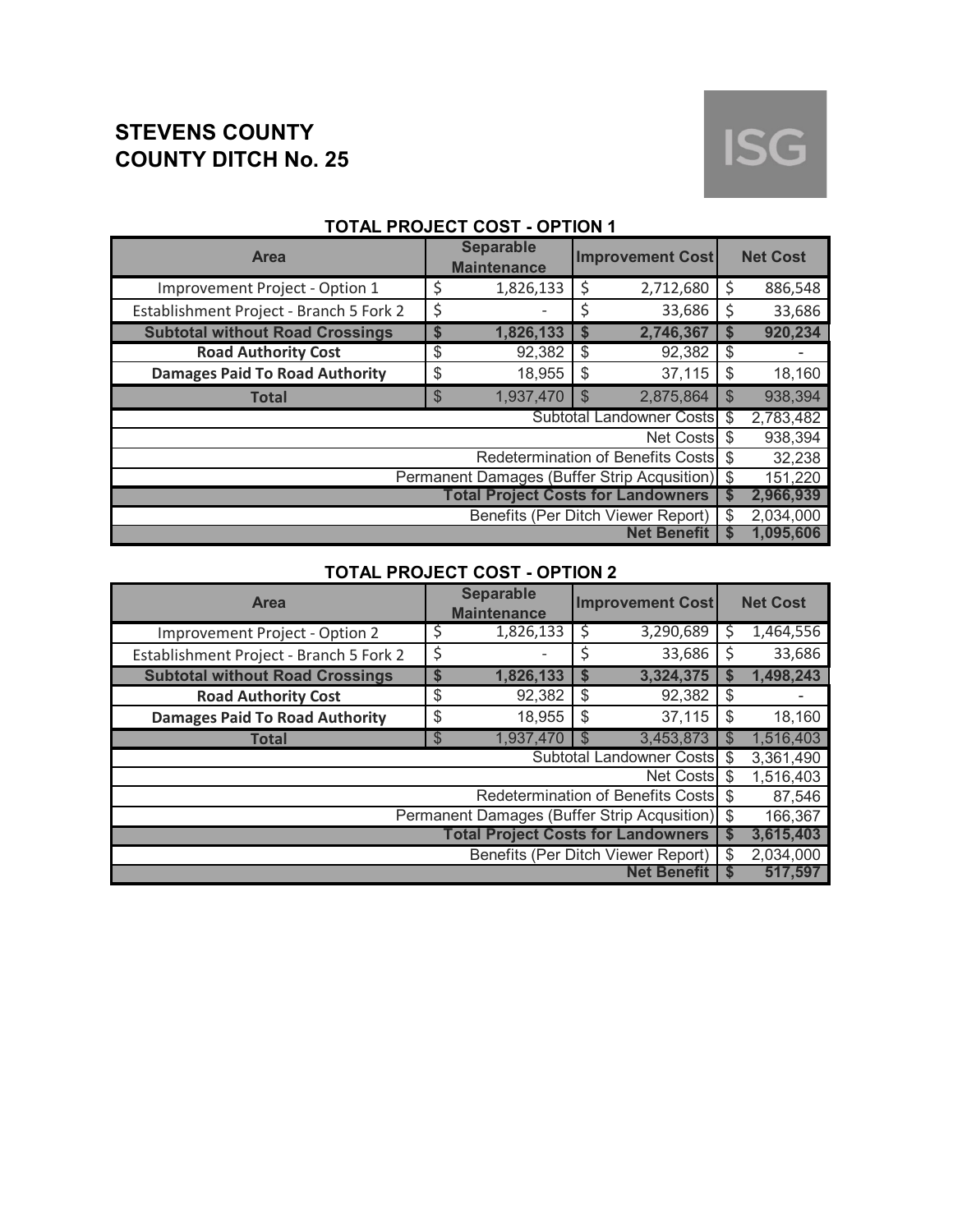

#### **SEPARABLE MAINTANENCE (REPAIR)**

|  | <b>Main Open Ditch</b> |
|--|------------------------|
|  |                        |

| Item No. | manı open onen<br>Item                                                      | Unit      | Quantity                                    |    | <b>Unit Price</b> |              | <b>Amount</b> |
|----------|-----------------------------------------------------------------------------|-----------|---------------------------------------------|----|-------------------|--------------|---------------|
| 101      | <b>MOBILIZATION</b>                                                         | LS        | 1                                           | \$ | 7,140.00          | \$           | 7,140         |
| 102      | INSTALL 18-INCH ASI RISER ASSEMBLY W/TRASH GRATE                            | EA        | 4                                           | \$ | 1,400.00          | \$           | 5,600         |
| 103      | INSTALL 15-INCH ASI RISER ASSEMBLY W/TRASH GRATE                            | EA        | $\overline{2}$                              | \$ | 1,300.00          | \$           | 2.600         |
| 104      | INSTALL 12-INCH ASI RISER ASSEMBLY W/TRASH GRATE                            | EA        | $\overline{2}$                              | \$ | 1,275.00          | \$           | 2,550         |
| 105      | INSTALL 12-INCH ASI RISER ASSEMBLY W/SLOTTED<br><b>HICKENBOTTOM</b>         | EA        | 1                                           | \$ | 1,200.00          | \$           | 1,200         |
| 106      | INSTALL 12-INCH ASI RISER ASSEMBLY W/STANDARD<br><b>HICKENBOTTOM</b>        | EA        | 2                                           | \$ | 1,125.00          | \$           | 2,250         |
| 107      | INSTALL 10-INCH ASI RISER ASSEMBLY W/TRASH GRATE                            | EA        | 1                                           | \$ | 1,150.00          | \$           | 1,150         |
| 108      | INSTALL 10-INCH ASI RISER ASSEMBLY W/STANDARD<br><b>HICKENBOTTOM</b>        | EA        | 1                                           | \$ | 1,075.00          | \$           | 1,075         |
| 109      | INSTALL 8-INCH ASI RISER ASSEMBLY W/STANDARD<br><b>HICKENBOTTOM</b>         | EA        | 1                                           | \$ | 850.00            | \$           | 850           |
| 110      | INSTALL 18-INCH ASI OUTLET ASSEMBLY                                         | EA        | 4                                           | \$ | 900.00            | \$           | 3,600         |
| 111      | INSTALL 15-INCH ASI OUTLET ASSEMBLY                                         | EA        | $\overline{c}$                              | \$ | 825.00            | \$           | 1,650         |
| 112      | INSTALL 12-INCH ASI OUTLET ASSEMBLY                                         | EA        | 5                                           | \$ | 800.00            | \$           | 4.000         |
| 113      | INSTALL 10-INCH ASI OUTLET ASSEMBLY                                         | EA        | 2                                           | \$ | 800.00            | \$           | 1,600         |
| 114      | INSTALL 8-INCH ASI OUTLET ASSEMBLY                                          | EA        | 1                                           | \$ | 500.00            | \$           | 500           |
| 115      | CLASS III RIPRAP WITH GEOTEXTILE FABRIC (FOR                                | CY        | 120                                         | \$ | 72.50             | \$           | 8,700         |
| 116      | DITCH CLEANING (8' WIDE DITCH BOTTOM)                                       | LF        | 6436                                        | \$ | 1.75              | \$           | 11,263        |
|          |                                                                             |           |                                             |    |                   |              |               |
| 117      | DITCH CLEANING (6' WIDE DITCH BOTTOM)                                       | LF        | 21783                                       | \$ | 1.60              | \$           | 34,853        |
| 118      | TOP SOIL STRIP & PLACE SPOILS                                               | AC        | 2.4                                         | \$ | 4,212.60          | \$           | 10,110        |
| 119      | <b>DITCH SIDESLOPE REPAIR</b>                                               | LF        | 455                                         | \$ | 6.60              | \$           | 3,003         |
| 120      | 30-INCH TILE OUTLET<br>(20 LF OF PIPE & RIPRAP ON GEOTEXTILE FABRIC)        | EA        | $\overline{2}$                              | \$ | 2,161.70          | \$           | 4,323         |
| 121      | 24-INCH TILE OUTLET<br>(20 LF OF PIPE & RIPRAP ON GEOTEXTILE FABRIC)        | EA        | $\overline{2}$                              | \$ | 1.450.00          | \$           | 2.900         |
| 122      | 18-INCH TILE OUTLET<br>(20 LF OF PIPE & RIPRAP ON GEOTEXTILE FABRIC)        | EA        | 14                                          | \$ | 1,250.00          | \$           | 17,500        |
| 123      | 15-INCH TILE OUTLET<br>(20 LF OF PIPE & RIPRAP ON GEOTEXTILE FABRIC)        | EA        | 3                                           | \$ | 1,100.00          | \$           | 3,300         |
| 124      | <b>12-INCH TILE OUTLET</b><br>(20 LF OF PIPE & RIPRAP ON GEOTEXTILE FABRIC) | EA        | 5                                           | \$ | 1,050.00          | \$           | 5,250         |
| 125      | 8-INCH TILE OUTLET<br>(20 LF OF PIPE & RIPRAP ON GEOTEXTILE FABRIC)         | EA        | 6                                           | \$ | 800.00            | \$           | 4,800         |
| 126      | <b>6-INCH TILE OUTLET</b><br>(20 LF OF PIPE & RIPRAP ON GEOTEXTILE FABRIC)  | EA        | 6                                           | \$ | 600.00            | \$           | 3,600         |
| 127      | 4-INCH TILE OUTLET<br>(20 LF OF PIPE & RIPRAP ON GEOTEXTILE FABRIC)         | EA        | 1                                           | \$ | 575.00            | \$           | 575           |
| 128      | ARMOR TILE OUTET (RIPRAP & GEOTEXTILE FABRIC)                               | EA        | $\overline{4}$                              | \$ | 750.00            | \$           | 2.925         |
| 129      | 16.5' BUFFER STRIP SEEDING<br>(SEED MIX: BUFFER BLEND WITH TYPE 3 MULCH)    | <b>AC</b> | 21.38                                       | \$ | 1.200.00          | \$           | 25.656        |
| 130      | STANDARD SIDESLOPE SEEDING<br>(SEED MIX: BUFFER BLEND WITH TYPE 8 MULCH)    | AC        | 12.96                                       | \$ | 6,750.00          | \$           | 87,480        |
| 131      | <b>BUFFER STRIP MOWING</b>                                                  | AC        | 42.76                                       | \$ | 100.00            | \$           | 4,276         |
| 132      | <b>WEED SPRAYING</b>                                                        | AC        | 55.72                                       | \$ | 100.00            | \$           | 5,572         |
| 133      | CONSTRUCT 12-FOOT BENCH                                                     | LF        | 10450                                       | \$ | 1.25              | \$           | 13,063        |
|          |                                                                             |           |                                             |    | <b>TOTAL</b>      | \$           | 285,000       |
|          |                                                                             |           |                                             |    | 10% UNFORSEEN     | <b>S</b>     | 28,500        |
|          |                                                                             |           |                                             |    | <b>SUBTOTAL</b>   | $\mathbf{s}$ | 313,500       |
|          | <b>TEMPORARY DAMAGES</b>                                                    | AC        | 21.38                                       | \$ | 650.00            | \$           | 13,896        |
|          | LAND ACQUISTION/ PERMANENT DAMAGES                                          | AC        | 0.00                                        | \$ | 6,500.00          | \$           |               |
|          | TELEVISING (POST CONSTRUCTION)                                              | LF        | 0                                           | \$ | 1.00              | \$           |               |
|          |                                                                             |           |                                             |    |                   | -\$          | 15,675        |
|          | <b>COUNTY ADMINISTRATION COSTS</b><br><b>TOPOGRAPHIC SURVEY</b>             |           |                                             |    |                   |              | 26,723        |
|          |                                                                             |           | REPORTS, PLANS AND SPECIFICATIONS           |    |                   | \$           |               |
|          |                                                                             |           |                                             |    |                   | \$           | 31,350        |
|          |                                                                             |           | CONSTRUCTION STAKING & ADMINISTRATION \$    |    |                   |              | 31,350        |
|          |                                                                             |           | <b>TOTAL MAIN OPEN DITCH REPAIR COST \$</b> |    |                   |              | 432,494       |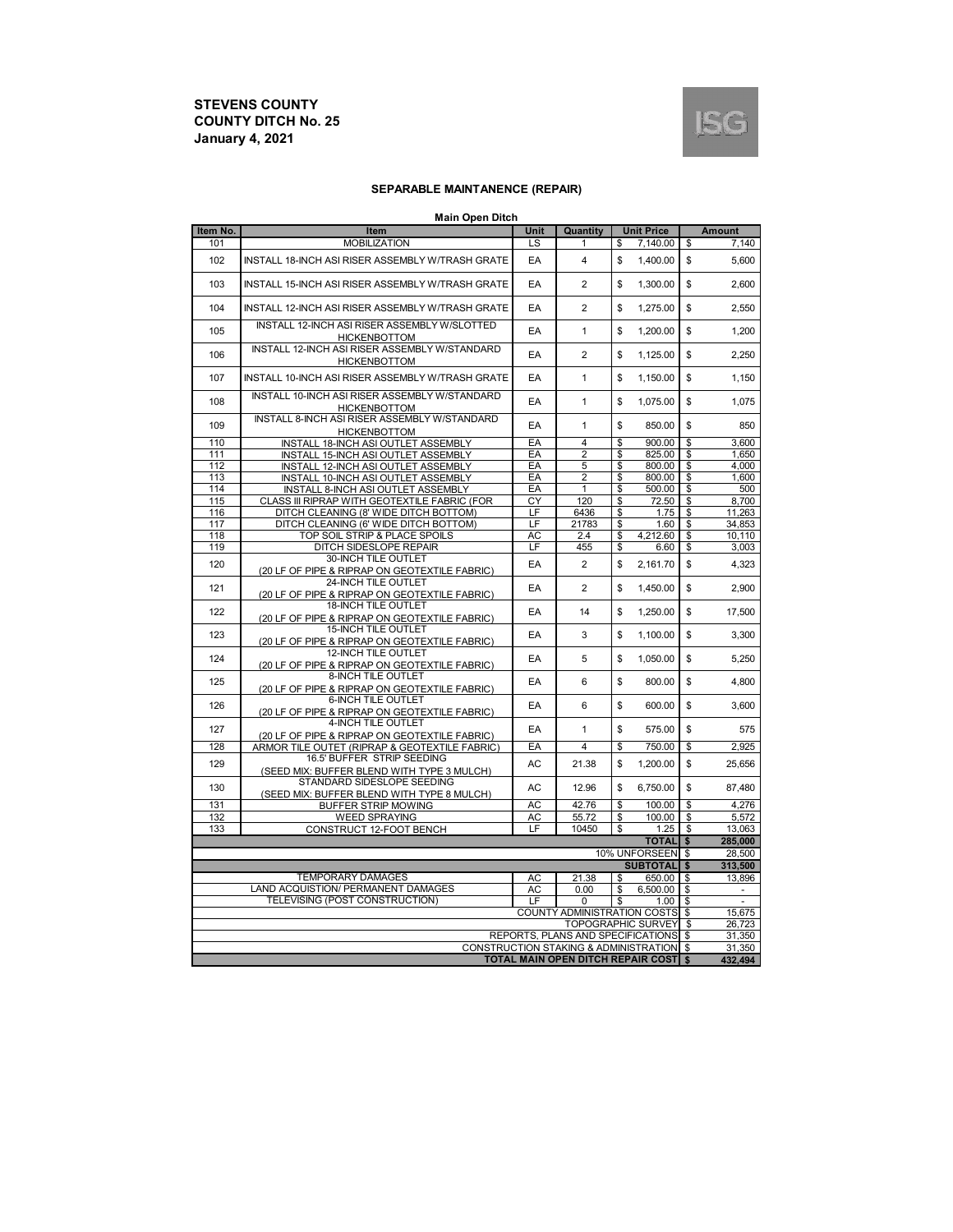

#### **SEPARABLE MAINTANENCE (REPAIR)**

#### **Culvert Crossing #1 (Hallman Crossing)**

| Item No.                                 | <b>Item</b>                                                       | <b>Unit</b> | Quantity |    | <b>Unit Price</b> |     | Amount         |
|------------------------------------------|-------------------------------------------------------------------|-------------|----------|----|-------------------|-----|----------------|
| 101                                      | <b>MOBILIZATION</b>                                               | LS          |          | \$ | 2.210.00          | \$  | 2,210          |
| 102                                      | 6-FOOT x 5-FOOT RC BOX CULVERT                                    | LF          | 60       | \$ | 675.00            | \$  | 40,500         |
| 103                                      | OPEN CUT & RESTORE FIELD CROSSING                                 | EA          |          | \$ | 1.100.00          | \$  | 1,100          |
| 104                                      | CLASS III RIPRAP WITH GEOTEXTILE FABRIC                           | СY          | 30       | \$ | 72.50             | \$  | 2,175          |
| <b>TOTALIS</b>                           |                                                                   |             |          |    |                   |     | 46,000         |
| 10% UNFORSEEN \$                         |                                                                   |             |          |    |                   |     | 4,600          |
|                                          | <b>SUBTOTALI \$</b>                                               |             |          |    |                   |     | 50,600         |
|                                          | <b>TEMPORARY DAMAGES</b>                                          | AC          | 0.10     | \$ | 650.00            | -\$ | 65             |
|                                          | TELEVISING (POST CONSTRUCTION)                                    | ΙF          | ŋ        | \$ | 1.00              | \$  | ٠              |
| <b>COUNTY ADMINISTRATION COSTS \$</b>    |                                                                   |             |          |    |                   |     | 2,530          |
| <b>TOPOGRAPHIC SURVEY</b>                |                                                                   |             |          |    |                   | -\$ | $\overline{a}$ |
| REPORTS. PLANS AND SPECIFICATIONS \$     |                                                                   |             |          |    |                   |     | 5,060          |
| CONSTRUCTION STAKING & ADMINISTRATION \$ |                                                                   |             |          |    |                   |     | 5,060          |
|                                          | <b>TOTAL CULVERT CROSSING #1 (HALLMAN CROSSING) REPAIR COST 5</b> |             |          |    |                   |     | 63.315         |

#### **Main Tile**

| Item No.                                            | <b>Item</b>                                      | Unit      | <b>Unit Price</b><br>Quantity          |    |                  |        | <b>Amount</b> |
|-----------------------------------------------------|--------------------------------------------------|-----------|----------------------------------------|----|------------------|--------|---------------|
| 101                                                 | <b>MOBILIZATION</b>                              | LS        |                                        | \$ | 4.370.00         | \$     | 4,370         |
| 102                                                 | TILE INVESTIGATION                               | <b>HR</b> | 6                                      | \$ | 149.40           | \$     | 896           |
| 103                                                 | 24-INCH AGRICULTURAL TILE                        | LF        | 1500                                   | \$ | 29.00            | \$     | 43,500        |
| 104                                                 | <b>15-INCH AGRICULTURAL TILE</b>                 | LF        | 1300                                   | \$ | 22.00            | \$     | 28,600        |
| 105                                                 | CONNECT EXISTING TILE (SIZE & MATERIAL MAY VARY) | EA        | 12                                     | \$ | 500.00           | \$     | 6,000         |
| 106                                                 | CONNECT EXISTING 18-INCH TILE                    | EA        | $\overline{c}$                         | \$ | 1,100.00         | \$     | 2,200         |
| 107                                                 | CONNECT EXISTING 10-INCH TILE                    | EA        |                                        | \$ | 575.00           | \$     | 575           |
| 108                                                 | <b>GRANULAR PIPE FOUNDATION</b>                  | CY        | 81.85                                  | \$ | 27.60            | \$     | 2,259         |
| 109                                                 | INSTALL DROP INTAKE (18-INCH)                    | EA        | 3                                      | \$ | 725.00           | \$     | 2,175         |
| 110                                                 | CAP DROP INTAKE (18-INCH)                        | EA        |                                        | \$ | 500.00           | \$     | 500           |
|                                                     |                                                  |           |                                        |    | <b>TOTAL</b>     | $\sim$ | 91,100        |
|                                                     |                                                  |           |                                        |    | 10% UNFORSEEN \$ |        | 9,110         |
|                                                     |                                                  |           |                                        |    | <b>SUBTOTAL</b>  | - \$   | 100,210       |
|                                                     | <b>TEMPORARY DAMAGES</b>                         | AC        | 6.43                                   | \$ | 650.00           | \$     | 4.178         |
|                                                     | TELEVISING (POST CONSTRUCTION)                   | LF        | 2800                                   | \$ | 1.00             | \$     | 2,800         |
| <b>COUNTY ADMINISTRATION COSTS</b>                  |                                                  |           |                                        |    |                  | \$     | 5,011         |
| <b>TOPOGRAPHIC SURVEY</b>                           |                                                  |           |                                        |    |                  | \$     | 3,500         |
| REPORTS, PLANS AND SPECIFICATIONS                   |                                                  |           |                                        |    |                  | \$     | 10,021        |
| <b>CONSTRUCTION STAKING &amp; ADMINISTRATION \$</b> |                                                  |           |                                        |    |                  |        | 10,021        |
|                                                     |                                                  |           | <b>TOTAL MAIN TILE REPAIR COSTI \$</b> |    |                  |        | 135,741       |

**Branch 1 Tile**

| Item No. | <b>Item</b>                                      | Unit | Quantity<br><b>Unit Price</b>                       |    |                  |          | <b>Amount</b> |
|----------|--------------------------------------------------|------|-----------------------------------------------------|----|------------------|----------|---------------|
| 101      | <b>MOBILIZATION</b>                              | LS   |                                                     | \$ | 1.690.00         | \$       | 1,690         |
| 102      | TILE INVESTIGATION                               | HR.  | 4                                                   | \$ | 149.40           | \$       | 598           |
| 103      | 10-INCH AGRICULTURAL TILE                        | ΙF   | 1800                                                | \$ | 14.00            | \$       | 25,200        |
| 104      | CONNECT EXISTING TILE (SIZE & MATERIAL MAY VARY) | EA   | 8                                                   | \$ | 500.00           | \$       | 4,000         |
| 105      | CONNECT EXISTING 10-INCH TILE                    | EA   |                                                     | \$ | 575.00           | \$       | 575           |
| 106      | <b>GRANULAR PIPE FOUNDATION</b>                  | CY   | 39.33                                               | \$ | 27.60            | \$       | 1,086         |
| 107      | INSTALL DROP INTAKE (18-INCH)                    | EA   | 2                                                   | \$ | 725.00           | \$       | 1,450         |
| 108      | CAP DROP INTAKE (18-INCH)                        | EA   |                                                     | \$ | 500.00           | \$       | 500           |
|          |                                                  |      |                                                     |    | <b>TOTAL</b>     | <b>S</b> | 35,100        |
|          |                                                  |      |                                                     |    | 10% UNFORSEEN \$ |          | 3,510         |
|          |                                                  |      |                                                     |    | <b>SUBTOTALI</b> | - 5      | 38,610        |
|          | <b>TEMPORARY DAMAGES</b>                         | AC   | 4.13                                                | \$ | 650.00           | \$       | 2,686         |
|          | TELEVISING (POST CONSTRUCTION)                   | ΙF   | 1800                                                | \$ | 1.00             | \$       | 1,800         |
|          |                                                  |      | <b>COUNTY ADMINISTRATION COSTS</b> \$               |    |                  |          | 1,931         |
|          |                                                  |      | <b>TOPOGRAPHIC SURVEY</b>                           |    |                  | \$       | 2,250         |
|          |                                                  |      | REPORTS. PLANS AND SPECIFICATIONS \$                |    |                  |          | 3,861         |
|          |                                                  |      | <b>CONSTRUCTION STAKING &amp; ADMINISTRATION \$</b> |    |                  |          | 3,861         |
|          |                                                  |      | <b>TOTAL BRANCH 1 TILE REPAIR COST IS</b>           |    |                  |          | 54,999        |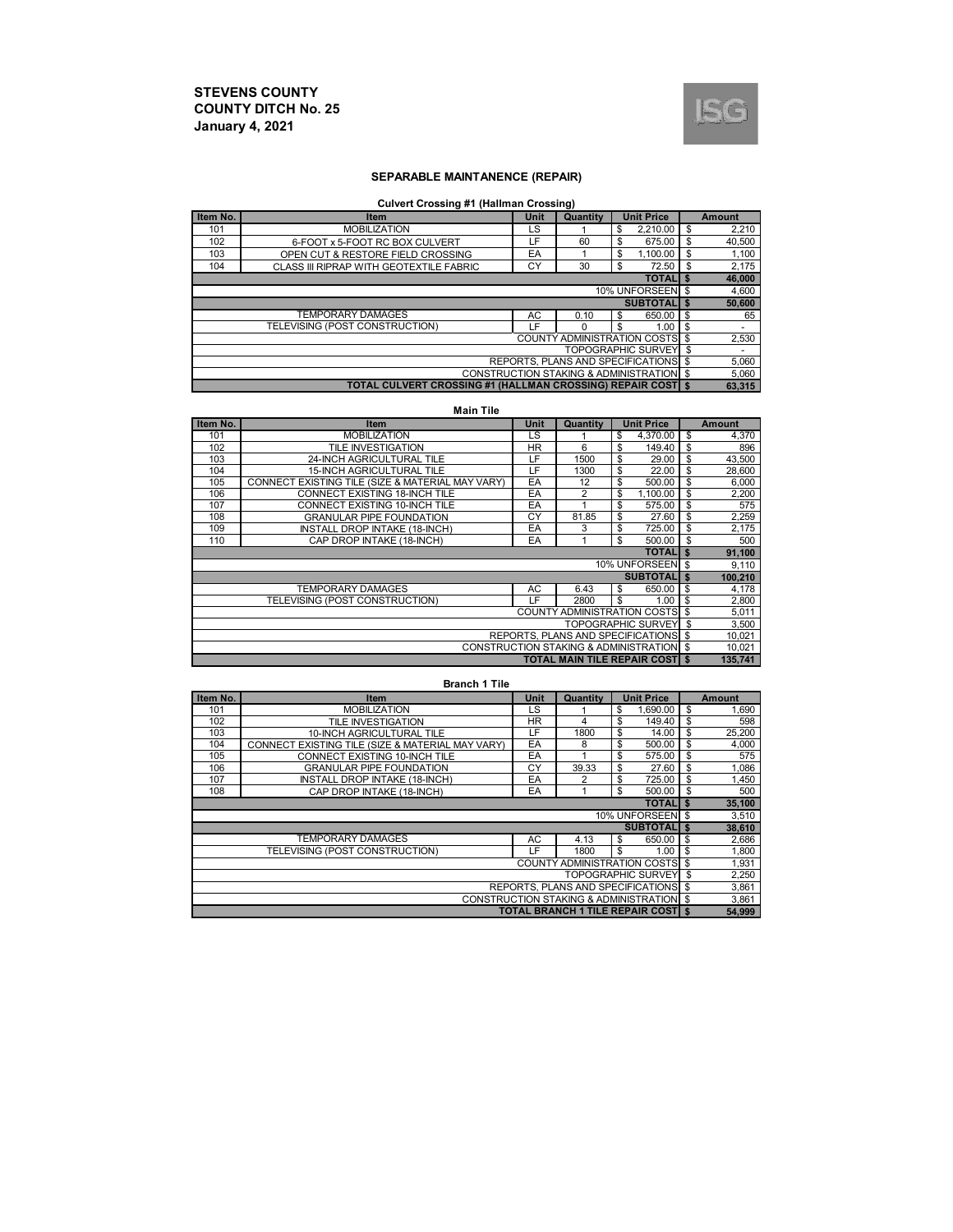

## **SEPARABLE MAINTANENCE (REPAIR)**

| <b>Branch 2 Tile</b> |  |
|----------------------|--|
|----------------------|--|

| Item No.                                            | Item                                             | Unit | <b>Unit Price</b><br>Quantity              |    |                    |              | <b>Amount</b> |  |
|-----------------------------------------------------|--------------------------------------------------|------|--------------------------------------------|----|--------------------|--------------|---------------|--|
| 101                                                 | <b>MOBILIZATION</b>                              | LS   |                                            | \$ | 5,230.00           | \$           | 5,230         |  |
| 102                                                 | <b>TILE INVESTIGATION</b>                        | HR.  | 8                                          | \$ | 149.40             | \$           | 1,195         |  |
| 103                                                 | <b>18-INCH AGRICULTURAL TILE</b>                 | LF   | 1420                                       | \$ | 26.00              | \$           | 36,920        |  |
| 104                                                 | <b>15-INCH AGRICULTURAL TILE</b>                 | LF   | 1200                                       | \$ | 22.00              | \$           | 26,400        |  |
| 105                                                 | 10-INCH AGRICULTURAL TILE                        | LF   | 800                                        | \$ | 14.00              | \$           | 11,200        |  |
| 106                                                 | 8-INCH AGRICULTURAL TILE                         | LF   | 200                                        | \$ | 13.00              | \$           | 2,600         |  |
| 107                                                 | CONNECT EXISTING TILE (SIZE & MATERIAL MAY VARY) | EA   | 15                                         | \$ | 500.00             | \$           | 7,500         |  |
| 108                                                 | <b>CONNECT EXISTING 12-INCH TILE</b>             | EA   | 2                                          | \$ | 850.00             | \$           | 1,700         |  |
| 109                                                 | CONNECT EXISTING 8-INCH TILE                     | EA   | 1                                          | \$ | 450.00             | \$           | 450           |  |
| 110                                                 | SAND OR CLSM FILL PIPE UNDER ROAD (10-INCH)      | LF   | 100                                        | \$ | 10.10              | \$           | 1,010         |  |
| 111                                                 | SAND OR CLSM FILL PIPE UNDER ROAD (8-INCH)       | LF   | 95                                         | \$ | 8.90               | \$           | 846           |  |
| 112                                                 | <b>GRANULAR PIPE FOUNDATION</b>                  | CY   | 93                                         | \$ | $\overline{27.60}$ | \$           | 2,567         |  |
| 113                                                 | FURNISH & INSTALL WATER QUALITY INLET            | EA   | 4                                          | \$ | 1,500.00           | \$           | 6,000         |  |
| 114                                                 | INSTALL 12-INCH PERFORATED TILE                  | LF   | 120                                        | \$ | 15.75              | \$           | 1,890         |  |
| 115                                                 | INSTALL DROP INTAKE (18-INCH)                    | EA   | 4                                          | \$ | 725.00             | \$           | 2,900         |  |
| 116                                                 | CAP DROP INTAKE (18-INCH)                        | EA   | 1                                          | \$ | 500.00             | \$           | 500           |  |
|                                                     |                                                  |      |                                            |    | <b>TOTALIS</b>     |              | 109,000       |  |
|                                                     |                                                  |      |                                            |    | 10% UNFORSEEN \$   |              | 10,900        |  |
|                                                     |                                                  |      |                                            |    | <b>SUBTOTAL</b>    | $\mathbf{s}$ | 119,900       |  |
|                                                     | <b>TEMPORARY DAMAGES</b>                         | AC   | 8.31                                       | \$ | 650.00             | \$           | 5,402         |  |
|                                                     | TELEVISING (POST CONSTRUCTION)                   | IF.  | 3620                                       | \$ | 1.00               | \$           | 3,620         |  |
| <b>COUNTY ADMINISTRATION COSTS</b>                  |                                                  |      |                                            |    |                    |              | 5,995         |  |
| <b>TOPOGRAPHIC SURVEY</b>                           |                                                  |      |                                            |    |                    | \$           | 4,525         |  |
| REPORTS, PLANS AND SPECIFICATIONS                   |                                                  |      |                                            |    |                    | $\mathbf{s}$ | 11,990        |  |
| <b>CONSTRUCTION STAKING &amp; ADMINISTRATION \$</b> |                                                  |      |                                            |    |                    |              | 11,990        |  |
|                                                     |                                                  |      | <b>TOTAL BRANCH 2 TILE REPAIR COSTI \$</b> |    |                    |              | 163,422       |  |

#### **Branch 2 Fork 1 Tile**

| Item No.                                 | Item                                             | Unit | Quantity                                         |    | <b>Amount</b>    |              |        |
|------------------------------------------|--------------------------------------------------|------|--------------------------------------------------|----|------------------|--------------|--------|
| 101                                      | <b>MOBILIZATION</b>                              | LS   |                                                  | \$ | 820.00           | \$           | 820    |
| 102                                      | TILE INVESTIGATION                               | HR.  | 2                                                | \$ | 149.40           | \$           | 299    |
| 103                                      | 8-INCH AGRICULTURAL TILE                         | LF   | 577                                              | \$ | 13.00            | \$           | 7,501  |
| 104                                      | CONNECT EXISTING TILE (SIZE & MATERIAL MAY VARY) | EA   | 3                                                | \$ | 500.00           | \$           | 1,500  |
| 105                                      | CONNECT EXISTING 8-INCH TILE                     | EA   |                                                  | \$ | 450.00           | \$           | 450    |
| 106                                      | SAND OR CLSM FILL PIPE UNDER ROAD (8-INCH)       | LF   | 95                                               | \$ | 8.90             | \$           | 846    |
| 107                                      | <b>GRANULAR PIPE FOUNDATION</b>                  | CY   | 11.79                                            | \$ | 27.60            | \$           | 325    |
| 108                                      | FURNISH & INSTALL WATER QUALITY INLET            | EA   | 2                                                | \$ | 1.500.00         | \$           | 3.000  |
| 109                                      | INSTALL 12-INCH PERFORATED TILE                  | LF   | 60                                               | \$ | 15.75            | \$           | 945    |
|                                          | (WATER QUALITY INLET)                            |      |                                                  |    |                  |              |        |
| 110                                      | INSTALL DROP INTAKE (18-INCH)                    | EA   | 1                                                | \$ | 725.00           | \$           | 725    |
| 111                                      | CAP DROP INTAKE (18-INCH)                        | EA   | 1                                                | \$ | 500.00           | \$           | 500    |
|                                          |                                                  |      |                                                  |    | <b>TOTALIS</b>   |              | 17,000 |
|                                          |                                                  |      |                                                  |    | 10% UNFORSEEN \$ |              | 1,700  |
|                                          |                                                  |      |                                                  |    | <b>SUBTOTAL</b>  | $\mathbf{s}$ | 18,700 |
|                                          | <b>TEMPORARY DAMAGES</b>                         | AC   | 1.32                                             | \$ | 650.00           | \$           | 861    |
|                                          | TELEVISING (POST CONSTRUCTION)                   | LF   | 577                                              | \$ | 1.00             | \$           | 577    |
| <b>COUNTY ADMINISTRATION COSTS \$</b>    |                                                  |      |                                                  |    |                  |              | 935    |
| <b>TOPOGRAPHIC SURVEY</b>                |                                                  |      |                                                  |    |                  | l \$         | 722    |
| REPORTS, PLANS AND SPECIFICATIONS \$     |                                                  |      |                                                  |    |                  |              | 1,870  |
| CONSTRUCTION STAKING & ADMINISTRATION \$ |                                                  |      |                                                  |    |                  |              | 1,870  |
|                                          |                                                  |      | <b>TOTAL BRANCH 2 FORK 1 TILE REPAIR COST IS</b> |    |                  |              | 25,535 |

**Branch 2 Fork 2 Tile**

| Item No. | <b>Item</b>                                      | Unit                              | Quantity                                            |                           | <b>Amount</b> |        |
|----------|--------------------------------------------------|-----------------------------------|-----------------------------------------------------|---------------------------|---------------|--------|
| 101      | <b>MOBILIZATION</b>                              | LS                                |                                                     | \$<br>2,960.00            | \$            | 2,960  |
| 102      | TILE INVESTIGATION                               | HR.                               | 6                                                   | \$<br>149.40              | \$            | 896    |
| 103      | <b>12-INCH AGRICULTURAL TILE</b>                 | LF                                | 1865                                                | \$<br>18.00               | \$            | 33,570 |
| 104      | 8-INCH AGRICULTURAL TILE                         | LF                                | 705                                                 | \$<br>13.00               | \$            | 9,165  |
| 105      | CONNECT EXISTING TILE (SIZE & MATERIAL MAY VARY) | EA                                | 11                                                  | \$<br>500.00              | \$            | 5,500  |
| 106      | <b>CONNECT EXISTING 6-INCH TILE</b>              | EA                                | 1                                                   | \$<br>375.00              | \$            | 375    |
| 107      | SAND OR CLSM FILL PIPE UNDER ROAD (8-INCH)       | LF                                | 95                                                  | \$<br>8.90                | \$            | 846    |
| 108      | <b>GRANULAR PIPE FOUNDATION</b>                  | CY                                | 58.73                                               | \$<br>27.60               | \$            | 1,621  |
| 109      | FURNISH & INSTALL WATER QUALITY INLET            | EA                                | $\overline{2}$                                      | \$<br>1.500.00            | \$            | 3,000  |
| 110      | INSTALL 12-INCH PERFORATED TILE                  | LF<br>60<br>(WATER QUALITY INLET) |                                                     | \$<br>15.75               | \$            | 945    |
|          |                                                  |                                   |                                                     |                           |               |        |
| 111      | INSTALL DROP INTAKE (18-INCH)                    | EA                                | 3                                                   | \$<br>725.00              | \$            | 2,175  |
| 112      | CAP DROP INTAKE (18-INCH)                        | EA                                |                                                     | \$<br>500.00              | $\mathbf{s}$  | 500    |
|          |                                                  |                                   |                                                     | <b>TOTALIS</b>            |               | 61,600 |
|          |                                                  |                                   |                                                     | 10% UNFORSEEN \$          |               | 6,160  |
|          |                                                  |                                   |                                                     | <b>SUBTOTAL</b>           | \$            | 67,760 |
|          | <b>TEMPORARY DAMAGES</b>                         | AC.                               | 5.90                                                | \$<br>650.00              | \$            | 3,835  |
|          | TELEVISING (POST CONSTRUCTION)                   | LF                                | 2570                                                | \$<br>1.00                | \$            | 2,570  |
|          |                                                  |                                   | <b>COUNTY ADMINISTRATION COSTS</b>                  |                           | \$            | 3,388  |
|          |                                                  |                                   |                                                     | <b>TOPOGRAPHIC SURVEY</b> | \$            | 3,213  |
|          |                                                  |                                   | REPORTS, PLANS AND SPECIFICATIONS \$                |                           |               | 6,776  |
|          |                                                  |                                   | <b>CONSTRUCTION STAKING &amp; ADMINISTRATION \$</b> |                           |               | 6,776  |
|          |                                                  |                                   | <b>TOTAL BRANCH 2 FORK 2 TILE REPAIR COSTI \$</b>   |                           |               | 94,318 |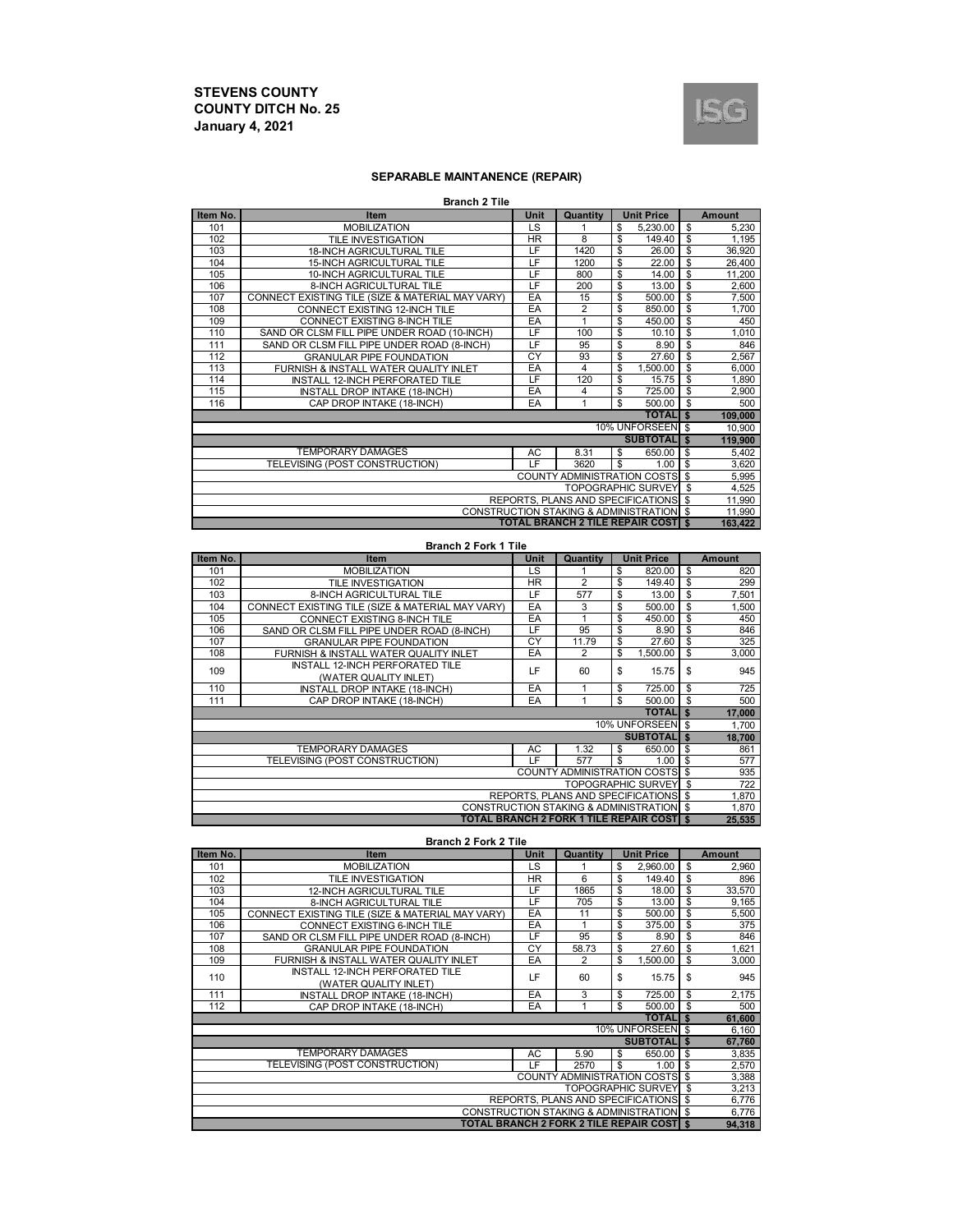

## **SEPARABLE MAINTANENCE (REPAIR)**

#### **Branch 2 Fork 2 Spur 1 Tile**

| Item No.                    | Item                                                     | Unit      | Quantity                                            |    | <b>Unit Price</b>         | <b>Amount</b> |
|-----------------------------|----------------------------------------------------------|-----------|-----------------------------------------------------|----|---------------------------|---------------|
| 101                         | <b>MOBILIZATION</b>                                      | LS        |                                                     | \$ | 350.00                    | \$<br>350     |
| 102                         | TILE INVESTIGATION                                       | <b>HR</b> |                                                     | \$ | 149.40                    | \$<br>149     |
| 103                         | 8-INCH AGRICULTURAL TILE                                 | LF        | 300                                                 | \$ | 13.00                     | \$<br>3,900   |
| 104                         | CONNECT EXISTING TILE (SIZE & MATERIAL MAY VARY)         | EA        | 2                                                   | \$ | 500.00                    | \$<br>1,000   |
| 105                         | CONNECT EXISTING 8-INCH TILE                             | EA        |                                                     | \$ | 450.00                    | \$<br>450     |
| 106                         | <b>GRANULAR PIPE FOUNDATION</b>                          | CY        | 6.13                                                | \$ | 27.60                     | \$<br>169     |
| 107                         | INSTALL DROP INTAKE (18-INCH)                            | EA        |                                                     | \$ | 725.00                    | \$<br>725     |
| 108                         | CAP DROP INTAKE (18-INCH)                                | EA        |                                                     | \$ | 500.00                    | \$<br>500     |
|                             |                                                          |           |                                                     |    | <b>TOTALIS</b>            | 7,300         |
|                             |                                                          |           |                                                     |    | 10% UNFORSEEN             | \$<br>730     |
|                             |                                                          |           |                                                     |    | <b>SUBTOTALIS</b>         | 8,030         |
|                             | <b>TEMPORARY DAMAGES</b>                                 | AC        | 0.69                                                | \$ | 650.00                    | \$<br>448     |
|                             | TELEVISING (POST CONSTRUCTION)                           | LF        | 300                                                 | \$ | 1.00                      | \$<br>300     |
| COUNTY ADMINISTRATION COSTS |                                                          |           |                                                     |    |                           | \$<br>402     |
|                             |                                                          |           |                                                     |    | <b>TOPOGRAPHIC SURVEY</b> | \$<br>375     |
|                             |                                                          |           | REPORTS, PLANS AND SPECIFICATIONS \$                |    |                           | 803           |
|                             |                                                          |           | <b>CONSTRUCTION STAKING &amp; ADMINISTRATION \$</b> |    |                           | 803           |
|                             | <b>TOTAL BRANCH 2 FORK 2 SPUR 1 TILE REPAIR COSTI \$</b> |           |                                                     |    |                           | 11,161        |

#### **Branch 3 Open Ditch**

| Item No.                             | <b>Item</b>                                                                 | Unit                   | <b>Unit Price</b><br>Quantity                       |                     |                           |    | <b>Amount</b> |  |
|--------------------------------------|-----------------------------------------------------------------------------|------------------------|-----------------------------------------------------|---------------------|---------------------------|----|---------------|--|
| 101                                  | <b>MOBILIZATION</b>                                                         | $\overline{\text{LS}}$ | 1                                                   | \$                  | 1.720.00                  | s, | 1.720         |  |
| 102                                  | INSTALL 24-INCH ASI RISER ASSEMBLY W/TRASH GRATE                            | EA                     | $\overline{2}$                                      | \$                  | 1.700.00                  | \$ | 3,400         |  |
| 103                                  | INSTALL 12-INCH ASI RISER ASSEMBLY W/TRASH GRATE                            | EA                     | 1                                                   | \$                  | 1,275.00                  | \$ | 1,275         |  |
| 104                                  | INSTALL 24-INCH ASI OUTLET ASSEMBLY                                         | EA                     | $\overline{2}$                                      | \$                  | 1,100.00                  | \$ | 2,200         |  |
| 105                                  | INSTALL 15-INCH ASI OUTLET ASSEMBLY                                         | EA                     | 1                                                   | \$                  | 825.00                    | \$ | 825           |  |
| 106                                  | CLASS III RIPRAP WITH GEOTEXTILE FABRIC (FOR<br>ASIRO)                      | CY                     | 60                                                  | \$                  | 72.50                     | \$ | 4,350         |  |
| 107                                  | DITCH CLEANING (4' WIDE DITCH BOTTOM)                                       | LF                     | 3000                                                | \$                  | 1.50                      | \$ | 4,500         |  |
| 108                                  | <b>18-INCH TILE OUTLET</b><br>(20 LF OF PIPE & RIPRAP ON GEOTEXTILE FABRIC) | EA                     | 2                                                   | \$                  | 1.250.00                  | \$ | 2,500         |  |
| 109                                  | 12-INCH TILE OUTLET<br>(20 LF OF PIPE & RIPRAP ON GEOTEXTILE FABRIC)        | EA                     | 1                                                   | \$                  | 1,050.00                  | \$ | 1,050         |  |
| 110                                  | ARMOR TILE OUTET (RIPRAP & GEOTEXTILE FABRIC)                               | EA                     |                                                     | \$                  | 750.00                    | \$ | 750           |  |
| 111                                  | 16.5' BUFFER STRIP SEEDING                                                  | AC                     | 2.28                                                | \$                  | 1,200.00                  | \$ | 2,736         |  |
| 112                                  | STANDARD SIDESLOPE SEEDING<br>(SEED MIX: BUFFER BLEND WITH TYPE 8 MULCH)    | AC                     | 1.38                                                | \$                  | 6.750.00                  | \$ | 9,315         |  |
| 113                                  | <b>BUFFER STRIP MOWING</b>                                                  | <b>AC</b>              | 4.56                                                | \$                  | 100.00                    | \$ | 456           |  |
| 114                                  | <b>WEED SPRAYING</b>                                                        | AC                     | 5.94                                                | \$                  | 100.00                    | \$ | 594           |  |
|                                      |                                                                             |                        |                                                     |                     | <b>TOTALIS</b>            |    | 35,700        |  |
|                                      |                                                                             |                        |                                                     |                     | 10% UNFORSEEN \$          |    | 3.570         |  |
|                                      |                                                                             |                        |                                                     | <b>SUBTOTALI \$</b> |                           |    | 39,270        |  |
|                                      | <b>TEMPORARY DAMAGES</b>                                                    | AC                     | 2.27                                                | \$                  | 650.00                    | \$ | 1,477         |  |
|                                      | TELEVISING (POST CONSTRUCTION)                                              | LF                     | $\Omega$                                            | $\mathbf{s}$        | 1.00                      | \$ |               |  |
|                                      |                                                                             |                        | COUNTY ADMINISTRATION COSTS \$                      |                     |                           |    | 1,964         |  |
|                                      |                                                                             |                        |                                                     |                     | <b>TOPOGRAPHIC SURVEY</b> | \$ | 2,841         |  |
| REPORTS, PLANS AND SPECIFICATIONS \$ |                                                                             |                        |                                                     |                     |                           |    | 3,927         |  |
|                                      |                                                                             |                        | <b>CONSTRUCTION STAKING &amp; ADMINISTRATION \$</b> |                     |                           |    | 3,927         |  |
|                                      |                                                                             |                        | <b>TOTAL BRANCH 3 OPEN DITCH REPAIR COST S</b>      |                     |                           |    | 53.406        |  |

**Branch 5 Open Ditch**

| Item No.                                 | <b>Item</b>                                                              | <b>Unit</b> | <b>Unit Price</b><br>Quantity             |    |                           |          | <b>Amount</b>            |  |
|------------------------------------------|--------------------------------------------------------------------------|-------------|-------------------------------------------|----|---------------------------|----------|--------------------------|--|
| 101                                      | <b>MOBILIZATION</b>                                                      | LS          |                                           | \$ | 850.00                    | \$       | 850                      |  |
| 102                                      | DITCH CLEANING (4' WIDE DITCH BOTTOM)                                    | LF          | 2300                                      | \$ | 1.50                      | \$       | 3,450                    |  |
| 103                                      | 18-INCH TILE OUTLET<br>(20 LF OF PIPE & RIPRAP ON GEOTEXTILE FABRIC)     | EA          | 2                                         | \$ | 1.250.00                  | \$       | 2,500                    |  |
| 104                                      | ARMOR TILE OUTET (RIPRAP & GEOTEXTILE FABRIC)                            | EA          | 1                                         | \$ | 750.00                    | \$       | 750                      |  |
| 105                                      | 16.5' BUFFER STRIP SEEDING                                               | <b>AC</b>   | 1.75                                      | \$ | 1,200.00                  | \$       | 2,100                    |  |
|                                          | (SEED MIX: BUFFER BLEND WITH TYPE 3 MULCH)                               |             |                                           |    |                           |          |                          |  |
| 106                                      | STANDARD SIDESLOPE SEEDING<br>(SEED MIX: BUFFER BLEND WITH TYPE 8 MULCH) | <b>AC</b>   | 1.06                                      | \$ | 6,750.00                  | \$       | 7,155                    |  |
| 107                                      | <b>BUFFER STRIP MOWING</b>                                               | AC          | 3.5                                       | \$ | 100.00                    | \$       | 350                      |  |
| 108                                      | <b>WEED SPRAYING</b>                                                     | <b>AC</b>   | 4.56                                      | \$ | 100.00                    | \$       | 456                      |  |
|                                          |                                                                          |             |                                           |    | <b>TOTALIS</b>            |          | 17,700                   |  |
|                                          |                                                                          |             |                                           |    | 10% UNFORSEEN \$          |          | 1,770                    |  |
|                                          |                                                                          |             |                                           |    | <b>SUBTOTAL</b>           | - \$     | 19,470                   |  |
|                                          | <b>TEMPORARY DAMAGES</b>                                                 | AC          | 1.74                                      | \$ | 650.00                    | \$       | 1,133                    |  |
|                                          | TELEVISING (POST CONSTRUCTION)                                           | LF          | $\Omega$                                  | \$ | 1.00                      | \$       | $\overline{\phantom{a}}$ |  |
| <b>COUNTY ADMINISTRATION COSTS</b>       |                                                                          |             |                                           |    |                           | \$       | 974                      |  |
|                                          |                                                                          |             |                                           |    | <b>TOPOGRAPHIC SURVEY</b> | - \$     | 2,179                    |  |
| REPORTS, PLANS AND SPECIFICATIONS        |                                                                          |             |                                           |    |                           | <b>S</b> | 1,947                    |  |
| CONSTRUCTION STAKING & ADMINISTRATION \$ |                                                                          |             |                                           |    |                           |          | 1,947                    |  |
|                                          |                                                                          |             | TOTAL BRANCH 5 OPEN DITCH REPAIR COSTI \$ |    |                           |          | 27,650                   |  |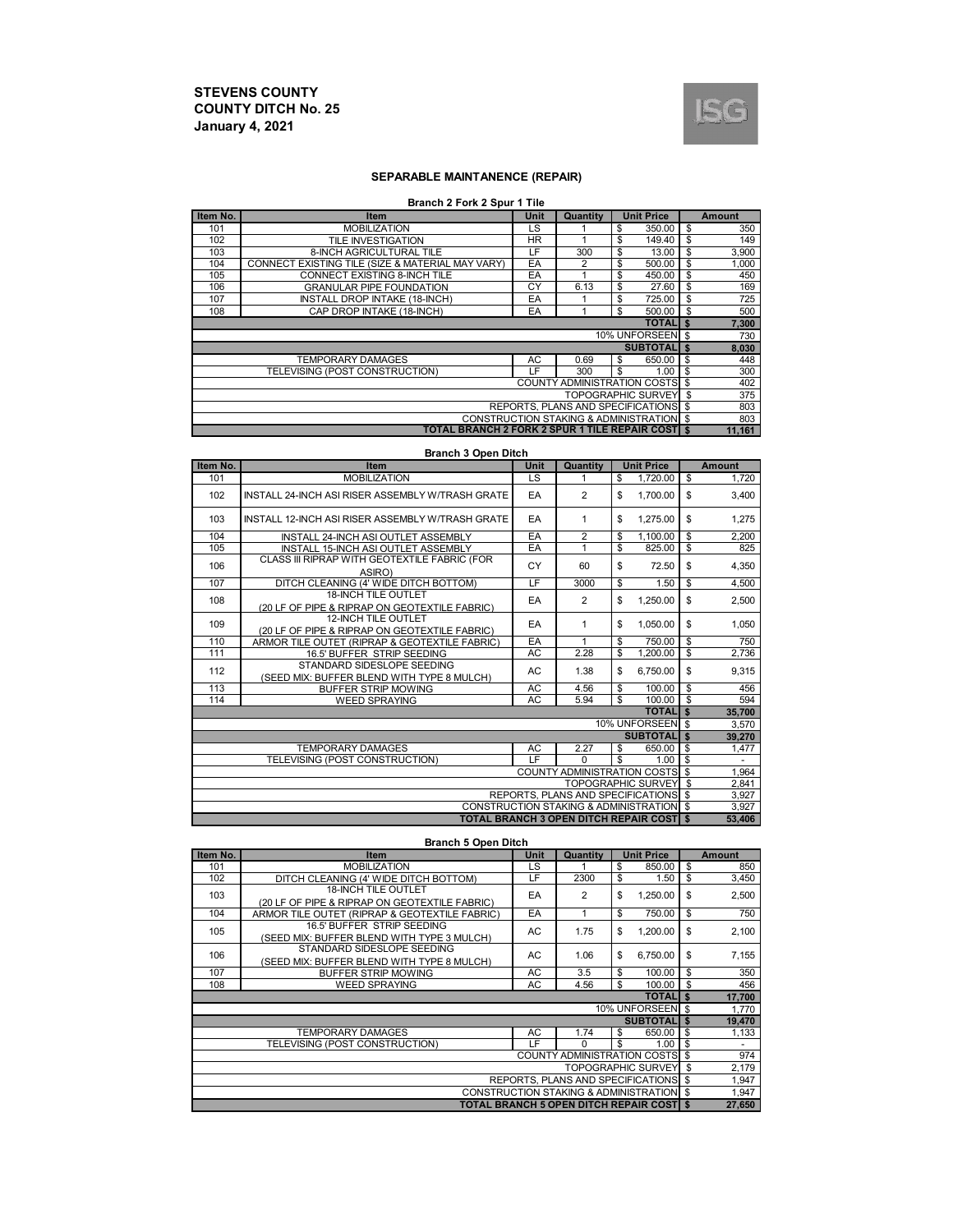

## **SEPARABLE MAINTANENCE (REPAIR)**

| <b>Branch 5 Tile</b> |
|----------------------|
|----------------------|

| Item No.                                            | Item                                             | Unit | Quantity                           |    | <b>Unit Price</b>         |                | Amount  |    |  |  |  |
|-----------------------------------------------------|--------------------------------------------------|------|------------------------------------|----|---------------------------|----------------|---------|----|--|--|--|
| 101                                                 | <b>MOBILIZATION</b>                              | LS   |                                    | \$ | 4.640.00                  | \$             | 4,640   |    |  |  |  |
| 102                                                 | TILE INVESTIGATION                               | HR.  | 8                                  | \$ | 149.40                    | \$             | 1,195   |    |  |  |  |
| 103                                                 | <b>18-INCH AGRICULTURAL TILE</b>                 | LF   | 175                                | \$ | 26.00                     | \$             | 4,550   |    |  |  |  |
| 104                                                 | <b>15-INCH AGRICULTURAL TILE</b>                 | LF   | 1370                               | \$ | 22.00                     | \$             | 30,140  |    |  |  |  |
| 105                                                 | <b>12-INCH AGRICULTURAL TILE</b>                 | LF   | 1025                               | \$ | 18.00                     | \$             | 18,450  |    |  |  |  |
| 106                                                 | 10-INCH AGRICULTURAL TILE                        | ΙF   | 1030                               | \$ | 14.00                     | \$             | 14,420  |    |  |  |  |
| 107                                                 | 8-INCH AGRICULTURAL TILE                         | LF   | 250                                | \$ | 13.00                     | \$             | 3,250   |    |  |  |  |
| 108                                                 | CONNECT EXISTING TILE (SIZE & MATERIAL MAY VARY) | EA   | 16                                 | \$ | 500.00                    | \$             | 8,000   |    |  |  |  |
| 109                                                 | CONNECT EXISTING 12-INCH TILE                    | EA   | $\overline{2}$                     | \$ | 850.00                    | \$             | 1,700   |    |  |  |  |
| 110                                                 | CONNECT EXISTING 8-INCH TILE                     | EA   | 1                                  | \$ | 450.00                    | \$             | 450     |    |  |  |  |
| 111                                                 | <b>GRANULAR PIPE FOUNDATION</b>                  | CY   | 92.46                              | \$ | 27.60                     | \$             | 2,552   |    |  |  |  |
| 112                                                 | FURNISH & INSTALL WATER QUALITY INLET            | EA   | $\overline{2}$                     | \$ | 1.500.00                  | \$             | 3,000   |    |  |  |  |
| 113                                                 | INSTALL 12-INCH PERFORATED TILE                  | LF   | 60                                 |    | 15.75                     | \$             | 945     |    |  |  |  |
|                                                     | (WATER QUALITY INLET)                            |      |                                    |    |                           |                |         | \$ |  |  |  |
| 114                                                 | INSTALL DROP INTAKE (18-INCH)                    | EA   | $\overline{4}$                     | \$ | 725.00                    | \$             | 2,900   |    |  |  |  |
| 115                                                 | CAP DROP INTAKE (18-INCH)                        | EA   | 1                                  | S  | 500.00                    | \$             | 500     |    |  |  |  |
|                                                     |                                                  |      |                                    |    | <b>TOTALI</b>             | $\mathbf{s}$   | 96,700  |    |  |  |  |
|                                                     |                                                  |      |                                    |    | 10% UNFORSEEN \$          |                | 9,670   |    |  |  |  |
|                                                     |                                                  |      |                                    |    | SUBTOTAL S                |                | 106,370 |    |  |  |  |
|                                                     | <b>TEMPORARY DAMAGES</b>                         | AC   | 8.84                               | \$ | 650.00                    | \$             | 5,745   |    |  |  |  |
|                                                     | TELEVISING (POST CONSTRUCTION)                   | IF.  | 3850                               | \$ | 1.00                      | \$             | 3,850   |    |  |  |  |
|                                                     |                                                  |      | <b>COUNTY ADMINISTRATION COSTS</b> |    |                           | \$             | 5,319   |    |  |  |  |
|                                                     |                                                  |      |                                    |    | <b>TOPOGRAPHIC SURVEY</b> | $\mathfrak{L}$ | 4,813   |    |  |  |  |
|                                                     |                                                  |      | REPORTS, PLANS AND SPECIFICATIONS  |    |                           | \$             | 10,637  |    |  |  |  |
| <b>CONSTRUCTION STAKING &amp; ADMINISTRATION \$</b> |                                                  |      |                                    |    |                           |                |         |    |  |  |  |
|                                                     | <b>TOTAL BRANCH 5 TILE REPAIR COST S</b>         |      |                                    |    |                           |                |         |    |  |  |  |

#### **Branch 5 Fork 1 Tile**

| Item No.                                 | Item                                             | <b>Unit</b> | Quantity                                   |    | <b>Unit Price</b>         |              | <b>Amount</b> |     |
|------------------------------------------|--------------------------------------------------|-------------|--------------------------------------------|----|---------------------------|--------------|---------------|-----|
| 101                                      | <b>MOBILIZATION</b>                              | LS          |                                            | \$ | 2.530.00                  | \$           | 2,530         |     |
| 102                                      | TILE INVESTIGATION                               | HR.         | 5                                          | \$ | 149.40                    | \$           | 747           |     |
| 103                                      | <b>12-INCH AGRICULTURAL TILE</b>                 | LF          | 1205                                       | \$ | 18.00                     | \$           | 21,690        |     |
| 104                                      | 10-INCH AGRICULTURAL TILE                        | LF          | 1005                                       | \$ | 14.00                     | \$           | 14,070        |     |
| 105                                      | 8-INCH AGRICULTURAL TILE                         | LF          | 34                                         | \$ | 13.00                     | \$           | 442           |     |
| 106                                      | CONNECT EXISTING TILE (SIZE & MATERIAL MAY VARY) | EA          | 9                                          | \$ | 500.00                    | \$           | 4,500         |     |
| 107                                      | CONNECT EXISTING 10-INCH TILE                    | EA          |                                            | \$ | 575.00                    | \$           | 575           |     |
| 108                                      | <b>GRANULAR PIPE FOUNDATION</b>                  | CY          | 51.29                                      | \$ | 27.60                     | \$           | 1,416         |     |
| 109                                      | FURNISH & INSTALL WATER QUALITY INLET            | EA          | 2                                          | \$ | 1,500.00                  | \$           | 3,000         |     |
| 110                                      | INSTALL 12-INCH PERFORATED TILE                  | LF          |                                            | 60 | \$                        | 15.75        | \$            | 945 |
|                                          | (WATER QUALITY INLET)                            |             |                                            |    |                           |              |               |     |
| 111                                      | INSTALL DROP INTAKE (18-INCH)                    | EA          | 3                                          | \$ | 725.00                    | \$           | 2,175         |     |
| 112                                      | CAP DROP INTAKE (18-INCH)                        | EA          |                                            | \$ | 500.00                    | \$           | 500           |     |
|                                          |                                                  |             |                                            |    | <b>TOTAL</b>              | $\mathbf{s}$ | 52,600        |     |
|                                          |                                                  |             |                                            |    | 10% UNFORSEEN \$          |              | 5.260         |     |
|                                          |                                                  |             |                                            |    | <b>SUBTOTAL</b>           | \$           | 57,860        |     |
|                                          | <b>TEMPORARY DAMAGES</b>                         | AC.         | 5.15                                       | \$ | 650.00                    | \$           | 3,348         |     |
|                                          | TELEVISING (POST CONSTRUCTION)                   | LF          | 2244                                       | \$ | 1.00                      | \$           | 2,244         |     |
|                                          |                                                  |             | <b>COUNTY ADMINISTRATION COSTS</b>         |    |                           | -\$          | 2,893         |     |
|                                          |                                                  |             |                                            |    | <b>TOPOGRAPHIC SURVEY</b> | \$           | 2,805         |     |
|                                          |                                                  |             | REPORTS, PLANS AND SPECIFICATIONS          |    |                           | l \$         | 5,786         |     |
| CONSTRUCTION STAKING & ADMINISTRATION \$ |                                                  |             |                                            |    |                           |              |               |     |
|                                          |                                                  |             | TOTAL BRANCH 5 FORK 1 TILE REPAIR COSTI \$ |    |                           |              | 80,722        |     |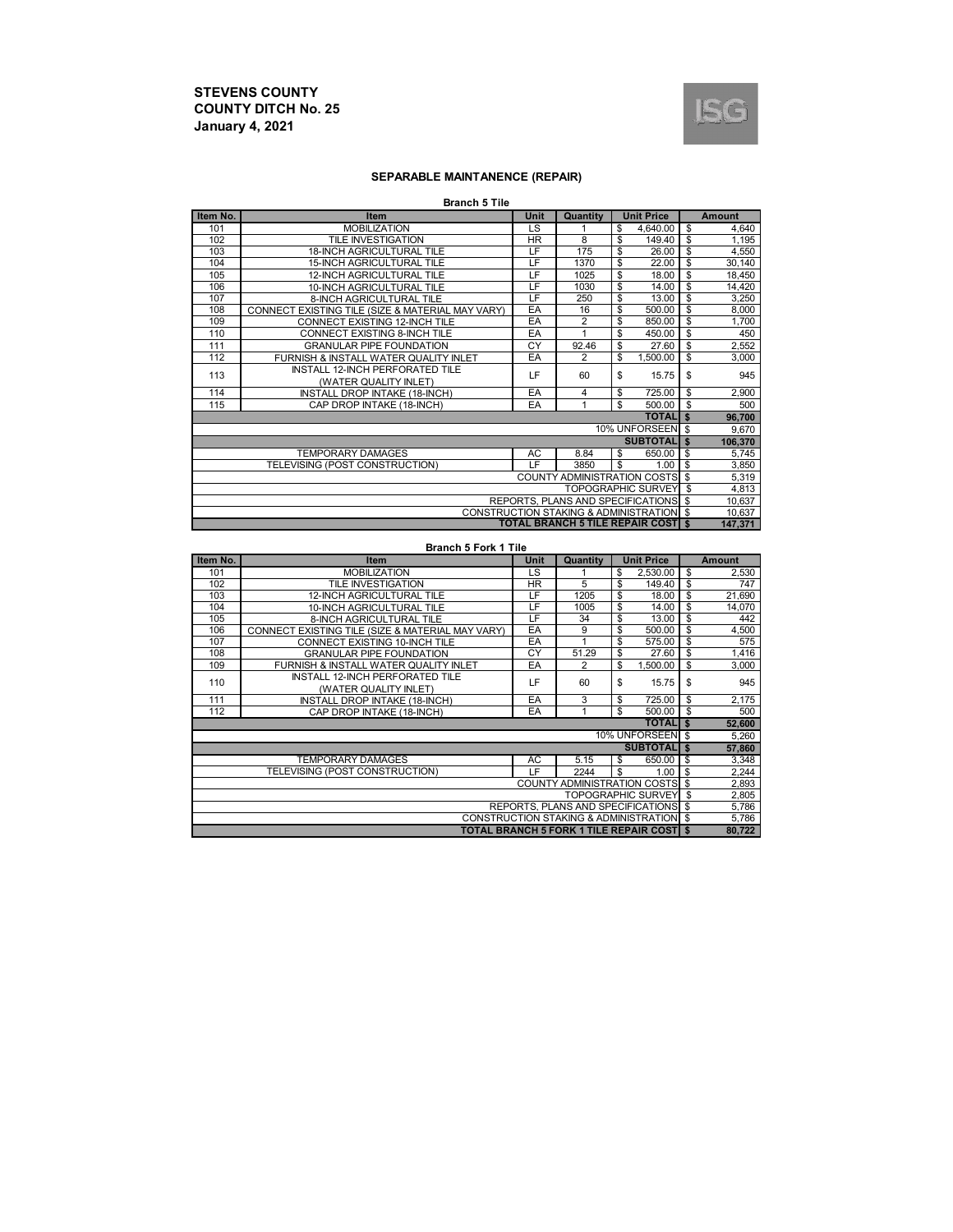

## **SEPARABLE MAINTANENCE (REPAIR)**

| <b>Branch 6 Open Ditch</b> |  |  |
|----------------------------|--|--|
|                            |  |  |

| Item No.                                       | Adileii e Open Diten<br>Item                     | Unit      | Quantity                              |                | <b>Unit Price</b>         |                          | <b>Amount</b>  |  |  |  |  |          |    |       |
|------------------------------------------------|--------------------------------------------------|-----------|---------------------------------------|----------------|---------------------------|--------------------------|----------------|--|--|--|--|----------|----|-------|
| 101                                            | <b>MOBILIZATION</b>                              | LS        | 1                                     | \$             | 760.00                    | \$                       | 760            |  |  |  |  |          |    |       |
| 102                                            | INSTALL 15-INCH ASI RISER ASSEMBLY W/TRASH GRATE | EA        | $\mathbf{1}$                          | \$             | 1,300.00                  | $\mathsf{\$}$            | 1,300          |  |  |  |  |          |    |       |
| 103                                            | INSTALL 12-INCH ASI RISER ASSEMBLY W/TRASH GRATE | EA        | $\overline{1}$                        | \$             | 1.275.00                  | $\mathsf{\$}$            | 1.275          |  |  |  |  |          |    |       |
|                                                | INSTALL 10-INCH ASI RISER ASSEMBLY W/STANDARD    |           |                                       |                |                           |                          |                |  |  |  |  |          |    |       |
| 104                                            | <b>HICKENBOTTOM</b>                              | EA        | $\mathbf{1}$                          | \$             | 1.075.00                  | \$                       | 1.075          |  |  |  |  |          |    |       |
| 105                                            | INSTALL 15-INCH ASI OUTLET ASSEMBLY              | EA        | 1                                     | \$             | 825.00                    | \$                       | 825            |  |  |  |  |          |    |       |
| 106                                            | INSTALL 12-INCH ASI OUTLET ASSEMBLY              | EA        | $\overline{1}$                        | \$             | 800.00                    | $\overline{\mathcal{S}}$ | 800            |  |  |  |  |          |    |       |
| 107                                            | INSTALL 10-INCH ASI OUTLET ASSEMBLY              | EA        | 1                                     | \$             | 800.00                    | $\overline{\$}$          | 800            |  |  |  |  |          |    |       |
| 108                                            | DITCH CLEANING (4' WIDE DITCH BOTTOM)            | LF        | 3570                                  | \$             | 1.50                      | $\overline{\mathcal{S}}$ | 5,355          |  |  |  |  |          |    |       |
| 109                                            | 30-INCH TILE OUTLET                              | EA        | 1                                     | \$<br>2.161.70 |                           | \$                       | 2,162          |  |  |  |  |          |    |       |
|                                                | (20 LF OF PIPE & RIPRAP ON GEOTEXTILE FABRIC)    |           |                                       |                |                           |                          |                |  |  |  |  |          |    |       |
| 110                                            | 24-INCH TILE OUTLET                              | EA        | 1                                     | \$             | 1,450.00                  | \$                       | 1,450          |  |  |  |  |          |    |       |
|                                                | (20 LF OF PIPE & RIPRAP ON GEOTEXTILE FABRIC)    |           |                                       |                |                           |                          |                |  |  |  |  |          |    |       |
| 111                                            | 18-INCH TILE OUTLET                              | EA        | 1                                     |                |                           | \$                       |                |  |  |  |  | 1.250.00 | \$ | 1,250 |
|                                                | (20 LF OF PIPE & RIPRAP ON GEOTEXTILE FABRIC)    |           |                                       |                |                           |                          |                |  |  |  |  |          |    |       |
| 112                                            | <b>15-INCH TILE OUTLET</b>                       | EA        | 1                                     | \$             | 1.100.00                  | \$                       | 1,100          |  |  |  |  |          |    |       |
|                                                | (20 LF OF PIPE & RIPRAP ON GEOTEXTILE FABRIC)    |           |                                       |                |                           |                          |                |  |  |  |  |          |    |       |
| 113                                            | 12-INCH TILE OUTLET                              | EA        | $\overline{2}$                        | \$             | 1,050.00                  | \$                       | 2,100          |  |  |  |  |          |    |       |
|                                                | (20 LF OF PIPE & RIPRAP ON GEOTEXTILE FABRIC)    |           |                                       |                |                           |                          |                |  |  |  |  |          |    |       |
| 114                                            | ARMOR TILE OUTET (RIPRAP & GEOTEXTILE FABRIC)    | EA        | $\mathbf{1}$                          | \$             | 750.00                    | \$                       | 750            |  |  |  |  |          |    |       |
| 115                                            | 16.5' BUFFER STRIP SEEDING                       | <b>AC</b> | 2.71                                  | \$             | 1.200.00                  | $\overline{\mathbb{S}}$  | 3.252          |  |  |  |  |          |    |       |
| 116                                            | STANDARD SIDESLOPE SEEDING                       | <b>AC</b> | 1.64                                  | \$             | 6.750.00                  | \$                       | 11.070         |  |  |  |  |          |    |       |
| 117                                            | <b>BUFFER STRIP MOWING</b>                       | <b>AC</b> | 5.42                                  | \$             | 100.00                    | \$                       | 542            |  |  |  |  |          |    |       |
| 118                                            | <b>WEED SPRAYING</b>                             | <b>AC</b> | 7.06                                  | \$             | 100.00                    | $\overline{\mathbb{S}}$  | 706            |  |  |  |  |          |    |       |
|                                                |                                                  |           |                                       |                |                           |                          |                |  |  |  |  |          |    |       |
|                                                |                                                  |           |                                       |                | <b>TOTALIS</b>            |                          | 15.900         |  |  |  |  |          |    |       |
|                                                |                                                  |           |                                       |                | 10% UNFORSEEN \$          |                          | 1,590          |  |  |  |  |          |    |       |
|                                                |                                                  |           |                                       |                | <b>SUBTOTAL</b>           | \$                       | 17.490         |  |  |  |  |          |    |       |
|                                                | <b>TEMPORARY DAMAGES</b>                         | AC        | 2.70                                  | \$             | 650.00                    | \$                       | 1,758          |  |  |  |  |          |    |       |
|                                                | TELEVISING (POST CONSTRUCTION)                   | LE.       | $\Omega$                              | \$             | 1.00                      | s,                       | ä,             |  |  |  |  |          |    |       |
|                                                |                                                  |           | <b>COUNTY ADMINISTRATION COSTS \$</b> |                |                           |                          | 875            |  |  |  |  |          |    |       |
|                                                |                                                  |           |                                       |                | <b>TOPOGRAPHIC SURVEY</b> | $\overline{\mathbf{s}}$  | 3,381<br>1,749 |  |  |  |  |          |    |       |
| REPORTS, PLANS AND SPECIFICATIONS \$           |                                                  |           |                                       |                |                           |                          |                |  |  |  |  |          |    |       |
| CONSTRUCTION STAKING & ADMINISTRATION \$       |                                                  |           |                                       |                |                           |                          | 1,749          |  |  |  |  |          |    |       |
| <b>TOTAL BRANCH 6 OPEN DITCH REPAIR COST S</b> |                                                  |           |                                       |                |                           |                          |                |  |  |  |  |          |    |       |

**Branch 6 Tile**

| Item No.                                            | <b>Item</b>                                      | Unit | Quantity                                 | <b>Unit Price</b> |                             |      | <b>Amount</b> |  |
|-----------------------------------------------------|--------------------------------------------------|------|------------------------------------------|-------------------|-----------------------------|------|---------------|--|
| 101                                                 | <b>MOBILIZATION</b>                              | LS   |                                          | \$                | 8,010.00                    | \$   | 8,010         |  |
| 102                                                 | TILE INVESTIGATION                               | HR.  | 10                                       | \$                | 149.40                      | \$   | 1,494         |  |
| 103                                                 | 24-INCH AGRICULTURAL TILE                        | LF   | 4575                                     | \$                | 29.00                       | \$   | 132,675       |  |
| 104                                                 | CONNECT EXISTING TILE (SIZE & MATERIAL MAY VARY) | EA   | 19                                       | \$                | 500.00                      | \$   | 9,500         |  |
| 105                                                 | CONNECT EXISTING 24-INCH TILE                    | EA   |                                          | \$                | 1.900.00                    | \$   | 1,900         |  |
| 106                                                 | CONNECT EXISTING 10-INCH TILE                    | EA   | 2                                        | \$                | 575.00                      | \$   | 1,150         |  |
| 107                                                 | <b>GRANULAR PIPE FOUNDATION</b>                  | CY   | 146.85                                   | \$                | 27.60                       | \$   | 4,053         |  |
| 108                                                 | FURNISH & INSTALL WATER QUALITY INLET            | EA   | $\overline{2}$                           | \$                | 1.500.00                    | \$   | 3,000         |  |
| 109                                                 | INSTALL 12-INCH PERFORATED TILE                  | LF   | 60                                       | \$                | 15.75                       | \$   | 945           |  |
|                                                     | (WATER QUALITY INLET)                            |      |                                          |                   |                             |      |               |  |
| 110                                                 | INSTALL DROP INTAKE (18-INCH)                    | EA   | 5                                        | \$                | 725.00                      | \$   | 3,625         |  |
| 111                                                 | CAP DROP INTAKE (18-INCH)                        | EA   |                                          | \$                | 500.00                      | \$   | 500           |  |
|                                                     |                                                  |      |                                          |                   | <b>TOTAL</b> \$             |      | 166,900       |  |
|                                                     |                                                  |      |                                          |                   | 10% UNFORSEEN \$            |      | 16,690        |  |
|                                                     |                                                  |      |                                          |                   | <b>SUBTOTAL</b>             | - \$ | 183,590       |  |
|                                                     | <b>TEMPORARY DAMAGES</b>                         | AC.  | 10.50                                    | \$                | 650.00                      | \$   | 6,827         |  |
|                                                     | TELEVISING (POST CONSTRUCTION)                   | ΙF   | 4575                                     | \$                | 1.00                        | \$   | 4,575         |  |
|                                                     |                                                  |      | <b>COUNTY ADMINISTRATION COSTS \$</b>    |                   |                             |      | 9,180         |  |
|                                                     |                                                  |      |                                          |                   | <b>TOPOGRAPHIC SURVEY 5</b> |      | 5,719         |  |
|                                                     |                                                  |      | REPORTS. PLANS AND SPECIFICATIONS \$     |                   |                             |      | 18,359        |  |
| <b>CONSTRUCTION STAKING &amp; ADMINISTRATION \$</b> |                                                  |      |                                          |                   |                             |      |               |  |
|                                                     |                                                  |      | <b>TOTAL BRANCH 6 TILE REPAIR COST S</b> |                   |                             |      | 246.609       |  |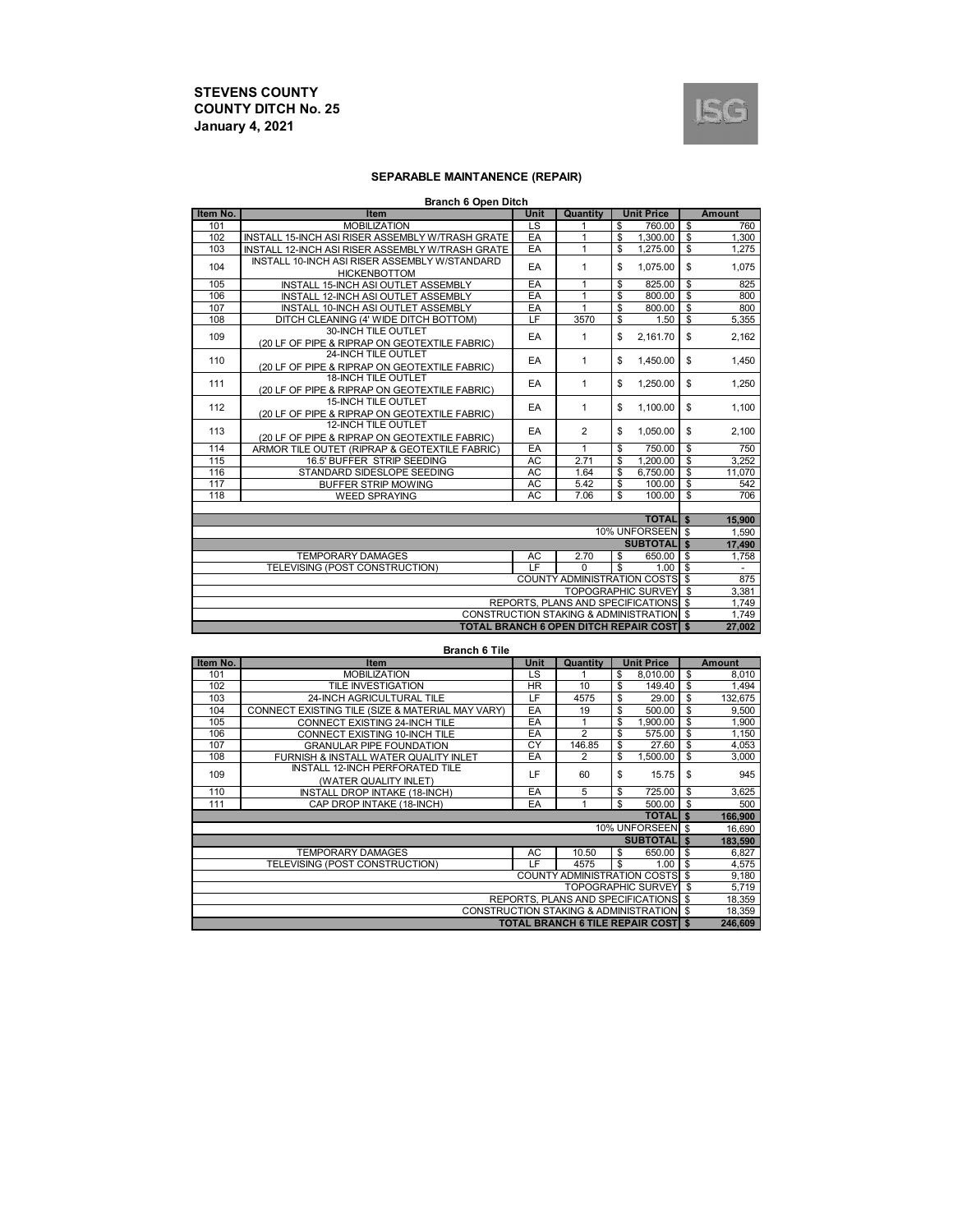

#### **SEPARABLE MAINTANENCE (REPAIR)**

#### **Branch 6 Fork 1 Tile**

| Item No.                      | <b>Item</b>                                      | Unit      | Quantity                                        |    | <b>Unit Price</b>         |     | Amount |
|-------------------------------|--------------------------------------------------|-----------|-------------------------------------------------|----|---------------------------|-----|--------|
| 101                           | <b>MOBILIZATION</b>                              | LS        |                                                 | \$ | 380.00                    | \$  | 380    |
| 102                           | TILE INVESTIGATION                               | <b>HR</b> |                                                 | \$ | 149.40                    | \$  | 149    |
| 103                           | 10-INCH AGRICULTURAL TILE                        | LF        | 305                                             | \$ | 14.00                     | \$  | 4,270  |
| 104                           | CONNECT EXISTING TILE (SIZE & MATERIAL MAY VARY) | EA        | $\overline{2}$                                  | \$ | 500.00                    | \$  | 1,000  |
| 105                           | CONNECT EXISTING 10-INCH TILE                    | EA        |                                                 | \$ | 575.00                    | \$  | 575    |
| 106                           | <b>GRANULAR PIPE FOUNDATION</b>                  | CY        | 6.66                                            | \$ | 27.60                     | \$  | 184    |
| 107                           | INSTALL DROP INTAKE (18-INCH)                    | EA        |                                                 | \$ | 725.00                    | \$  | 725    |
| 108                           | CAP DROP INTAKE (18-INCH)                        | EA        |                                                 | \$ | 500.00                    | \$  | 500    |
| <b>TOTALI</b><br>$\mathbf{s}$ |                                                  |           |                                                 |    |                           |     |        |
|                               |                                                  |           |                                                 |    | 10% UNFORSEEN \$          |     | 780    |
|                               |                                                  |           |                                                 |    | <b>SUBTOTALI \$</b>       |     | 8,580  |
|                               | <b>TEMPORARY DAMAGES</b>                         | AC        | 0.70                                            | \$ | 650.00                    | \$  | 455    |
|                               | TELEVISING (POST CONSTRUCTION)                   | LF        | 305                                             | \$ | 1.00                      | \$  | 305    |
|                               |                                                  |           | <b>COUNTY ADMINISTRATION COSTS</b> \$           |    |                           |     | 429    |
|                               |                                                  |           |                                                 |    | <b>TOPOGRAPHIC SURVEY</b> | \$  | 382    |
|                               |                                                  |           | REPORTS, PLANS AND SPECIFICATIONS               |    |                           | -\$ | 858    |
|                               |                                                  |           | CONSTRUCTION STAKING & ADMINISTRATION           |    |                           | \$  | 858    |
|                               |                                                  |           | <b>TOTAL BRANCH 6 FORK 1 TILE REPAIR COST S</b> |    |                           |     | 11.867 |

#### **Branch 8 Open Ditch**

| Item No.                                            | <b>Item</b>                                                              | <b>Unit Price</b><br>Unit<br>Quantity |                |                                      |              | <b>Amount</b> |  |  |
|-----------------------------------------------------|--------------------------------------------------------------------------|---------------------------------------|----------------|--------------------------------------|--------------|---------------|--|--|
| 101                                                 | <b>MOBILIZATION</b>                                                      | <b>LS</b>                             |                | \$<br>1,520.00                       | \$           | 1,520         |  |  |
| 102                                                 | INSTALL 12-INCH ASI RISER ASSEMBLY W/SLOTTED<br><b>HICKENBOTTOM</b>      | EA                                    | 1              | \$<br>1,200.00                       | \$           | 1,200         |  |  |
| 103                                                 | INSTALL 8-INCH ASI RISER ASSEMBLY W/TRASH GRATE                          | EA                                    | 1              | \$<br>1.000.00                       | \$           | 1.000         |  |  |
| 104                                                 | INSTALL 8-INCH ASI RISER ASSEMBLY W/STANDARD<br><b>HICKENBOTTOM</b>      | EA                                    | 1              | \$<br>850.00                         | \$           | 850           |  |  |
| 105                                                 | INSTALL 12-INCH ASI OUTLET ASSEMBLY                                      | EA                                    | 1              | \$<br>800.00                         | \$           | 800           |  |  |
| 106                                                 | INSTALL 8-INCH ASI OUTLET ASSEMBLY                                       | EA                                    | $\overline{2}$ | \$<br>500.00                         | \$           | 1,000         |  |  |
| 107                                                 | DITCH CLEANING (4' WIDE DITCH BOTTOM)                                    | LF                                    | 3300           | \$<br>1.50                           | \$           | 4,950         |  |  |
| 108                                                 | 42-INCH TILE OUTLET                                                      | EA                                    | $\overline{2}$ | \$<br>2,459.30                       | \$           | 4,919         |  |  |
| 109                                                 | 36-INCH TILE OUTLET                                                      | EA                                    |                | \$<br>2.169.70                       | \$           | 2,170         |  |  |
| 110                                                 | ARMOR TILE OUTET (RIPRAP & GEOTEXTILE FABRIC)                            | EA                                    | 1              | \$<br>750.00                         | \$           | 750           |  |  |
| 111                                                 | 16.5' BUFFER STRIP SEEDING<br>(SEED MIX: BUFFER BLEND WITH TYPE 3 MULCH) | AC                                    | 1.25           | \$<br>1,200.00                       | \$           | 1,500         |  |  |
| 112                                                 | STANDARD SIDESLOPE SEEDING<br>(SEED MIX: BUFFER BLEND WITH TYPE 8 MULCH) | AC.                                   | 1.52           | \$<br>6.750.00                       | \$           | 10,260        |  |  |
| 113                                                 | <b>BUFFER STRIP MOWING</b>                                               | AC                                    | 2.5            | \$<br>100.00                         | \$           | 250           |  |  |
| 114                                                 | <b>WEED SPRAYING</b>                                                     | <b>AC</b>                             | 4.02           | s,<br>100.00                         | \$           | 402           |  |  |
|                                                     |                                                                          |                                       |                | <b>TOTALI</b>                        | $\mathbf{s}$ | 31,600        |  |  |
|                                                     |                                                                          |                                       |                | 10% UNFORSEEN \$                     |              | 3,160         |  |  |
|                                                     |                                                                          |                                       |                | <b>SUBTOTALIS</b>                    |              | 34,760        |  |  |
|                                                     | TEMPORARY DAMAGES                                                        | AC                                    | 2.50           | \$<br>650.00                         | \$.          | 1,625         |  |  |
|                                                     | TELEVISING (POST CONSTRUCTION)                                           | IF.                                   | $\Omega$       | \$<br>1.00                           | \$           |               |  |  |
|                                                     |                                                                          |                                       |                | COUNTY ADMINISTRATION COSTS \$       |              | 1,738         |  |  |
|                                                     |                                                                          |                                       |                | <b>TOPOGRAPHIC SURVEY</b>            | \$           | 3,125         |  |  |
|                                                     |                                                                          |                                       |                | REPORTS. PLANS AND SPECIFICATIONS \$ |              | 3,476         |  |  |
| <b>CONSTRUCTION STAKING &amp; ADMINISTRATION \$</b> |                                                                          |                                       |                |                                      |              |               |  |  |
| TOTAL BRANCH 8 OPEN DITCH REPAIR COSTI \$           |                                                                          |                                       |                |                                      |              |               |  |  |

**Branch 9 Tile**

| Item No.                                    | <b>Item</b>                                      | Unit      | Quantity                                 |    | <b>Unit Price</b>         |    | <b>Amount</b> |
|---------------------------------------------|--------------------------------------------------|-----------|------------------------------------------|----|---------------------------|----|---------------|
| 101                                         | <b>MOBILIZATION</b>                              | LS        |                                          | \$ | 5,490.00                  | \$ | 5,490         |
| 102                                         | TILE INVESTIGATION                               | <b>HR</b> | 8                                        | \$ | 149.40                    | \$ | 1,195         |
| 103                                         | <b>18-INCH AGRICULTURAL TILE</b>                 | LF        | 2780                                     | \$ | 26.00                     | \$ | 72,280        |
| 104                                         | <b>12-INCH AGRICULTURAL TILE</b>                 | LF        | 1020                                     | \$ | 18.00                     | \$ | 18,360        |
| 105                                         | CONNECT EXISTING TILE (SIZE & MATERIAL MAY VARY) | EA        | 16                                       | \$ | 500.00                    | \$ | 8,000         |
| 106                                         | CONNECT EXISTING 12-INCH TILE                    | EA        |                                          | \$ | 850.00                    | \$ | 850           |
| 107                                         | <b>GRANULAR PIPE FOUNDATION</b>                  | CY        | 103.18                                   | \$ | 27.60                     | \$ | 2,848         |
| 108                                         | FURNISH & INSTALL WATER QUALITY INLET            | EA        |                                          | \$ | 1,500.00                  | \$ | 1,500         |
| 109                                         | INSTALL 12-INCH PERFORATED TILE                  | LF        | 30                                       | \$ | 15.75                     | \$ | 473           |
|                                             | (WATER QUALITY INLET)                            |           |                                          |    |                           |    |               |
| 110                                         | INSTALL DROP INTAKE (18-INCH)                    | EA        | 4                                        | \$ | 725.00                    | \$ | 2,900         |
| 111                                         | CAP DROP INTAKE (18-INCH)                        | EA        | 1                                        | \$ | 500.00                    | \$ | 500           |
|                                             |                                                  |           |                                          |    | <b>TOTAL</b>              | \$ | 114,400       |
|                                             |                                                  |           |                                          |    | 10% UNFORSEEN             | \$ | 11,440        |
|                                             |                                                  |           |                                          |    | <b>SUBTOTAL</b>           | \$ | 125,840       |
|                                             | <b>TEMPORARY DAMAGES</b>                         | AC        | 8.72                                     | \$ | 650.00                    | \$ | 5,670         |
|                                             | TELEVISING (POST CONSTRUCTION)                   | ΙF        | 3800                                     | \$ | 1.00                      | \$ | 3,800         |
|                                             |                                                  |           | <b>COUNTY ADMINISTRATION COSTS</b>       |    |                           | \$ | 6,292         |
|                                             |                                                  |           |                                          |    | <b>TOPOGRAPHIC SURVEY</b> | \$ | 4,750         |
|                                             |                                                  |           | <b>REPORTS, PLANS AND SPECIFICATIONS</b> |    |                           | \$ | 12,584        |
| CONSTRUCTION STAKING & ADMINISTRATION<br>\$ |                                                  |           |                                          |    |                           |    |               |
|                                             |                                                  |           | <b>TOTAL BRANCH 9 TILE REPAIR COST S</b> |    |                           |    | 171,520       |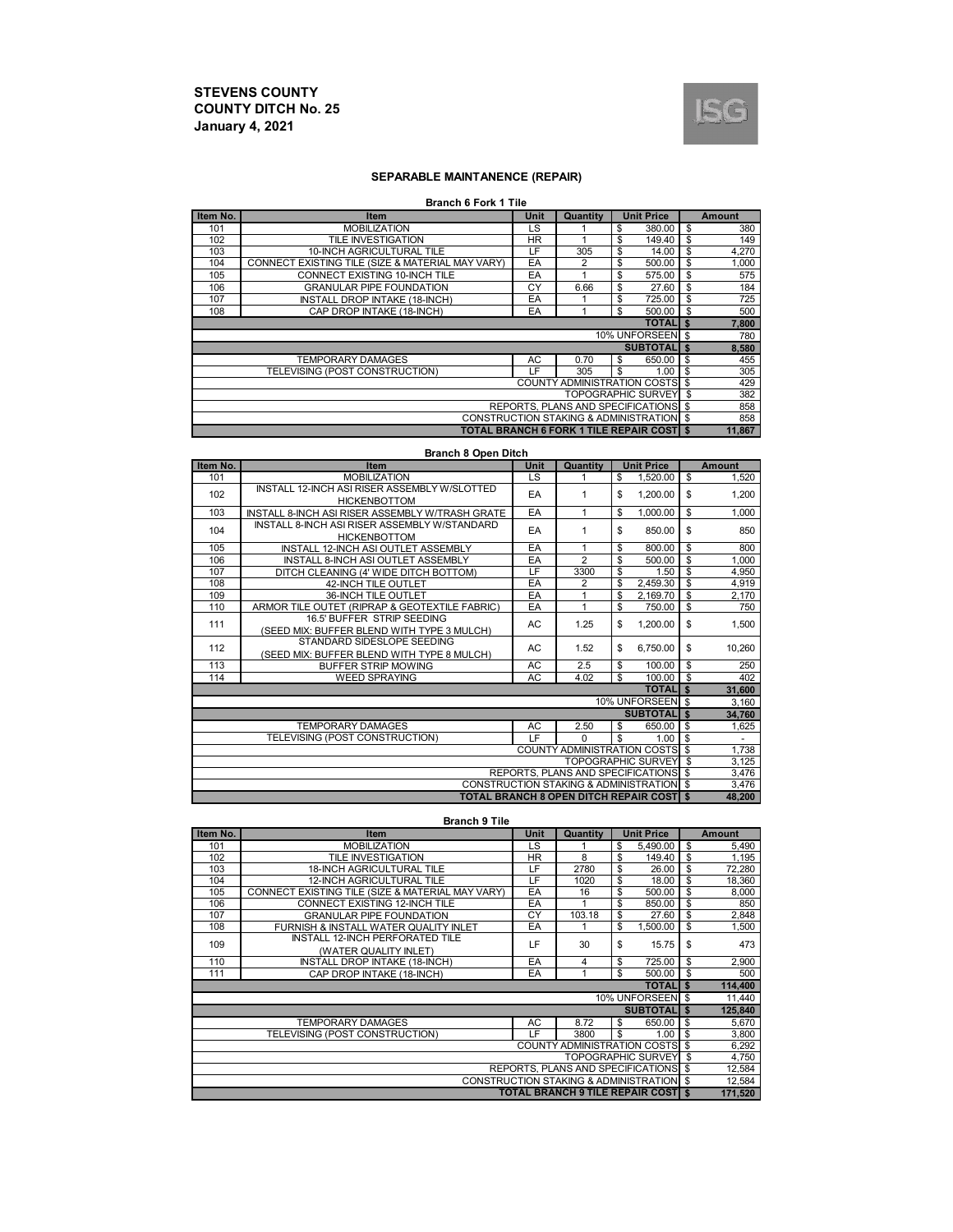п



#### **SEPARABLE MAINTANENCE (REPAIR)**

#### **Culvert Crossing #2 (Anderson Driveway)**

| Item No.                             | Item                                                                | Unit | Quantity                                            |    | <b>Unit Price</b>            |    | <b>Amount</b>            |  |
|--------------------------------------|---------------------------------------------------------------------|------|-----------------------------------------------------|----|------------------------------|----|--------------------------|--|
| 101                                  | <b>MOBILIZATION</b>                                                 | LS   |                                                     | \$ | 410.00                       | \$ | 410                      |  |
| 102                                  | 48-INCH CLASS III RCP PIPE                                          | LF   | 12                                                  | \$ | 253.20                       | \$ | 3,038                    |  |
| 103                                  | OPEN CUT & RESTORE FIELD CROSSING                                   | EA   |                                                     | \$ | 1.100.00                     | \$ | 1,100                    |  |
| 104                                  | CLASS III RIPRAP WITH GEOTEXTILE FABRIC                             | CY   | 30                                                  | S  | 72.50                        | \$ | 2,175                    |  |
| 105                                  | <b>REMOVE RCP CULVERT</b>                                           | EA   |                                                     | \$ | 1.685.90                     | \$ | 1,686                    |  |
| <b>TOTALIS</b>                       |                                                                     |      |                                                     |    |                              |    |                          |  |
| 10% UNFORSEEN \$                     |                                                                     |      |                                                     |    |                              |    |                          |  |
|                                      |                                                                     |      |                                                     |    | <b>SUBTOTALI \$</b>          |    | 9,350                    |  |
|                                      | <b>TEMPORARY DAMAGES</b>                                            | AC   | 0.00                                                | S  | 650.00                       | \$ | ٠                        |  |
|                                      | TELEVISING (POST CONSTRUCTION)                                      | LF   | 0                                                   | \$ | 1.00                         | \$ | $\overline{\phantom{a}}$ |  |
|                                      |                                                                     |      | <b>COUNTY ADMINISTRATION COSTS \$</b>               |    |                              |    | 468                      |  |
|                                      |                                                                     |      |                                                     |    | <b>TOPOGRAPHIC SURVEY \$</b> |    | $\overline{\phantom{a}}$ |  |
| REPORTS. PLANS AND SPECIFICATIONS \$ |                                                                     |      |                                                     |    |                              |    |                          |  |
|                                      |                                                                     |      | <b>CONSTRUCTION STAKING &amp; ADMINISTRATION \$</b> |    |                              |    | 935                      |  |
|                                      | <b>TOTAL CULVERT CROSSING #2 (ANDERSON DRIVEWAY) REPAIR COST \$</b> |      |                                                     |    |                              |    | 11.688                   |  |

#### **Culvert Crossing #4 (Asmus & Hallman)**

| Item No.         | Item                                                      | <b>Unit</b> | Quantity | <b>Unit Price</b>                                   |     | <b>Amount</b> |  |  |  |
|------------------|-----------------------------------------------------------|-------------|----------|-----------------------------------------------------|-----|---------------|--|--|--|
| 101              | <b>MOBILIZATION</b>                                       | LS          |          | 670.00<br>\$                                        | \$  | 670           |  |  |  |
| 102              | 24-INCH CLASS III RCP PIPE                                | LF.         | 66       | \$<br>125.00                                        | \$  | 8,250         |  |  |  |
| 103              | OPEN CUT & RESTORE FIELD CROSSING                         | EA          |          | 1.100.00<br>\$                                      | \$  | 1,100         |  |  |  |
| 104              | CLASS III RIPRAP WITH GEOTEXTILE FABRIC                   | CY          | 30       | 72.50<br>\$                                         | \$  | 2,175         |  |  |  |
| 105              | <b>REMOVE RCP CULVERT</b>                                 | EA          |          | 1.685.90<br>\$                                      | -\$ | 1,686         |  |  |  |
| <b>TOTALI \$</b> |                                                           |             |          |                                                     |     |               |  |  |  |
|                  | 10% UNFORSEEN \$                                          |             |          |                                                     |     |               |  |  |  |
|                  |                                                           |             |          | <b>SUBTOTALIS</b>                                   |     | 15,290        |  |  |  |
|                  | <b>TEMPORARY DAMAGES</b>                                  | AC          | 0.00     | 650.00<br>\$                                        | \$  | ۰             |  |  |  |
|                  | TELEVISING (POST CONSTRUCTION)                            | LF          | 0        | \$<br>1.00                                          | \$  | ۰             |  |  |  |
|                  |                                                           |             |          | <b>COUNTY ADMINISTRATION COSTS \$</b>               |     | 765           |  |  |  |
|                  |                                                           |             |          | <b>TOPOGRAPHIC SURVEY \$</b>                        |     | ٠             |  |  |  |
|                  | REPORTS. PLANS AND SPECIFICATIONS \$                      |             |          |                                                     |     |               |  |  |  |
|                  |                                                           |             |          | <b>CONSTRUCTION STAKING &amp; ADMINISTRATION \$</b> |     | 1,529         |  |  |  |
|                  | TOTAL CULVERT CROSSING #4 (ASMUS & HALLMAN) REPAIR COST S |             |          |                                                     |     | 19.113        |  |  |  |

#### **TOTAL REPAIR COST**

| Main Open Ditch \$                         | 432,494 |
|--------------------------------------------|---------|
| Culvert Crossing #1 (Hallman Crossing) \$  | 63,315  |
| Main Tile \$                               | 135,741 |
| Branch 1 Tile   \$                         | 54,999  |
| Branch 2 Tile S                            | 163,422 |
| Branch 2 Fork 1 Tile S                     | 25,535  |
| Branch 2 Fork 2 Tile S                     | 94,318  |
| Branch 2 Fork 2 Spur 1 Tile                | 11,161  |
| Branch 3 Open Ditch \$                     | 53,406  |
| Branch 5 Open Ditch \$                     | 27,650  |
| Branch 5 Tile \$                           | 147,371 |
| Branch 5 Fork 1 Tile \$                    | 80,722  |
| Branch 6 Open Ditch \$                     | 27,002  |
| Branch 6 Tile   \$                         | 246,609 |
| Branch 6 (Extension) Tile \$               |         |
| Branch 6 Fork 1 Tile \$                    | 11,867  |
| Branch 8 Open Ditch \$                     | 48,200  |
| Branch 9 Tile   \$                         | 171,520 |
| Culvert Crossing #2 (Anderson Driveway) \$ | 11,688  |
| Culvert Crossing #4 (Asmus & Hallman) \$   | 19,113  |
|                                            |         |

**\$ 1,826,133 COMPLETE REPAIR COST**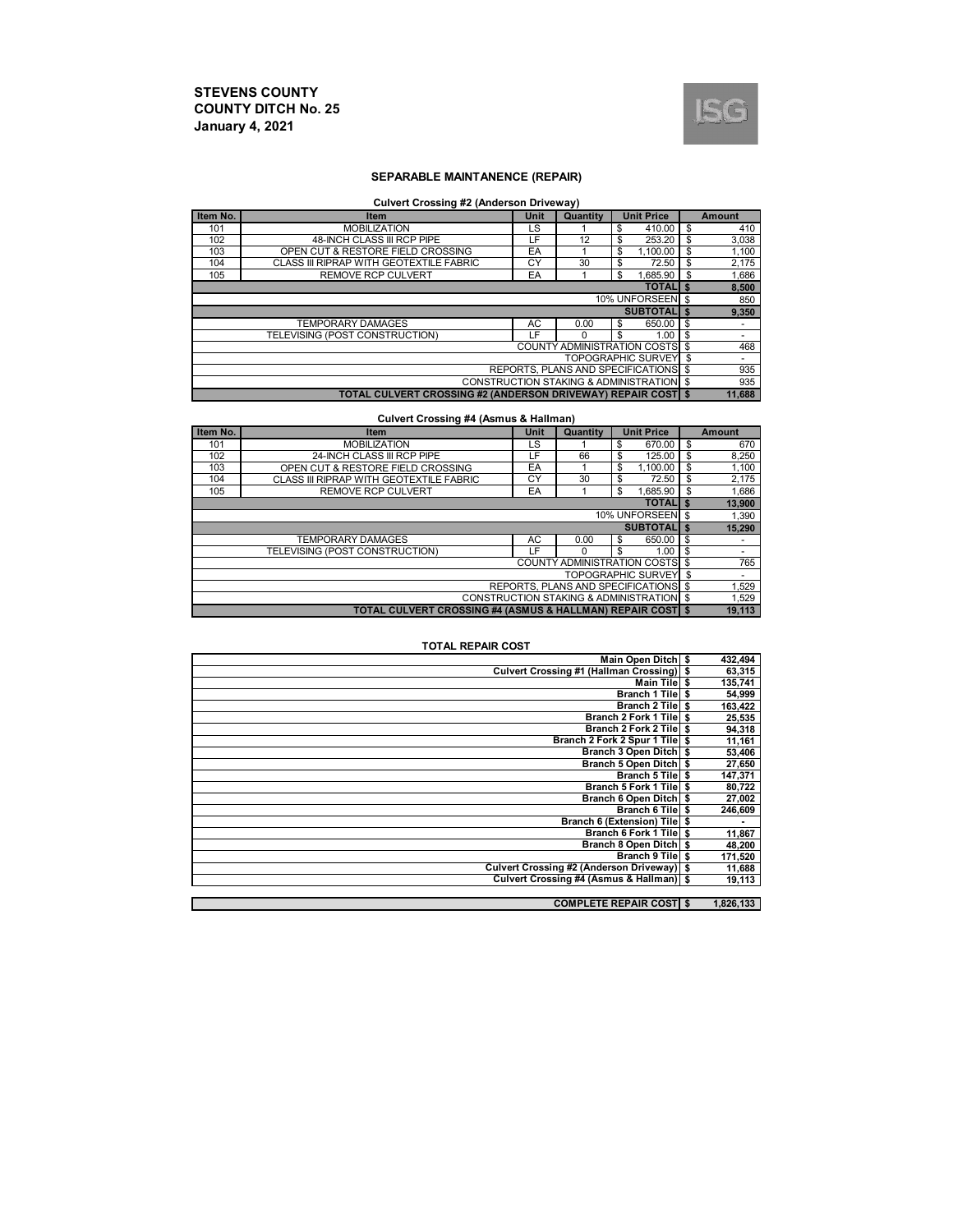## **SEPARABLE MAINTANENCE (REPAIR) "A" OPTION**

**Main "A" Tile**

| Item No.     | <b>Item</b>                                      | Unit | Quantity | <b>Unit Price</b>                                   |    | <b>Amount</b> |  |
|--------------|--------------------------------------------------|------|----------|-----------------------------------------------------|----|---------------|--|
| 101          | <b>MOBILIZATION</b>                              | LS   |          | \$<br>6,340.00                                      | \$ | 6,340         |  |
| 102          | TILE INVESTIGATION                               | HR.  | 6        | \$<br>149.40                                        | \$ | 896           |  |
| 103          | <b>15-INCH AGRICULTURAL TILE</b>                 | LF   | 1300     | \$<br>22.00                                         | \$ | 28,600        |  |
| 104          | CONNECT EXISTING TILE (SIZE & MATERIAL MAY VARY) | EA   | 12       | \$<br>500.00                                        | \$ | 6,000         |  |
| 105          | <b>CONNECT EXISTING 18-INCH TILE</b>             | EA   | 2        | \$<br>1,100.00                                      | \$ | 2,200         |  |
| 106          | <b>CONNECT EXISTING 10-INCH TILE</b>             | EA   |          | \$<br>575.00                                        | \$ | 575           |  |
| 107          | <b>GRANULAR PIPE FOUNDATION</b>                  | CY   | 81.85    | \$<br>27.60                                         | \$ | 2,259         |  |
| 108          | INSTALL DROP INTAKE (18-INCH)                    | EA   | 3        | \$<br>725.00                                        | \$ | 2,175         |  |
| 109          | CAP DROP INTAKE (18-INCH)                        | EA   |          | \$<br>500.00                                        | \$ | 500           |  |
| 110          | 24-INCH CONCRETE TILE                            | LF   | 1500     | \$<br>55.00                                         | \$ | 82,500        |  |
| <b>TOTAL</b> |                                                  |      |          |                                                     |    |               |  |
|              |                                                  |      |          | 10% UNFORSEEN \$                                    |    | 13,210        |  |
|              |                                                  |      |          | <b>SUBTOTALI \$</b>                                 |    | 145,310       |  |
|              | TEMPORARY DAMAGES                                | AC   | 6.43     | \$<br>650.00                                        | \$ | 4,178         |  |
|              | TELEVISING (POST CONSTRUCTION)                   | ΙF   | 2800     | \$<br>1.00                                          | \$ | 2,800         |  |
|              |                                                  |      |          | <b>COUNTY ADMINISTRATION COSTS</b>                  | \$ | 7,266         |  |
|              |                                                  |      |          | <b>TOPOGRAPHIC SURVEY</b>                           | \$ | 3,500         |  |
|              |                                                  |      |          | <b>REPORTS, PLANS AND SPECIFICATIONS \$</b>         |    | 14,531        |  |
|              |                                                  |      |          | <b>CONSTRUCTION STAKING &amp; ADMINISTRATION \$</b> |    | 14,531        |  |
|              |                                                  |      |          | <b>TOTAL MAIN "A" TILE REPAIR COSTI \$</b>          |    | 192,116       |  |

| <b>Branch 6 "A" Tile</b> |  |
|--------------------------|--|
|--------------------------|--|

| Item No. | <b>Item</b>                                      | <b>Unit</b> | Quantity                                      |    | <b>Unit Price</b>  |    | <b>Amount</b> |  |
|----------|--------------------------------------------------|-------------|-----------------------------------------------|----|--------------------|----|---------------|--|
| 101      | <b>MOBILIZATION</b>                              | LS          |                                               | \$ | 14,000.00          | \$ | 14,000        |  |
| 102      | TILE INVESTIGATION                               | <b>HR</b>   | 10                                            | \$ | 149.40             | \$ | 1,494         |  |
| 103      | CONNECT EXISTING TILE (SIZE & MATERIAL MAY VARY) | EA          | 19                                            | \$ | 500.00             | \$ | 9,500         |  |
| 104      | <b>CONNECT EXISTING 24-INCH TILE</b>             | EA          |                                               | \$ | 1,900.00           | \$ | 1,900         |  |
| 105      | <b>CONNECT EXISTING 10-INCH TILE</b>             | EA          | 2                                             | \$ | 575.00             | \$ | 1,150         |  |
| 106      | <b>GRANULAR PIPE FOUNDATION</b>                  | CY          | 146.85                                        | \$ | 27.60              | \$ | 4,053         |  |
| 107      | FURNISH & INSTALL WATER QUALITY INLET            | EA          | 2                                             | \$ | 1,500.00           | \$ | 3,000         |  |
| 108      | INSTALL 12-INCH PERFORATED TILE                  | LF          | 60                                            | \$ | 15.75              | \$ | 945           |  |
|          | (WATER QUALITY INLET)                            |             |                                               |    |                    |    |               |  |
| 109      | <b>INSTALL DROP INTAKE (18-INCH)</b>             | EA          | 5                                             | \$ | 725.00             | \$ | 3,625         |  |
| 110      | CAP DROP INTAKE (18-INCH)                        | EA          | 1                                             | \$ | 500.00             | \$ | 500           |  |
| 111      | 24-INCH CONCRETE TILE                            | LF.         | 4575                                          | \$ | 55.00              | \$ | 251,625       |  |
|          |                                                  |             |                                               |    | <b>TOTAL</b> \$    |    | 291,800       |  |
|          |                                                  |             |                                               |    | 10% UNFORSEEN \$   |    | 29,180        |  |
|          |                                                  |             |                                               |    | <b>SUBTOTAL</b> \$ |    | 320,980       |  |
|          | <b>TEMPORARY DAMAGES</b>                         | AC          | 10.50                                         | \$ | 650.00             | \$ | 6,827         |  |
|          | TELEVISING (POST CONSTRUCTION)                   | LF          | 4575                                          | \$ | 1.00               | \$ | 4,575         |  |
|          |                                                  |             | <b>COUNTY ADMINISTRATION COSTS \$</b>         |    |                    |    | 16,049        |  |
|          | <b>TOPOGRAPHIC SURVEY</b>                        |             |                                               |    |                    |    |               |  |
|          |                                                  |             | REPORTS, PLANS AND SPECIFICATIONS \$          |    |                    |    | 32,098        |  |
|          |                                                  |             | CONSTRUCTION STAKING & ADMINISTRATION \$      |    |                    |    | 32,098        |  |
|          |                                                  |             | <b>TOTAL BRANCH 6 "A" TILE REPAIR COST \$</b> |    |                    |    | 412,627       |  |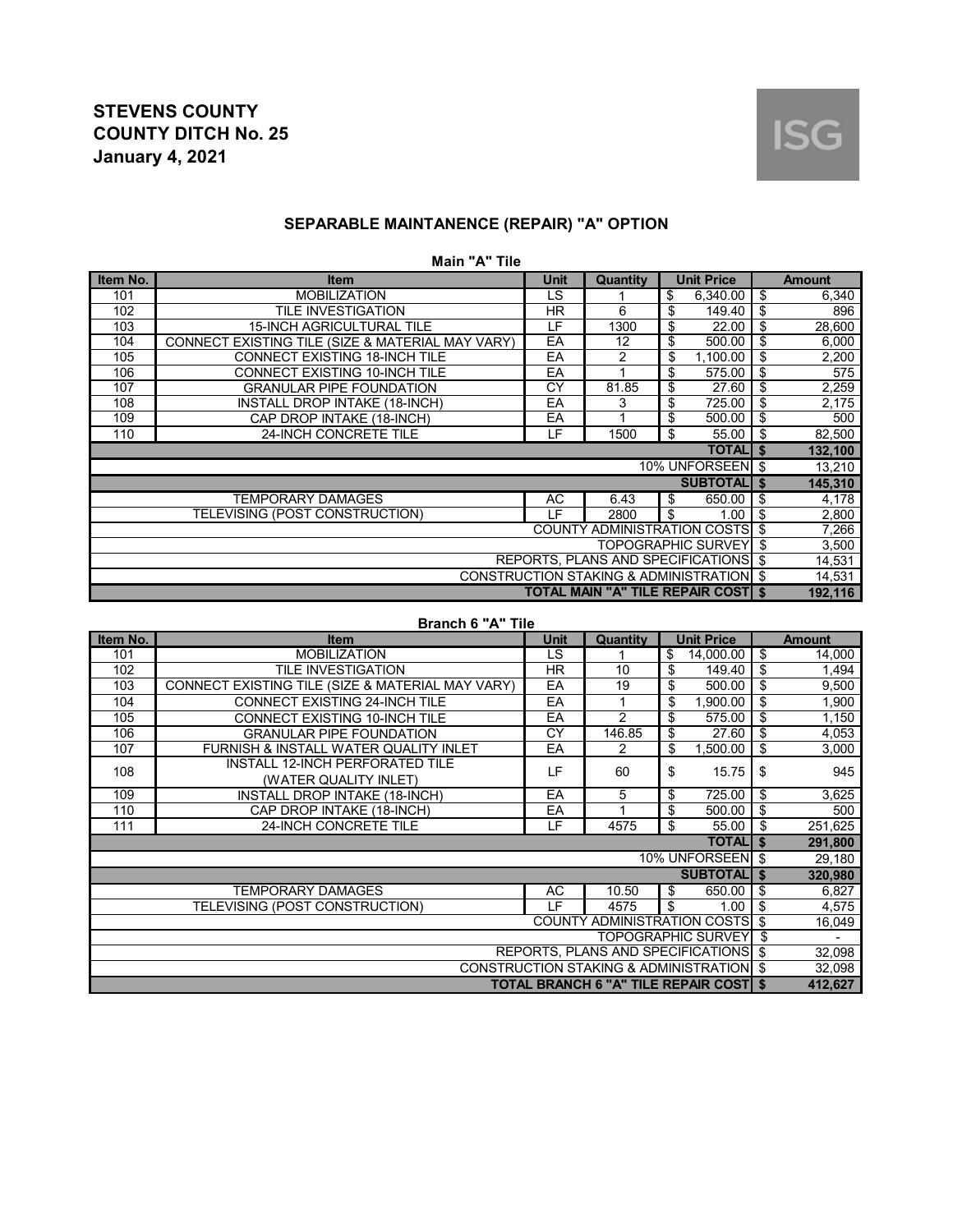

## **SEPARABLE MAINTANENCE (REPAIR) "A" OPTION**

|  | <b>TOTAL REPAIR OPTION "A" COST</b> |  |  |  |
|--|-------------------------------------|--|--|--|
|--|-------------------------------------|--|--|--|

| Main Open Ditch \$                               |    | 432,494   |
|--------------------------------------------------|----|-----------|
| <b>Culvert Crossing #1 (Hallman Crossing) \$</b> |    | 63,315    |
| Main "A" Tile                                    |    | 192,116   |
| <b>Branch 1 Tilel</b>                            | \$ | 54,999    |
| <b>Branch 2 Tile</b>                             | S  | 163,422   |
| <b>Branch 2 Fork 1 Tile</b>                      |    | 25,535    |
| <b>Branch 2 Fork 2 Tile</b>                      | S  | 94,318    |
| Branch 2 Fork 2 Spur 1 Tile                      |    | 11,161    |
| Branch 3 Open Ditch \$                           |    | 53,406    |
| Branch 5 Open Ditch \$                           |    | 27,650    |
| <b>Branch 5 Tile</b>                             | \$ | 147,371   |
| Branch 5 Fork 1 Tile                             | Ŝ. | 80,722    |
| Branch 6 Open Ditch \$                           |    | 27,002    |
| Branch 6 "A" Tile                                | \$ | 412,627   |
| <b>Branch 6 (Extension) Tile</b>                 |    | ٠         |
| <b>Branch 6 Fork 1 Tile</b>                      |    | 11,867    |
| Branch 8 Open Ditch \$                           |    | 48,200    |
| <b>Branch 9 Tile</b>                             | \$ | 171,520   |
| <b>Culvert Crossing #2 (Anderson Driveway)</b>   |    | 11,688    |
| Culvert Crossing #4 (Asmus & Hallman) \$         |    | 19,113    |
|                                                  |    |           |
| <b>COMPLETE REPAIR OPTION "A" COST \$</b>        |    | 2,048,526 |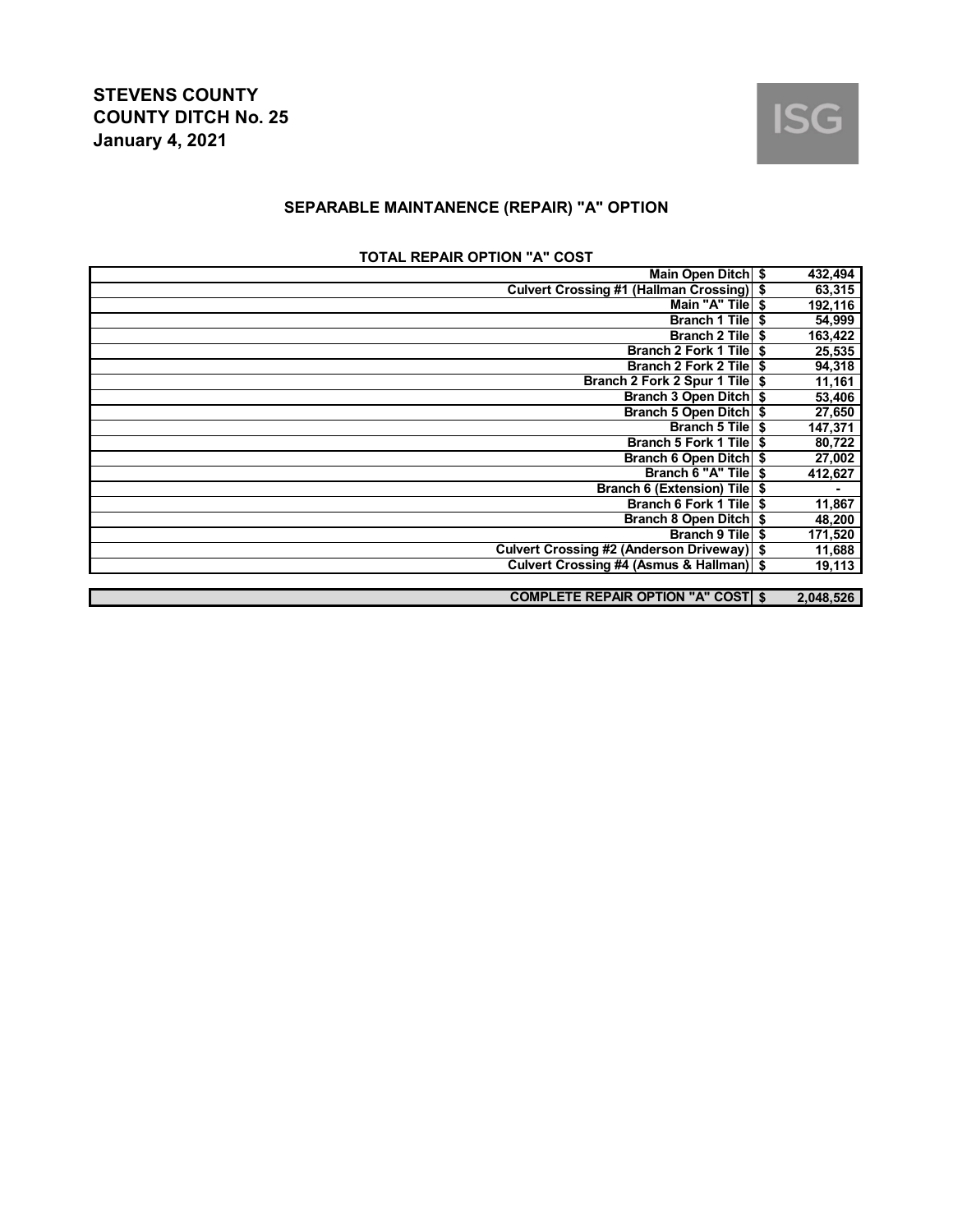

#### **PROPOSED OPTION #1 IMPROVEMENT**

|  | <b>Main Open Ditch Option 1</b> |  |
|--|---------------------------------|--|
|  |                                 |  |

| Item No.                        | mani open piten opuon<br>Item                                               | Unit | Quantity                                 |    | <b>Unit Price</b> |               | <b>Amount</b>    |
|---------------------------------|-----------------------------------------------------------------------------|------|------------------------------------------|----|-------------------|---------------|------------------|
| 101                             | <b>MOBILIZATION</b>                                                         | LS   |                                          | \$ | 13,140.00         | S             | 13,140           |
| 102                             | INSTALL 18-INCH ASI RISER ASSEMBLY W/TRASH GRATE                            | EA   | $\overline{\mathbf{4}}$                  | \$ | 1,400.00          | \$            | 5,600            |
| 103                             | INSTALL 15-INCH ASI RISER ASSEMBLY W/TRASH GRATE                            | EA   | $\overline{2}$                           | \$ | 1,300.00          | \$            | 2,600            |
| 104                             | INSTALL 12-INCH ASI RISER ASSEMBLY W/TRASH GRATE                            | EA   | $\overline{2}$                           | \$ | 1,275.00          | \$            | 2.550            |
| 105                             | INSTALL 12-INCH ASI RISER ASSEMBLY W/SLOTTED<br><b>HICKENBOTTOM</b>         | EA   | $\mathbf{1}$                             | \$ | 1,200.00          | \$            | 1,200            |
| 106                             | INSTALL 12-INCH ASI RISER ASSEMBLY W/STANDARD<br><b>HICKENBOTTOM</b>        | EA   | $\overline{2}$                           | \$ | 1,125.00          | \$            | 2,250            |
| 107                             | INSTALL 10-INCH ASI RISER ASSEMBLY W/TRASH GRATE                            | EA   | 1                                        | \$ | 1,150.00          | \$            | 1,150            |
| 108                             | INSTALL 10-INCH ASI RISER ASSEMBLY W/STANDARD<br><b>HICKENBOTTOM</b>        | EA   | 1                                        | \$ | 1,075.00          | \$            | 1,075            |
| 109                             | INSTALL 8-INCH ASI RISER ASSEMBLY W/STANDARD<br><b>HICKENBOTTOM</b>         | EA   | $\mathbf{1}$                             | \$ | 850.00            | $\mathsf{\$}$ | 850              |
| 110                             | INSTALL 18-INCH ASI OUTLET ASSEMBLY                                         | EA   | $\overline{4}$                           | \$ | 900.00            | \$            | 3,600            |
| 111                             | INSTALL 15-INCH ASI OUTLET ASSEMBLY                                         | EA   | $\overline{2}$                           | \$ | 825.00            | \$            | 1,650            |
| 112                             | INSTALL 12-INCH ASI OUTLET ASSEMBLY                                         | EA   | 5                                        | \$ | 800.00            | \$            | 4,000            |
| 113                             | INSTALL 10-INCH ASI OUTLET ASSEMBLY                                         | EA   | $\overline{2}$                           | \$ | 800.00            | \$            | 1,600            |
|                                 |                                                                             |      |                                          |    |                   |               |                  |
| 114                             | INSTALL 8-INCH ASI OUTLET ASSEMBLY                                          | EA   | 1                                        | \$ | 500.00            | \$            | 500              |
| 115                             | CLASS III RIPRAP WITH GEOTEXTILE FABRIC (FOR ASIRO)                         | CY   | 120                                      | \$ | 72.50             | \$            | 8,700            |
| 116                             | DITCH CLEANING (6' WIDE DITCH BOTTOM)                                       | LF   | 28219                                    | \$ | 1.60              | S             | 45.150           |
| 117                             | TOP SOIL STRIP & PLACE SPOILS                                               | AC   | 2.4                                      | \$ | 4,212.60          | \$            | 10,110           |
| 118                             | 30-INCH TILE OUTLET<br>(20 LF OF PIPE & RIPRAP ON GEOTEXTILE FABRIC)        | EA   | $\overline{2}$                           | \$ | 2.161.70          | \$            | 4.323            |
| 119                             | 24-INCH TILE OUTLET<br>(20 LF OF PIPE & RIPRAP ON GEOTEXTILE FABRIC)        | EA   | 3                                        | \$ | 1,450.00          | \$            | 4,350            |
| 120                             | <b>18-INCH TILE OUTLET</b><br>(20 LF OF PIPE & RIPRAP ON GEOTEXTILE FABRIC) | EA   | 13                                       | \$ | 1,250.00          | \$            | 16,250           |
| 121                             | 15-INCH TILE OUTLET<br>(20 LF OF PIPE & RIPRAP ON GEOTEXTILE FABRIC)        | EA   | 3                                        | \$ | 1,100.00          | \$            | 3,300            |
| 122                             | <b>12-INCH TILE OUTLET</b><br>(20 LF OF PIPE & RIPRAP ON GEOTEXTILE FABRIC) | EA   | 5                                        | \$ | 1,050.00          | \$            | 5,250            |
| 123                             | 8-INCH TILE OUTLET<br>(20 LF OF PIPE & RIPRAP ON GEOTEXTILE FABRIC)         | EA   | 5                                        | \$ | 800.00            | \$            | 4,000            |
| 124                             | 6-INCH TILE OUTLET<br>(20 LF OF PIPE & RIPRAP ON GEOTEXTILE FABRIC)         | EA   | $\overline{7}$                           | \$ | 600.00            | \$            | 4,200            |
| 125                             | <b>4-INCH TILE OUTLET</b><br>(20 LF OF PIPE & RIPRAP ON GEOTEXTILE FABRIC)  | EA   | $\mathbf{1}$                             | \$ | 575.00            | \$            | 575              |
| 126                             | ARMOR TILE OUTET (RIPRAP & GEOTEXTILE FABRIC)                               | EA   | 3.9                                      | \$ | 750.00            | \$            | 2,925            |
| 127                             | 16.5' BUFFER STRIP SEEDING<br>(SEED MIX: BUFFER BLEND WITH TYPE 3 MULCH)    | AC   | 21.38                                    | \$ | 1.200.00          | \$            | 25.656           |
| 128                             | STANDARD SIDESLOPE SEEDING<br>(SEED MIX: BUFFER BLEND WITH TYPE 8 MULCH)    | AC   | 12.96                                    | \$ | 6,750.00          | \$            | 87,480           |
| 129                             | <b>BUFFER STRIP MOWING</b>                                                  | AC   | 42.76                                    | \$ | 100.00            | <b>S</b>      | 4,276            |
| 130                             | <b>WEED SPRAYING</b>                                                        | AC   | 55.72                                    | \$ | 100.00            | \$            | 5,572            |
| 131                             | CLASS III RIPRAP WITH GEOTEXTILE FABRIC                                     | CY   | 60                                       | \$ | 72.50             | \$            | 4,350            |
| 132                             | <b>REMOVE &amp; REINSTALL FENCE</b>                                         | LF   | 588                                      | \$ | 6.50              | - \$          | 3,822            |
| 133                             | CONSTRUCT 12-FOOT BENCH                                                     | LF   | 10450                                    | \$ | 1.25              | $\mathsf{\$}$ | 13,063           |
|                                 |                                                                             |      |                                          |    | <b>SUBTOTAL</b>   | $\sqrt{3}$    | 295,118          |
| 10% UNFORSEEN \$                |                                                                             |      |                                          |    |                   |               |                  |
|                                 |                                                                             |      |                                          |    |                   |               | 29,512           |
|                                 |                                                                             |      |                                          |    | <b>TOTAL</b>      | \$            | 324,629          |
|                                 | <b>TEMPORARY DAMAGES</b>                                                    | AC   | 21.38                                    | \$ | 650.00            | -\$           | 13,896           |
|                                 | LAND ACQUISTION/ PERMANENT DAMAGES                                          | AC   | 2.15                                     | \$ | 6,500.00          | \$            | 13,975           |
|                                 | TELEVISING (POST CONSTRUCTION)                                              | LF   | $\Omega$                                 | \$ | 1.00              | \$            |                  |
| COUNTY ADMINISTRATION COSTS     |                                                                             |      |                                          |    |                   |               |                  |
| <b>\$</b><br>TOPOGRAPHIC SURVEY |                                                                             |      |                                          |    |                   |               |                  |
|                                 |                                                                             |      | REPORTS, PLANS AND SPECIFICATIONS        |    |                   | \$<br>\$      | 26.723<br>42,202 |
|                                 |                                                                             |      | CONSTRUCTION STAKING & ADMINISTRATION \$ |    |                   |               | 32,463           |
|                                 |                                                                             |      |                                          |    |                   |               |                  |
|                                 | TOTAL MAIN OPEN DITCH OPTION 1 IMPROVEMENT COST \$                          |      |                                          |    |                   |               | 470,120          |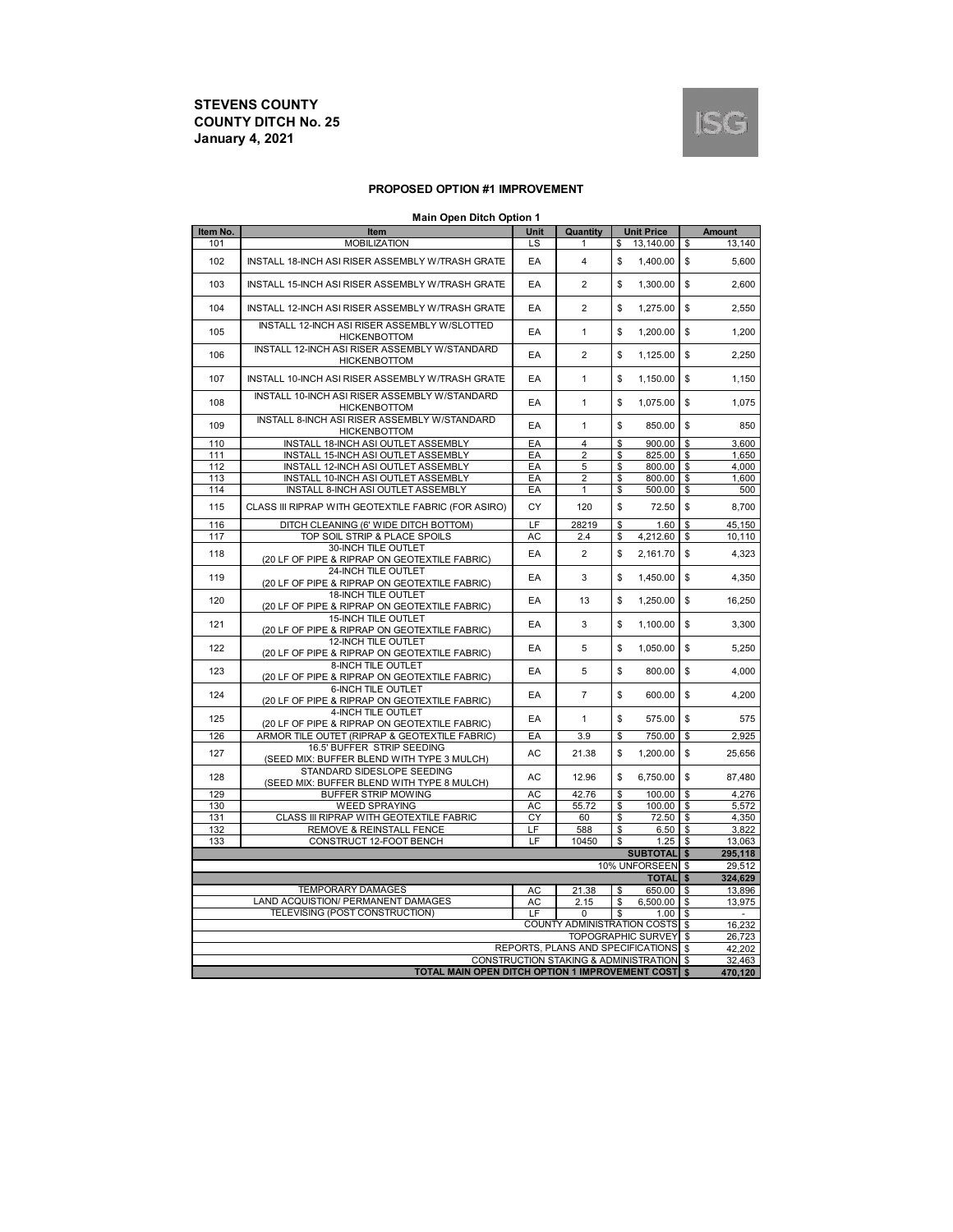

#### **PROPOSED OPTION #1 IMPROVEMENT**

#### **Main East Tile**

| Item No. | <b>Item</b>                                      | <b>Unit</b> | Quantity                                       | <b>Unit Price</b> |                |          | <b>Amount</b> |  |
|----------|--------------------------------------------------|-------------|------------------------------------------------|-------------------|----------------|----------|---------------|--|
| 101      | <b>MOBILIZATION</b>                              | LS          |                                                | 1.270.00<br>\$    |                | \$       | 1,270         |  |
| 102      | <b>TILE INVESTIGATION</b>                        | <b>HR</b>   | 3                                              | \$                | 149.40         | \$       | 448           |  |
| 103      | 10-INCH AGRICULTURAL TILE                        | LF          | 1232                                           | \$                | 14.00          | \$       | 17,248        |  |
| 104      | CONNECT EXISTING TILE (SIZE & MATERIAL MAY VARY) | EA          | 5                                              | \$                | 500.00         | \$       | 2,500         |  |
| 105      | CONNECT EXISTING 15-INCH TILE                    | EA          |                                                | \$                | 900.00         | \$       | 900           |  |
| 106      | 10-INCH CROSS-CONNECT W/40 LF OF SPECIFIED PIPE  | EA          |                                                | \$<br>1.400.00    |                | \$       | 1,400         |  |
| 107      | <b>GRANULAR PIPE FOUNDATION</b>                  | CY          | 26.92                                          | \$                | 27.60          | \$       | 743           |  |
| 108      | INSTALL DROP INTAKE (18-INCH)                    | EA          | 2                                              | \$                | 725.00         | \$       | 1,450         |  |
| 109      | CAP DROP INTAKE (18-INCH)                        | EA          |                                                | \$                | 500.00         | <b>S</b> | 500           |  |
|          |                                                  |             |                                                | <b>SUBTOTALIS</b> |                |          | 26,459        |  |
|          |                                                  |             |                                                | 10% UNFORSEEN \$  |                |          | 2,646         |  |
|          |                                                  |             |                                                |                   | <b>TOTALIS</b> |          | 29,105        |  |
|          | <b>TEMPORARY DAMAGES</b>                         | AC          | 2.83                                           | \$                | 650.00         | l \$     | 1,838         |  |
|          | TELEVISING (POST CONSTRUCTION)                   | ΙF          | 1232                                           | \$.               | 1.00           | \$       | 1,232         |  |
|          |                                                  |             | <b>COUNTY ADMINISTRATION COSTS \$</b>          |                   |                |          | 1,456         |  |
|          | <b>TOPOGRAPHIC SURVEY</b> \$                     |             |                                                |                   |                |          |               |  |
|          |                                                  |             | REPORTS, PLANS AND SPECIFICATIONS \$           |                   |                |          | 3,784         |  |
|          |                                                  |             | CONSTRUCTION STAKING & ADMINISTRATION \$       |                   |                |          | 2,911         |  |
|          |                                                  |             | <b>TOTAL MAIN EAST TILE IMPROVEMENT COST S</b> |                   |                |          | 41,866        |  |

|                                                            | <b>Main West Tile</b>                            |             |                                           |     |                   |              |               |
|------------------------------------------------------------|--------------------------------------------------|-------------|-------------------------------------------|-----|-------------------|--------------|---------------|
| Item No.                                                   | <b>Item</b>                                      | <b>Unit</b> | Quantity                                  |     | <b>Unit Price</b> |              | <b>Amount</b> |
| 101                                                        | <b>MOBILIZATION</b>                              | LS          |                                           | \$  | 2.130.00          | \$           | 2,130         |
| 102                                                        | TILE INVESTIGATION                               | <b>HR</b>   | 4                                         | \$  | 149.40            | \$           | 598           |
| 103                                                        | <b>15-INCH AGRICULTURAL TILE</b>                 | LF          | 1515                                      | \$  | 22.00             | \$           | 33,330        |
| 104                                                        | CONNECT EXISTING TILE (SIZE & MATERIAL MAY VARY) | EA          | 7                                         | \$  | 500.00            | \$           | 3,500         |
| 105                                                        | CONNECT EXISTING 36-INCH TILE                    | EA          |                                           | S   | 1.865.00          | S            | 1,865         |
| 106                                                        | CONNECT EXISTING 10-INCH TILE                    | EA          |                                           | \$  | 575.00            | \$           | 575           |
| 107                                                        | <b>GRANULAR PIPE FOUNDATION</b>                  | CY          | 39.28                                     | \$  | 27.60             | \$           | 1,084         |
| 108                                                        | INSTALL DROP INTAKE (18-INCH)                    | EA          |                                           | \$  | 725.00            | \$           | 725           |
| 109                                                        | CAP DROP INTAKE (18-INCH)                        | EA          |                                           | \$  | 500.00            | <b>S</b>     | 500           |
|                                                            |                                                  |             |                                           |     | <b>SUBTOTAL</b>   | <b>S</b>     | 44,307        |
|                                                            |                                                  |             |                                           |     | 10% UNFORSEEN \$  |              | 4,431         |
|                                                            |                                                  |             |                                           |     | <b>TOTAL</b>      | $\mathbf{s}$ | 48,737        |
|                                                            | <b>TEMPORARY DAMAGES</b>                         | AC          | 3.48                                      | \$. | 650.00            | \$           | 2,261         |
|                                                            | TELEVISING (POST CONSTRUCTION)                   | ΙF          | 1515                                      | S   | 1.00              | \$           | 1,515         |
|                                                            |                                                  |             | <b>COUNTY ADMINISTRATION COSTS</b> \$     |     |                   |              | 2,437         |
| <b>TOPOGRAPHIC SURVEY</b>                                  |                                                  |             |                                           |     |                   |              | 1,894         |
| <b>REPORTS, PLANS AND SPECIFICATIONS</b><br>$\mathfrak{L}$ |                                                  |             |                                           |     |                   |              | 6,336         |
|                                                            |                                                  |             | CONSTRUCTION STAKING & ADMINISTRATION \$  |     |                   |              | 4,874         |
|                                                            |                                                  |             | TOTAL MAIN WEST TILE IMPROVEMENT COSTI \$ |     |                   |              | 68,054        |

**Branch 1 Tile**

| Item No. | <b>Item</b>                                      | <b>Unit</b> | Quantity                                      |    | <b>Unit Price</b> |          | <b>Amount</b> |  |
|----------|--------------------------------------------------|-------------|-----------------------------------------------|----|-------------------|----------|---------------|--|
| 101      | <b>MOBILIZATION</b>                              | <b>LS</b>   |                                               | \$ | 470.00            | \$       | 470           |  |
| 102      | TILE INVESTIGATION                               | <b>HR</b>   |                                               | \$ | 149.40            | \$       | 149           |  |
| 103      | 10-INCH AGRICULTURAL TILE                        | LF          | 425                                           | \$ | 14.00             | \$       | 5,950         |  |
| 104      | CONNECT EXISTING TILE (SIZE & MATERIAL MAY VARY) | EA          | 2                                             | \$ | 500.00            | \$       | 1,000         |  |
| 105      | CONNECT EXISTING 10-INCH TILE                    | EA          |                                               | \$ | 575.00            | \$       | 575           |  |
| 106      | <b>GRANULAR PIPE FOUNDATION</b>                  | CY          | 9.29                                          | \$ | 27.60             | \$       | 256           |  |
| 107      | <b>INSTALL DROP INTAKE (18-INCH)</b>             | EA          |                                               | \$ | 725.00            | \$       | 725           |  |
| 108      | CAP DROP INTAKE (18-INCH)                        | EA          |                                               | \$ | 500.00            | <b>S</b> | 500           |  |
|          |                                                  |             |                                               |    | <b>SUBTOTALIS</b> |          | 9,626         |  |
|          |                                                  |             |                                               |    | 10% UNFORSEEN \$  |          | 963           |  |
|          |                                                  |             |                                               |    | <b>TOTALIS</b>    |          | 10,588        |  |
|          | <b>TEMPORARY DAMAGES</b>                         | AC          | 0.98                                          | \$ | 650.00            | \$       | 634           |  |
|          | TELEVISING (POST CONSTRUCTION)                   | LF          | 425                                           | \$ | 1.00              | \$       | 425           |  |
|          |                                                  |             | <b>COUNTY ADMINISTRATION COSTS \$</b>         |    |                   |          | 530           |  |
|          | <b>TOPOGRAPHIC SURVEY \$</b>                     |             |                                               |    |                   |          |               |  |
|          | REPORTS. PLANS AND SPECIFICATIONS \$             |             |                                               |    |                   |          |               |  |
|          |                                                  |             | CONSTRUCTION STAKING & ADMINISTRATION \$      |    |                   |          | 1,059         |  |
|          |                                                  |             | <b>TOTAL BRANCH 1 TILE IMPROVEMENT COST S</b> |    |                   |          | 15,146        |  |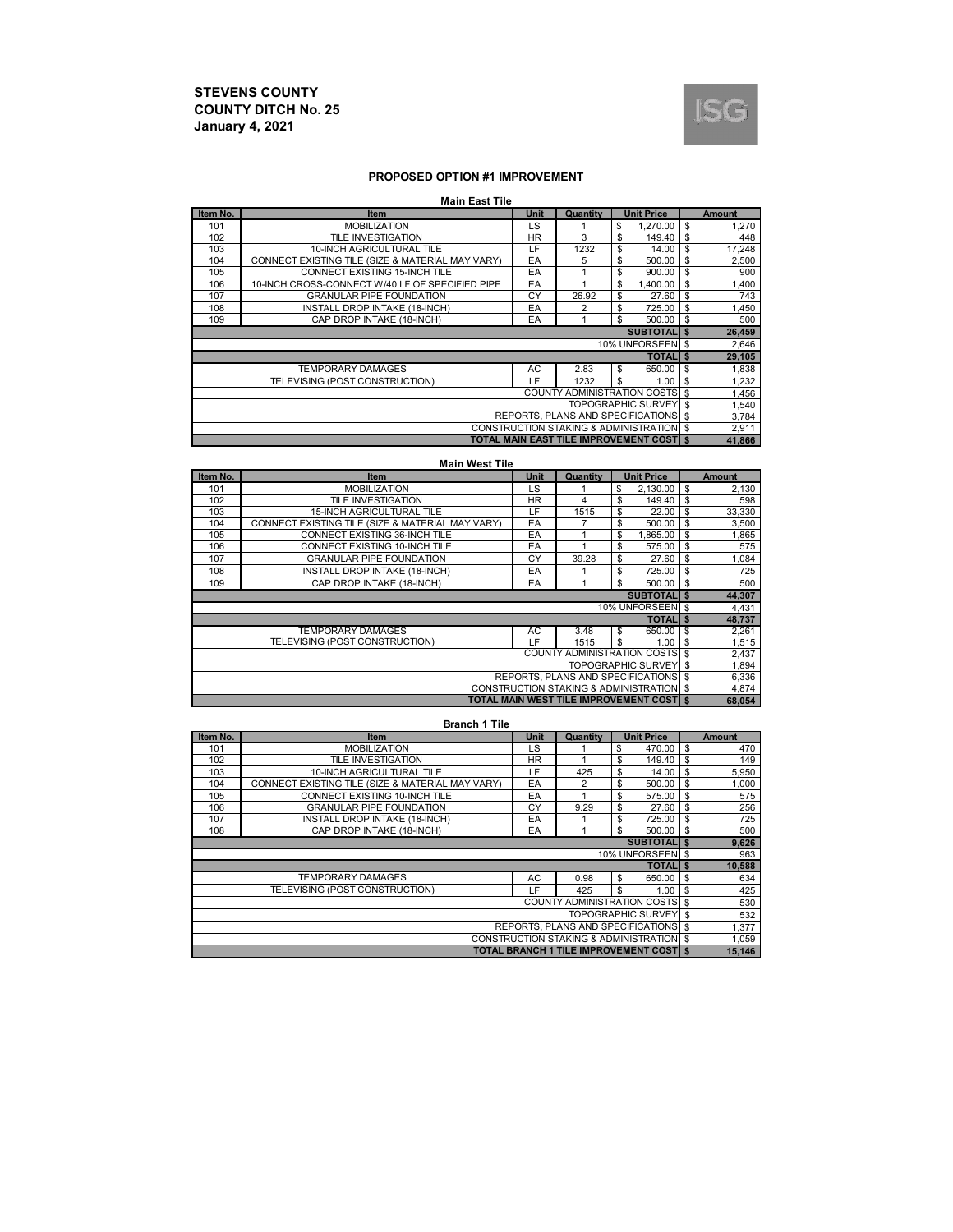

#### **PROPOSED OPTION #1 IMPROVEMENT**

| <b>Branch 2 Tile</b> |                                                  |             |                                                 |    |                           |                         |               |  |  |
|----------------------|--------------------------------------------------|-------------|-------------------------------------------------|----|---------------------------|-------------------------|---------------|--|--|
| Item No.             | Item                                             | <b>Unit</b> | Quantity                                        |    | <b>Unit Price</b>         |                         | <b>Amount</b> |  |  |
| 101                  | <b>MOBILIZATION</b>                              | LS          |                                                 | \$ | 6.840.00                  | \$                      | 6,840         |  |  |
| 102                  | <b>TILE INVESTIGATION</b>                        | <b>HR</b>   | 8                                               | \$ | 149.40                    | \$                      | 1.195         |  |  |
| 103                  | <b>30-INCH AGRICULTURAL TILE</b>                 | LF.         | 1400                                            | \$ | 35.00                     | \$                      | 49.000        |  |  |
| 104                  | <b>24-INCH AGRICULTURAL TILE</b>                 | LF          | 700                                             | \$ | 29.00                     | \$                      | 20,300        |  |  |
| 105                  | <b>15-INCH AGRICULTURAL TILE</b>                 | LF          | 700                                             | \$ | 22.00                     | \$                      | 15,400        |  |  |
| 106                  | <b>12-INCH AGRICULTURAL TILE</b>                 | LF          | 455                                             | \$ | 18.00                     | S                       | 8,190         |  |  |
| 107                  | 10-INCH AGRICULTURAL TILE                        | LF          | 665                                             | \$ | 14.00                     | <b>S</b>                | 9,310         |  |  |
| 108                  | 8-INCH AGRICULTURAL TILE                         | LF          | 40                                              | \$ | 13.00                     | \$                      | 520           |  |  |
| 109                  | CONNECT EXISTING TILE (SIZE & MATERIAL MAY VARY) | EA          | 16                                              | \$ | 500.00                    | \$                      | 8,000         |  |  |
| 110                  | CONNECT EXISTING 15-INCH TILE                    | EA          | $\overline{2}$                                  | \$ | 900.00                    | \$                      | 1,800         |  |  |
| 111                  | <b>CONNECT EXISTING 8-INCH TILE</b>              | EA          | 1                                               | \$ | 450.00                    | \$                      | 450           |  |  |
| 112                  | 8-INCH CROSS-CONNECT W/40 LF OF SPECIFIED PIPE   | EA          | $\overline{2}$                                  | \$ | 1.250.00                  | \$                      | 2,500         |  |  |
| 113                  | SAND OR CLSM FILL PIPE UNDER ROAD (10-INCH)      | LF          | 100                                             | \$ | 10.10                     | \$                      | 1,010         |  |  |
| 114                  | SAND OR CLSM FILL PIPE UNDER ROAD (8-INCH)       | LF          | 95                                              | \$ | 8.90                      | \$                      | 846           |  |  |
| 115                  | <b>GRANULAR PIPE FOUNDATION</b>                  | CY          | 118.63                                          | \$ | 27.60                     | \$                      | 3,274         |  |  |
| 116                  | FURNISH & INSTALL WATER QUALITY INLET            | EA          | 4                                               | \$ | 1.500.00                  | S                       | 6,000         |  |  |
| 117                  | INSTALL 12-INCH PERFORATED TILE                  | LF.         | 120                                             | \$ | 15.75                     | s                       | 1,890         |  |  |
| 118                  | <b>INSTALL DROP INTAKE (18-INCH)</b>             | EA          | $\overline{7}$                                  | \$ | 725.00                    | \$                      | 5.075         |  |  |
| 119                  | CAP DROP INTAKE (18-INCH)                        | EA          | 2                                               | \$ | 500.00                    | <b>S</b>                | 1,000         |  |  |
|                      |                                                  |             |                                                 |    | <b>SUBTOTALIS</b>         |                         | 142,600       |  |  |
|                      |                                                  |             |                                                 |    | 10% UNFORSEEN \$          |                         | 14,260        |  |  |
|                      |                                                  |             |                                                 |    | <b>TOTALIS</b>            |                         | 156,860       |  |  |
|                      | <b>TEMPORARY DAMAGES</b>                         | <b>AC</b>   | 10.70                                           | \$ | 650.00                    | $\mathbf{\hat{s}}$      | 6,954         |  |  |
|                      | TELEVISING (POST CONSTRUCTION)                   | LF.         | 3960                                            | \$ | 1.00                      | \$                      | 3,960         |  |  |
|                      |                                                  |             | <b>COUNTY ADMINISTRATION COSTS</b>              |    |                           | $\overline{\mathbf{s}}$ | 7,844         |  |  |
|                      |                                                  |             |                                                 |    | <b>TOPOGRAPHIC SURVEY</b> | \$                      | 4,950         |  |  |
|                      |                                                  |             | <b>REPORTS, PLANS AND SPECIFICATIONS</b>        |    |                           | $\mathbf{\$}$           | 20.392        |  |  |
|                      |                                                  |             | CONSTRUCTION STAKING & ADMINISTRATION \$        |    |                           |                         | 15.687        |  |  |
|                      |                                                  |             | <b>TOTAL BRANCH 2 TILE IMPROVEMENT COSTI \$</b> |    |                           |                         | 216,647       |  |  |

**Branch 2 Fork 1 Tile**

| Item No. | <b>Item</b>                                      | <b>Unit</b> | Quantity       | <b>Unit Price</b>                                   |                | <b>Amount</b> |  |  |
|----------|--------------------------------------------------|-------------|----------------|-----------------------------------------------------|----------------|---------------|--|--|
| 101      | <b>MOBILIZATION</b>                              | LS          |                | \$<br>740.00                                        | <b>S</b>       | 740           |  |  |
| 102      | <b>TILE INVESTIGATION</b>                        | <b>HR</b>   | $\overline{2}$ | 149.40<br>\$                                        | \$             | 299           |  |  |
| 103      | 10-INCH AGRICULTURAL TILE                        | LF          | 577            | 14.00<br>\$                                         | \$             | 8,078         |  |  |
| 104      | CONNECT EXISTING TILE (SIZE & MATERIAL MAY VARY) | EA          | 3              | 500.00<br>\$                                        | \$             | 1,500         |  |  |
| 105      | <b>CONNECT EXISTING 8-INCH TILE</b>              | EA          |                | \$<br>450.00                                        | \$             | 450           |  |  |
| 106      | <b>GRANULAR PIPE FOUNDATION</b>                  | CY          | 12.61          | 27.60<br>\$                                         | \$             | 348           |  |  |
| 107      | FURNISH & INSTALL WATER QUALITY INLET            | EA          |                | \$<br>1.500.00                                      | \$             | 1,500         |  |  |
| 108      | INSTALL 12-INCH PERFORATED TILE                  | LF          | 30             | 15.75<br>\$                                         | \$             | 473           |  |  |
| 109      | INSTALL DROP INTAKE (18-INCH)                    | EA          | $\overline{2}$ | \$<br>725.00                                        | \$             | 1,450         |  |  |
| 110      | CAP DROP INTAKE (18-INCH)                        | EA          |                | \$<br>500.00                                        | -S             | 500           |  |  |
|          |                                                  |             |                | <b>SUBTOTALIS</b>                                   |                | 15,337        |  |  |
|          |                                                  |             |                | 10% UNFORSEEN \$                                    |                | 1,534         |  |  |
|          |                                                  |             |                | <b>TOTALI</b> \$                                    |                | 16,871        |  |  |
|          | <b>TEMPORARY DAMAGES</b>                         | AC          | 1.32           | 650.00<br>\$                                        | \$             | 861           |  |  |
|          | TELEVISING (POST CONSTRUCTION)                   | LF.         | 577            | \$<br>1.00                                          | $\mathfrak{s}$ | 577           |  |  |
|          |                                                  |             |                | <b>COUNTY ADMINISTRATION COSTS</b> \$               |                | 844           |  |  |
|          | <b>TOPOGRAPHIC SURVEY</b> \$                     |             |                |                                                     |                |               |  |  |
|          | REPORTS. PLANS AND SPECIFICATIONS \$             |             |                |                                                     |                |               |  |  |
|          |                                                  |             |                | <b>CONSTRUCTION STAKING &amp; ADMINISTRATION \$</b> |                | 1,688         |  |  |
|          | TOTAL BRANCH 2 FORK 1 TILE IMPROVEMENT COST S    |             |                |                                                     |                | 23,757        |  |  |

**Branch 2 Fork 2 Tile**

| Item No.                             | <b>Item</b>                                          | <b>Unit</b> | Quantity                                 |    | <b>Unit Price</b>            |              | <b>Amount</b> |
|--------------------------------------|------------------------------------------------------|-------------|------------------------------------------|----|------------------------------|--------------|---------------|
| 101                                  | <b>MOBILIZATION</b>                                  | <b>LS</b>   |                                          | \$ | 4,290.00                     | \$           | 4,290         |
| 102                                  | <b>TILE INVESTIGATION</b>                            | <b>HR</b>   | 6                                        | \$ | 149.40                       | \$           | 896           |
| 103                                  | 24-INCH AGRICULTURAL TILE                            | LF          | 1900                                     | \$ | 29.00                        | \$           | 55,100        |
| 104                                  | 12-INCH AGRICULTURAL TILE                            | LF          | 670                                      | \$ | 18.00                        | \$           | 12,060        |
| 105                                  | CONNECT EXISTING TILE (SIZE & MATERIAL MAY VARY)     | EA          | 11                                       | \$ | 500.00                       | \$           | 5,500         |
| 106                                  | CONNECT EXISTING 8-INCH TILE                         | EA          |                                          | \$ | 450.00                       | \$           | 450           |
| 107                                  | SAND OR CLSM FILL PIPE UNDER ROAD (8-INCH)           | LF          | 95                                       | \$ | 8.90                         | \$           | 846           |
| 108                                  | <b>GRANULAR PIPE FOUNDATION</b>                      | CY          | 76.91                                    | \$ | 27.60                        | \$           | 2,123         |
| 109                                  | FURNISH & INSTALL WATER QUALITY INLET                | EA          | $\overline{2}$                           | \$ | 1.500.00                     | \$           | 3,000         |
| 110                                  | <b>INSTALL 12-INCH PERFORATED TILE</b>               | LF.         | 60                                       | \$ | 15.75                        | \$           | 945           |
|                                      | (WATER QUALITY INLET)                                |             |                                          |    |                              |              |               |
| 111                                  | INSTALL DROP INTAKE (18-INCH)                        | EA          | 5                                        | \$ | 725.00                       | \$           | 3,625         |
| 112                                  | CAP DROP INTAKE (18-INCH)                            | EA          | 1                                        | \$ | 500.00                       | <b>S</b>     | 500           |
|                                      |                                                      |             |                                          |    | <b>SUBTOTALIS</b>            |              | 89,335        |
|                                      |                                                      |             |                                          |    | 10% UNFORSEEN \$             |              | 8,933         |
|                                      |                                                      |             |                                          |    | <b>TOTALIS</b>               |              | 98,268        |
|                                      | <b>TEMPORARY DAMAGES</b>                             | AC          | 5.90                                     | \$ | 650.00                       | $\mathbf{s}$ | 3,835         |
|                                      | TELEVISING (POST CONSTRUCTION)                       | LF.         | 2570                                     | \$ | 1.00                         | \$           | 2,570         |
|                                      |                                                      |             | <b>COUNTY ADMINISTRATION COSTS</b>       |    |                              | $\mathbf{s}$ | 4,914         |
|                                      |                                                      |             |                                          |    | <b>TOPOGRAPHIC SURVEY</b> \$ |              | 3,213         |
| REPORTS, PLANS AND SPECIFICATIONS \$ |                                                      |             |                                          |    |                              |              | 12,775        |
|                                      |                                                      |             | CONSTRUCTION STAKING & ADMINISTRATION \$ |    |                              |              | 9,827         |
|                                      | <b>TOTAL BRANCH 2 FORK 2 TILE IMPROVEMENT COST S</b> |             |                                          |    |                              |              | 135,402       |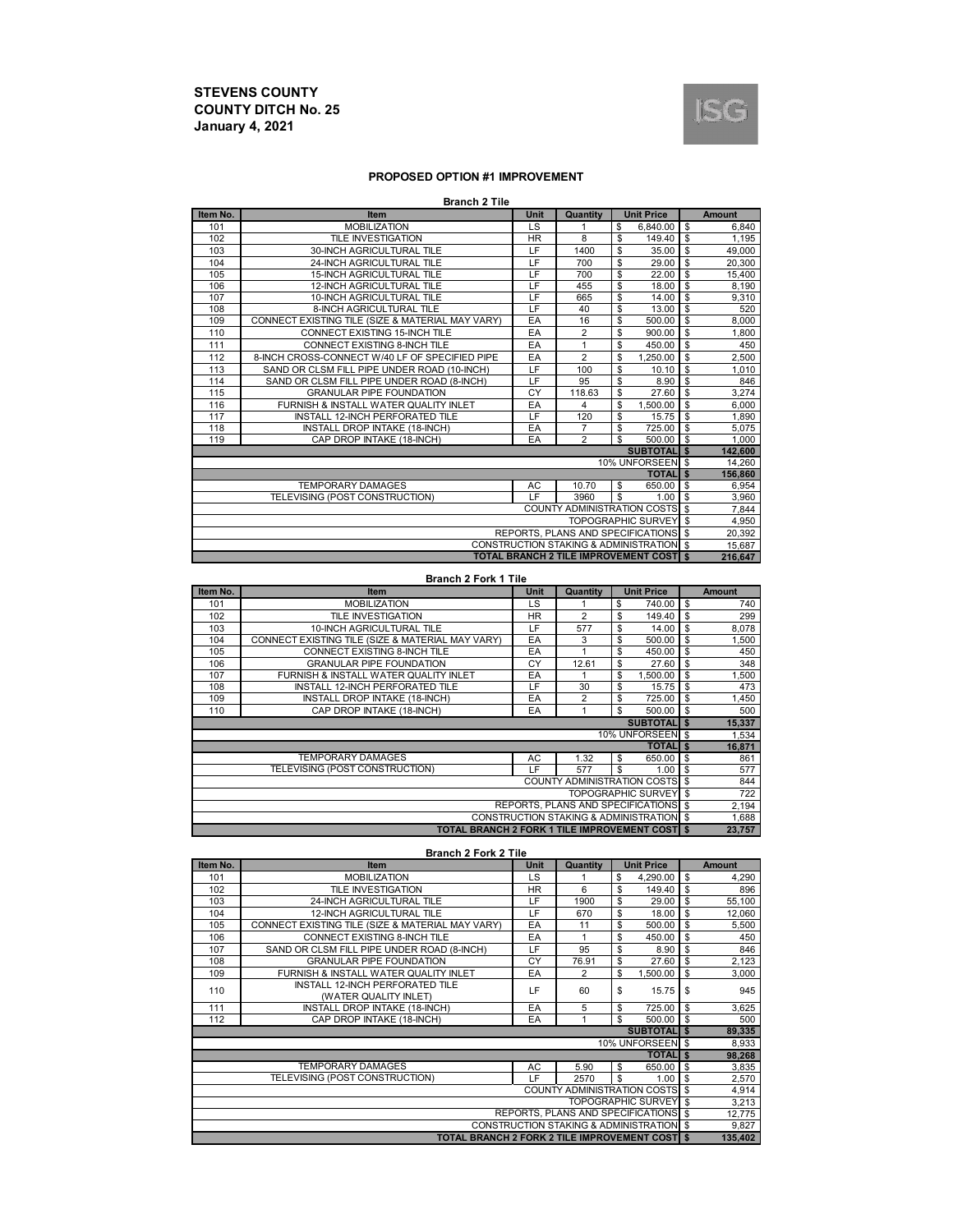

#### **PROPOSED OPTION #1 IMPROVEMENT**

#### **Branch 2 Fork 2 Spur 1 Tile**

| Item No.                                                     | <b>Item</b>                                      | <b>Unit</b> | Quantity                    | <b>Unit Price</b> |                |    | <b>Amount</b> |
|--------------------------------------------------------------|--------------------------------------------------|-------------|-----------------------------|-------------------|----------------|----|---------------|
| 101                                                          | <b>MOBILIZATION</b>                              | LS          |                             | \$                | 490.00         | \$ | 490           |
| 102                                                          | <b>TILE INVESTIGATION</b>                        | HR.         |                             | \$                | 149.40         | \$ | 149           |
| 103                                                          | <b>12-INCH AGRICULTURAL TILE</b>                 | LF          | 324                         | \$                | 18.00          | S  | 5,832         |
| 104                                                          | CONNECT EXISTING TILE (SIZE & MATERIAL MAY VARY) | EA          | 2                           | \$                | 500.00         | S  | 1,000         |
| 105                                                          | CONNECT EXISTING 12-INCH TILE                    | EA          |                             | \$                | 850.00         | \$ | 850           |
| 106                                                          | CONNECT EXISTING 8-INCH TILE                     | EA          |                             | \$                | 450.00         | S  | 450           |
| 107                                                          | <b>GRANULAR PIPE FOUNDATION</b>                  | CY          | 7.7                         | \$                | 27.60          | S  | 213           |
| 108                                                          | INSTALL DROP INTAKE (18-INCH)                    | EA          |                             | \$                | 725.00         | \$ | 725           |
| 109                                                          | CAP DROP INTAKE (18-INCH)                        | EA          |                             | S                 | 500.00         | \$ | 500           |
| <b>SUBTOTALIS</b>                                            |                                                  |             |                             |                   |                |    |               |
|                                                              |                                                  |             |                             | 10% UNFORSEEN \$  |                |    | 1,021         |
|                                                              |                                                  |             |                             |                   | <b>TOTALIS</b> |    | 11,230        |
|                                                              | <b>TEMPORARY DAMAGES</b>                         | AC          | 0.74                        | \$                | 650.00         | \$ | 483           |
|                                                              | TELEVISING (POST CONSTRUCTION)                   | ΙF          | 324                         | S                 | 1.00           | \$ | 324           |
|                                                              |                                                  |             | COUNTY ADMINISTRATION COSTS |                   |                | \$ | 562           |
| <b>TOPOGRAPHIC SURVEY \$</b>                                 |                                                  |             |                             |                   |                |    | 405           |
| <b>REPORTS. PLANS AND SPECIFICATIONS \$</b>                  |                                                  |             |                             |                   |                |    | 1,460         |
| <b>CONSTRUCTION STAKING &amp; ADMINISTRATION \$</b>          |                                                  |             |                             |                   |                |    | 1,123         |
| <b>TOTAL BRANCH 2 FORK 2 SPUR 1 TILE IMPROVEMENT COST IS</b> |                                                  |             |                             |                   |                |    | 15,587        |

| <b>Branch 3 Open Ditch</b>                                                                      |                                                                             |           |                                    |    |                           |               |               |  |
|-------------------------------------------------------------------------------------------------|-----------------------------------------------------------------------------|-----------|------------------------------------|----|---------------------------|---------------|---------------|--|
| Item No.                                                                                        | Item                                                                        | Unit      | Quantity                           |    | <b>Unit Price</b>         |               | <b>Amount</b> |  |
| 101                                                                                             | <b>MOBILIZATION</b>                                                         | LS        | 1                                  | \$ | 3,330.00                  | \$            | 3,330         |  |
| 102                                                                                             | INSTALL 24-INCH ASI RISER ASSEMBLY W/TRASH GRATE                            | EA        | $\overline{2}$                     | \$ | 1,700.00                  | $\mathbb S$   | 3,400         |  |
| 103                                                                                             | INSTALL 12-INCH ASI RISER ASSEMBLY W/TRASH GRATE                            | EA        | $\mathbf{1}$                       | \$ | 1,275.00                  | S             | 1,275         |  |
| 104                                                                                             | INSTALL 24-INCH ASI OUTLET ASSEMBLY                                         | EA        | $\overline{2}$                     | \$ | 1,100.00                  | \$            | 2,200         |  |
| 105                                                                                             | INSTALL 15-INCH ASI OUTLET ASSEMBLY                                         | EA        | 1                                  | \$ | 825.00                    | S             | 825           |  |
| 106                                                                                             | CLASS III RIPRAP WITH GEOTEXTILE FABRIC (FOR ASIRO)                         | CY        | 60                                 | \$ | 72.50                     | \$            | 4,350         |  |
| 107                                                                                             | DITCH WIDENING (4' WIDE DITCH BOTTOM)                                       | LF        | 3065                               | \$ | 9.45                      | \$            | 28,964        |  |
| 108                                                                                             | TOP SOIL STRIP & PLACE SPOILS                                               | AC        | 1.52                               | \$ | 4,212.60                  | s,            | 6,400         |  |
| 109                                                                                             | <b>18-INCH TILE OUTLET</b><br>(20 LF OF PIPE & RIPRAP ON GEOTEXTILE FABRIC) | EA        | $\overline{2}$                     | \$ | 1,250.00                  | \$            | 2,500         |  |
| 110                                                                                             | <b>12-INCH TILE OUTLET</b><br>(20 LF OF PIPE & RIPRAP ON GEOTEXTILE FABRIC) | EA        | 1                                  | \$ | 1,050.00                  | \$            | 1,050         |  |
| 111                                                                                             | 10-INCH TILE OUTLET<br>(20 LF OF PIPE & RIPRAP ON GEOTEXTILE FABRIC)        | EA        | 1                                  | \$ | 925.00                    | \$            | 925           |  |
| 112                                                                                             | ARMOR TILE OUTET (RIPRAP & GEOTEXTILE FABRIC)                               | EA        | 1                                  | \$ | 750.00                    | \$            | 750           |  |
| 113                                                                                             | 16.5' BUFFER STRIP SEEDING<br>(SEED MIX: BUFFER BLEND WITH TYPE 3 MULCH)    | AC        | 2.33                               | \$ | 1,200.00                  | \$            | 2,796         |  |
| 114                                                                                             | STANDARD SIDESLOPE SEEDING<br>(SEED MIX: BUFFER BLEND WITH TYPE 8 MULCH)    | AC        | 1.41                               | \$ | 6,750.00                  | \$.           | 9,518         |  |
| 115                                                                                             | <b>BUFFER STRIP MOWING</b>                                                  | AC        | 4.66                               | \$ | 100.00                    | \$            | 466           |  |
| 116                                                                                             | <b>WEED SPRAYING</b>                                                        | <b>AC</b> | 6.07                               | \$ | 100.00                    | ${\mathbb S}$ | 607           |  |
|                                                                                                 |                                                                             |           |                                    |    | <b>SUBTOTALIS</b>         |               | 69,356        |  |
|                                                                                                 |                                                                             |           |                                    |    | 10% UNFORSEEN \$          |               | 6,936         |  |
|                                                                                                 |                                                                             |           |                                    |    | <b>TOTALIS</b>            |               | 76,291        |  |
|                                                                                                 | <b>TEMPORARY DAMAGES</b>                                                    | <b>AC</b> | 2.32                               | \$ | 650.00                    | S             | 1,509         |  |
|                                                                                                 | <b>LAND ACQUISTION/ PERMANENT DAMAGES</b>                                   | AC        | 1.47                               | \$ | 6,500.00                  | \$            | 9,550         |  |
|                                                                                                 | TELEVISING (POST CONSTRUCTION)                                              | LF        | $\Omega$                           | \$ | 1.00                      | \$            |               |  |
|                                                                                                 |                                                                             |           | <b>COUNTY ADMINISTRATION COSTS</b> |    |                           | \$            | 3,815         |  |
|                                                                                                 |                                                                             |           |                                    |    | <b>TOPOGRAPHIC SURVEY</b> | \$            |               |  |
| REPORTS, PLANS AND SPECIFICATIONS \$                                                            |                                                                             |           |                                    |    |                           |               | 9,918         |  |
| CONSTRUCTION STAKING & ADMINISTRATION \$<br><b>TOTAL BRANCH 3 OPEN DITCH IMPROVEMENT COST S</b> |                                                                             |           |                                    |    |                           |               | 7,630         |  |
|                                                                                                 |                                                                             |           |                                    |    |                           |               | 108,714       |  |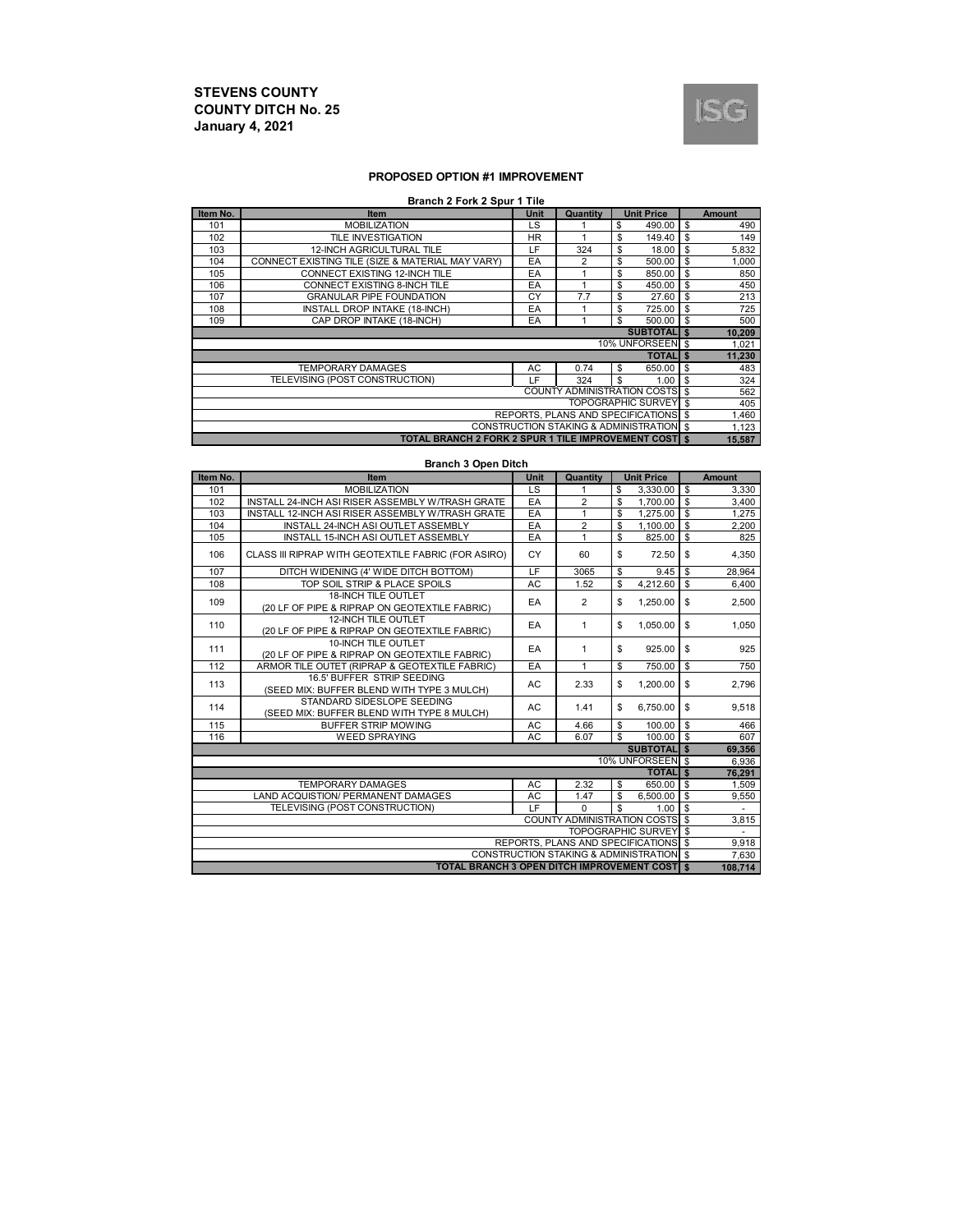

#### **PROPOSED OPTION #1 IMPROVEMENT**

#### **Branch 5 Open Ditch**

| Item No.                                              | <b>Item</b>                                                          | <b>Unit</b> | Quantity |    | <b>Unit Price</b> |              | <b>Amount</b> |
|-------------------------------------------------------|----------------------------------------------------------------------|-------------|----------|----|-------------------|--------------|---------------|
| 101                                                   | <b>MOBILIZATION</b>                                                  | LS          |          | \$ | 1.290.00          | \$           | 1,290         |
| 102                                                   | DITCH DEEPENING (4' WIDE DITCH BOTTOM)                               | LF          | 2300     | \$ | 5.24              | \$           | 12,058        |
| 103                                                   | 30-INCH TILE OUTLET<br>(20 LF OF PIPE & RIPRAP ON GEOTEXTILE FABRIC) | EA          | 1        | \$ | 2.161.70          | \$           | 2,162         |
| 104                                                   | <b>18-INCH TILE OUTLET</b>                                           | EA          |          | \$ | 1,250.00          | \$           | 1,250         |
| 105                                                   | 16.5' BUFFER STRIP SEEDING                                           | AC          | 1.75     | \$ | 1,200.00          | \$           | 2,100         |
| 106                                                   | STANDARD SIDESLOPE SEEDING                                           | AC          | 1.06     | \$ | 6,750.00          | \$           | 7,155         |
| 107                                                   | <b>BUFFER STRIP MOWING</b>                                           | AC          | 3.5      | \$ | 100.00            | S            | 350           |
| 108                                                   | <b>WEED SPRAYING</b>                                                 | AC          | 4.56     | \$ | 100.00            | \$           | 456           |
| <b>SUBTOTALIS</b>                                     |                                                                      |             |          |    |                   |              |               |
|                                                       |                                                                      |             |          |    | 10% UNFORSEEN \$  |              | 2,682         |
|                                                       |                                                                      |             |          |    | <b>TOTALI</b>     | $\mathbf{s}$ | 29,503        |
|                                                       | <b>TEMPORARY DAMAGES</b>                                             | AC          | 1.74     | \$ | 650.00            | \$           | 1,133         |
|                                                       | <b>LAND ACQUISTION/ PERMANENT DAMAGES</b>                            | AC          | 0.26     | \$ | 6.500.00          | \$           | 1,719         |
|                                                       | TELEVISING (POST CONSTRUCTION)                                       | LE.         | $\Omega$ | \$ | 1.00              | \$           | ٠             |
| <b>COUNTY ADMINISTRATION COSTS \$</b>                 |                                                                      |             |          |    |                   |              | 1,476         |
| <b>TOPOGRAPHIC SURVEY \$</b>                          |                                                                      |             |          |    |                   |              | 2,179         |
| REPORTS, PLANS AND SPECIFICATIONS \$                  |                                                                      |             |          |    |                   |              | 3,836         |
| CONSTRUCTION STAKING & ADMINISTRATION \$              |                                                                      |             |          |    |                   |              | 2,951         |
| <b>TOTAL BRANCH 5 OPEN DITCH IMPROVEMENT COSTI \$</b> |                                                                      |             |          |    |                   |              | 42,797        |

#### **Branch 5 Tile**

| Item No.                                      | <b>Unit</b><br><b>Unit Price</b><br><b>Item</b><br>Quantity |           |                                       |    |                   |                | <b>Amount</b> |
|-----------------------------------------------|-------------------------------------------------------------|-----------|---------------------------------------|----|-------------------|----------------|---------------|
| 101                                           | <b>MOBILIZATION</b>                                         | LS        |                                       | \$ | 4,320.00          | <b>S</b>       | 4,320         |
| 102                                           | <b>TILE INVESTIGATION</b>                                   | <b>HR</b> | 3                                     | \$ | 149.40            | \$             | 448           |
| 103                                           | <b>18-INCH AGRICULTURAL TILE</b>                            | LF        | 950                                   | \$ | 26.00             | S              | 24,700        |
| 104                                           | <b>15-INCH AGRICULTURAL TILE</b>                            | LF        | 334                                   | \$ | 22.00             | \$             | 7,348         |
| 105                                           | CONNECT EXISTING TILE (SIZE & MATERIAL MAY VARY)            | EA        | 6                                     | \$ | 500.00            | \$             | 3,000         |
| 106                                           | CONNECT EXISTING 18-INCH TILE                               | EA        |                                       | \$ | 1,100.00          | \$             | 1,100         |
| 107                                           | CONNECT EXISTING 12-INCH TILE                               | EA        |                                       | \$ | 850.00            | S              | 850           |
| 108                                           | 12-INCH CROSS-CONNECT W/40 LF OF SPECIFIED PIPE             | EA        |                                       | \$ | 1.550.00          | \$             | 1,550         |
| 109                                           | <b>GRANULAR PIPE FOUNDATION</b>                             | CY        | 35.63                                 | \$ | 27.60             | \$             | 983           |
| 110                                           | <b>INSTALL DROP INTAKE (18-INCH)</b>                        | EA        | 2                                     | \$ | 725.00            | \$             | 1,450         |
| 111                                           | CAP DROP INTAKE (18-INCH)                                   | EA        | 1                                     | \$ | 500.00            | S              | 500           |
| 112                                           | 30-INCH CONCRETE TILE                                       | LF        | 600                                   | \$ | 73.00             | <b>S</b>       | 43,800        |
|                                               |                                                             |           |                                       |    | <b>SUBTOTALIS</b> |                | 90,050        |
|                                               |                                                             |           |                                       |    | 10% UNFORSEEN \$  |                | 9,005         |
|                                               |                                                             |           |                                       |    | <b>TOTALIS</b>    |                | 99,055        |
|                                               | <b>TEMPORARY DAMAGES</b>                                    | AC        | 2.95                                  | \$ | 650.00            | \$             | 1,916         |
|                                               | TELEVISING (POST CONSTRUCTION)                              | LE.       | 1284                                  | \$ | 1.00              | $\mathfrak{L}$ | 1,284         |
|                                               |                                                             |           | <b>COUNTY ADMINISTRATION COSTS \$</b> |    |                   |                | 4,953         |
| <b>TOPOGRAPHIC SURVEY</b><br>l s              |                                                             |           |                                       |    |                   |                | 1,605         |
| REPORTS, PLANS AND SPECIFICATIONS \$          |                                                             |           |                                       |    |                   |                | 12,878        |
| CONSTRUCTION STAKING & ADMINISTRATION \$      |                                                             |           |                                       |    |                   |                | 9,906         |
| <b>TOTAL BRANCH 5 TILE IMPROVEMENT COST S</b> |                                                             |           |                                       |    |                   |                | 131,597       |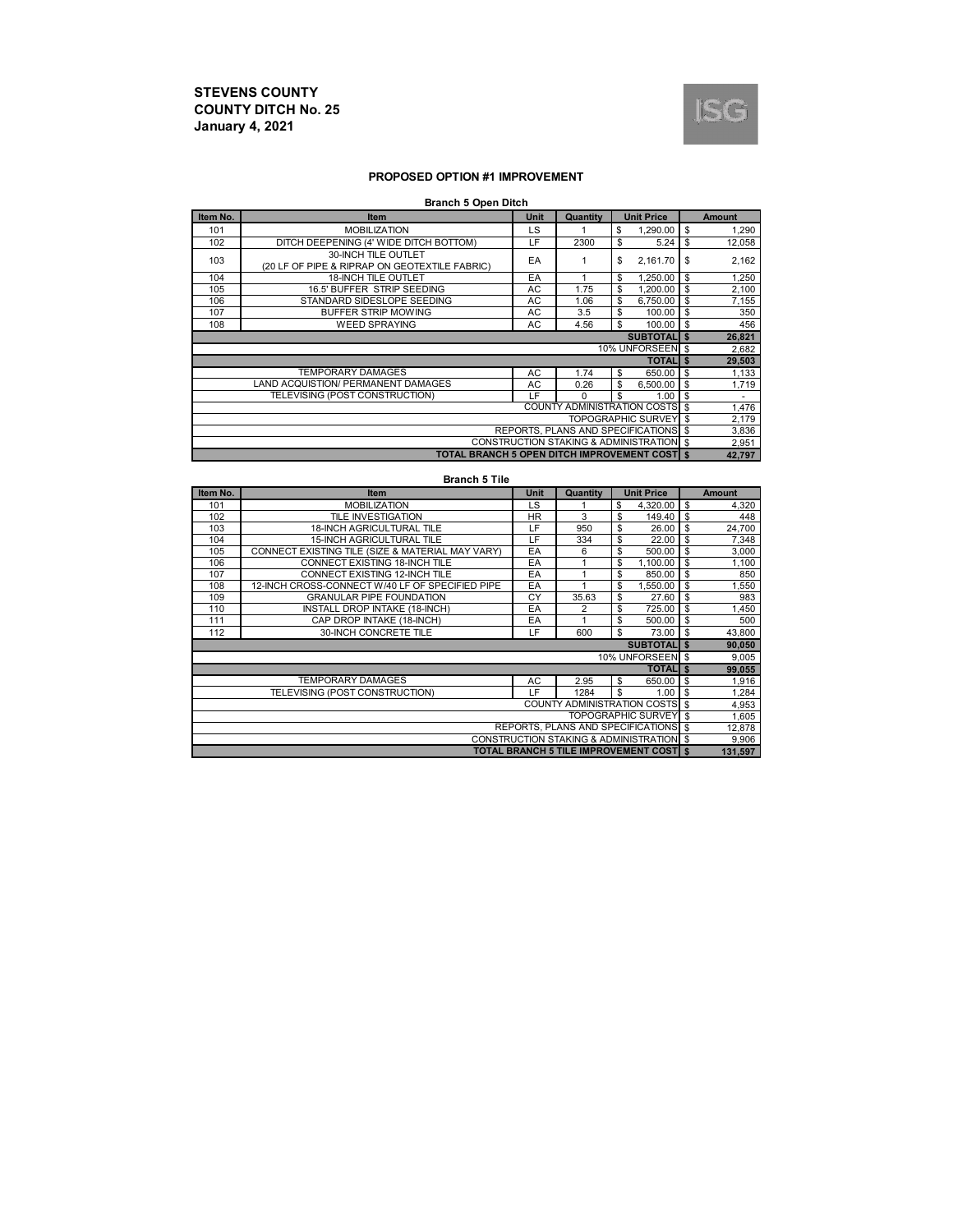

#### **PROPOSED OPTION #1 IMPROVEMENT**

|  | <b>Branch 5 Fork 1 Tile</b> |  |  |  |  |
|--|-----------------------------|--|--|--|--|
|--|-----------------------------|--|--|--|--|

| Item No.                                 | <b>Item</b>                                      | <b>Unit</b> | Quantity       |    | <b>Unit Price</b>         |              | <b>Amount</b> |
|------------------------------------------|--------------------------------------------------|-------------|----------------|----|---------------------------|--------------|---------------|
| 101                                      | <b>MOBILIZATION</b>                              | LS          |                | \$ | 3.780.00                  | \$           | 3,780         |
| 102                                      | <b>TILE INVESTIGATION</b>                        | <b>HR</b>   | 6              | \$ | 149.40                    | \$           | 896           |
| 103                                      | <b>15-INCH AGRICULTURAL TILE</b>                 | LF          | 1900           | \$ | 22.00                     | \$           | 41,800        |
| 104                                      | 10-INCH AGRICULTURAL TILE                        | LF          | 369            | \$ | 14.00                     | \$           | 5,166         |
| 105                                      | <b>8-INCH AGRICULTURAL TILE</b>                  | LF          | 465            | \$ | 13.00                     | \$           | 6,045         |
| 106                                      | CONNECT EXISTING TILE (SIZE & MATERIAL MAY VARY) | EA          | 11             | \$ | 500.00                    | \$           | 5,500         |
| 107                                      | CONNECT EXISTING 18-INCH TILE                    | EA          | 1              | S  | 1.100.00                  | \$           | 1,100         |
| 108                                      | CONNECT EXISTING 12-INCH TILE                    | EA          | 1              | \$ | 850.00                    | \$           | 850           |
| 109                                      | CONNECT EXISTING 8-INCH TILE                     | EA          | $\overline{2}$ | \$ | 450.00                    | \$           | 900           |
| 110                                      | 12-INCH CROSS-CONNECT W/40 LF OF SPECIFIED PIPE  | EA          |                | \$ | 1.550.00                  | \$           | 1,550         |
| 111                                      | 10-INCH CROSS-CONNECT W/40 LF OF SPECIFIED PIPE  | EA          | $\mathbf{1}$   | \$ | 1,400.00                  | \$           | 1,400         |
| 112                                      | 8-INCH CROSS-CONNECT W/40 LF OF SPECIFIED PIPE   | EA          |                | S  | 1.250.00                  | \$           | 1,250         |
| 113                                      | <b>GRANULAR PIPE FOUNDATION</b>                  | CY          | 66.82          | \$ | 27.60                     | \$           | 1,844         |
| 114                                      | FURNISH & INSTALL WATER QUALITY INLET            | EA          | $\overline{2}$ | \$ | 1.500.00                  | \$           | 3.000         |
| 115                                      | <b>INSTALL 12-INCH PERFORATED TILE</b>           | LF          | 60             | \$ | 15.75                     | \$           | 945           |
|                                          | (WATER QUALITY INLET)                            |             |                |    |                           |              |               |
| 116                                      | <b>INSTALL DROP INTAKE (18-INCH)</b>             | EA          | 3              | \$ | 725.00                    | \$           | 2,175         |
| 117                                      | CAP DROP INTAKE (18-INCH)                        | EA          | 1              | \$ | 500.00                    | \$           | 500           |
|                                          |                                                  |             |                |    | <b>SUBTOTAL</b>           | $\mathbf{s}$ | 78,702        |
|                                          |                                                  |             |                |    | 10% UNFORSEEN \$          |              | 7,870         |
|                                          |                                                  |             |                |    | <b>TOTAL</b>              | \$           | 86,572        |
|                                          | <b>TEMPORARY DAMAGES</b>                         | AC          | 6.28           | \$ | 650.00                    | \$           | 4.080         |
|                                          | TELEVISING (POST CONSTRUCTION)                   | LF.         | 2734           | \$ | 1.00                      | \$           | 2,734         |
| <b>COUNTY ADMINISTRATION COSTS</b>       |                                                  |             |                |    |                           |              | 4,329         |
|                                          |                                                  |             |                |    | <b>TOPOGRAPHIC SURVEY</b> | $\mathbf{s}$ | 3,418         |
| REPORTS. PLANS AND SPECIFICATIONS \$     |                                                  |             |                |    |                           |              | 11,255        |
| CONSTRUCTION STAKING & ADMINISTRATION \$ |                                                  |             |                |    |                           |              | 8,658         |
|                                          | TOTAL BRANCH 5 FORK 1 TILE IMPROVEMENT COSTI \$  |             |                |    |                           |              | 121,046       |

#### **Branch 6 Open Ditch**

| Item No.                                                       | Item                                                | <b>Unit Price</b><br>Unit<br>Quantity |                             |     |                   |                         | Amount         |    |       |
|----------------------------------------------------------------|-----------------------------------------------------|---------------------------------------|-----------------------------|-----|-------------------|-------------------------|----------------|----|-------|
| 101                                                            | <b>MOBILIZATION</b>                                 | LS                                    | 1                           | \$  | 2,750.00          | \$                      | 2,750          |    |       |
| 102                                                            | INSTALL 15-INCH ASI RISER ASSEMBLY W/TRASH GRATE    | EA                                    | 1                           | \$  | 1,300.00          | \$                      | 1,300          |    |       |
| 103                                                            | INSTALL 12-INCH ASI RISER ASSEMBLY W/TRASH GRATE    | EA                                    | 1                           | \$  | 1,275.00          | $\mathbb S$             | 1,275          |    |       |
| 104                                                            | INSTALL 10-INCH ASI RISER ASSEMBLY W/STANDARD       | EA                                    | 1                           | \$  |                   | \$                      |                |    |       |
|                                                                | <b>HICKENBOTTOM</b>                                 |                                       |                             |     | 1,075.00          |                         | 1,075          |    |       |
| 105                                                            | INSTALL 15-INCH ASI OUTLET ASSEMBLY                 | EA                                    | 1                           | \$  | 825.00            | \$                      | 825            |    |       |
| 106                                                            | INSTALL 12-INCH ASI OUTLET ASSEMBLY                 | EA                                    | 1                           | \$  | 800.00            | $\overline{\mathbb{S}}$ | 800            |    |       |
| 107                                                            | INSTALL 10-INCH ASI OUTLET ASSEMBLY                 | EA                                    | 1                           | \$  | 800.00            | $\frac{1}{2}$           | 800            |    |       |
| 108                                                            | DITCH CLEANING (4' WIDE DITCH BOTTOM)               | LF                                    | 1500                        | \$  | 1.50              | $\frac{1}{2}$           | 2,250          |    |       |
| 109                                                            | DITCH DEEPENING (4' WIDE DITCH BOTTOM)              | LF                                    | 2142                        | \$  | 5.24              | $\frac{1}{2}$           | 11,230         |    |       |
| 110                                                            | TOP SOIL STRIP & PLACE SPOILS                       | <b>AC</b>                             | 2.45                        | \$  | 4,212.60          | \$                      | 10,329         |    |       |
| 111                                                            | 36-INCH TILE OUTLET                                 | EA                                    | $\mathbf{1}$                | \$  | 2.169.70          | \$                      | 2,170          |    |       |
|                                                                | (20 LF OF PIPE & RIPRAP ON GEOTEXTILE FABRIC)       |                                       |                             |     |                   |                         |                |    |       |
| 112                                                            | 30-INCH TILE OUTLET                                 | $\mathbf{1}$<br>EA                    |                             |     |                   | \$                      | 2,161.70       | \$ | 2,162 |
|                                                                | (20 LF OF PIPE & RIPRAP ON GEOTEXTILE FABRIC)       |                                       |                             |     |                   |                         |                |    |       |
| 113                                                            | <b>18-INCH TILE OUTLET</b>                          | EA                                    | $\mathbf{1}$                | \$  | 1,250.00          | \$                      | 1,250          |    |       |
|                                                                | (20 LF OF PIPE & RIPRAP ON GEOTEXTILE FABRIC)       |                                       |                             |     |                   |                         |                |    |       |
| 114                                                            | <b>15-INCH TILE OUTLET</b>                          | EA                                    | $\mathbf{1}$                | \$  | 1,100.00          |                         |                |    |       |
|                                                                | (20 LF OF PIPE & RIPRAP ON GEOTEXTILE FABRIC)       |                                       |                             |     |                   | \$                      | 1,100          |    |       |
| 115                                                            | 12-INCH TILE OUTLET                                 | EA                                    | $\overline{2}$              | \$  | 1,050.00          | \$                      |                |    |       |
|                                                                | (20 LF OF PIPE & RIPRAP ON GEOTEXTILE FABRIC)       |                                       |                             |     |                   |                         | 2,100          |    |       |
| 116                                                            | 16.5' BUFFER STRIP SEEDING                          | AC                                    | 2.76                        | \$  | 1,200.00          | \$                      | 3,312          |    |       |
| 117                                                            | STANDARD SIDESLOPE SEEDING                          | AC                                    | 1.68                        | \$  | 6.750.00          | $\mathsf{s}$            | 11,340         |    |       |
| 118                                                            | <b>BUFFER STRIP MOWING</b>                          | AC                                    | 5.52                        | \$  | 100.00            | \$                      | 552            |    |       |
| 119                                                            | <b>WEED SPRAYING</b>                                | <b>AC</b>                             | 7.2                         | \$. | 100.00            | $\overline{\mathbf{s}}$ | 720            |    |       |
|                                                                |                                                     |                                       |                             |     | <b>SUBTOTALIS</b> |                         | 57,339         |    |       |
|                                                                |                                                     |                                       |                             |     | 10% UNFORSEEN \$  |                         | 5,734          |    |       |
|                                                                |                                                     |                                       |                             |     | <b>TOTALI</b> \$  |                         | 63,073         |    |       |
|                                                                | <b>TEMPORARY DAMAGES</b>                            | AC                                    | 1.14                        | \$  | 650.00            | \$                      | 739            |    |       |
|                                                                | <b>LAND ACQUISTION/ PERMANENT DAMAGES</b>           | AC                                    | 0.86                        | \$  | 6,500.00          | $\sqrt{3}$              | 5,563          |    |       |
| LF<br>\$<br>TELEVISING (POST CONSTRUCTION)<br>$\Omega$<br>1.00 |                                                     |                                       |                             |     |                   |                         | $\blacksquare$ |    |       |
|                                                                |                                                     |                                       | COUNTY ADMINISTRATION COSTS |     |                   | ါ န                     | 3,154          |    |       |
| <b>TOPOGRAPHIC SURVEY</b>                                      |                                                     |                                       |                             |     |                   |                         | 3,449          |    |       |
| REPORTS, PLANS AND SPECIFICATIONS \$                           |                                                     |                                       |                             |     |                   | $\overline{\mathbf{s}}$ | 8.200          |    |       |
| <b>CONSTRUCTION STAKING &amp; ADMINISTRATION \$</b>            |                                                     |                                       |                             |     |                   |                         | 6,308          |    |       |
|                                                                | <b>TOTAL BRANCH 6 OPEN DITCH IMPROVEMENT COST S</b> |                                       |                             |     |                   |                         | 90,486         |    |       |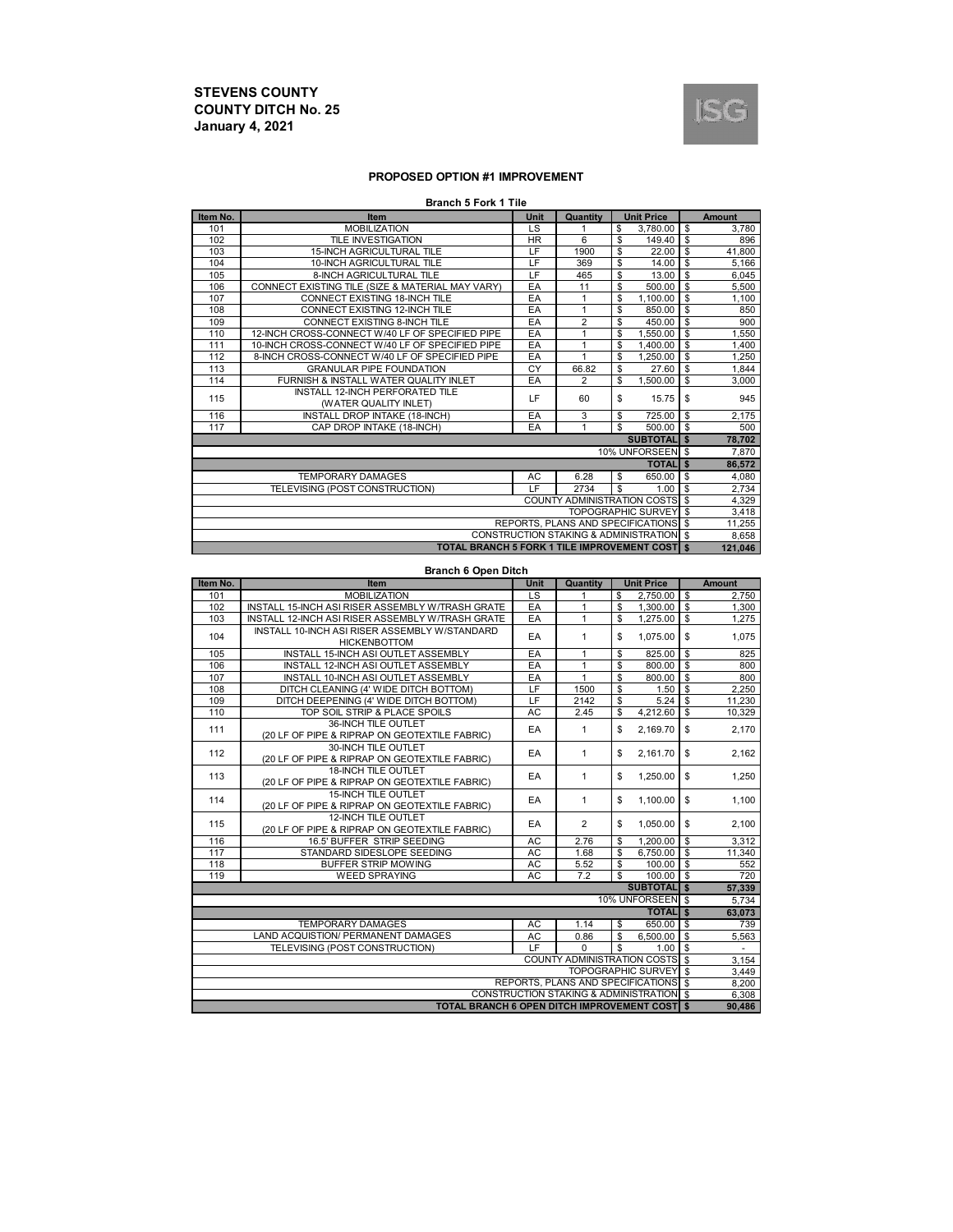

#### **PROPOSED OPTION #1 IMPROVEMENT**

#### **Branch 6 Tile**

| Item No.                                 | <b>Item</b>                                      | <b>Unit</b> | Quantity       | <b>Unit Price</b>                             |                | <b>Amount</b> |  |
|------------------------------------------|--------------------------------------------------|-------------|----------------|-----------------------------------------------|----------------|---------------|--|
| 101                                      | <b>MOBILIZATION</b>                              | LS          |                | 13.560.00<br>\$                               | \$             | 13,560        |  |
| 103                                      | <b>TILE INVESTIGATION</b>                        | <b>HR</b>   | 10             | \$<br>149.40                                  | \$             | 1,494         |  |
| 104                                      | 42-INCH AGRICULTURAL TILE                        | LF          | 2350           | \$<br>64.50                                   | \$             | 151,575       |  |
| 105                                      | 36-INCH AGRICULTURAL TILE                        | LF          | 2200           | \$<br>38.00                                   | \$             | 83,600        |  |
| 106                                      | <b>18-INCH AGRICULTURAL TILE</b>                 | LF          | 36             | \$<br>26.00                                   | \$             | 936           |  |
| 107                                      | CONNECT EXISTING TILE (SIZE & MATERIAL MAY VARY) | EA          | 19             | \$<br>500.00                                  | \$             | 9,500         |  |
| 108                                      | CONNECT EXISTING 24-INCH TILE                    | EA          | $\overline{2}$ | 1.900.00<br>\$                                | \$             | 3,800         |  |
| 109                                      | 18-INCH CROSS-CONNECT W/40 LF OF SPECIFIED PIPE  | EA          | $\overline{2}$ | 2,000.00<br>\$                                | \$             | 4,000         |  |
| 110                                      | <b>GRANULAR PIPE FOUNDATION</b>                  | CY          | 195.1          | \$<br>27.60                                   | \$             | 5,385         |  |
| 111                                      | FURNISH & INSTALL WATER QUALITY INLET            | EA          | $\overline{2}$ | 1,500.00<br>\$                                | \$             | 3,000         |  |
| 112                                      | INSTALL 12-INCH PERFORATED TILE                  | LF          | 60             | \$<br>15.75                                   | \$             | 945           |  |
| 113                                      | INSTALL DROP INTAKE (18-INCH)                    | EA          | 6              | \$<br>725.00                                  | \$             | 4,350         |  |
| 114                                      | CAP DROP INTAKE (18-INCH)                        | EA          |                | \$<br>500.00                                  | \$             | 500           |  |
|                                          |                                                  |             |                | <b>SUBTOTAL</b> \$                            |                | 282,645       |  |
|                                          |                                                  |             |                | 10% UNFORSEEN \$                              |                | 28,264        |  |
|                                          |                                                  |             |                | <b>TOTAL</b> \$                               |                | 310,909       |  |
|                                          | <b>TEMPORARY DAMAGES</b>                         | AC          | 15.75          | 650.00<br>\$                                  | $\mathfrak{L}$ | 10,238        |  |
|                                          | TELEVISING (POST CONSTRUCTION)                   | LF.         | 4586           | \$.<br>1.00                                   | \$             | 4,586         |  |
| <b>COUNTY ADMINISTRATION COSTS</b><br>\$ |                                                  |             |                |                                               |                |               |  |
| <b>TOPOGRAPHIC SURVEY \$</b>             |                                                  |             |                |                                               |                |               |  |
| REPORTS, PLANS AND SPECIFICATIONS \$     |                                                  |             |                |                                               |                | 40,419        |  |
| CONSTRUCTION STAKING & ADMINISTRATION \$ |                                                  |             |                |                                               |                | 31,091        |  |
|                                          |                                                  |             |                | <b>TOTAL BRANCH 6 TILE IMPROVEMENT COST S</b> |                | 418,522       |  |

#### **Branch 6 (Extension) Tile**

| Item No.                                           | <b>Item</b>                                      | <b>Unit</b><br>Quantity<br>Unit Price |                |                                |    |         |  |
|----------------------------------------------------|--------------------------------------------------|---------------------------------------|----------------|--------------------------------|----|---------|--|
| 101                                                | <b>MOBILIZATION</b>                              | LS.                                   |                | 12,930.00<br>\$                | \$ | 12,930  |  |
| 102                                                | <b>TILE INVESTIGATION</b>                        | <b>HR</b>                             | 11             | 149.40<br>\$                   | \$ | 1,643   |  |
| 103                                                | 36-INCH AGRICULTURAL TILE                        | LF                                    | 5085           | 38.00<br>\$                    | \$ | 193,230 |  |
| 104                                                | <b>18-INCH AGRICULTURAL TILE</b>                 | LF                                    | 10             | \$<br>26.00                    | \$ | 260     |  |
| 105                                                | CONNECT EXISTING TILE (SIZE & MATERIAL MAY VARY) | EA                                    | 24             | \$<br>500.00                   | \$ | 12,000  |  |
| 106                                                | CONNECT EXISTING 15-INCH TILE                    | EA                                    |                | \$<br>900.00                   | S  | 900     |  |
| 107                                                | CONNECT EXISTING 10-INCH TILE                    | EA                                    | $\overline{2}$ | 575.00<br>\$                   | \$ | 1,150   |  |
| 108                                                | 18-INCH CROSS-CONNECT W/40 LF OF SPECIFIED PIPE  | EA                                    |                | \$<br>2,000.00                 | \$ | 2,000   |  |
| 109                                                | <b>GRANULAR PIPE FOUNDATION</b>                  | CY                                    | 207.45         | 27.60<br>\$                    | \$ | 5,726   |  |
| 110                                                | FURNISH & INSTALL WATER QUALITY INLET            | EA                                    | 2              | \$<br>1,500.00                 | \$ | 3,000   |  |
| 111                                                | INSTALL 12-INCH PERFORATED TILE                  | LF                                    | 60             | 15.75                          | \$ | 945     |  |
|                                                    | (WATER QUALITY INLET)                            |                                       |                | \$                             |    |         |  |
| 112                                                | INSTALL DROP INTAKE (18-INCH)                    | EA                                    | $\overline{7}$ | 725.00<br>\$                   | \$ | 5,075   |  |
| 113                                                | CAP DROP INTAKE (18-INCH)                        | EA                                    | $\overline{2}$ | \$<br>500.00                   | \$ | 1,000   |  |
| 114                                                | 36-INCH AGRICULTURAL TILE FULLY ENCASED          | LF                                    | 760            | \$<br>39.00                    | \$ | 29,640  |  |
|                                                    |                                                  |                                       |                | SUBTOTAL S                     |    | 269,499 |  |
|                                                    |                                                  |                                       |                | 10% UNFORSEEN \$               |    | 26,950  |  |
|                                                    |                                                  |                                       |                | <b>TOTAL</b> \$                |    | 296,449 |  |
|                                                    | <b>TEMPORARY DAMAGES</b>                         | AC                                    | 17.53          | 650.00<br>\$                   | \$ | 11,397  |  |
|                                                    | TELEVISING (POST CONSTRUCTION)                   | LF                                    | 5095           | \$<br>1.00                     | \$ | 5,095   |  |
|                                                    |                                                  |                                       |                | COUNTY ADMINISTRATION COSTS \$ |    | 14,823  |  |
|                                                    |                                                  |                                       |                | <b>TOPOGRAPHIC SURVEY \$</b>   |    | 6,369   |  |
| REPORTS. PLANS AND SPECIFICATIONS \$               |                                                  |                                       |                |                                |    |         |  |
| CONSTRUCTION STAKING & ADMINISTRATION \$           |                                                  |                                       |                |                                |    |         |  |
| TOTAL BRANCH 6 (EXTENSION) TILE IMPROVEMENT COST S |                                                  |                                       |                |                                |    |         |  |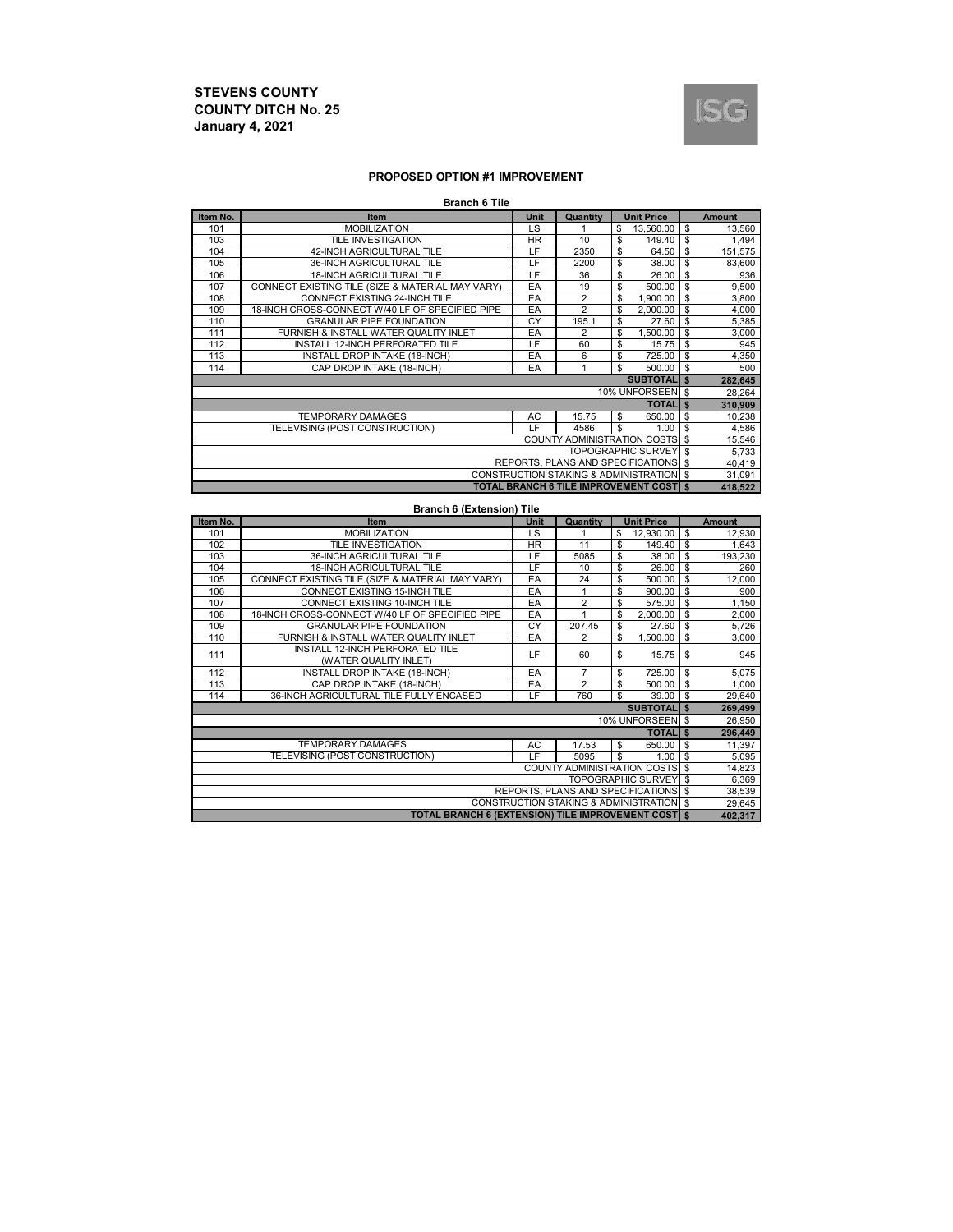

#### **PROPOSED OPTION #1 IMPROVEMENT**

#### **Branch 6 Fork 1 Tile**

| Item No.                                            | Item                                                   | <b>Unit</b> | Quantity                              |    | <b>Unit Price</b> |          | <b>Amount</b> |
|-----------------------------------------------------|--------------------------------------------------------|-------------|---------------------------------------|----|-------------------|----------|---------------|
| 101                                                 | <b>MOBILIZATION</b>                                    | LS          |                                       | \$ | 640.00            | <b>S</b> | 640           |
| 102                                                 | <b>TILE INVESTIGATION</b>                              | <b>HR</b>   |                                       | \$ | 149.40            | \$       | 149           |
| 103                                                 | <b>15-INCH AGRICULTURAL TILE</b>                       | LF          | 385                                   | \$ | 22.00             | \$       | 8,470         |
| 104                                                 | 10-INCH AGRICULTURAL TILE                              | LF          | 9                                     | \$ | 14.00             | \$       | 126           |
| 105                                                 | CONNECT EXISTING TILE (SIZE & MATERIAL MAY VARY)       | EA          | $\overline{2}$                        | \$ | 500.00            | \$       | 1,000         |
| 106                                                 | 10-INCH CROSS-CONNECT W/40 LF OF SPECIFIED PIPE        | EA          |                                       | \$ | 1.400.00          | \$       | 1,400         |
| 107                                                 | <b>GRANULAR PIPE FOUNDATION</b>                        | CY          | 10.18                                 | \$ | 27.60             | S        | 281           |
| 108                                                 | INSTALL DROP INTAKE (18-INCH)                          | EA          |                                       | S  | 725.00            | \$       | 725           |
| 109                                                 | CAP DROP INTAKE (18-INCH)                              | EA          |                                       | \$ | 500.00            | S        | 500           |
| <b>SUBTOTALIS</b>                                   |                                                        |             |                                       |    |                   |          |               |
|                                                     |                                                        |             |                                       |    | 10% UNFORSEEN \$  |          | 1,329         |
|                                                     |                                                        |             |                                       |    | <b>TOTALIS</b>    |          | 14,621        |
|                                                     | <b>TEMPORARY DAMAGES</b>                               | AC          | 0.90                                  | \$ | 650.00            | \$       | 588           |
|                                                     | TELEVISING (POST CONSTRUCTION)                         | LF          | 394                                   | S  | 1.00              | \$       | 394           |
|                                                     |                                                        |             | <b>COUNTY ADMINISTRATION COSTS \$</b> |    |                   |          | 732           |
| <b>TOPOGRAPHIC SURVEY</b><br>l s                    |                                                        |             |                                       |    |                   |          | 493           |
|                                                     | <b>REPORTS. PLANS AND SPECIFICATIONS \$</b>            |             |                                       |    |                   |          | 1,901         |
| <b>CONSTRUCTION STAKING &amp; ADMINISTRATION \$</b> |                                                        |             |                                       |    |                   |          | 1,463         |
|                                                     | <b>TOTAL BRANCH 6 FORK 1 TILE IMPROVEMENT COSTI \$</b> |             |                                       |    |                   |          | 20,191        |

**Branch 8 Open Ditch**

| Item No.                                 | Item                                                                        | <b>Unit</b> | Quantity                             | <b>Unit Price</b> |                           |    | <b>Amount</b> |  |
|------------------------------------------|-----------------------------------------------------------------------------|-------------|--------------------------------------|-------------------|---------------------------|----|---------------|--|
| 101                                      | <b>MOBILIZATION</b>                                                         | LS          |                                      | \$                | 2,570.00                  | \$ | 2,570         |  |
| 102                                      | INSTALL 12-INCH ASI RISER ASSEMBLY W/SLOTTED<br><b>HICKENBOTTOM</b>         | EA          | 1                                    | \$                | 1,200.00                  | \$ | 1,200         |  |
| 103                                      | INSTALL 8-INCH ASI RISER ASSEMBLY W/TRASH GRATE                             | EA          | 1                                    | \$                | 1,000.00                  | \$ | 1,000         |  |
| 104                                      | INSTALL 8-INCH ASI RISER ASSEMBLY W/STANDARD                                | EA          |                                      | \$                | 850.00                    | \$ | 850           |  |
| 105                                      | INSTALL 12-INCH ASI OUTLET ASSEMBLY                                         | EA          | 1                                    | \$                | 800.00                    | \$ | 800           |  |
| 106                                      | INSTALL 8-INCH ASI OUTLET ASSEMBLY                                          | EA          | $\overline{2}$                       | \$                | 500.00                    | \$ | 1,000         |  |
| 107                                      | DITCH CLEANING (4' WIDE DITCH BOTTOM)                                       | LF          | 800                                  | \$                | 5.24                      | \$ | 4,194         |  |
| 108                                      | DITCH DEEPENING (4' WIDE DITCH BOTTOM)                                      | LF          | 2540                                 | \$                | 5.24                      | \$ | 13,316        |  |
| 109                                      | TOP SOIL STRIP & PLACE SPOILS                                               | AC          | 2.3330808                            | \$                | 4,212.60                  | \$ | 9,828         |  |
| 110                                      | 24-INCH TILE OUTLET<br>(20 LF OF PIPE & RIPRAP ON GEOTEXTILE FABRIC)        | EA          | $\overline{2}$                       | \$                | 1,450.00                  | \$ | 2,900         |  |
| 111                                      | <b>18-INCH TILE OUTLET</b><br>(20 LF OF PIPE & RIPRAP ON GEOTEXTILE FABRIC) | EA          | 1                                    | \$                | 1,250.00                  | \$ | 1,250         |  |
| 112                                      | 16.5' BUFFER STRIP SEEDING                                                  | <b>AC</b>   | 2.54                                 | \$                | 1,200.00                  | \$ | 3,048         |  |
| 113                                      | STANDARD SIDESLOPE SEEDING                                                  | AC          | 1.54                                 | \$                | 6.750.00                  | \$ | 10,395        |  |
| 114                                      | <b>BUFFER STRIP MOWING</b>                                                  | AC          | 5.08                                 | \$                | 100.00                    | \$ | 508           |  |
|                                          |                                                                             |             |                                      |                   | <b>SUBTOTALIS</b>         |    | 53,522        |  |
|                                          |                                                                             |             |                                      |                   | 10% UNFORSEEN \$          |    | 5,352         |  |
|                                          |                                                                             |             |                                      |                   | <b>TOTALI</b> \$          |    | 58,874        |  |
|                                          | <b>TEMPORARY DAMAGES</b>                                                    | AC          | 2.53                                 | \$                | 650.00                    | \$ | 1,645         |  |
|                                          | <b>LAND ACQUISTION/ PERMANENT DAMAGES</b>                                   | AC          | 0.15                                 | \$                | 6,500.00                  | \$ | 992           |  |
|                                          | TELEVISING (POST CONSTRUCTION)                                              | LF          | $\Omega$                             | \$                | 1.00                      | \$ | ٠             |  |
| <b>COUNTY ADMINISTRATION COSTS</b>       |                                                                             |             |                                      |                   |                           |    | 2,944         |  |
|                                          |                                                                             |             |                                      |                   | <b>TOPOGRAPHIC SURVEY</b> | \$ | 3,163         |  |
|                                          |                                                                             |             | REPORTS, PLANS AND SPECIFICATIONS \$ |                   |                           |    | 7,654         |  |
| CONSTRUCTION STAKING & ADMINISTRATION \$ |                                                                             |             |                                      |                   |                           |    | 5,888         |  |
|                                          | <b>TOTAL BRANCH 8 OPEN DITCH IMPROVEMENT COST S</b>                         |             |                                      |                   |                           |    |               |  |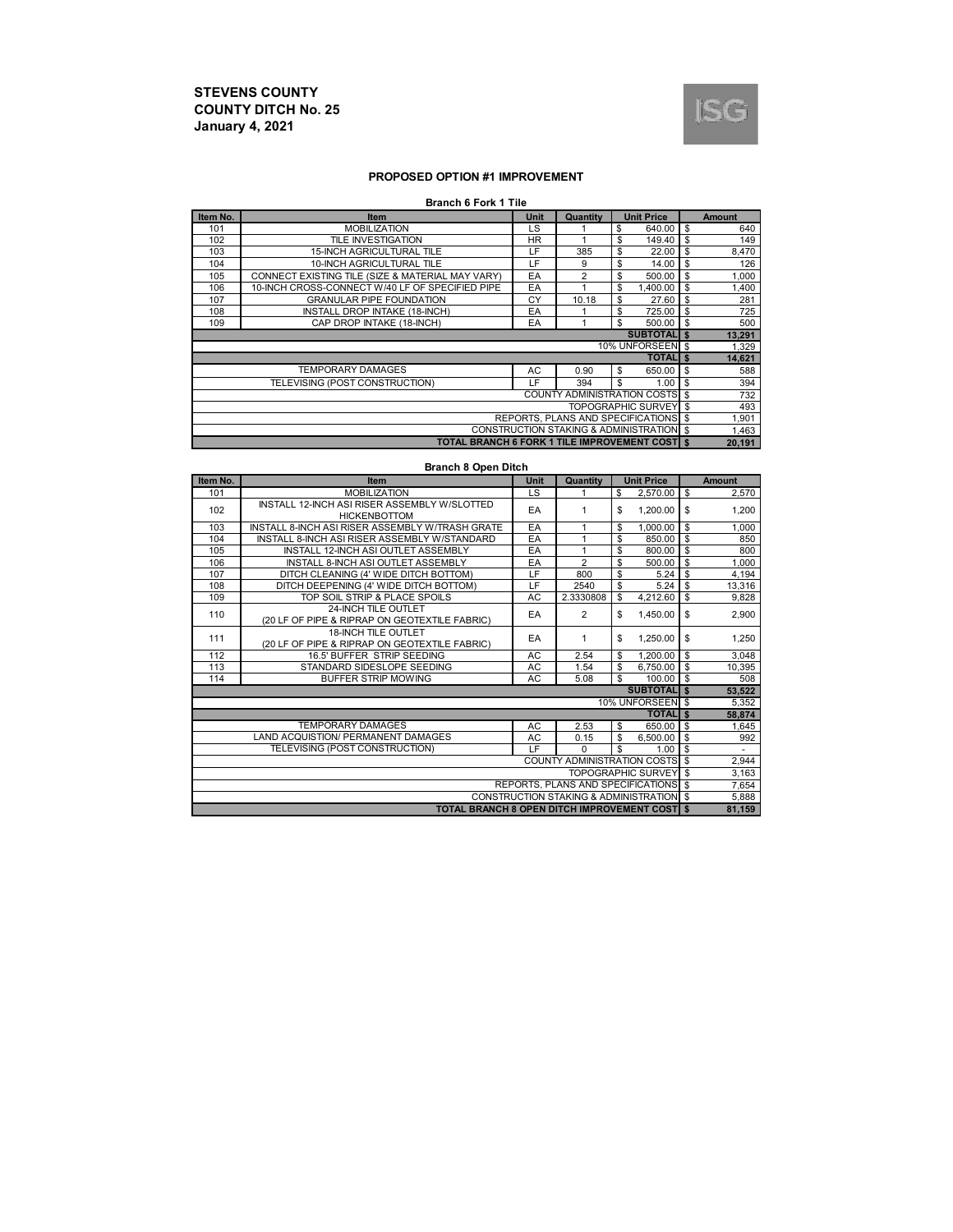

#### **PROPOSED OPTION #1 IMPROVEMENT**

| <b>Branch 9 Tile</b> |  |  |  |  |
|----------------------|--|--|--|--|
|----------------------|--|--|--|--|

| Item No. | <b>Item</b>                                      | <b>Unit</b> | Quantity                                      | <b>Unit Price</b>         | <b>Amount</b> |
|----------|--------------------------------------------------|-------------|-----------------------------------------------|---------------------------|---------------|
| 101      | <b>MOBILIZATION</b>                              | LS          |                                               | \$<br>5,620.00            | \$<br>5,620   |
| 102      | <b>TILE INVESTIGATION</b>                        | <b>HR</b>   | $\overline{7}$                                | \$<br>149.40              | \$<br>1,046   |
| 103      | 24-INCH AGRICULTURAL TILE                        | LF          | 3076                                          | \$<br>29.00               | \$<br>89,204  |
| 104      | <b>18-INCH AGRICULTURAL TILE</b>                 | LF          | 10                                            | \$<br>26.00               | \$<br>260     |
| 105      | <b>12-INCH AGRICULTURAL TILE</b>                 | LF          | 88                                            | \$<br>18.00               | \$<br>1,584   |
| 106      | CONNECT EXISTING TILE (SIZE & MATERIAL MAY VARY) | EA          | 13                                            | \$<br>500.00              | \$<br>6,500   |
| 107      | CONNECT EXISTING 18-INCH TILE                    | EA          | 1                                             | \$<br>1,100.00            | \$<br>1,100   |
| 108      | 18-INCH CROSS-CONNECT W/40 LF OF SPECIFIED PIPE  | EA          |                                               | \$<br>2,000.00            | \$<br>2,000   |
| 109      | 12-INCH CROSS-CONNECT W/40 LF OF SPECIFIED PIPE  | EA          |                                               | \$<br>1,550.00            | \$<br>1,550   |
| 110      | <b>GRANULAR PIPE FOUNDATION</b>                  | CY          | 101.11                                        | \$<br>27.60               | \$<br>2,791   |
| 111      | FURNISH & INSTALL WATER QUALITY INLET            | EA          |                                               | \$<br>1.500.00            | \$<br>1,500   |
| 112      | INSTALL 12-INCH PERFORATED TILE                  | LF          | 30                                            | \$<br>15.75               | \$<br>473     |
|          | (WATER QUALITY INLET)                            |             |                                               |                           |               |
| 113      | INSTALL DROP INTAKE (18-INCH)                    | EA          | $\overline{4}$                                | \$<br>725.00              | \$<br>2,900   |
| 114      | CAP DROP INTAKE (18-INCH)                        | EA          | 4                                             | \$<br>500.00              | \$<br>500     |
|          |                                                  |             |                                               | <b>SUBTOTALIS</b>         | 117,027       |
|          |                                                  |             |                                               | 10% UNFORSEEN \$          | 11,703        |
|          |                                                  |             |                                               | <b>TOTALIS</b>            | 128,730       |
|          | <b>TEMPORARY DAMAGES</b>                         | AC          | 7.29                                          | \$<br>650.00              | \$<br>4,736   |
|          | TELEVISING (POST CONSTRUCTION)                   | ΙF          | 3174                                          | \$<br>1.00                | \$<br>3,174   |
|          |                                                  |             | <b>COUNTY ADMINISTRATION COSTS</b>            |                           | \$<br>6,437   |
|          |                                                  |             |                                               | <b>TOPOGRAPHIC SURVEY</b> | \$<br>3,968   |
|          |                                                  |             | REPORTS, PLANS AND SPECIFICATIONS             |                           | \$<br>16,735  |
|          |                                                  |             | CONSTRUCTION STAKING & ADMINISTRATION \$      |                           | 12,873        |
|          |                                                  |             | <b>TOTAL BRANCH 9 TILE IMPROVEMENT COST S</b> |                           | 176,653       |

#### **Culvert Crossing #1 (Hallman Crossing)**

| Item No. | <b>Item</b>                                                            | <b>Unit</b> | Quantity | <b>Unit Price</b>                        |          | <b>Amount</b> |  |  |
|----------|------------------------------------------------------------------------|-------------|----------|------------------------------------------|----------|---------------|--|--|
| 101      | <b>MOBILIZATION</b>                                                    | LS          |          | 2.240.00<br>\$                           | <b>S</b> | 2,240         |  |  |
| 102      | 6-FOOT x 5-FOOT RC BOX CULVERT                                         | LF          | 60       | \$<br>675.00                             | \$       | 40,500        |  |  |
| 103      | OPEN CUT & RESTORE FIELD CROSSING                                      | EA          |          | \$<br>1.100.00                           | \$       | 1.100         |  |  |
| 104      | CLASS III RIPRAP WITH GEOTEXTILE FABRIC                                | СY          | 30       | 72.50<br>\$                              | <b>S</b> | 2,175         |  |  |
| 105      | <b>REMOVE CMP CULVERT</b>                                              | EA          |          | \$<br>$623.40$ \ \ \$                    |          | 623           |  |  |
|          |                                                                        |             |          | <b>SUBTOTALIS</b>                        |          | 46,638        |  |  |
|          |                                                                        |             |          | 10% UNFORSEEN \$                         |          | 4,664         |  |  |
|          |                                                                        |             |          | <b>TOTALIS</b>                           |          | 51,302        |  |  |
|          | <b>TEMPORARY DAMAGES</b>                                               | АC          | 0.00     | 650.00 \$<br>\$                          |          | ۰             |  |  |
|          | TELEVISING (POST CONSTRUCTION)                                         | cF.         | 0        | \$<br>1.00                               |          | ۰             |  |  |
|          |                                                                        |             |          | <b>COUNTY ADMINISTRATION COSTS \$</b>    |          | 2.566         |  |  |
|          |                                                                        |             |          | <b>TOPOGRAPHIC SURVEY \$</b>             |          | ۰             |  |  |
|          | REPORTS, PLANS AND SPECIFICATIONS \$                                   |             |          |                                          |          |               |  |  |
|          |                                                                        |             |          | CONSTRUCTION STAKING & ADMINISTRATION \$ |          | 5,131         |  |  |
|          | <b>TOTAL CULVERT CROSSING #1 (HALLMAN CROSSING) IMPROVEMENT COST 5</b> |             |          |                                          |          | 65.669        |  |  |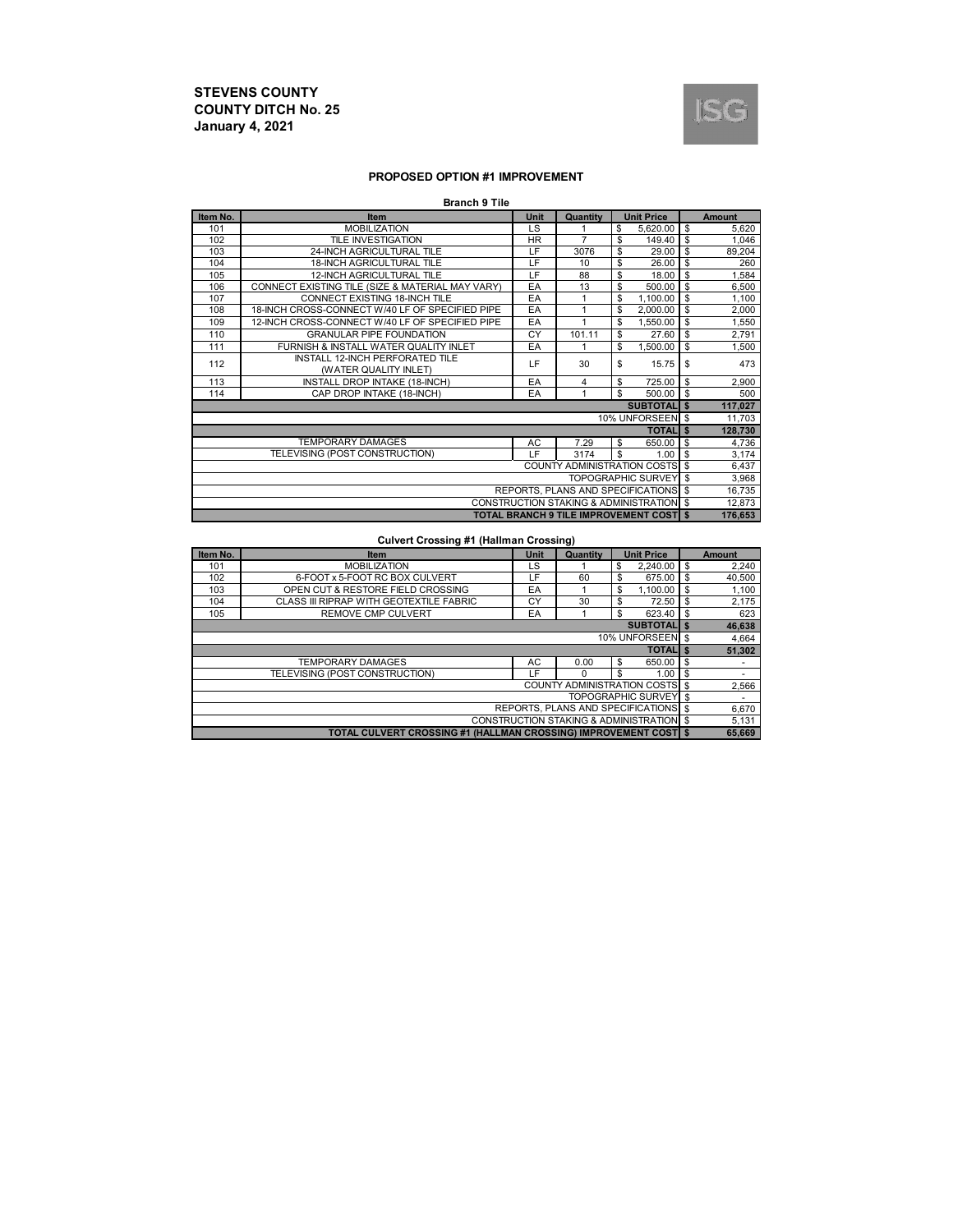

#### **PROPOSED OPTION #1 IMPROVEMENT**

#### **Culvert Crossing #2 (Anderson Driveway)**

| Item No. | <b>Item</b>                                                      | <b>Unit</b> | Quantity                                 |    | <b>Unit Price</b>            |          | <b>Amount</b> |  |
|----------|------------------------------------------------------------------|-------------|------------------------------------------|----|------------------------------|----------|---------------|--|
| 101      | <b>MOBILIZATION</b>                                              | LS          |                                          | \$ | 590.00                       | \$       | 590           |  |
| 102      | 48-INCH CLASS III RCP PIPE                                       | LF          | 12                                       | \$ | 253.20                       | <b>S</b> | 3.038         |  |
| 103      | OPEN CUT & RESTORE PAVED ROADWAY                                 | EA          |                                          | \$ | 3.500.00                     | \$       | 3,500         |  |
|          | (MATCH EXISTING SECTION)                                         |             |                                          |    |                              |          |               |  |
| 104      | CLASS III RIPRAP WITH GEOTEXTILE FABRIC                          | CY          | 30                                       | \$ | 72.50                        | \$       | 2,175         |  |
| 105      | <b>REMOVE CMP CULVERT</b>                                        | EA          |                                          | \$ | 623.40                       | \$       | 623           |  |
| 106      | <b>REMOVE &amp; REINSTALL RCP CULVERT</b>                        | EA          |                                          | \$ | 2.300.00                     | - \$     | 2,300         |  |
|          | <b>SUBTOTALIS</b>                                                |             |                                          |    |                              |          |               |  |
|          |                                                                  |             |                                          |    | 10% UNFORSEEN \$             |          | 1,223         |  |
|          |                                                                  |             |                                          |    | <b>TOTALIS</b>               |          | 13,449        |  |
|          | <b>TEMPORARY DAMAGES</b>                                         | AC          | 0.00                                     | \$ | 650.00 \$                    |          | ۰             |  |
|          | TELEVISING (POST CONSTRUCTION)                                   | LF          | $\Omega$                                 | S  | 1.00                         | -\$      | ۰             |  |
|          |                                                                  |             | <b>COUNTY ADMINISTRATION COSTS 5</b>     |    |                              |          | 673           |  |
|          |                                                                  |             |                                          |    | <b>TOPOGRAPHIC SURVEY</b> \$ |          | ۰             |  |
|          |                                                                  |             | REPORTS. PLANS AND SPECIFICATIONS \$     |    |                              |          | 1,749         |  |
|          |                                                                  |             | CONSTRUCTION STAKING & ADMINISTRATION \$ |    |                              |          | 1,345         |  |
|          | TOTAL CULVERT CROSSING #2 (ANDERSON DRIVEWAY) IMPROVEMENT COST § |             |                                          |    |                              |          | 17.216        |  |

#### **Culvert Crossing #4 (Asmus & Hallman)**

| Item No.       | Item                                    | <b>Unit</b> | Quantity                                            |    | <b>Unit Price</b>            |      | <b>Amount</b> |
|----------------|-----------------------------------------|-------------|-----------------------------------------------------|----|------------------------------|------|---------------|
| 101            | <b>MOBILIZATION</b>                     | LS          |                                                     | \$ | 670.00 \$                    |      | 670           |
| 103            | 24-INCH CLASS III RCP PIPE              | LF          | 66                                                  | \$ | 125.00                       | l S  | 8,250         |
| 104            | OPEN CUT & RESTORE FIELD CROSSING       | EA          |                                                     | \$ | 1.100.00                     | l \$ | 1,100         |
| 105            | CLASS III RIPRAP WITH GEOTEXTILE FABRIC | СY          | 30                                                  | \$ | 72.50                        | l S  | 2,175         |
| 106            | <b>REMOVE RCP CULVERT</b>               | EA          |                                                     | \$ | 1.685.90                     | l S  | 1,686         |
|                |                                         |             |                                                     |    | <b>SUBTOTALIS</b>            |      | 13,881        |
|                |                                         |             |                                                     |    | 10% UNFORSEEN \$             |      | 1,388         |
| <b>TOTALIS</b> |                                         |             |                                                     |    |                              |      |               |
|                |                                         |             |                                                     |    |                              |      | 15,269        |
|                | <b>TEMPORARY DAMAGES</b>                | AC          | 0.00                                                | \$ | 650.00 \$                    |      | ۰             |
|                | TELEVISING (POST CONSTRUCTION)          | LF          |                                                     | \$ | 1.00                         |      | ٠             |
|                |                                         |             | <b>COUNTY ADMINISTRATION COSTS \$</b>               |    |                              |      | 764           |
|                |                                         |             |                                                     |    | <b>TOPOGRAPHIC SURVEY \$</b> |      | ۰             |
|                |                                         |             | REPORTS. PLANS AND SPECIFICATIONS \$                |    |                              |      | 1,985         |
|                |                                         |             | <b>CONSTRUCTION STAKING &amp; ADMINISTRATION \$</b> |    |                              |      | 1,527         |

#### **Branch 6 Option 1 Crossing**

| Item No. | <b>Item</b>                                                  | <b>Unit</b> | Quantity     | <b>Unit Price</b>                                   |              | <b>Amount</b> |  |
|----------|--------------------------------------------------------------|-------------|--------------|-----------------------------------------------------|--------------|---------------|--|
| 101      | <b>MOBILIZATION</b>                                          | LS          |              | 1.030.00<br>\$                                      | - \$         | 1,030         |  |
| 102      | 42-INCH CLASS III RCP PIPE                                   | LF          | 24           | 250.00<br>\$                                        | Ŝ.           | 6,000         |  |
| 103      | 24-INCH CLASS III RCP PIPE                                   | LF          | 42           | 125.00<br>\$                                        | l \$         | 5,250         |  |
| 104      | CONSTRUCT FIELD CROSSING                                     | EA          |              | \$<br>1.500.00                                      | Ŝ.           | 1,500         |  |
| 105      | CLASS III RIPRAP WITH GEOTEXTILE FABRIC                      | CY          | 105          | 72.50<br>S                                          | l \$         | 7,613         |  |
|          |                                                              |             |              | <b>SUBTOTALIS</b>                                   |              | 21,393        |  |
|          |                                                              |             |              | 10% UNFORSEEN \$                                    |              | 2,139         |  |
|          |                                                              |             |              | <b>TOTAL</b> S                                      |              | 23,532        |  |
|          | <b>TEMPORARY DAMAGES</b>                                     | AC          | 0.10         | 650.00<br>\$                                        | l \$         | 65            |  |
|          | TELEVISING (POST CONSTRUCTION)                               | ۱F          | <sup>0</sup> | 1.00<br>\$.                                         | $\mathbf{s}$ | ٠             |  |
|          |                                                              |             |              | <b>COUNTY ADMINISTRATION COSTS \$</b>               |              | 1,177         |  |
|          |                                                              |             |              | <b>TOPOGRAPHIC SURVEY \$</b>                        |              | ۰             |  |
|          | REPORTS, PLANS AND SPECIFICATIONS \$                         |             |              |                                                     |              |               |  |
|          |                                                              |             |              | <b>CONSTRUCTION STAKING &amp; ADMINISTRATION \$</b> |              | 2,354         |  |
|          | <b>TOTAL BRANCH 6 OPTION 1 CROSSING IMPROVEMENT COSTI \$</b> |             |              |                                                     |              | 30,188        |  |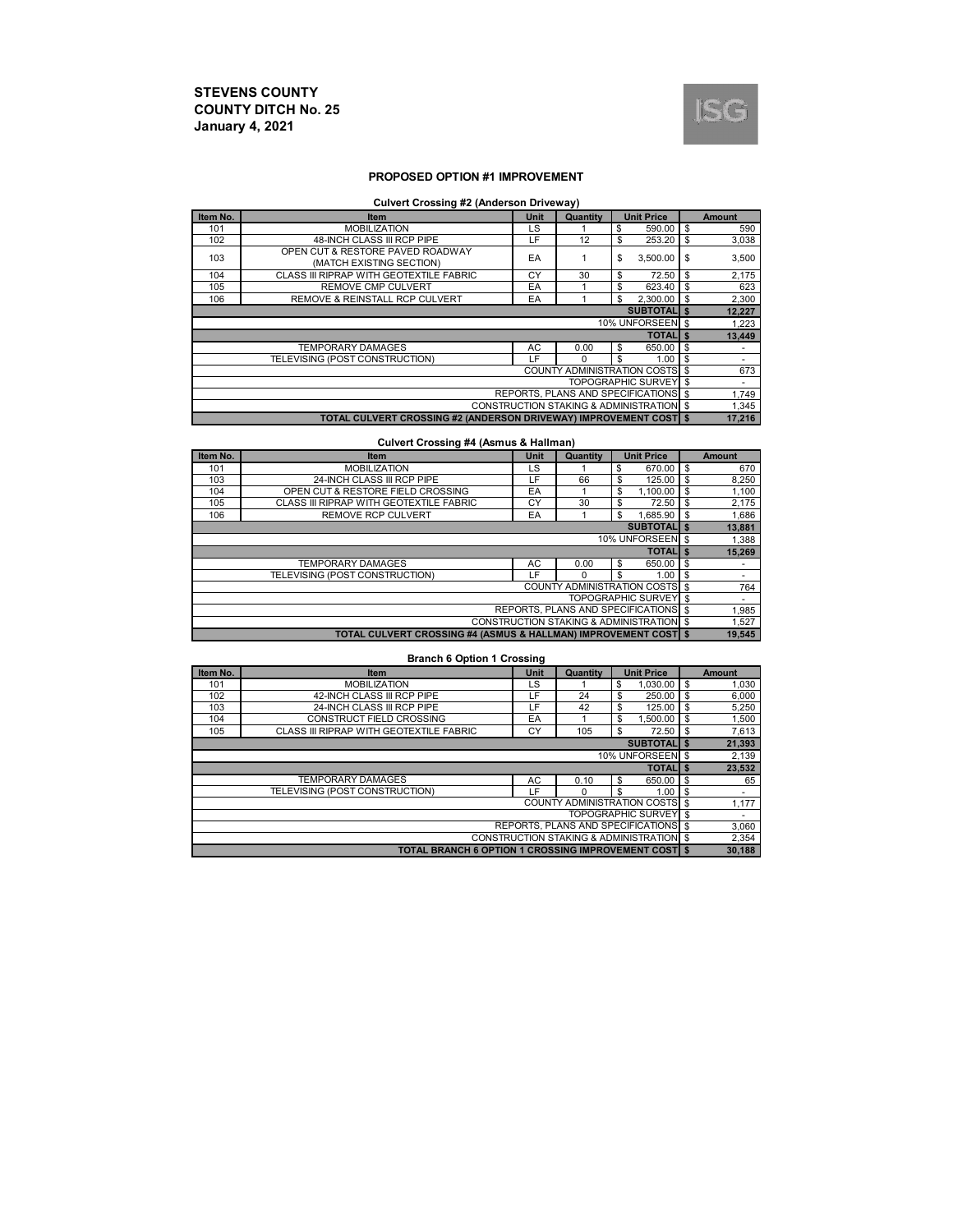

#### **PROPOSED OPTION #1 IMPROVEMENT**

#### **TOTAL IMPROVEMENT OPTION 1 COST**

| Main Open Ditch Option 1   \$                 | 470,120   |
|-----------------------------------------------|-----------|
| Main East Tile                                | 41,866    |
| Main West Tile S                              | 68,054    |
| Branch 1 Tile \$                              | 15,146    |
| Branch 2 Tile \$                              | 216,647   |
| Branch 2 Fork 1 Tile   \$                     | 23,757    |
| Branch 2 Fork 2 Tile S                        | 135,402   |
| Branch 2 Fork 2 Spur 1 Tile \$                | 15,587    |
| Branch 3 Open Ditch \$                        | 108,714   |
| Branch 5 Open Ditch \$                        | 42,797    |
| Branch 5 Tile S                               | 131,597   |
| Branch 5 Fork 1 Tile   \$                     | 121,046   |
| Branch 6 Open Ditch \$                        | 90,486    |
| Branch 6 Tile \$                              | 418,522   |
| Branch 6 (Extension) Tile \$                  | 402,317   |
| Branch 6 Fork 1 Tile S                        | 20,191    |
| Branch 8 Open Ditch \$                        | 81,159    |
| Branch 9 Tile \$                              | 176,653   |
| Culvert Crossing #1 (Hallman Crossing) \$     | 65,669    |
| Culvert Crossing #2 (Anderson Driveway) \$    | 17,216    |
| Culvert Crossing #4 (Asmus & Hallman) \$      | 19,545    |
| Branch 6 Option 1 Crossing \$                 | 30,188    |
|                                               |           |
| <b>COMPLETE IMPROVEMENT OPTION 1 COSTI \$</b> | 2,712,680 |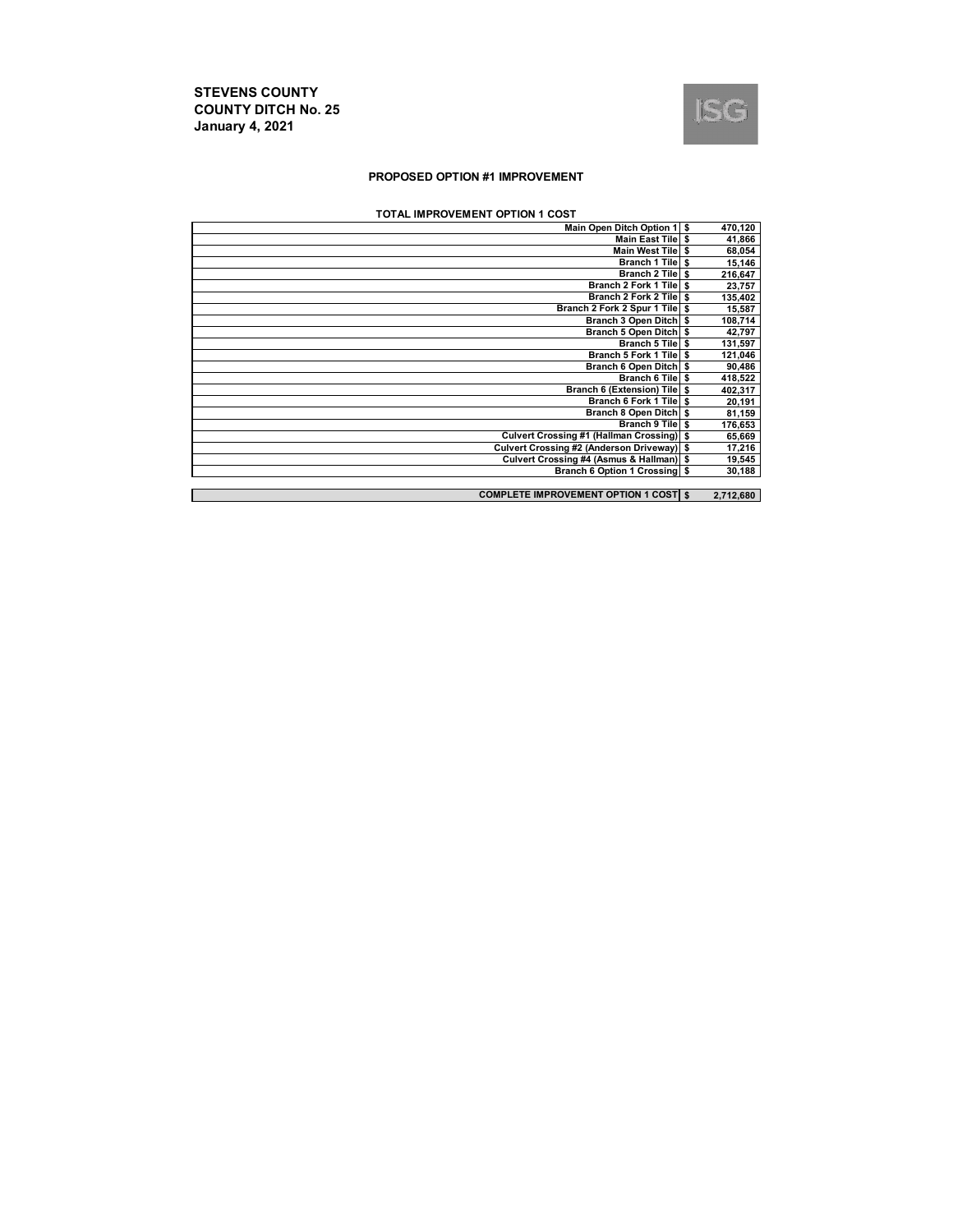## **PROPOSED OPTION #1A IMPROVEMENT**

| Item No.                             | DIAIIUIL A THU<br><b>Item</b>                    | Unit                     | Quantity                                            |                         | <b>Unit Price</b>            |                                      | <b>Amount</b> |
|--------------------------------------|--------------------------------------------------|--------------------------|-----------------------------------------------------|-------------------------|------------------------------|--------------------------------------|---------------|
| 101                                  | <b>MOBILIZATION</b>                              | $\overline{\text{LS}}$   |                                                     | \$                      | 10,440.00                    | ऊ                                    | 10,440        |
| 102                                  | <b>TILE INVESTIGATION</b>                        | <b>HR</b>                | $\overline{8}$                                      | \$                      | 149.40                       | \$                                   | 1,195         |
| 103                                  | 15-INCH AGRICULTURAL TILE                        | LF                       | 700                                                 | \$                      | 22.00                        | \$                                   | 15,400        |
| 104                                  | <b>12-INCH AGRICULTURAL TILE</b>                 | LF                       | 455                                                 | \$                      | 18.00                        | \$                                   | 8,190         |
| 105                                  | 10-INCH AGRICULTURAL TILE                        | $\overline{\mathsf{LF}}$ | 665                                                 | \$                      | 14.00                        | ऊ                                    | 9,310         |
| 106                                  | 8-INCH AGRICULTURAL TILE                         | LF                       | 40                                                  | $\overline{\$}$         | 13.00                        | \$                                   | 520           |
| 107                                  | CONNECT EXISTING TILE (SIZE & MATERIAL MAY VARY) | EA                       | 16                                                  | \$                      | 500.00                       | \$                                   | 8,000         |
| 108                                  | <b>CONNECT EXISTING 15-INCH TILE</b>             | EA                       | $\overline{2}$                                      | \$                      | 900.00                       | \$                                   | 1,800         |
| 109                                  | <b>CONNECT EXISTING 8-INCH TILE</b>              | EA                       | $\mathbf{1}$                                        | \$                      | 450.00                       | $\boldsymbol{\mathsf{S}}$            | 450           |
| 110                                  | 8-INCH CROSS-CONNECT W/40 LF OF SPECIFIED PIPE   | EA                       | $\overline{2}$                                      | \$                      | 1,250.00                     | $\overline{\boldsymbol{\mathsf{s}}}$ | 2,500         |
| 111                                  | SAND OR CLSM FILL PIPE UNDER ROAD (10-INCH)      | LF                       | 100                                                 | \$                      | 10.10                        | ङ                                    | 1,010         |
| 112                                  | SAND OR CLSM FILL PIPE UNDER ROAD (8-INCH)       | LF                       | 95                                                  | \$                      | 8.90                         | $\overline{\mathfrak{s}}$            | 846           |
| $\overline{113}$                     | <b>GRANULAR PIPE FOUNDATION</b>                  | <b>CY</b>                | 118.63                                              | $\overline{\$}$         | 27.60                        | $\overline{\$}$                      | 3,274         |
| 114                                  | FURNISH & INSTALL WATER QUALITY INLET            | EA                       | $\overline{4}$                                      | \$                      | 1,500.00                     | s                                    | 6,000         |
| 115                                  | <b>INSTALL 12-INCH PERFORATED TILE</b>           | LF                       | 120                                                 | \$                      | 15.75                        | \$                                   | 1,890         |
|                                      | (WATER QUALITY INLET)                            |                          |                                                     |                         |                              |                                      |               |
| 116                                  | INSTALL DROP INTAKE (18-INCH)                    | EA                       | $\overline{7}$                                      | \$                      | 725.00                       | $\sqrt[6]{2}$                        | 5,075         |
| 117                                  | CAP DROP INTAKE (18-INCH)                        | EA                       | $\overline{2}$                                      | $\overline{\mathbf{s}}$ | 500.00                       | $\overline{\$}$                      | 1,000         |
| 118                                  | 30-INCH CONCRETE TILE                            | LF                       | 1400                                                | \$                      | 73.00                        | -\$                                  | 102,200       |
| 119                                  | 24-INCH CONCRETE TILE                            | LF                       | 700                                                 | \$                      | 55.00                        | $\overline{\mathbf{s}}$              | 38,500        |
|                                      |                                                  |                          |                                                     |                         | <b>SUBTOTALIS</b>            |                                      | 217,600       |
|                                      |                                                  |                          |                                                     |                         | 10% UNFORSEEN \$             |                                      | 21,760        |
|                                      |                                                  |                          |                                                     |                         | <b>TOTAL</b> \$              |                                      | 239,360       |
|                                      | <b>TEMPORARY DAMAGES</b>                         | AC                       | 10.70                                               | \$                      | 650.00                       | \$                                   | 6.954         |
|                                      | TELEVISING (POST CONSTRUCTION)                   | ΤF                       | 3960                                                | $\overline{\mathbf{s}}$ | 1.00                         | -\$                                  | 3,960         |
|                                      |                                                  |                          | <b>COUNTY ADMINISTRATION COSTS \$</b>               |                         |                              |                                      | 11,969        |
|                                      |                                                  |                          |                                                     |                         | <b>TOPOGRAPHIC SURVEY \$</b> |                                      | 2,325         |
| REPORTS, PLANS AND SPECIFICATIONS \$ |                                                  |                          |                                                     |                         |                              |                                      | 31,117        |
|                                      |                                                  |                          | <b>CONSTRUCTION STAKING &amp; ADMINISTRATION \$</b> |                         |                              |                                      | 23,937        |
|                                      | TOTAL BRANCH 2 "A" TILE IMPROVEMENT COSTI \$     |                          |                                                     |                         |                              |                                      | 319,622       |

#### **Branch 2 "A" Tile**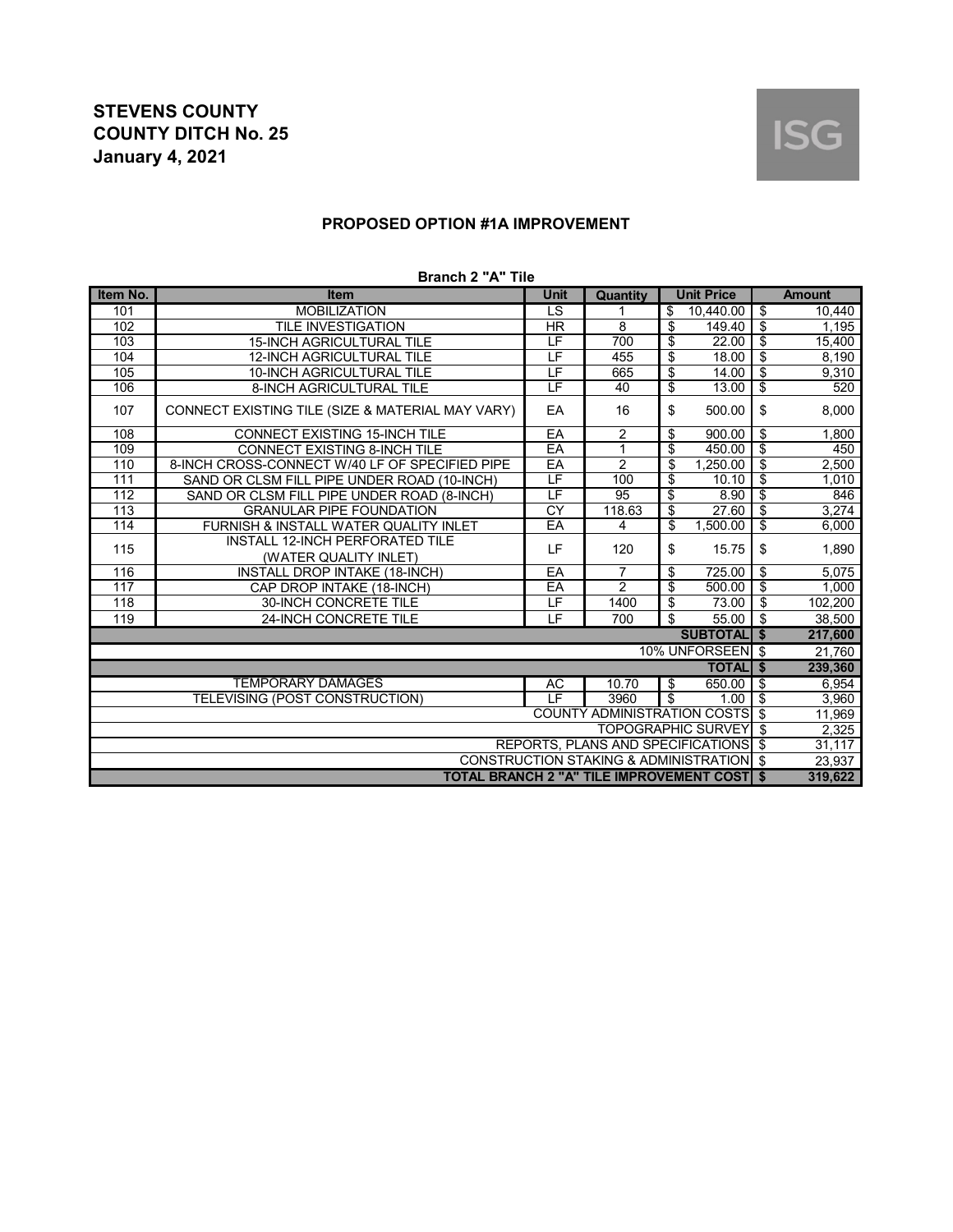

## **PROPOSED OPTION #1A IMPROVEMENT**

#### **Branch 2 Fork 2 "A" Tile**

| Item No.                                 | <b>Item</b>                                         | <b>Unit</b> | Quantity                              |    | <b>Unit Price</b>         |      | <b>Amount</b> |  |
|------------------------------------------|-----------------------------------------------------|-------------|---------------------------------------|----|---------------------------|------|---------------|--|
| 101                                      | <b>MOBILIZATION</b>                                 | LS          |                                       | \$ | 6,780.00                  | \$   | 6,780         |  |
| 102                                      | TILE INVESTIGATION                                  | <b>HR</b>   | 6                                     | \$ | 149.40                    | \$   | 896           |  |
| 103                                      | <b>12-INCH AGRICULTURAL TILE</b>                    | LF          | 670                                   | \$ | 18.00                     | \$   | 12,060        |  |
| 104                                      | CONNECT EXISTING TILE (SIZE & MATERIAL MAY VARY)    | EA          | 11                                    | \$ | 500.00                    | \$   | 5,500         |  |
| 105                                      | <b>CONNECT EXISTING 8-INCH TILE</b>                 | EA          |                                       | \$ | 450.00                    | \$   | 450           |  |
| 106                                      | SAND OR CLSM FILL PIPE UNDER ROAD (8-INCH)          | LF          | 95                                    | \$ | 8.90                      | \$   | 846           |  |
| 107                                      | <b>GRANULAR PIPE FOUNDATION</b>                     | CY          | 76.91                                 | \$ | 27.60                     | \$   | 2,123         |  |
| 108                                      | FURNISH & INSTALL WATER QUALITY INLET               | EA          | $\mathcal{P}$                         | \$ | 1,500.00                  | \$   | 3,000         |  |
| 109                                      | <b>INSTALL 12-INCH PERFORATED TILE</b>              | LF          | 60                                    | \$ | 15.75                     | \$   | 945           |  |
|                                          | (WATER QUALITY INLET)                               |             |                                       |    |                           |      |               |  |
| 110                                      | INSTALL DROP INTAKE (18-INCH)                       | EA          | 5                                     | \$ | 725.00                    | \$   | 3,625         |  |
| 111                                      | CAP DROP INTAKE (18-INCH)                           | EA          |                                       | \$ | 500.00                    | \$   | 500           |  |
| 112                                      | 24-INCH CONCRETE TILE                               | LF          | 1900                                  | \$ | 55.00                     | \$   | 104,500       |  |
|                                          |                                                     |             |                                       |    | <b>SUBTOTAL \$</b>        |      | 141,225       |  |
|                                          |                                                     |             |                                       |    | 10% UNFORSEEN \$          |      | 14,122        |  |
|                                          |                                                     |             |                                       |    | <b>TOTALI \$</b>          |      | 155,347       |  |
|                                          | <b>TEMPORARY DAMAGES</b>                            | <b>AC</b>   | 5.90                                  | \$ | 650.00                    | \$   | 3,835         |  |
|                                          | TELEVISING (POST CONSTRUCTION)                      | LF.         | 2570                                  | \$ | 1.00                      | \$   | 2,570         |  |
|                                          |                                                     |             | <b>COUNTY ADMINISTRATION COSTS</b> \$ |    |                           |      | 7,768         |  |
|                                          |                                                     |             |                                       |    | <b>TOPOGRAPHIC SURVEY</b> | - \$ | 838           |  |
|                                          |                                                     |             | REPORTS, PLANS AND SPECIFICATIONS \$  |    |                           |      | 20,196        |  |
| CONSTRUCTION STAKING & ADMINISTRATION \$ |                                                     |             |                                       |    |                           |      | 15,535        |  |
|                                          | TOTAL BRANCH 2 FORK 2 "A" TILE IMPROVEMENT COSTI \$ |             |                                       |    |                           |      | 206,089       |  |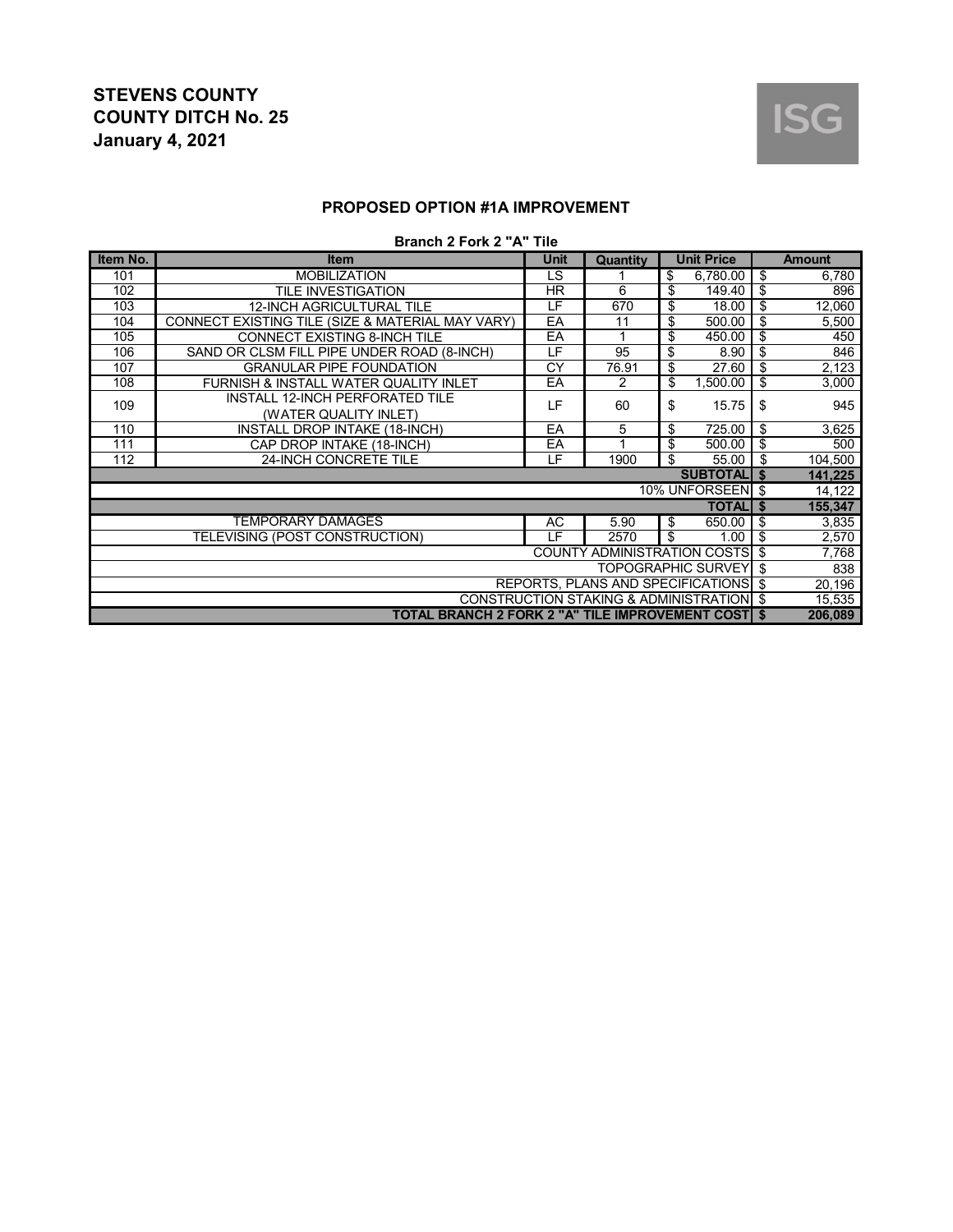

#### **PROPOSED OPTION #1A IMPROVEMENT**

#### **Branch 6 "A" Tile**

| Item No. | <b>Item</b>                                        | <b>Unit</b> | <b>Quantity</b>                          | <b>Unit Price</b>         | <b>Amount</b> |
|----------|----------------------------------------------------|-------------|------------------------------------------|---------------------------|---------------|
| 101      | <b>MOBILIZATION</b>                                | LS.         |                                          | \$<br>21,930.00           | \$<br>21,930  |
| 102      | 0.00                                               | 0.00        | 0                                        | \$                        | \$            |
| 103      | TILE INVESTIGATION                                 | HR.         | 10                                       | \$<br>149.40              | \$<br>1,494   |
| 104      | <b>18-INCH AGRICULTURAL TILE</b>                   | LF          | 36                                       | \$<br>26.00               | \$<br>936     |
| 105      | CONNECT EXISTING TILE (SIZE & MATERIAL MAY VARY)   | EA          | 19                                       | \$<br>500.00              | \$<br>9,500   |
| 106      | CONNECT EXISTING 24-INCH TILE                      | EA          | 2                                        | \$<br>1,900.00            | \$<br>3,800   |
| 107      | 18-INCH CROSS-CONNECT W/40 LF OF SPECIFIED PIPE    | EA          | $\overline{2}$                           | \$<br>2,000.00            | \$<br>4,000   |
| 108      | <b>GRANULAR PIPE FOUNDATION</b>                    | CY          | 195.1                                    | \$<br>27.60               | \$<br>5,385   |
| 109      | FURNISH & INSTALL WATER QUALITY INLET              | EA          | 2                                        | \$<br>1,500.00            | \$<br>3,000   |
| 110      | INSTALL 12-INCH PERFORATED TILE                    | LF          | 60                                       | \$<br>15.75               | \$<br>945     |
| 111      | INSTALL DROP INTAKE (18-INCH)                      | EA          | 6                                        | \$<br>725.00              | \$<br>4,350   |
| 112      | CAP DROP INTAKE (18-INCH)                          | EA          |                                          | \$<br>500.00              | \$<br>500     |
| 113      | 36-INCH CONCRETE TILE                              | LF          | 2200                                     | \$<br>82.00               | \$<br>180,400 |
| 114      | 42-INCH CONCRETE TILE                              | LF          | 2350                                     | \$<br>94.00               | \$<br>220,900 |
|          |                                                    |             |                                          | <b>SUBTOTALI</b> \$       | 457,140       |
|          |                                                    |             |                                          | 10% UNFORSEEN \$          | 45,714        |
|          |                                                    |             |                                          | <b>TOTALIS</b>            | 502,854       |
|          | <b>TEMPORARY DAMAGES</b>                           | АC          | 15.75                                    | \$<br>650.00              | \$<br>10,238  |
|          | TELEVISING (POST CONSTRUCTION)                     | ΙF          | 4586                                     | \$<br>1.00                | \$<br>4,586   |
|          |                                                    |             | <b>COUNTY ADMINISTRATION COSTS</b> \$    |                           | 25,143        |
|          |                                                    |             |                                          | <b>TOPOGRAPHIC SURVEY</b> | \$<br>45      |
|          |                                                    |             | REPORTS, PLANS AND SPECIFICATIONS \$     |                           | 65,372        |
|          |                                                    |             | CONSTRUCTION STAKING & ADMINISTRATION \$ |                           | 50,286        |
|          | <b>TOTAL BRANCH 6 "A" TILE IMPROVEMENT COST \$</b> |             |                                          |                           | 658,524       |

|                                          | <b>Branch 6 (Extension) "A" Tile</b>             |          |                                          |       |                    |     |               |
|------------------------------------------|--------------------------------------------------|----------|------------------------------------------|-------|--------------------|-----|---------------|
| Item No.                                 | <b>Item</b>                                      | Unit     | Quantity                                 |       | <b>Unit Price</b>  |     | <b>Amount</b> |
| 101                                      | <b>MOBILIZATION</b>                              | LS       |                                          | \$    | 25,570.00          | \$  | 25,570        |
| 102                                      | TILE INVESTIGATION                               | HR.      | 12                                       | \$    | 149.40             | \$  | 1,793         |
| 103                                      | <b>18-INCH AGRICULTURAL TILE</b>                 | LF       | 10                                       | \$    | 26.00              | \$  | 260           |
| 104                                      | CONNECT EXISTING TILE (SIZE & MATERIAL MAY VARY) | EA       | 24                                       | \$    | 500.00             | \$  | 12,000        |
| 105                                      | <b>CONNECT EXISTING 15-INCH TILE</b>             | EA       |                                          | \$    | 900.00             | \$  | 900           |
| 106                                      | <b>CONNECT EXISTING 10-INCH TILE</b>             | EA       | $\overline{2}$                           | \$    | 575.00             | \$  | 1,150         |
| 107                                      | 18-INCH CROSS-CONNECT W/40 LF OF SPECIFIED PIPE  | EA       |                                          | \$    | 2,000.00           | \$  | 2,000         |
| 108                                      | <b>GRANULAR PIPE FOUNDATION</b>                  | CY       | 0.28                                     | \$    | 27.60              | \$  | 8             |
| 109                                      | FURNISH & INSTALL WATER QUALITY INLET            | EA       | 2                                        | \$    | 1.500.00           | \$  | 3,000         |
| 110                                      | <b>INSTALL 12-INCH PERFORATED TILE</b>           | LF<br>60 | \$                                       | 15.75 | \$                 | 945 |               |
|                                          | (WATER QUALITY INLET)                            |          |                                          |       |                    |     |               |
| 111                                      | INSTALL DROP INTAKE (18-INCH)                    | EA       | 7                                        | \$    | 725.00             | \$  | 5,075         |
| 112                                      | CAP DROP INTAKE (18-INCH)                        | EA       | $\overline{2}$                           | \$    | 500.00             | \$  | 1,000         |
| 113                                      | <b>36-INCH CONCRETE TILE</b>                     | LF       | 5845                                     | \$    | 82.00              | \$  | 479,290       |
|                                          |                                                  |          |                                          |       | <b>SUBTOTAL</b>    | \$  | 532,991       |
|                                          | TEMPORARY DAMAGES                                | AC       | 0.02                                     | \$    | 650.00             | \$  | 15            |
|                                          | TELEVISING (POST CONSTRUCTION)                   | ΙF       | 10                                       | \$    | 1.00               | \$  | 10            |
|                                          |                                                  |          | <b>COUNTY ADMINISTRATION COSTS</b>       |       |                    | \$  | 29,315        |
|                                          |                                                  |          |                                          |       | TOPOGRAPHIC SURVEY | \$  | 13            |
| <b>REPORTS, PLANS AND SPECIFICATIONS</b> |                                                  |          |                                          |       |                    |     | 76,218        |
|                                          |                                                  |          | CONSTRUCTION STAKING & ADMINISTRATION \$ |       |                    |     | 58,629        |

**\$ 750,490 TOTAL BRANCH 6 (EXTENSION) "A" TILE IMPROVEMENT COST**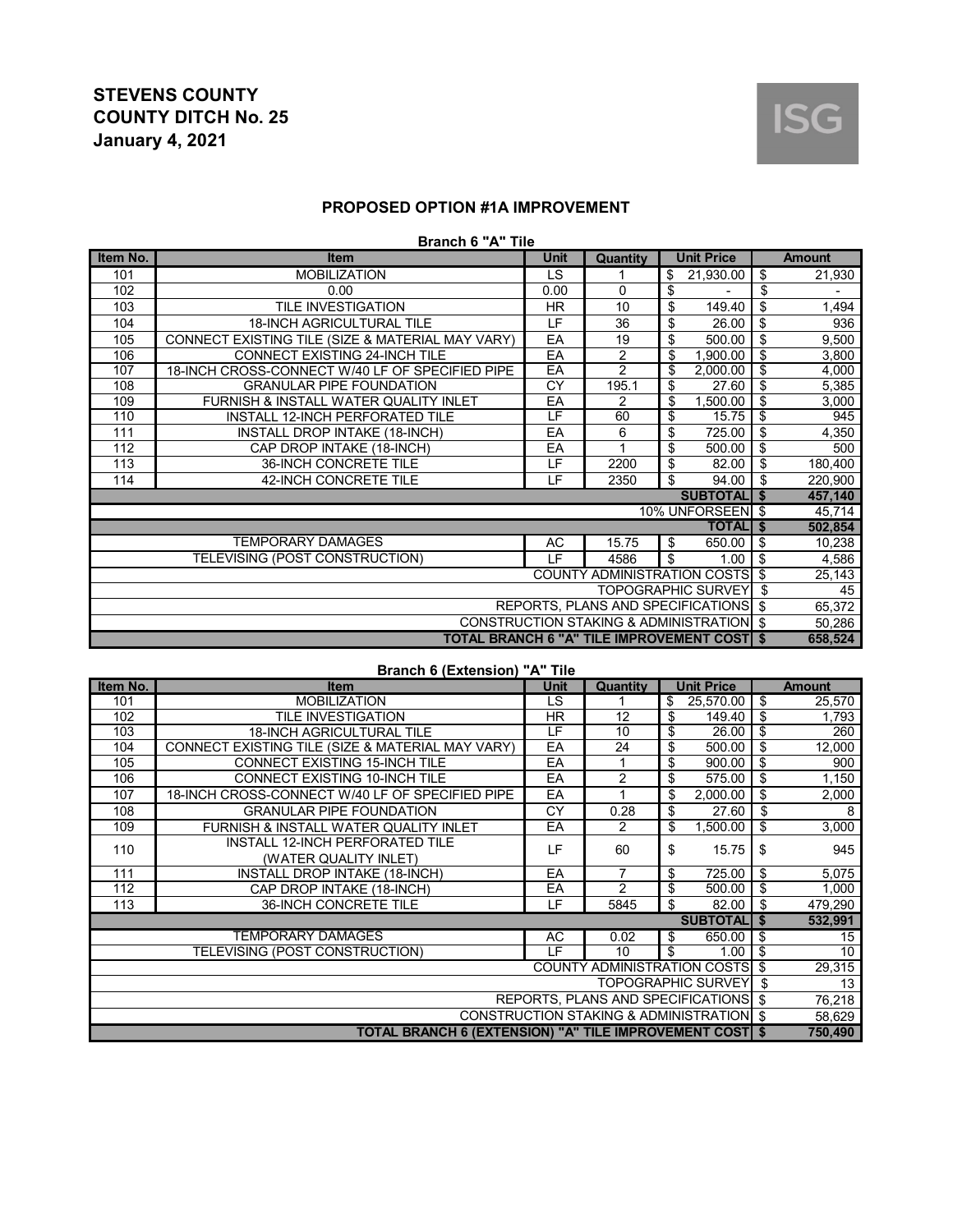

## **PROPOSED OPTION #1A IMPROVEMENT**

#### **Branch 9 "A" Tile**

| Item No. | <b>Item</b>                                      | <b>Unit</b> | Quantity | <b>Unit Price</b>                            |          | <b>Amount</b> |
|----------|--------------------------------------------------|-------------|----------|----------------------------------------------|----------|---------------|
| 101      | <b>MOBILIZATION</b>                              | LS          |          | \$<br>9,210.00                               | \$       | 9,210         |
| 102      | TILE INVESTIGATION                               | HR.         | 7        | \$<br>149.40                                 | \$       | 1,046         |
| 103      | <b>18-INCH AGRICULTURAL TILE</b>                 | LF          | 10       | \$<br>26.00                                  | \$       | 260           |
| 104      | <b>12-INCH AGRICULTURAL TILE</b>                 | LF          | 88       | \$<br>18.00                                  | \$       | 1,584         |
| 105      | CONNECT EXISTING TILE (SIZE & MATERIAL MAY VARY) | EA          |          | \$<br>500.00                                 | \$       | 500           |
| 106      | <b>CONNECT EXISTING 18-INCH TILE</b>             | EA          |          | \$<br>1.100.00                               | \$       | 1,100         |
| 107      | 18-INCH CROSS-CONNECT W/40 LF OF SPECIFIED PIPE  | EA          |          | \$<br>2,000.00                               | \$       | 2,000         |
| 108      | 12-INCH CROSS-CONNECT W/40 LF OF SPECIFIED PIPE  | EA          |          | \$<br>1,550.00                               | \$       | 1,550         |
| 109      | <b>GRANULAR PIPE FOUNDATION</b>                  | CY          | 2.38     | \$<br>27.60                                  | \$       | 66            |
| 110      | FURNISH & INSTALL WATER QUALITY INLET            | EA          |          | \$<br>1.500.00                               | \$       | 1,500         |
| 111      | <b>INSTALL 12-INCH PERFORATED TILE</b>           | LF          | 30       | \$<br>15.75                                  | \$       | 473           |
| 112      | <b>INSTALL DROP INTAKE (18-INCH)</b>             | EA          | 4        | \$<br>725.00                                 | \$       | 2,900         |
| 113      | CAP DROP INTAKE (18-INCH)                        | EA          |          | \$<br>500.00                                 | \$       | 500           |
| 114      | 24-INCH CONCRETE TILE                            | LF          | 3076     | \$<br>55.00                                  | \$       | 169,180       |
|          |                                                  |             |          | <b>SUBTOTAL</b>                              | <b>S</b> | 191,868       |
|          |                                                  |             |          | 10% UNFORSEEN \$                             |          | 19,187        |
|          | TELEVISING (POST CONSTRUCTION)                   | ΙF          | 98       | \$.<br>1.00 <sub>1</sub>                     | -\$      | 98            |
|          |                                                  |             |          | <b>COUNTY ADMINISTRATION COSTS</b>           | -\$      | 10,553        |
|          |                                                  |             |          | <b>TOPOGRAPHIC SURVEY</b>                    | \$       | 123           |
|          |                                                  |             |          | REPORTS, PLANS AND SPECIFICATIONS \$         |          | 27,438        |
|          |                                                  |             |          | CONSTRUCTION STAKING & ADMINISTRATION \$     |          | 21,106        |
|          |                                                  |             |          | TOTAL BRANCH 9 "A" TILE IMPROVEMENT COST  \$ |          | 270,519       |

#### **TOTAL IMPROVEMENT OPTION 1A COST**

| Main Open Ditch Option 1   \$                | 470,120   |
|----------------------------------------------|-----------|
| Main East Tile \$                            | 41,866    |
| Main West Tile \$                            | 68,054    |
| <b>Branch 1 Tile</b><br>-\$                  | 15,146    |
| Branch 2 "A" Tile<br>\$                      | 319,622   |
| Branch 2 Fork 1 Tile \$                      | 23,757    |
| Branch 2 Fork 2 "A" Tile \$                  | 206,089   |
| Branch 2 Fork 2 Spur 1 Tile   \$             | 15,587    |
| Branch 3 Open Ditch \$                       | 108,714   |
| Branch 5 Open Ditch \$                       | 42,797    |
| <b>Branch 5 Tile</b><br>-\$                  | 131,597   |
| Branch 5 Fork 1 Tile \\$                     | 121,046   |
| Branch 6 Open Ditch \$                       | 90,486    |
| Branch 6 "A" Tile   \$                       | 658,524   |
| Branch 6 (Extension) "A" Tile   \$           | 750,490   |
| Branch 6 Fork 1 Tile   \$                    | 20,191    |
| Branch 8 Open Ditch   \$                     | 81,159    |
| Branch 9 "A" Tile   \$                       | 270,519   |
| Culvert Crossing #1 (Hallman Crossing) \$    | 65,669    |
| Culvert Crossing #2 (Anderson Driveway) \$   | 17,216    |
| Culvert Crossing #4 (Asmus & Hallman) \$     | 19,545    |
| Branch 6 Option 1 Crossing \$                | 30,188    |
|                                              |           |
| <b>COMPLETE IMPROVEMENT OPTION 1A COST S</b> | 3,568,383 |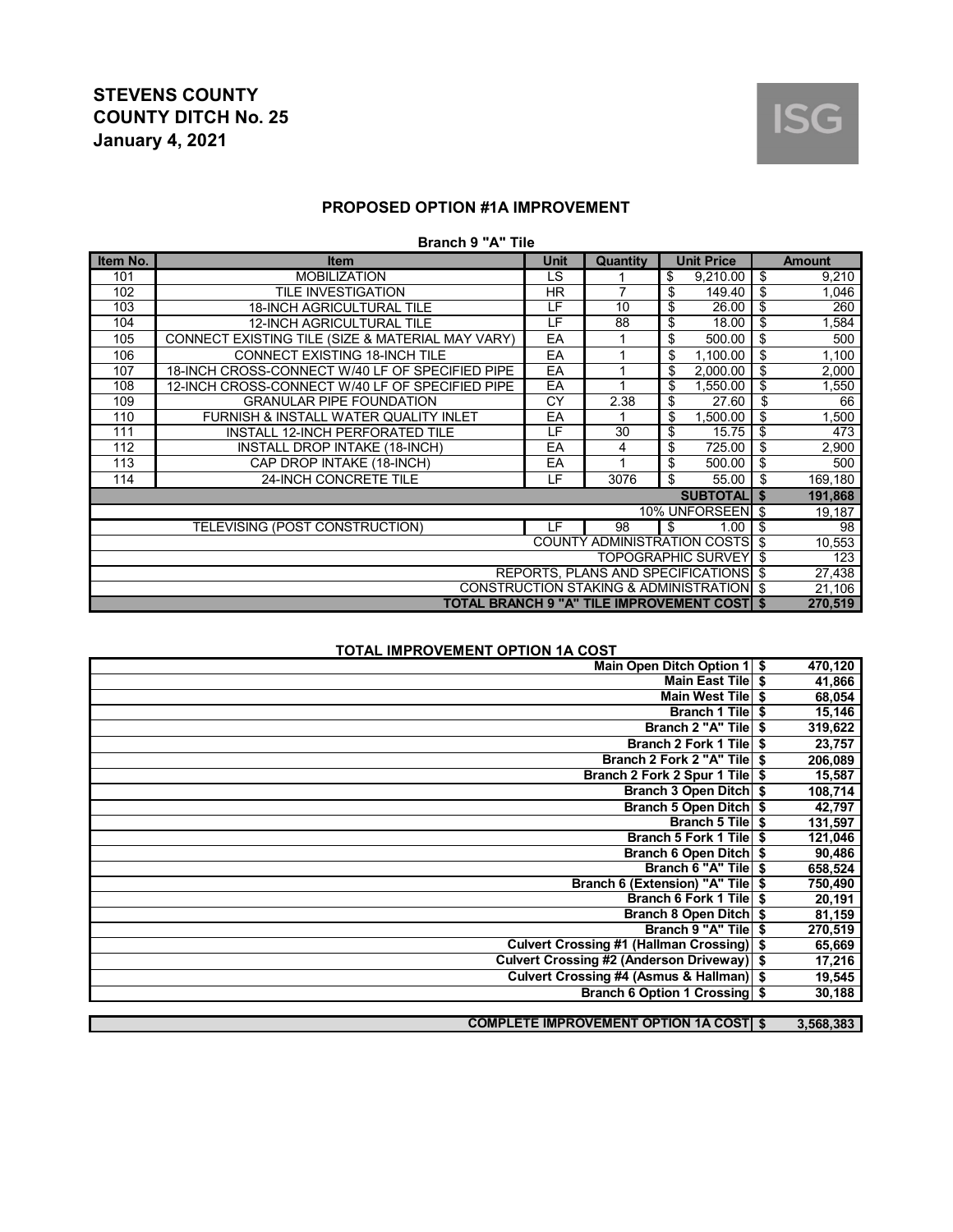

#### **PROPOSED OPTION #2 IMPROVEMENT**

#### **Main Open Ditch Option 2**

| Item No.                                                                                       | Item                                                                        | <b>Unit Price</b><br>Unit<br>Quantity |                |                                       | <b>Amount</b>                    |  |  |
|------------------------------------------------------------------------------------------------|-----------------------------------------------------------------------------|---------------------------------------|----------------|---------------------------------------|----------------------------------|--|--|
| 101                                                                                            | <b>MOBILIZATION</b>                                                         | LS                                    | 1              | 16,700.00<br>\$                       | \$<br>16,700                     |  |  |
| 102                                                                                            | INSTALL 18-INCH ASI RISER ASSEMBLY W/TRASH GRATE                            | EA                                    | 4              | \$<br>1,400.00                        | \$<br>5,600                      |  |  |
| 103                                                                                            | INSTALL 15-INCH ASI RISER ASSEMBLY W/TRASH GRATE                            | EA                                    | 2              | \$<br>1,300.00                        | \$<br>2,600                      |  |  |
| 104                                                                                            | INSTALL 12-INCH ASI RISER ASSEMBLY W/TRASH GRATE                            | EA                                    | 2              | \$<br>1,275.00                        | \$<br>2,550                      |  |  |
| 105                                                                                            | INSTALL 12-INCH ASI RISER ASSEMBLY W/SLOTTED<br><b>HICKENBOTTOM</b>         | EA                                    | $\mathbf{1}$   | \$<br>1,200.00                        | \$<br>1,200                      |  |  |
| 106                                                                                            | INSTALL 12-INCH ASI RISER ASSEMBLY W/STANDARD<br><b>HICKENBOTTOM</b>        | EA                                    | 2              | \$<br>1,125.00                        | \$<br>2,250                      |  |  |
| 107                                                                                            | INSTALL 10-INCH ASI RISER ASSEMBLY W/TRASH GRATE                            | EA                                    | $\mathbf{1}$   | \$<br>1,150.00                        | \$<br>1,150                      |  |  |
| 108                                                                                            | INSTALL 10-INCH ASI RISER ASSEMBLY W/STANDARD<br><b>HICKENBOTTOM</b>        | EA                                    | $\mathbf{1}$   | \$<br>1,075.00                        | \$<br>1,075                      |  |  |
| 109                                                                                            | <b>INSTALL 8-INCH ASI RISER ASSEMBLY W/STANDARD</b><br><b>HICKENBOTTOM</b>  | EA                                    | $\mathbf{1}$   | \$<br>850.00                          | \$<br>850                        |  |  |
| 110                                                                                            | INSTALL 18-INCH ASI OUTLET ASSEMBLY                                         | EA                                    | 4              | \$<br>900.00                          | \$<br>3,600                      |  |  |
| 111                                                                                            | INSTALL 15-INCH ASI OUTLET ASSEMBLY                                         | EA                                    | $\overline{2}$ | \$<br>825.00                          | \$<br>1,650                      |  |  |
| 112                                                                                            | INSTALL 12-INCH ASI OUTLET ASSEMBLY                                         | EA                                    | 5              | \$<br>800.00                          | \$<br>4,000                      |  |  |
| 113                                                                                            | INSTALL 10-INCH ASI OUTLET ASSEMBLY                                         | EA                                    | $\overline{2}$ | \$<br>800.00                          | $\overline{\mathbf{S}}$<br>1,600 |  |  |
| 114                                                                                            | INSTALL 8-INCH ASI OUTLET ASSEMBLY                                          | EA                                    | 1              | \$<br>500.00                          | \$<br>500                        |  |  |
| 115                                                                                            | CLASS III RIPRAP WITH GEOTEXTILE FABRIC (FOR ASIRO)                         | CY                                    | 120            | \$<br>72.50                           | \$<br>8,700                      |  |  |
| 116                                                                                            | DITCH CLEANING (6' WIDE DITCH BOTTOM)                                       | LF                                    | 21809          | \$<br>1.60                            | \$<br>34,894                     |  |  |
| 117                                                                                            | DITCH WIDENING (8' WIDE DITCH BOTTOM)                                       | LF                                    | 6410           | \$<br>9.27                            | \$<br>59.393                     |  |  |
| 118                                                                                            | TOP SOIL STRIP & PLACE SPOILS                                               | AC                                    | 8.83           | 4,212.60<br>\$                        | 37,197<br>\$                     |  |  |
| 119                                                                                            | 30-INCH TILE OUTLET<br>(20 LF OF PIPE & RIPRAP ON GEOTEXTILE FABRIC)        | EA                                    | 2              | \$<br>2,161.70                        | \$<br>4,323                      |  |  |
| 120                                                                                            | 24-INCH TILE OUTLET<br>(20 LF OF PIPE & RIPRAP ON GEOTEXTILE FABRIC)        | EA                                    | 3              | \$<br>1,450.00                        | \$<br>4.350                      |  |  |
| 121                                                                                            | <b>18-INCH TILE OUTLET</b><br>(20 LF OF PIPE & RIPRAP ON GEOTEXTILE FABRIC) | EA                                    | 13             | \$<br>1,250.00                        | \$<br>16,250                     |  |  |
| 122                                                                                            | 15-INCH TILE OUTLET<br>(20 LF OF PIPE & RIPRAP ON GEOTEXTILE FABRIC)        | EA                                    | 3              | \$<br>1,100.00                        | \$<br>3,300                      |  |  |
| 123                                                                                            | <b>12-INCH TILE OUTLET</b><br>(20 LF OF PIPE & RIPRAP ON GEOTEXTILE FABRIC) | EA                                    | 5              | \$<br>1,050.00                        | \$<br>5,250                      |  |  |
| 124                                                                                            | 8-INCH TILE OUTLET<br>(20 LF OF PIPE & RIPRAP ON GEOTEXTILE FABRIC)         | EA                                    | 5              | \$<br>800.00                          | \$<br>4,000                      |  |  |
| 125                                                                                            | <b>6-INCH TILE OUTLET</b><br>(20 LF OF PIPE & RIPRAP ON GEOTEXTILE FABRIC)  | EA                                    | $\overline{7}$ | \$<br>600.00                          | \$<br>4,200                      |  |  |
| 126                                                                                            | 4-INCH TILE OUTLET<br>(20 LF OF PIPE & RIPRAP ON GEOTEXTILE FABRIC)         | EA                                    | $\mathbf{1}$   | \$<br>575.00                          | \$<br>575                        |  |  |
| 127                                                                                            | ARMOR TILE OUTET (RIPRAP & GEOTEXTILE FABRIC)                               | EA                                    | 3.9            | \$<br>750.00                          | \$<br>2,925                      |  |  |
| 128                                                                                            | 16.5' BUFFER STRIP SEEDING<br>(SEED MIX: BUFFER BLEND WITH TYPE 3 MULCH)    | AC                                    | 21.38          | \$<br>1,200.00                        | \$<br>25,656                     |  |  |
| 129                                                                                            | STANDARD SIDESLOPE SEEDING<br>(SEED MIX: BUFFER BLEND WITH TYPE 8 MULCH)    | AC                                    | 12.96          | \$<br>6,750.00                        | \$<br>87,480                     |  |  |
| 130                                                                                            | BUFFER STRIP MOWING                                                         | <b>AC</b>                             | 42.76          | \$<br>100.00                          | \$<br>4,276                      |  |  |
| 131                                                                                            | <b>WEED SPRAYING</b>                                                        | AC                                    | 55.72          | 100.00<br>\$                          | \$<br>5,572                      |  |  |
| 132                                                                                            | REMOVE & REINSTALL FENCE                                                    | LF                                    | 588            | 6.50<br>\$                            | \$<br>3,822                      |  |  |
| 133                                                                                            | CONSTRUCT 12-FOOT BENCH                                                     | LF                                    | 10450          | \$<br>1.25                            | \$<br>13,063                     |  |  |
|                                                                                                |                                                                             |                                       |                | <b>SUBTOTAL</b> \$                    | 370,551                          |  |  |
|                                                                                                |                                                                             |                                       |                | 10% UNFORSEEN \$                      | 37,055                           |  |  |
|                                                                                                |                                                                             |                                       |                | <b>TOTAL</b>                          | \$<br>407,606                    |  |  |
|                                                                                                | <b>TEMPORARY DAMAGES</b>                                                    | AC                                    | 16.52          | 650.00<br>\$                          | \$<br>10,739                     |  |  |
|                                                                                                | LAND ACQUISTION/ PERMANENT DAMAGES                                          | AC                                    | 2.35           | \$<br>6.500.00                        | \$<br>15,276                     |  |  |
|                                                                                                | TELEVISING (POST CONSTRUCTION)                                              | LF                                    | 0              | \$<br>1.00                            | \$                               |  |  |
|                                                                                                |                                                                             |                                       |                | <b>COUNTY ADMINISTRATION COSTS \$</b> | 20,381                           |  |  |
|                                                                                                |                                                                             |                                       |                | <b>TOPOGRAPHIC SURVEY</b>             | 26,723                           |  |  |
|                                                                                                |                                                                             |                                       |                | REPORTS, PLANS AND SPECIFICATIONS \$  | 52,989                           |  |  |
|                                                                                                |                                                                             |                                       |                |                                       | 40.761                           |  |  |
| CONSTRUCTION STAKING & ADMINISTRATION \$<br>TOTAL MAIN OPEN DITCH OPTION 2 IMPROVEMENT COST \$ |                                                                             |                                       |                |                                       |                                  |  |  |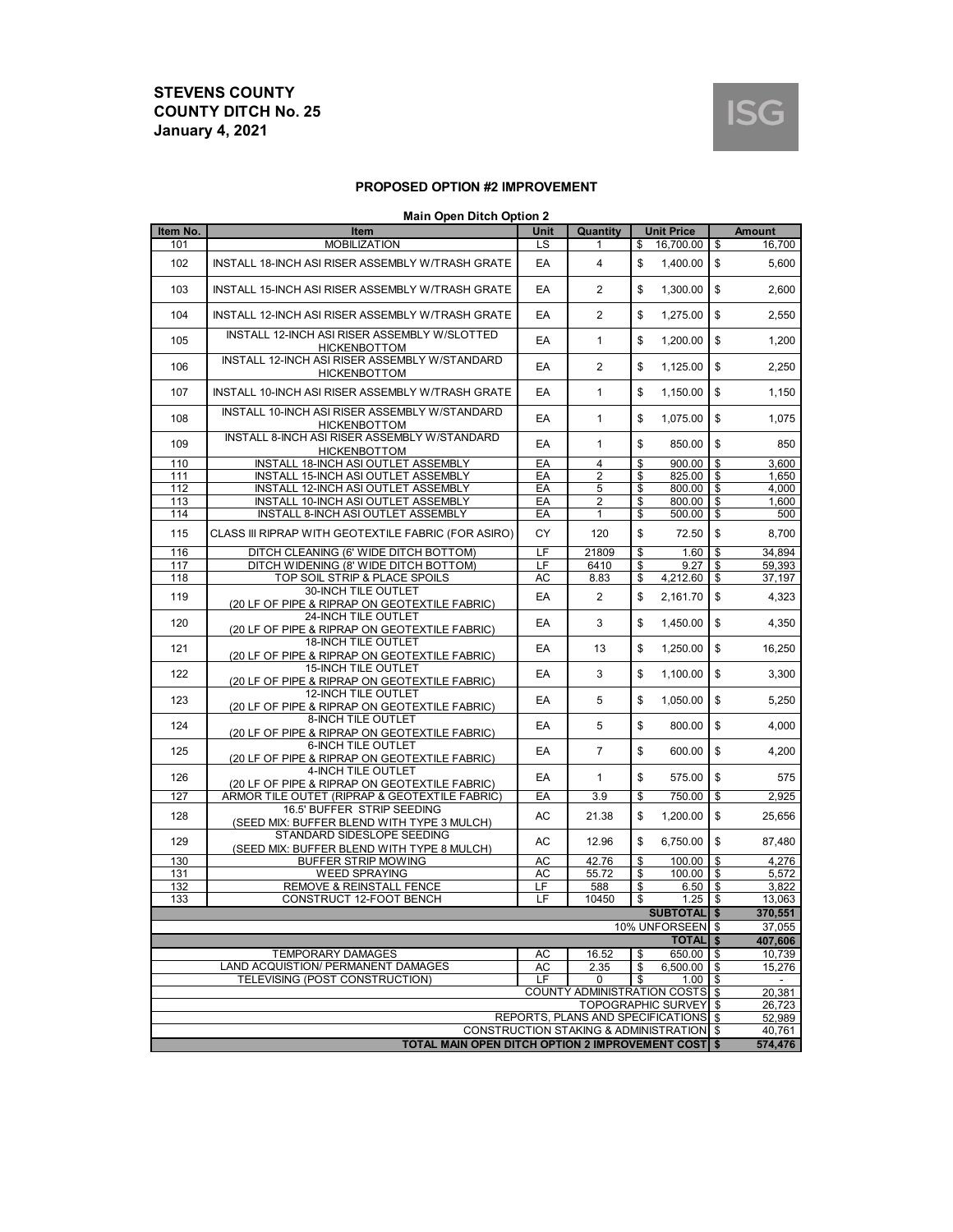

#### **PROPOSED OPTION #2 IMPROVEMENT**

#### **Main Ditch Option 2 Culvert Crossing**

| Item No.                             | <b>Item</b>                                                            | Unit | Quantity                                 |    | <b>Unit Price</b>    |    | <b>Amount</b> |
|--------------------------------------|------------------------------------------------------------------------|------|------------------------------------------|----|----------------------|----|---------------|
| 101                                  | <b>MOBILIZATION</b>                                                    | LS   |                                          | \$ | 950.00               | \$ | 950           |
| 102                                  | 42-INCH CLASS III RCP PIPE                                             | LF   | 36                                       | \$ | 250.00               | \$ | 9,000         |
| 103                                  | CONSTRUCT FIELD CROSSING                                               | EA   |                                          | \$ | 1.500.00             | \$ | 1,500         |
| 104                                  | CLASS III RIPRAP WITH GEOTEXTILE FABRIC                                | CY   | 105                                      | \$ | 72.50                | \$ | 7,613         |
| 105                                  | <b>REMOVE CMP CULVERT</b>                                              | EA   |                                          | \$ | 623.40               | \$ | 623           |
|                                      |                                                                        |      |                                          |    | <b>SUBTOTALIS</b>    |    | 19,686        |
|                                      |                                                                        |      |                                          |    | 10% UNFORSEEN \$     |    | 1,969         |
|                                      |                                                                        |      |                                          |    | <b>TOTALIS</b>       |    | 21,654        |
|                                      | <b>TEMPORARY DAMAGES</b>                                               | AC   | 0.00                                     | \$ | 650.00               | \$ |               |
|                                      | TELEVISING (POST CONSTRUCTION)                                         | ιF.  | 0                                        | \$ | 1.00                 | \$ |               |
|                                      |                                                                        |      | <b>COUNTY ADMINISTRATION COSTS \$</b>    |    |                      |    | 1,083         |
|                                      |                                                                        |      |                                          |    | TOPOGRAPHIC SURVEY 5 |    | ٠             |
| REPORTS, PLANS AND SPECIFICATIONS \$ |                                                                        |      |                                          |    |                      |    | 2,816         |
|                                      |                                                                        |      | CONSTRUCTION STAKING & ADMINISTRATION \$ |    |                      |    | 2,166         |
|                                      | <b>TOTAL MAIN DITCH OPTION 2 CULVERT CROSSING IMPROVEMENT COSTI \$</b> |      |                                          |    |                      |    | 27.719        |

#### **Storage Basin Option 2**

| Item No.                          | <b>Item</b>                                              | Unit       | Quantity                                            |    | <b>Unit Price</b> |              | <b>Amount</b>  |    |       |
|-----------------------------------|----------------------------------------------------------|------------|-----------------------------------------------------|----|-------------------|--------------|----------------|----|-------|
| 101                               | <b>MOBILIZATION</b>                                      | LS         |                                                     | \$ | 15,000.00         | \$           | 15,000         |    |       |
| 102                               | POND COMMON EXCAVATION (P) (EV)                          | CY         | 60111                                               | \$ | 3.50              | \$           | 210,389        |    |       |
| 103                               | TOP SOIL STRIP & PLACE SPOILS                            | AC         | 9.31                                                | \$ | 4,212.60          | \$           | 39,239         |    |       |
| 104                               | 16.5' BUFFER STRIP SEEDING                               | AC<br>0.22 |                                                     | \$ | 1,200.00          | \$           | 264            |    |       |
|                                   | (SEED MIX: BUFFER BLEND WITH TYPE 3 MULCH)               |            |                                                     |    |                   |              |                |    |       |
| 105                               | STANDARD SIDESLOPE SEEDING                               | AC         |                                                     |    | 1.04              | \$           | 6,750.00       | \$ | 7,049 |
|                                   | (SEED MIX: BUFFER BLEND WITH TYPE 8 MULCH)               |            |                                                     |    |                   |              |                |    |       |
| 106                               | STANDARD POND BOTTOM SEEDING                             | AC         | 5.53                                                | \$ | 7,250.00          | \$           | 40,077         |    |       |
|                                   | (SEED MIX: 33-261 W/ TYPE 7 (BFM) MULCH)                 |            |                                                     |    |                   |              |                |    |       |
| 107                               | <b>BUFFER STRIP MOWING</b>                               | AC         | 0.44                                                | \$ | 100.00            | \$           | 44             |    |       |
| 108                               | <b>WEED SPRAYING</b>                                     | AC         | 7.0122819                                           | \$ | 100.00            | \$           | 701            |    |       |
|                                   |                                                          |            |                                                     |    | <b>SUBTOTAL</b>   | $\mathbf{s}$ | 312,763        |    |       |
|                                   |                                                          |            |                                                     |    | 10% UNFORSEEN \$  |              | 31,276         |    |       |
|                                   |                                                          |            |                                                     |    | <b>TOTALIS</b>    |              | 344,039        |    |       |
|                                   | <b>TEMPORARY DAMAGES</b>                                 | AC         | 5.00                                                | \$ | 650.00            | \$           | 3,250          |    |       |
|                                   | LAND ACQUISTION/ PERMANENT DAMAGES                       | AC         | 5.00                                                | \$ | 6,500.00          | \$           | 32,500         |    |       |
|                                   | TELEVISING (POST CONSTRUCTION)                           | LE.        | 0                                                   | \$ | 1.00              | \$           |                |    |       |
|                                   |                                                          |            | <b>COUNTY ADMINISTRATION COSTS</b>                  |    |                   | \$           | 17,202         |    |       |
| <b>TOPOGRAPHIC SURVEY</b><br>l \$ |                                                          |            |                                                     |    |                   |              | $\blacksquare$ |    |       |
|                                   | REPORTS. PLANS AND SPECIFICATIONS \$                     |            |                                                     |    |                   |              | 44,726         |    |       |
|                                   |                                                          |            | <b>CONSTRUCTION STAKING &amp; ADMINISTRATION \$</b> |    |                   |              | 34,404         |    |       |
|                                   | <b>TOTAL STORAGE BASIN OPTION 2 IMPROVEMENT COSTI \$</b> |            |                                                     |    |                   |              | 476,121        |    |       |

#### **TOTAL IMPROVEMENT OPTION 2 COST**

| Main Open Ditch Option 2 \$                  | 574,476   |
|----------------------------------------------|-----------|
| Main East Tile \$                            | 41,866    |
| <b>Main West Tile \$</b>                     | 68,054    |
| Branch 1 Tile \$                             | 15,146    |
| Branch 2 Tile \$                             | 216,647   |
| Branch 2 Fork 1 Tile   \$                    | 23,757    |
| Branch 2 Fork 2 Tile S                       | 135,402   |
| Branch 2 Fork 2 Spur 1 Tile \$               | 15,587    |
| Branch 3 Open Ditch \$                       | 108,714   |
| Branch 5 Open Ditch \$                       | 42,797    |
| Branch 5 Tile \$                             | 131,597   |
| Branch 5 Fork 1 Tile S                       | 121,046   |
| Branch 6 Open Ditch \$                       | 90,486    |
| Branch 6 Tile   \$                           | 418,522   |
| <b>Branch 6 (Extension) Tile</b><br>- \$     | 402,317   |
| Branch 6 Fork 1 Tile   \$                    | 20,191    |
| Branch 8 Open Ditch \$                       | 81,159    |
| Branch 9 Tile \$                             | 176,653   |
| Culvert Crossing #1 (Hallman Crossing) \$    | 65,669    |
| Culvert Crossing #2 (Anderson Driveway) \$   | 17,216    |
| Culvert Crossing #4 (Asmus & Hallman) \$     | 19,545    |
| Main Ditch Option 2 Culvert Crossing \$      | 27,719    |
| Storage Basin Option 2 \$                    | 476,121   |
|                                              |           |
| <b>COMPLETE IMPROVEMENT OPTION 2 COST \$</b> | 3,290,689 |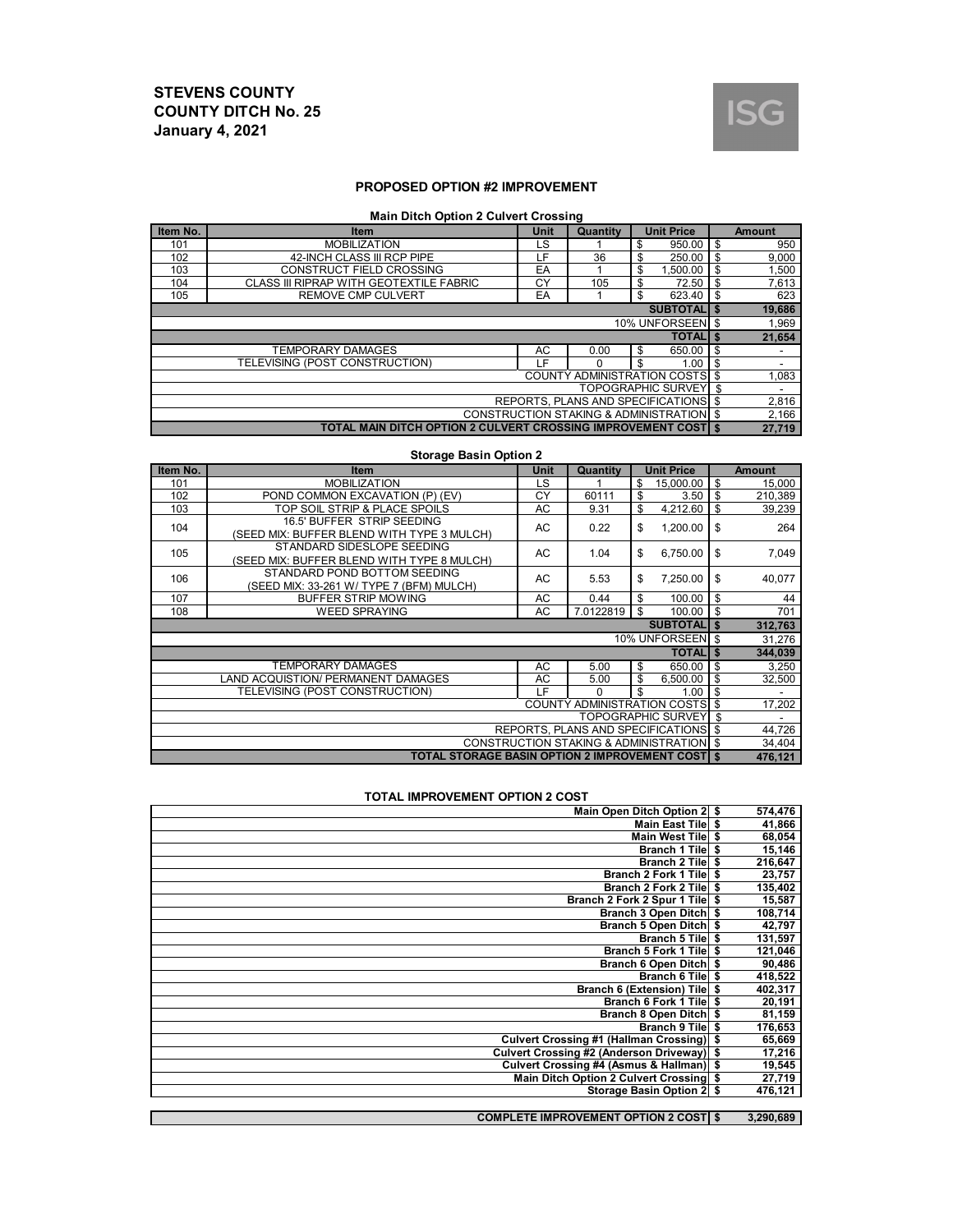

## **PROPOSED OPTION #2 IMPROVEMENT**

## **TOTAL IMPROVEMENT OPTION 2A COST**

| Main Open Ditch Option 2 \$                   | 574,476       |
|-----------------------------------------------|---------------|
| <b>Main East Tile</b>                         | \$<br>41,866  |
| <b>Main West Tile</b>                         | \$<br>68,054  |
| <b>Branch 1 Tile</b>                          | \$<br>15,146  |
| <b>Branch 2 "A" Tile</b>                      | \$<br>319,622 |
| <b>Branch 2 Fork 1 Tile</b>                   | \$<br>23,757  |
| Branch 2 Fork 2 "A" Tile                      | \$<br>206,089 |
| Branch 2 Fork 2 Spur 1 Tile                   | \$<br>15,587  |
| <b>Branch 3 Open Ditch</b>                    | \$<br>108,714 |
| <b>Branch 5 Open Ditch</b>                    | \$<br>42,797  |
| <b>Branch 5 Tile</b>                          | \$<br>131,597 |
| Branch 5 Fork 1 Tile                          | \$<br>121,046 |
| <b>Branch 6 Open Ditch</b>                    | \$<br>90,486  |
| Branch 6 "A" Tile                             | \$<br>658,524 |
| <b>Branch 6 (Extension) "A" Tile</b>          | \$<br>750,490 |
| Branch 6 Fork 1 Tile                          | \$<br>20,191  |
| <b>Branch 8 Open Ditch</b>                    | \$<br>81,159  |
| Branch 9 "A" Tile                             | \$<br>270,519 |
| <b>Culvert Crossing #1 (Hallman Crossing)</b> | \$<br>65,669  |
| Culvert Crossing #2 (Anderson Driveway) \$    | 17,216        |
| Culvert Crossing #4 (Asmus & Hallman) \$      | 19,545        |
| Main Ditch Option 2 Culvert Crossing \$       | 27,719        |
| Storage Basin Option 2   \$                   | 476,121       |
|                                               |               |
| <b>COMPLETE IMPROVEMENT OPTION 2A COST \$</b> | 4,146,392     |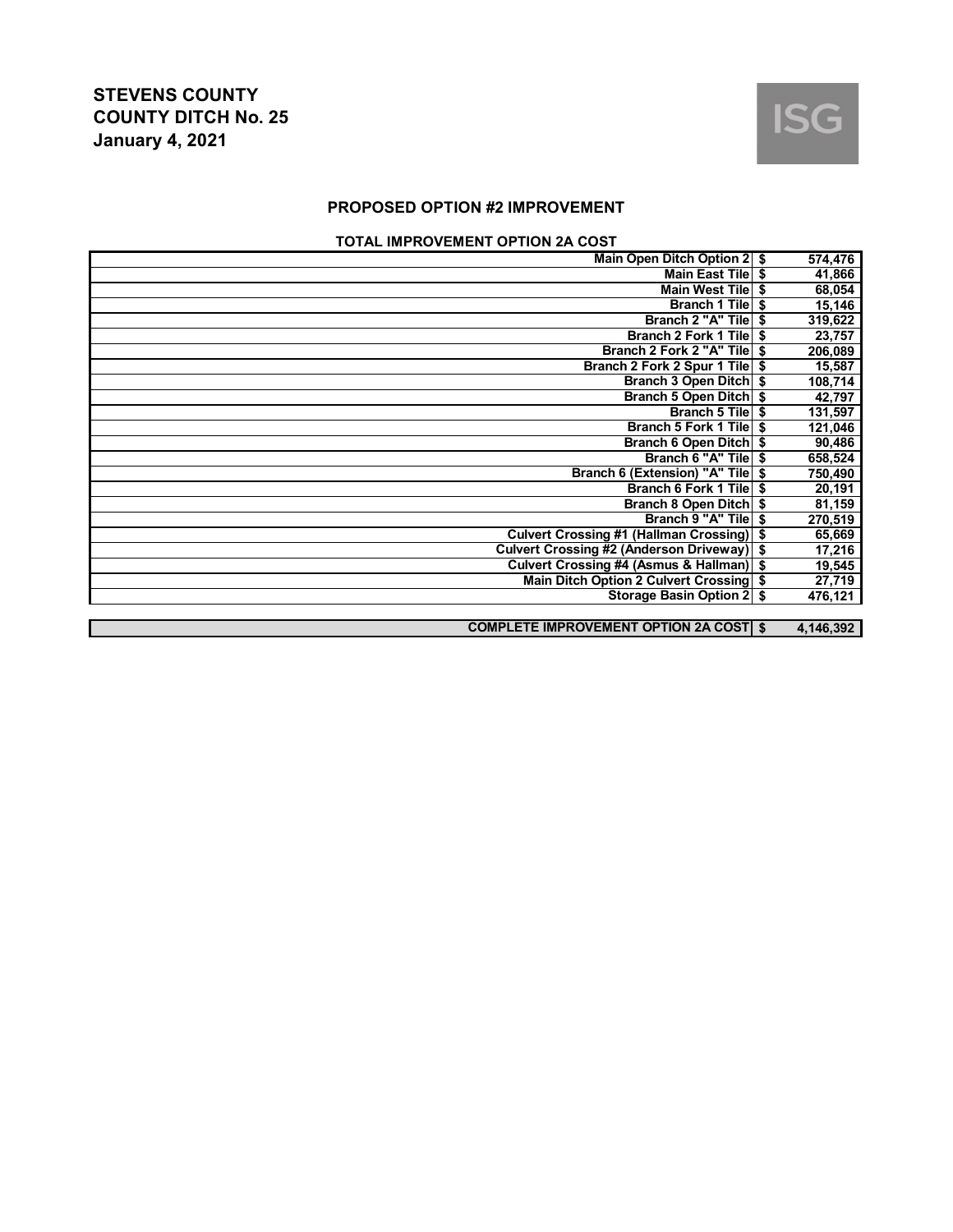## **January 4, 2021**

# **ISG**

#### ROAD CROSSING SUMMARY

| <b>Crossing</b>                            | <b>Road Authority</b> | <b>Repair Cost</b><br><b>With Road</b> | <b>Repair Cost</b><br><b>Without Road</b> | Improvement<br>Cost | <b>Road Authority Cost</b><br>(Difference of Repair Cost<br><b>With Road and Repair Cost</b><br><b>Without Road)</b> | <b>Damages Paid To Road</b><br><b>Authority (Difference of</b><br><b>Improvement Cost and</b><br><b>Road Authority Cost)</b> |
|--------------------------------------------|-----------------------|----------------------------------------|-------------------------------------------|---------------------|----------------------------------------------------------------------------------------------------------------------|------------------------------------------------------------------------------------------------------------------------------|
|                                            |                       |                                        | <b>Main Open Ditch</b>                    |                     |                                                                                                                      |                                                                                                                              |
| 270th St                                   | <b>BAKER TOWNSHIP</b> | l \$<br>$14,384$ \$                    |                                           | 19,959 \$<br>\$     | $14,384$ \$                                                                                                          | 5,574                                                                                                                        |
|                                            |                       |                                        | <b>Branch 2 Tile</b>                      |                     |                                                                                                                      |                                                                                                                              |
| CSAH <sub>8</sub>                          | <b>STEVENS COUNTY</b> | Ś.<br>29,380                           | \$<br>3,384                               | \$<br>29,380        | $\mathsf{S}$<br>25,996                                                                                               | \$<br>3,384                                                                                                                  |
| CSAH <sub>13</sub>                         | <b>STEVENS COUNTY</b> | Ŝ<br>27,991                            | Ŝ.<br>3,191                               | \$<br>27,991        | $\zeta$<br>24,800                                                                                                    | $\zeta$<br>3,191                                                                                                             |
|                                            |                       |                                        | <b>Branch 2 Fork 2 Tile</b>               |                     |                                                                                                                      |                                                                                                                              |
| CSAH <sub>8</sub>                          | <b>STEVENS COUNTY</b> | $\zeta$<br>27,991                      | Ŝ.<br>3,191                               | 27,991 \$<br>\$     | 24,800                                                                                                               | $\zeta$<br>3,191                                                                                                             |
|                                            |                       |                                        | <b>Branch 5 Fork 1 Tile</b>               |                     |                                                                                                                      |                                                                                                                              |
| 610th Ave                                  | <b>BAKER TOWNSHIP</b> | $\mathsf{S}$<br>$3,000$ \$             | 2,392                                     | \$<br>$3,650$ \$    | 608                                                                                                                  | \$<br>3,042                                                                                                                  |
|                                            |                       |                                        | <b>Branch 5 Fork 2 Tile</b>               |                     |                                                                                                                      |                                                                                                                              |
| CSAH 66                                    | <b>STEVENS COUNTY</b> | l \$                                   | \$                                        | \$<br>$3,727$ \$    |                                                                                                                      | \$<br>3,727                                                                                                                  |
|                                            |                       |                                        | <b>Branch 6 Tile</b>                      |                     |                                                                                                                      |                                                                                                                              |
| CSAH 66                                    | <b>BAKER TOWNSHIP</b> | l \$<br>4,235                          | Ŝ.<br>3,327                               | $6,798$ \$<br>\$    | $908$ \$                                                                                                             | 5,889                                                                                                                        |
|                                            |                       |                                        | <b>Branch 6 (Extension) Tile</b>          |                     |                                                                                                                      |                                                                                                                              |
| 570th Ave                                  | BAKER TOWNSHIP \$     |                                        | \$                                        | $5,448$ \$<br>\$    |                                                                                                                      | \$<br>5,448                                                                                                                  |
|                                            |                       |                                        | <b>Branch 9 Tile</b>                      |                     |                                                                                                                      |                                                                                                                              |
| 240th St                                   | <b>BAKER TOWNSHIP</b> | Ŝ.<br>4,356                            | Ś<br>3,470                                | \$<br>4,554         | $\mathsf{S}$<br>886                                                                                                  | Ŝ.<br>3,668                                                                                                                  |
|                                            |                       |                                        |                                           |                     |                                                                                                                      |                                                                                                                              |
| <b>TOTAL</b>                               |                       | \$<br>$111,337$ \$                     | $18,955$ \$                               | $129,497$ \$        | $92,382$ \$                                                                                                          | 37,115                                                                                                                       |
|                                            |                       |                                        |                                           |                     |                                                                                                                      |                                                                                                                              |
| STATE ROAD AUTHORITY TOTAL                 |                       | \$                                     | \$<br>٠                                   | \$                  | \$                                                                                                                   | \$<br>$\overline{a}$                                                                                                         |
| STEVENS COUNTY ROAD AUTHORITY TOTAL        |                       | \$<br>85,362                           | Ś<br>9,766                                | Ś<br>89,089         | \$<br>75,596                                                                                                         | \$<br>13,493                                                                                                                 |
| <b>BAKER TOWNSHIP ROAD AUTHORITY TOTAL</b> |                       | \$<br>25,975                           | Ś<br>9,189                                | Ŝ.<br>40,408        | Ś.<br>16,786                                                                                                         | \$<br>23,622                                                                                                                 |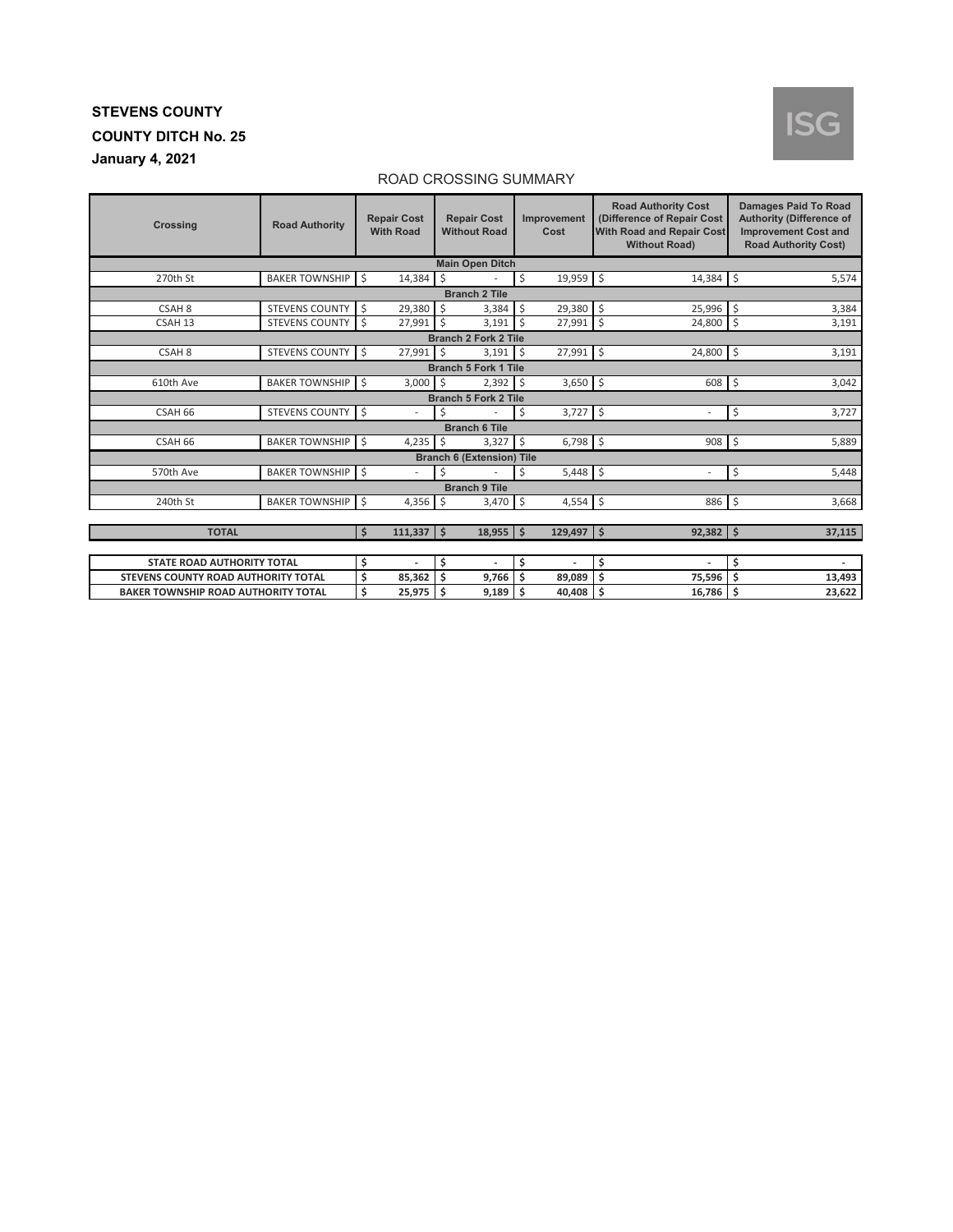## ROAD CROSSINGS

| Item No.                                            | <b>Item</b>                                                | <b>Unit</b> | Quantity | <b>Unit Price</b>                     |    | <b>Amount</b> |  |
|-----------------------------------------------------|------------------------------------------------------------|-------------|----------|---------------------------------------|----|---------------|--|
| 101                                                 | <b>MOBILIZATION</b>                                        | LS          |          | 500.00<br>\$                          | \$ | 500           |  |
| 102                                                 | 48-INCH CLASS III RCP PIPE                                 | LF          | 24       | \$<br>253.20                          | \$ | 6,077         |  |
| 103                                                 | OPEN CUT & RESTORE GRAVEL ROAD OR DRIVEWAY                 | EA          |          | \$<br>.200.00                         | \$ | 1,200         |  |
| 104                                                 | <b>REMOVE &amp; REINSTALL RCP CULVERT</b>                  | EA          |          | 2,300.00<br>\$                        | \$ | 2,300         |  |
| <b>TOTALIS</b>                                      |                                                            |             |          |                                       |    |               |  |
|                                                     |                                                            |             |          | <b>10% CONTINGENCY</b>                | \$ | 1,008         |  |
|                                                     |                                                            |             |          | <b>SUBTOTALIS</b>                     |    | 11,084        |  |
|                                                     |                                                            |             |          | <b>COUNTY ADMINISTRATION COSTS</b> \$ |    | 600           |  |
| REPORTS, PLANS AND SPECIFICATIONS \$                |                                                            |             |          |                                       |    |               |  |
| <b>CONSTRUCTION STAKING &amp; ADMINISTRATION \$</b> |                                                            |             |          |                                       |    | 1,200         |  |
|                                                     | <b>ESTIMATED MAIN OPEN DITCH REPAIR COST - 270TH ST \$</b> |             |          |                                       |    | 14,384        |  |

#### **MAIN OPEN DITCH REPAIR COST - 270TH ST**

#### **MAIN OPEN DITCH IMPROVEMENT COST - 270TH ST**

| Item No.                                 | <b>Item</b>                                                     | Unit | <b>Quantity</b> | <b>Unit Price</b>                     |     | <b>Amount</b> |  |
|------------------------------------------|-----------------------------------------------------------------|------|-----------------|---------------------------------------|-----|---------------|--|
| 201                                      | <b>MOBILIZATION</b>                                             | LS   |                 | 700.00<br>\$                          | -\$ | 700           |  |
| 202                                      | 48-INCH CLASS III RCP PIPE                                      | LF.  | 24              | \$<br>253.20                          | -\$ | 6,077         |  |
| 203                                      | OPEN CUT & RESTORE GRAVEL ROAD OR DRIVEWAY                      | EA   |                 | \$<br>1,200.00                        | -\$ | 1,200         |  |
| 204                                      | 48-INCH CLASS III RCP PIPE                                      | ⊾F . | 24              | \$<br>253.20                          | -\$ | 6,077         |  |
| <b>TOTAL</b> \$                          |                                                                 |      |                 |                                       |     |               |  |
|                                          |                                                                 |      |                 | 10% CONTINGENCY   \$                  |     | 1,405         |  |
|                                          |                                                                 |      |                 | <b>SUBTOTALIS</b>                     |     | 15,459        |  |
|                                          |                                                                 |      |                 | <b>COUNTY ADMINISTRATION COSTS</b> \$ |     | 800           |  |
| REPORTS. PLANS AND SPECIFICATIONS \$     |                                                                 |      |                 |                                       |     |               |  |
| CONSTRUCTION STAKING & ADMINISTRATION \$ |                                                                 |      |                 |                                       |     | 1,600         |  |
|                                          | <b>ESTIMATED MAIN OPEN DITCH IMPROVEMENT COST - 270TH ST \$</b> |      |                 |                                       |     | 19,959        |  |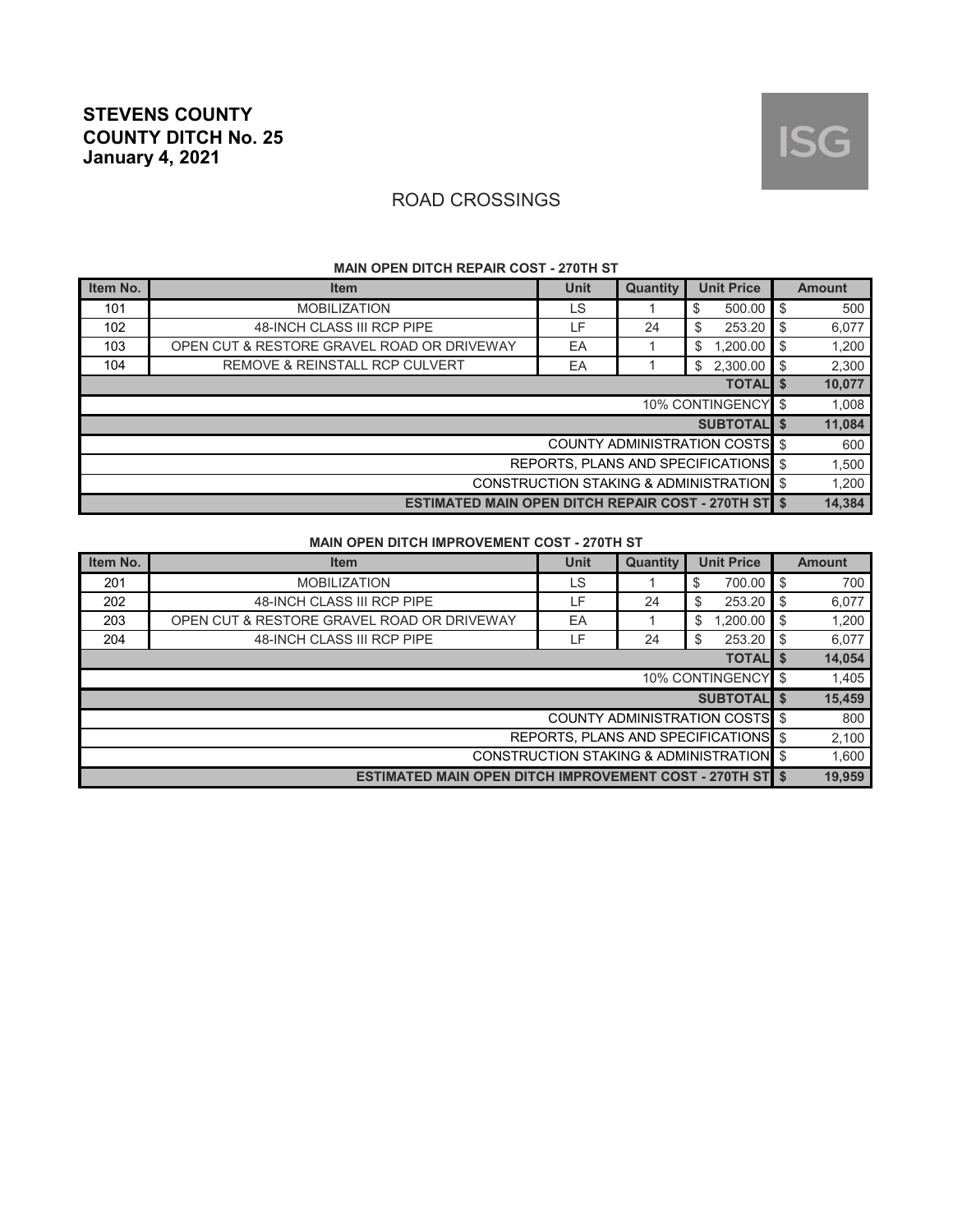

#### **BRANCH 2 TILE REPAIR COST WITH ROAD - CSAH 8**

| Item No. | <b>Item</b>                                                      | Unit | Quantity | <b>Unit Price</b>                     |      | <b>Amount</b> |
|----------|------------------------------------------------------------------|------|----------|---------------------------------------|------|---------------|
| 101      | <b>MOBILIZATION</b>                                              | LS   |          | $1,000.00$ \$<br>\$                   |      | 1,000         |
| 102      | <b>BORE 10-INCH TILE</b>                                         | LF.  | 100      | 198.00<br>\$                          | l \$ | 19,800        |
|          |                                                                  |      |          | <b>TOTAL</b> \$                       |      | 20,800        |
|          |                                                                  |      |          | 10% CONTINGENCY \$                    |      | 2,080         |
|          |                                                                  |      |          | <b>SUBTOTALIS</b>                     |      | 22,880        |
|          |                                                                  |      |          | <b>COUNTY ADMINISTRATION COSTS</b> \$ |      | 1.200         |
|          |                                                                  |      |          | REPORTS. PLANS AND SPECIFICATIONS \$  |      | 3,000         |
|          | CONSTRUCTION STAKING & ADMINISTRATION \$                         |      |          |                                       |      |               |
|          | <b>ESTIMATED BRANCH 2 TILE REPAIR COST WITH ROAD - CSAH 8 \$</b> |      |          |                                       |      | 29,380        |

#### **BRANCH 2 TILE REPAIR COST WITHOUT ROAD - CSAH 8**

| Item No.                                 | <b>Item</b>                                                         | <b>Unit</b>                           | Quantity |    | <b>Unit Price</b> |     | <b>Amount</b> |
|------------------------------------------|---------------------------------------------------------------------|---------------------------------------|----------|----|-------------------|-----|---------------|
| 201                                      | <b>MOBILIZATION</b>                                                 | LS                                    |          | \$ | 200.00            | \$  | 200           |
| 202                                      | <b>10-INCH AGRICULTURAL TILE</b>                                    | LF.                                   | 100      | \$ | 14.00             | -\$ | 1,400         |
| 203                                      | CONNECT EXISTING TILE (SIZE & MATERIAL MAY VARY)                    | EA                                    | 2        | \$ | 500.00            | -\$ | 1,000         |
|                                          |                                                                     |                                       |          |    | <b>TOTAL</b> \$   |     | 2,600         |
| 10% CONTINGENCY   \$                     |                                                                     |                                       |          |    |                   |     | 260           |
|                                          |                                                                     |                                       |          |    | SUBTOTAL \$       |     | 2,860         |
|                                          | <b>TEMPORARY DAMAGES</b>                                            | AC.                                   | 0.34     | \$ | 650.00            | \$  | 224           |
|                                          |                                                                     | <b>COUNTY ADMINISTRATION COSTS</b> \$ |          |    |                   |     | 100           |
| REPORTS, PLANS AND SPECIFICATIONS \$     |                                                                     |                                       |          |    |                   |     | 100           |
| CONSTRUCTION STAKING & ADMINISTRATION \$ |                                                                     |                                       |          |    |                   |     | 100           |
|                                          | <b>ESTIMATED BRANCH 2 TILE REPAIR COST WITHOUT ROAD - CSAH 8 \$</b> |                                       |          |    |                   |     | 3.384         |

#### **BRANCH 2 TILE IMPROVEMENT COST - CSAH 8**

| Item No.                                 | <b>Item</b>                                                 | <b>Unit</b> | Quantity | <b>Unit Price</b>                     |     | <b>Amount</b> |
|------------------------------------------|-------------------------------------------------------------|-------------|----------|---------------------------------------|-----|---------------|
| 301                                      | <b>MOBILIZATION</b>                                         | LS          |          | 1,000.00<br>\$                        | -\$ | 1,000         |
| 302                                      | <b>BORE 12-INCH TILE</b>                                    | F           | 100      | 198.00<br>\$                          | \$  | 19,800        |
|                                          |                                                             |             |          | <b>TOTAL</b> \$                       |     | 20,800        |
|                                          |                                                             |             |          | 10% CONTINGENCY \$                    |     | 2,080         |
|                                          |                                                             |             |          | <b>SUBTOTALIS</b>                     |     | 22,880        |
|                                          |                                                             |             |          | <b>COUNTY ADMINISTRATION COSTS</b> \$ |     | 1,200         |
| REPORTS, PLANS AND SPECIFICATIONS \$     |                                                             |             |          |                                       |     |               |
| CONSTRUCTION STAKING & ADMINISTRATION \$ |                                                             |             |          |                                       |     |               |
|                                          | <b>ESTIMATED BRANCH 2 TILE IMPROVEMENT COST - CSAH 8 \$</b> |             |          |                                       |     | 29,380        |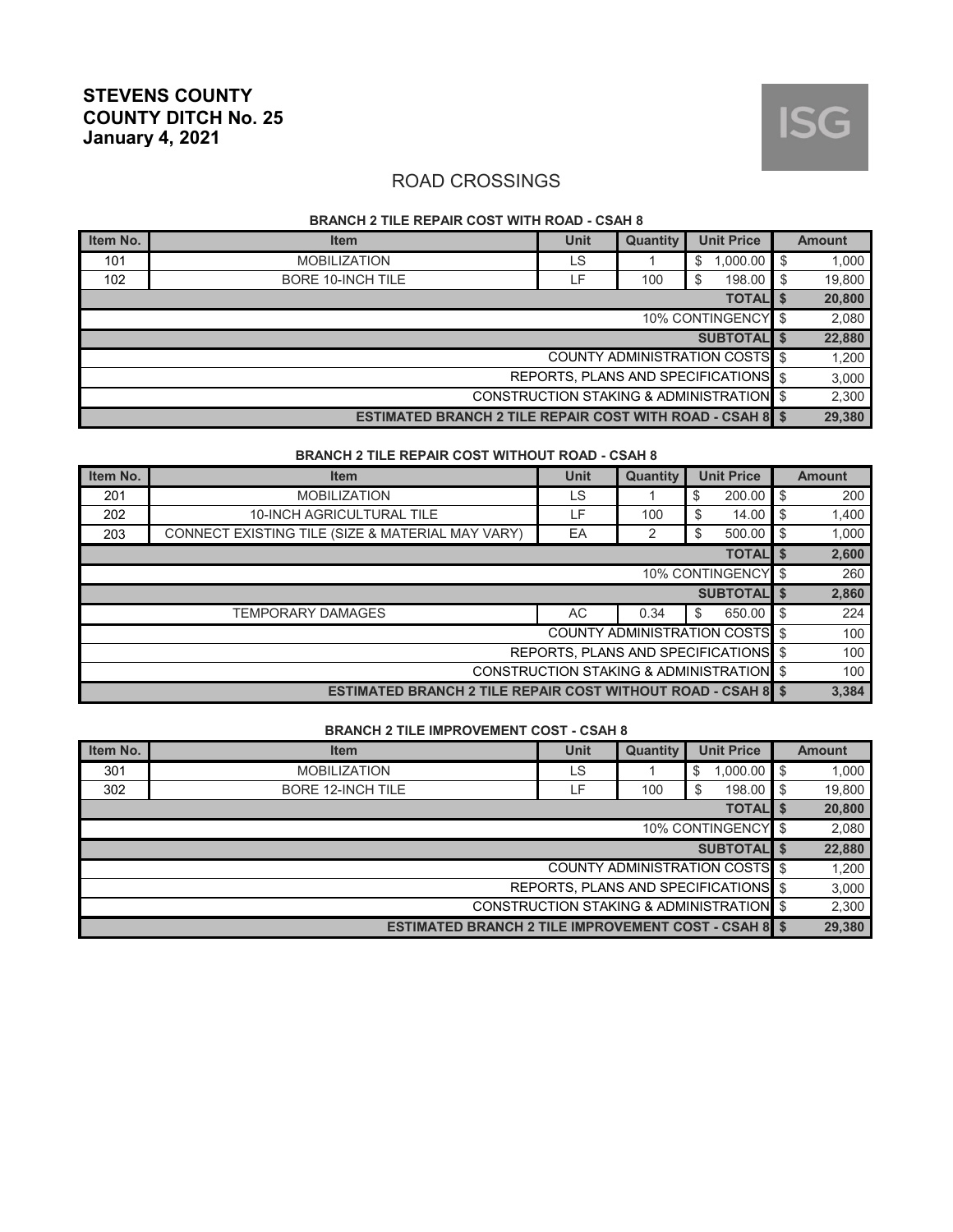

#### **BRANCH 2 TILE REPAIR COST WITH ROAD - CSAH 13**

| Item No.                                 | <b>Item</b>                                                       | <b>Unit</b> | Quantity | <b>Unit Price</b>                     |      | <b>Amount</b> |
|------------------------------------------|-------------------------------------------------------------------|-------------|----------|---------------------------------------|------|---------------|
| 101                                      | <b>MOBILIZATION</b>                                               | LS          |          | $1,000.00$ \$<br>\$                   |      | 1,000         |
| 102                                      | <b>BORE 8-INCH TILE</b>                                           | LF.         | 95       | 198.00<br>\$                          | l \$ | 18,810        |
|                                          |                                                                   |             |          | <b>TOTAL</b> \$                       |      | 19,810        |
|                                          |                                                                   |             |          | 10% CONTINGENCY \$                    |      | 1,981         |
|                                          |                                                                   |             |          | <b>SUBTOTALIS</b>                     |      | 21,791        |
|                                          |                                                                   |             |          | <b>COUNTY ADMINISTRATION COSTS \$</b> |      | 1,100         |
| REPORTS, PLANS AND SPECIFICATIONS \$     |                                                                   |             |          |                                       |      |               |
| CONSTRUCTION STAKING & ADMINISTRATION \$ |                                                                   |             |          |                                       |      | 2,200         |
|                                          | <b>ESTIMATED BRANCH 2 TILE REPAIR COST WITH ROAD - CSAH 13 \$</b> |             |          |                                       |      | 27,991        |

#### **BRANCH 2 TILE REPAIR COST WITHOUT ROAD - CSAH 13**

| Item No.                                 | <b>Item</b>                                                         | Unit                                  | Quantity | <b>Unit Price</b> |                   |    | <b>Amount</b> |  |
|------------------------------------------|---------------------------------------------------------------------|---------------------------------------|----------|-------------------|-------------------|----|---------------|--|
| 201                                      | <b>MOBILIZATION</b>                                                 | LS                                    |          | \$                | 200.00            | \$ | 200           |  |
| 202                                      | <b>8-INCH AGRICULTURAL TILE</b>                                     | LF.                                   | 95       | \$                | 13.00             | \$ | 1,235         |  |
| 203                                      | CONNECT EXISTING TILE (SIZE & MATERIAL MAY VARY)                    | EA                                    | 2        | \$                | 500.00            | \$ | 1,000         |  |
| <b>TOTAL</b> \$                          |                                                                     |                                       |          |                   |                   |    |               |  |
| 10% CONTINGENCY   \$                     |                                                                     |                                       |          |                   |                   |    |               |  |
|                                          |                                                                     |                                       |          |                   | <b>SUBTOTALIS</b> |    | 2,679         |  |
|                                          | <b>TEMPORARY DAMAGES</b>                                            | AC                                    | 0.33     | \$                | 650.00            | \$ | 213           |  |
|                                          |                                                                     | <b>COUNTY ADMINISTRATION COSTS</b> \$ |          |                   |                   |    | 100           |  |
| REPORTS, PLANS AND SPECIFICATIONS \$     |                                                                     |                                       |          |                   |                   |    | 100           |  |
| CONSTRUCTION STAKING & ADMINISTRATION \$ |                                                                     |                                       |          |                   |                   |    | 100           |  |
|                                          | <b>ESTIMATED BRANCH 2 TILE REPAIR COST WITHOUT ROAD - CSAH 13 S</b> |                                       |          |                   |                   |    | 3.191         |  |

#### **BRANCH 2 TILE IMPROVEMENT COST - CSAH 13**

| Item No.                                 | <b>Item</b>                                                  | <b>Unit</b> | <b>Unit Price</b><br>Quantity |                                       |    | <b>Amount</b> |  |  |
|------------------------------------------|--------------------------------------------------------------|-------------|-------------------------------|---------------------------------------|----|---------------|--|--|
| 301                                      | <b>MOBILIZATION</b>                                          | LS          |                               | 1,000.00<br>\$                        | \$ | 1,000         |  |  |
| 302                                      | <b>BORE 10-INCH TILE</b>                                     | F           | 95                            | 198.00<br>\$                          | \$ | 18,810        |  |  |
| <b>TOTALIS</b>                           |                                                              |             |                               |                                       |    |               |  |  |
| 10% CONTINGENCY \$                       |                                                              |             |                               |                                       |    |               |  |  |
|                                          |                                                              |             |                               | <b>SUBTOTALIS</b>                     |    | 21,791        |  |  |
|                                          |                                                              |             |                               | <b>COUNTY ADMINISTRATION COSTS</b> \$ |    | 1,100         |  |  |
| REPORTS, PLANS AND SPECIFICATIONS \$     |                                                              |             |                               |                                       |    |               |  |  |
| CONSTRUCTION STAKING & ADMINISTRATION \$ |                                                              |             |                               |                                       |    |               |  |  |
|                                          | <b>ESTIMATED BRANCH 2 TILE IMPROVEMENT COST - CSAH 13 \$</b> |             |                               |                                       |    | 27,991        |  |  |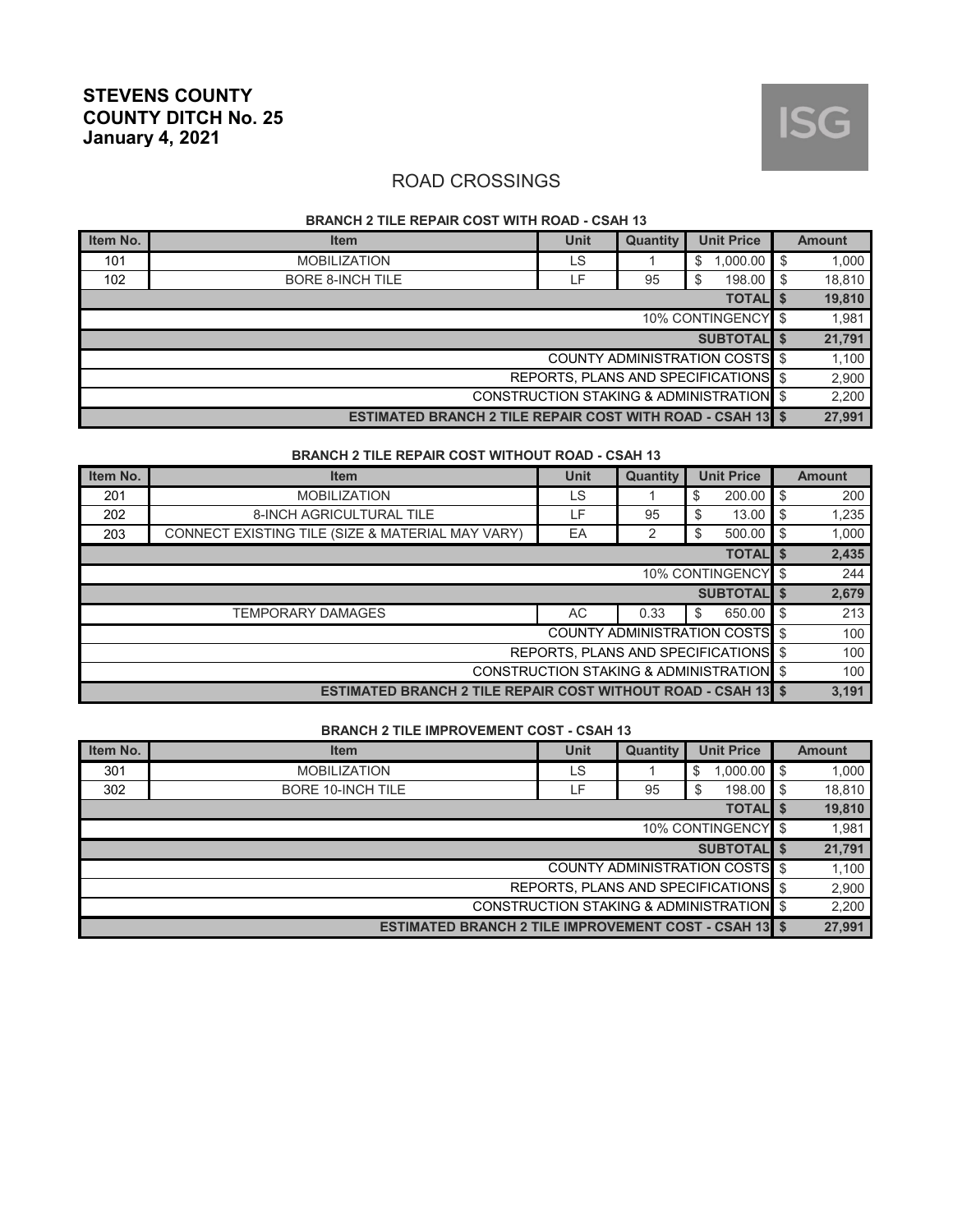

#### **BRANCH 2 FORK 2 TILE REPAIR COST WITH ROAD - CSAH 8**

| Item No.                                            | <b>Item</b>                                                             | <b>Unit</b> | Quantity | <b>Unit Price</b>                     |      | <b>Amount</b> |  |  |
|-----------------------------------------------------|-------------------------------------------------------------------------|-------------|----------|---------------------------------------|------|---------------|--|--|
| 101                                                 | <b>MOBILIZATION</b>                                                     | LS          |          | $1,000.00$ \$<br>\$                   |      | 1,000         |  |  |
| 102                                                 | <b>BORE 8-INCH TILE</b>                                                 | cΕ.         | 95       | 198.00<br>\$                          | l \$ | 18,810        |  |  |
| <b>TOTAL</b> \$                                     |                                                                         |             |          |                                       |      |               |  |  |
| 10% CONTINGENCY \$                                  |                                                                         |             |          |                                       |      |               |  |  |
|                                                     |                                                                         |             |          | <b>SUBTOTALIS</b>                     |      | 21,791        |  |  |
|                                                     |                                                                         |             |          | <b>COUNTY ADMINISTRATION COSTS</b> \$ |      | 1,100         |  |  |
|                                                     |                                                                         |             |          | REPORTS, PLANS AND SPECIFICATIONS \$  |      | 2,900         |  |  |
| <b>CONSTRUCTION STAKING &amp; ADMINISTRATION \$</b> |                                                                         |             |          |                                       |      |               |  |  |
|                                                     | <b>ESTIMATED BRANCH 2 FORK 2 TILE REPAIR COST WITH ROAD - CSAH 8 \$</b> |             |          |                                       |      | 27,991        |  |  |

#### **BRANCH 2 FORK 2 TILE REPAIR COST WITHOUT ROAD - CSAH 8**

| Item No.                                 | <b>Item</b>                                                                | <b>Unit</b>                           | <b>Quantity</b> | <b>Unit Price</b> |             |    | <b>Amount</b> |  |
|------------------------------------------|----------------------------------------------------------------------------|---------------------------------------|-----------------|-------------------|-------------|----|---------------|--|
| 201                                      | <b>MOBILIZATION</b>                                                        | LS                                    |                 | \$                | 200.00      | \$ | 200           |  |
| 202                                      | <b>8-INCH AGRICULTURAL TILE</b>                                            | ۲F.                                   | 95              | \$                | 13.00       | \$ | 1,235         |  |
| 203                                      | CONNECT EXISTING TILE (SIZE & MATERIAL MAY VARY)                           | EA                                    | 2               | \$                | 500.00      | \$ | 1,000         |  |
| <b>TOTALIS</b>                           |                                                                            |                                       |                 |                   |             |    |               |  |
| 10% CONTINGENCY \$                       |                                                                            |                                       |                 |                   |             |    |               |  |
|                                          |                                                                            |                                       |                 |                   | SUBTOTAL \$ |    | 2,679         |  |
|                                          | <b>TEMPORARY DAMAGES</b>                                                   | AC                                    | 0.33            | \$                | 650.00      | \$ | 213           |  |
|                                          |                                                                            | <b>COUNTY ADMINISTRATION COSTS</b> \$ |                 |                   |             |    | 100           |  |
|                                          |                                                                            | REPORTS, PLANS AND SPECIFICATIONS \$  |                 |                   |             |    | 100           |  |
| CONSTRUCTION STAKING & ADMINISTRATION \$ |                                                                            |                                       |                 |                   |             |    | 100           |  |
|                                          | <b>ESTIMATED BRANCH 2 FORK 2 TILE REPAIR COST WITHOUT ROAD - CSAH 8 \$</b> |                                       |                 |                   |             |    | 3.191         |  |

#### **BRANCH 2 FORK 2 TILE IMPROVEMENT COST - CSAH 8**

| Item No.                                            | <b>Item</b>                                                 | <b>Unit</b> | Quantity |                                       |     | <b>Amount</b> |  |  |
|-----------------------------------------------------|-------------------------------------------------------------|-------------|----------|---------------------------------------|-----|---------------|--|--|
| 301                                                 | <b>MOBILIZATION</b>                                         | LS          |          | 1,000.00<br>\$                        | \$  | 1,000         |  |  |
| 302                                                 | <b>BORE 10-INCH TILE</b>                                    | ۵F.         | 95       | 198.00<br>\$                          | -\$ | 18.810        |  |  |
| <b>TOTAL</b> \$                                     |                                                             |             |          |                                       |     |               |  |  |
| 10% CONTINGENCY \$                                  |                                                             |             |          |                                       |     |               |  |  |
|                                                     |                                                             |             |          | <b>SUBTOTALIS</b>                     |     | 21,791        |  |  |
|                                                     |                                                             |             |          | <b>COUNTY ADMINISTRATION COSTS</b> \$ |     | 1,100         |  |  |
| REPORTS, PLANS AND SPECIFICATIONS \$                |                                                             |             |          |                                       |     |               |  |  |
| <b>CONSTRUCTION STAKING &amp; ADMINISTRATION \$</b> |                                                             |             |          |                                       |     |               |  |  |
|                                                     | ESTIMATED BRANCH 2 FORK 2 TILE IMPROVEMENT COST - CSAH 8 \$ |             |          |                                       |     | 27,991        |  |  |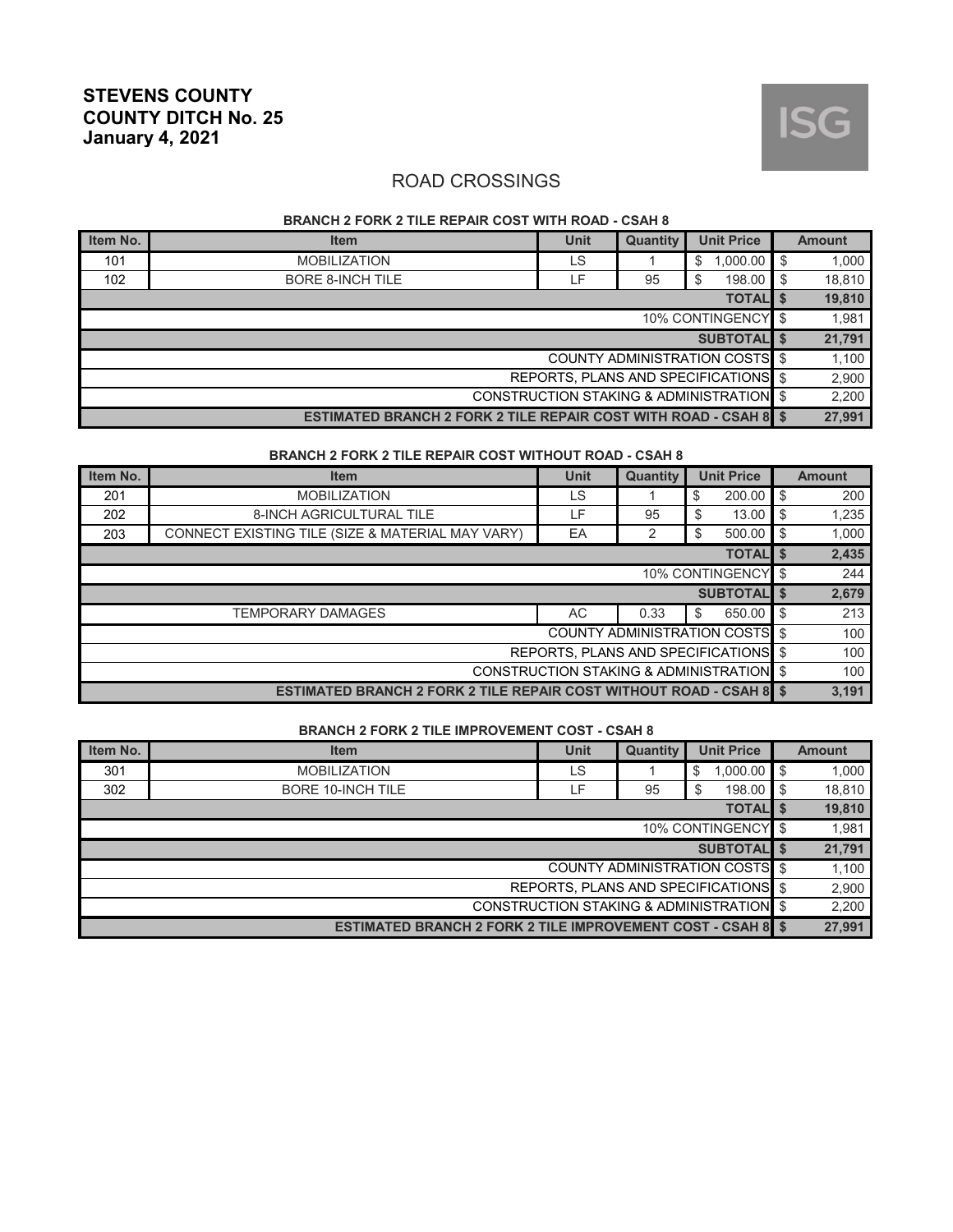

#### **BRANCH 5 FORK 1 TILE REPAIR COST WITH ROAD - 610TH AVE**

| Item No.                                 | <b>Item</b>                                                                | Unit | <b>Quantity</b> | <b>Unit Price</b>                     |    | <b>Amount</b> |  |  |
|------------------------------------------|----------------------------------------------------------------------------|------|-----------------|---------------------------------------|----|---------------|--|--|
| 101                                      | <b>MOBILIZATION</b>                                                        | LS   |                 | \$<br>100.00                          | S. | 100           |  |  |
| 102                                      | 10-INCH AGRICULTURAL TILE                                                  | LF.  | 50              | \$<br>14.00                           | \$ | 700           |  |  |
| 103                                      | OPEN CUT & RESTORE GRAVEL ROAD OR DRIVEWAY                                 | EA   |                 | 1,200.00<br>\$                        | -S | 1,200         |  |  |
| <b>TOTALIS</b>                           |                                                                            |      |                 |                                       |    |               |  |  |
| 10% CONTINGENCY \$                       |                                                                            |      |                 |                                       |    |               |  |  |
|                                          |                                                                            |      |                 | <b>SUBTOTALIS</b>                     |    | 2,200         |  |  |
|                                          |                                                                            |      |                 | <b>COUNTY ADMINISTRATION COSTS</b> \$ |    | 200           |  |  |
|                                          |                                                                            |      |                 | REPORTS, PLANS AND SPECIFICATIONS \$  |    | 300           |  |  |
| CONSTRUCTION STAKING & ADMINISTRATION \$ |                                                                            |      |                 |                                       |    |               |  |  |
|                                          | <b>ESTIMATED BRANCH 5 FORK 1 TILE REPAIR COST WITH ROAD - 610TH AVE \$</b> |      |                 |                                       |    | 3,000         |  |  |

#### **BRANCH 5 FORK 1 TILE REPAIR COST WITHOUT ROAD - 610TH AVE**

| Item No.                                 | <b>Item</b>                                                                   | <b>Unit</b> | <b>Unit Price</b><br>Quantity |                                       |     | <b>Amount</b> |  |  |
|------------------------------------------|-------------------------------------------------------------------------------|-------------|-------------------------------|---------------------------------------|-----|---------------|--|--|
| 201                                      | <b>MOBILIZATION</b>                                                           | LS          |                               | \$<br>100.00                          | -\$ | 100           |  |  |
| 202                                      | <b>10-INCH AGRICULTURAL TILE</b>                                              | LF          | 50                            | 14.00<br>\$                           | \$  | 700           |  |  |
| 203                                      | CONNECT EXISTING TILE (SIZE & MATERIAL MAY VARY)                              | EA          | 2                             | \$<br>500.00                          | \$  | 1,000         |  |  |
| <b>TOTAL</b> \$                          |                                                                               |             |                               |                                       |     |               |  |  |
| 10% CONTINGENCY \$                       |                                                                               |             |                               |                                       |     |               |  |  |
|                                          |                                                                               |             |                               | <b>SUBTOTALIS</b>                     |     | 1,980         |  |  |
|                                          | <b>TEMPORARY DAMAGES</b>                                                      | AC          | 0.17                          | 650.00<br>\$                          | -\$ | 112           |  |  |
|                                          |                                                                               |             |                               | <b>COUNTY ADMINISTRATION COSTS</b> \$ |     | 100           |  |  |
|                                          |                                                                               |             |                               | REPORTS, PLANS AND SPECIFICATIONS \$  |     | 100           |  |  |
| CONSTRUCTION STAKING & ADMINISTRATION \$ |                                                                               |             |                               |                                       |     |               |  |  |
|                                          | <b>ESTIMATED BRANCH 5 FORK 1 TILE REPAIR COST WITHOUT ROAD - 610TH AVE \$</b> |             |                               |                                       |     | 2,392         |  |  |

#### **BRANCH 5 FORK 1 TILE IMPROVEMENT COST - 610TH AVE**

| Item No.                                 | <b>Item</b>                                                          | <b>Unit</b> | <b>Unit Price</b><br><b>Quantity</b> |                                       |    | <b>Amount</b> |  |  |
|------------------------------------------|----------------------------------------------------------------------|-------------|--------------------------------------|---------------------------------------|----|---------------|--|--|
| 301                                      | <b>MOBILIZATION</b>                                                  | LS          |                                      | \$<br>200.00                          | \$ | 200           |  |  |
| 302                                      | <b>15-INCH AGRICULTURAL TILE</b>                                     | LF.         | 50                                   | 22.00<br>\$                           | \$ | 1,100         |  |  |
| 303                                      | OPEN CUT & RESTORE GRAVEL ROAD OR DRIVEWAY                           | EA          |                                      | 1.200.00<br>\$                        | \$ | 1,200         |  |  |
| <b>TOTALI</b>                            |                                                                      |             |                                      |                                       |    |               |  |  |
| 10% CONTINGENCY   \$                     |                                                                      |             |                                      |                                       |    |               |  |  |
|                                          |                                                                      |             |                                      | <b>SUBTOTALIS</b>                     |    | 2,750         |  |  |
|                                          |                                                                      |             |                                      | <b>COUNTY ADMINISTRATION COSTS</b> \$ |    | 200           |  |  |
|                                          |                                                                      |             |                                      | REPORTS, PLANS AND SPECIFICATIONS \$  |    | 400           |  |  |
| CONSTRUCTION STAKING & ADMINISTRATION \$ |                                                                      |             |                                      |                                       |    |               |  |  |
|                                          | <b>ESTIMATED BRANCH 5 FORK 1 TILE IMPROVEMENT COST - 610TH AVE 5</b> |             |                                      |                                       |    | 3,650         |  |  |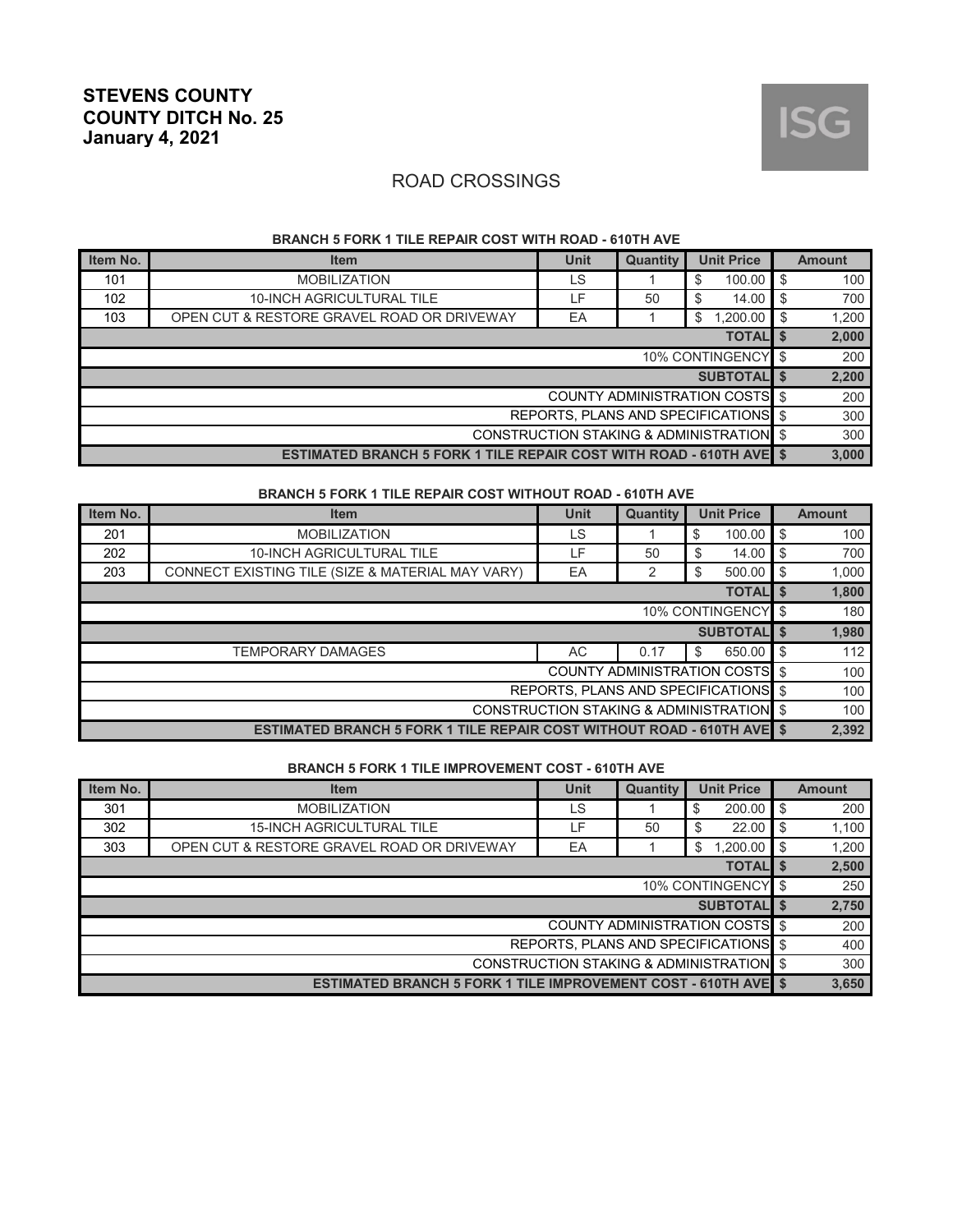

#### **BRANCH 5 FORK 2 TILE REPAIR COST WITH ROAD - CSAH 66**

| Item No.                                            | <b>Item</b>                                                              | Unit                                  | <b>Unit Price</b><br>Quantity |   |  |  |  | <b>Amount</b> |
|-----------------------------------------------------|--------------------------------------------------------------------------|---------------------------------------|-------------------------------|---|--|--|--|---------------|
| 101                                                 | N/A                                                                      | LS                                    |                               | S |  |  |  |               |
| <b>TOTAL</b> \$                                     |                                                                          |                                       |                               |   |  |  |  |               |
| 10% CONTINGENCY \$                                  |                                                                          |                                       |                               |   |  |  |  |               |
| <b>SUBTOTALIS</b>                                   |                                                                          |                                       |                               |   |  |  |  |               |
|                                                     |                                                                          | <b>COUNTY ADMINISTRATION COSTS</b> \$ |                               |   |  |  |  |               |
| REPORTS. PLANS AND SPECIFICATIONS \$                |                                                                          |                                       |                               |   |  |  |  |               |
| <b>CONSTRUCTION STAKING &amp; ADMINISTRATION \$</b> |                                                                          |                                       |                               |   |  |  |  |               |
|                                                     | <b>ESTIMATED BRANCH 5 FORK 2 TILE REPAIR COST WITH ROAD - CSAH 66 \$</b> |                                       |                               |   |  |  |  |               |

#### **BRANCH 5 FORK 2 TILE REPAIR COST WITHOUT ROAD - CSAH 66**

| Item No.                                                                    | <b>Item</b>              | <b>Unit</b>                           | Quantity | <b>Unit Price</b> |                 |  |  |  | <b>Amount</b> |
|-----------------------------------------------------------------------------|--------------------------|---------------------------------------|----------|-------------------|-----------------|--|--|--|---------------|
| 201                                                                         | N/A                      | LS                                    |          | \$                |                 |  |  |  |               |
|                                                                             |                          |                                       |          |                   | <b>TOTAL</b> \$ |  |  |  |               |
| 10% CONTINGENCY \$                                                          |                          |                                       |          |                   |                 |  |  |  |               |
| <b>SUBTOTAL</b> \$                                                          |                          |                                       |          |                   |                 |  |  |  |               |
|                                                                             | <b>TEMPORARY DAMAGES</b> | AC                                    | 0.00     | \$                | 650.00 \$       |  |  |  |               |
|                                                                             |                          | <b>COUNTY ADMINISTRATION COSTS</b> \$ |          |                   |                 |  |  |  |               |
| REPORTS, PLANS AND SPECIFICATIONS \$                                        |                          |                                       |          |                   |                 |  |  |  |               |
| CONSTRUCTION STAKING & ADMINISTRATION \$                                    |                          |                                       |          |                   |                 |  |  |  |               |
| <b>ESTIMATED BRANCH 5 FORK 2 TILE REPAIR COST WITHOUT ROAD - CSAH 66 \$</b> |                          |                                       |          |                   |                 |  |  |  |               |

#### **BRANCH 5 FORK 2 TILE IMPROVEMENT COST - CSAH 66**

| Item No.                                 | <b>Item</b>                                                         | Unit | <b>Unit Price</b><br>Quantity |                                |      |       |  | <b>Amount</b> |
|------------------------------------------|---------------------------------------------------------------------|------|-------------------------------|--------------------------------|------|-------|--|---------------|
| 301                                      | <b>MOBILIZATION</b>                                                 | LS   |                               | \$<br>200.00                   | ' \$ | 200   |  |               |
| 302                                      | <b>12-INCH AGRICULTURAL TILE</b>                                    | LF.  | 65                            | 18.00<br>\$                    | - \$ | 1,170 |  |               |
| 303                                      | OPEN CUT & RESTORE GRAVEL ROAD OR DRIVEWAY                          | EA   |                               | 1,200.00<br>\$                 | 'S   | 1,200 |  |               |
| <b>TOTAL</b> \$                          |                                                                     |      |                               |                                |      |       |  |               |
| 10% CONTINGENCY \$                       |                                                                     |      |                               |                                |      |       |  |               |
|                                          |                                                                     |      |                               | <b>SUBTOTAL</b> \$             |      | 2,827 |  |               |
|                                          |                                                                     |      |                               | COUNTY ADMINISTRATION COSTS \$ |      | 200   |  |               |
| REPORTS, PLANS AND SPECIFICATIONS \$     |                                                                     |      |                               |                                |      |       |  |               |
| CONSTRUCTION STAKING & ADMINISTRATION \$ |                                                                     |      |                               |                                |      |       |  |               |
|                                          | <b>ESTIMATED BRANCH 5 FORK 2 TILE IMPROVEMENT COST - CSAH 66 \$</b> |      |                               |                                |      | 3,727 |  |               |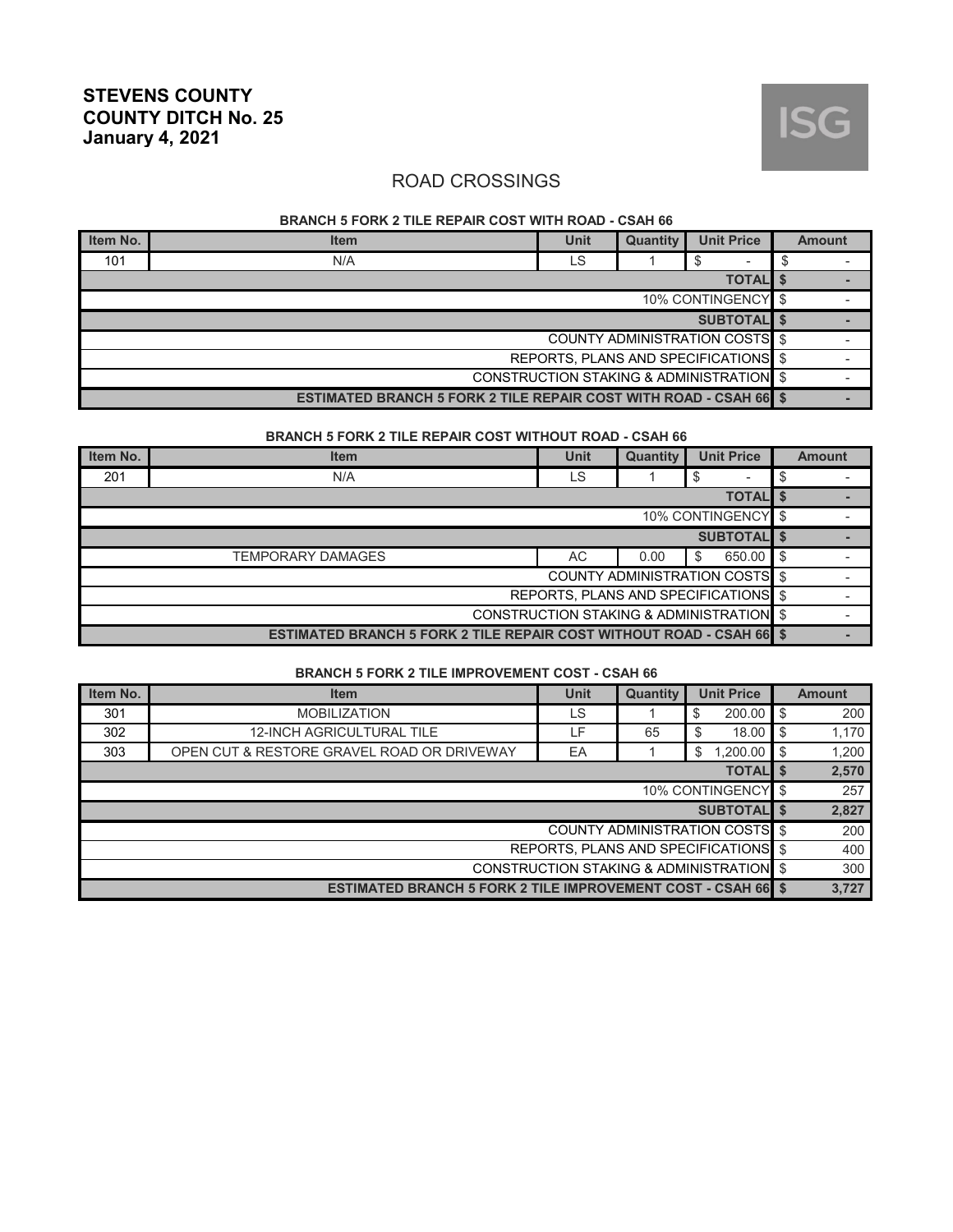

#### **BRANCH 6 TILE REPAIR COST WITH ROAD - CSAH 66**

| Item No.                                            | <b>Item</b>                                                       | <b>Unit</b> | Quantity | <b>Unit Price</b>                     |      | <b>Amount</b> |  |  |
|-----------------------------------------------------|-------------------------------------------------------------------|-------------|----------|---------------------------------------|------|---------------|--|--|
| 101                                                 | <b>MOBILIZATION</b>                                               | LS          |          | 200.00<br>\$                          | -\$  | 200           |  |  |
| 102                                                 | 24-INCH AGRICULTURAL TILE                                         | LF.         | 50       | 29.00<br>\$                           | - \$ | 1,450         |  |  |
| 103                                                 | OPEN CUT & RESTORE GRAVEL ROAD OR DRIVEWAY                        | EA          |          | 1,200.00<br>\$                        | " \$ | 1,200         |  |  |
| <b>TOTAL</b><br>l S                                 |                                                                   |             |          |                                       |      |               |  |  |
| 10% CONTINGENCY \$                                  |                                                                   |             |          |                                       |      |               |  |  |
|                                                     |                                                                   |             |          | <b>SUBTOTALIS</b>                     |      | 3,135         |  |  |
|                                                     |                                                                   |             |          | <b>COUNTY ADMINISTRATION COSTS</b> \$ |      | 200           |  |  |
| REPORTS, PLANS AND SPECIFICATIONS \$                |                                                                   |             |          |                                       |      |               |  |  |
| <b>CONSTRUCTION STAKING &amp; ADMINISTRATION \$</b> |                                                                   |             |          |                                       |      |               |  |  |
|                                                     | <b>ESTIMATED BRANCH 6 TILE REPAIR COST WITH ROAD - CSAH 66 \$</b> |             |          |                                       |      | 4,235         |  |  |

#### **BRANCH 6 TILE REPAIR COST WITHOUT ROAD - CSAH 66**

| Item No.                                                             | <b>Item</b>                                      | <b>Unit</b> | Quantity | <b>Unit Price</b> |                   |    |       |  | <b>Amount</b> |
|----------------------------------------------------------------------|--------------------------------------------------|-------------|----------|-------------------|-------------------|----|-------|--|---------------|
| 201                                                                  | <b>MOBILIZATION</b>                              | LS          |          | \$                | 200.00            | \$ | 200   |  |               |
| 202                                                                  | 24-INCH AGRICULTURAL TILE                        | LF          | 50       | \$                | 29.00             | \$ | 1,450 |  |               |
| 203                                                                  | CONNECT EXISTING TILE (SIZE & MATERIAL MAY VARY) | EA          | 2        | \$                | 500.00            | \$ | 1,000 |  |               |
|                                                                      |                                                  |             |          |                   | <b>TOTAL</b> \$   |    | 2,650 |  |               |
| 10% CONTINGENCY \$                                                   |                                                  |             |          |                   |                   |    | 265   |  |               |
|                                                                      |                                                  |             |          |                   | <b>SUBTOTALIS</b> |    | 2,915 |  |               |
|                                                                      | <b>TEMPORARY DAMAGES</b>                         | AC          | 0.17     | \$                | 650.00            | \$ | 112   |  |               |
| COUNTY ADMINISTRATION COSTS \$                                       |                                                  |             |          |                   |                   |    | 100   |  |               |
| REPORTS, PLANS AND SPECIFICATIONS \$                                 |                                                  |             |          |                   |                   |    | 100   |  |               |
| CONSTRUCTION STAKING & ADMINISTRATION \$                             |                                                  |             |          |                   |                   |    | 100   |  |               |
| <b>ESTIMATED BRANCH 6 TILE REPAIR COST WITHOUT ROAD - CSAH 66 \$</b> |                                                  |             |          |                   |                   |    | 3,327 |  |               |

#### **BRANCH 6 TILE IMPROVEMENT COST - CSAH 66**

| Item No.                                                     | <b>Item</b>                                | <b>Unit</b> | Quantity | <b>Unit Price</b> |    |       |  | <b>Amount</b> |
|--------------------------------------------------------------|--------------------------------------------|-------------|----------|-------------------|----|-------|--|---------------|
| 301                                                          | <b>MOBILIZATION</b>                        | LS          |          | 300.00<br>\$      | \$ | 300   |  |               |
| 302                                                          | 42-INCH AGRICULTURAL TILE                  | LF.         | 50       | 64.50<br>\$       | \$ | 3,225 |  |               |
| 303                                                          | OPEN CUT & RESTORE GRAVEL ROAD OR DRIVEWAY | EA          |          | 1,200.00<br>\$    | \$ | 1,200 |  |               |
| <b>TOTALIS</b>                                               |                                            |             |          |                   |    |       |  |               |
| 10% CONTINGENCY \$                                           |                                            |             |          |                   |    |       |  |               |
| <b>SUBTOTALIS</b>                                            |                                            |             |          |                   |    |       |  |               |
| <b>COUNTY ADMINISTRATION COSTS</b> \$                        |                                            |             |          |                   |    |       |  |               |
| REPORTS, PLANS AND SPECIFICATIONS \$                         |                                            |             |          |                   |    | 700   |  |               |
| CONSTRUCTION STAKING & ADMINISTRATION \$                     |                                            |             |          |                   |    | 600   |  |               |
| <b>ESTIMATED BRANCH 6 TILE IMPROVEMENT COST - CSAH 66 \$</b> |                                            |             |          |                   |    | 6,798 |  |               |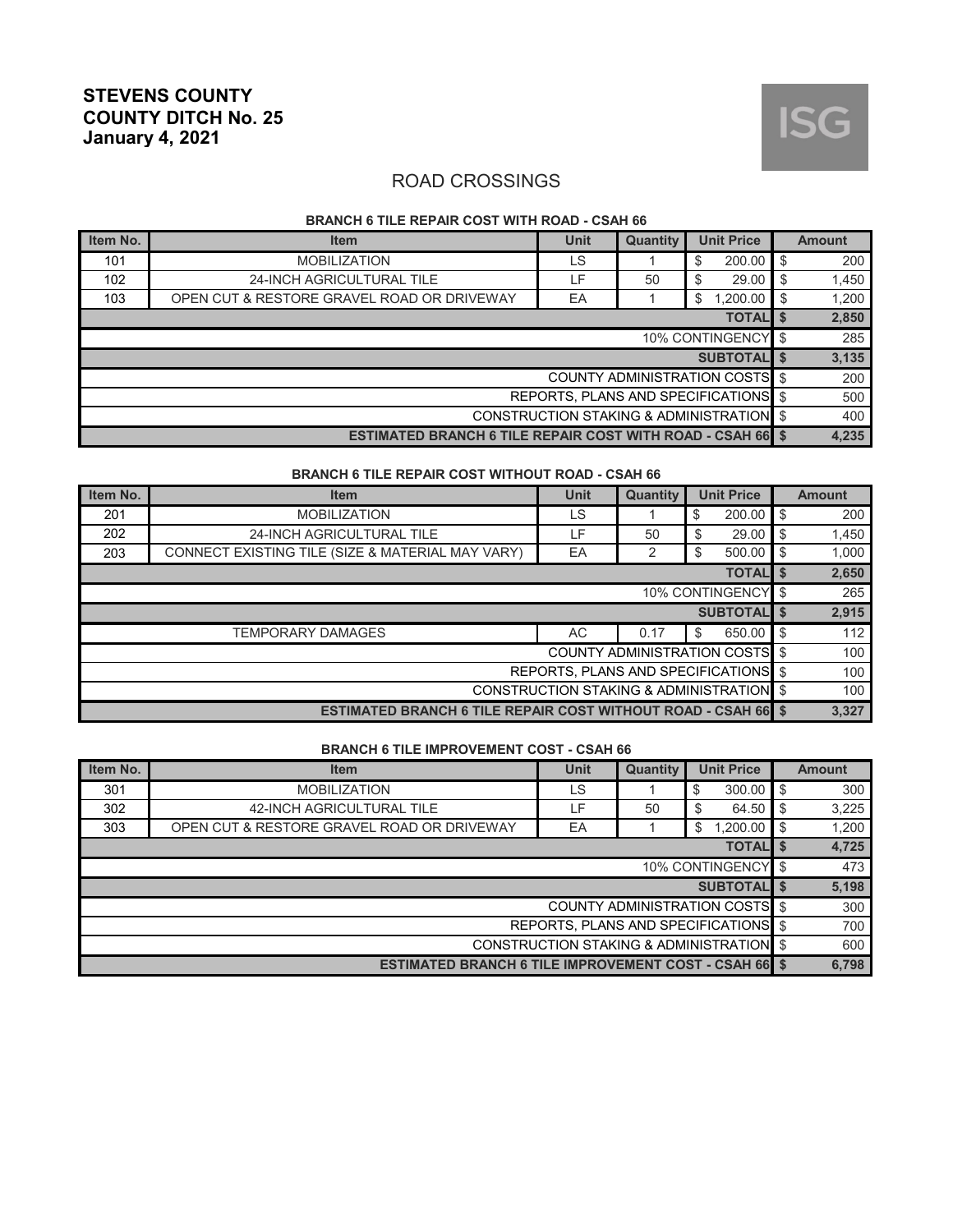

#### **BRANCH 6 (EXTENSION) TILE REPAIR COST WITH ROAD - 570TH AVE**

| Item No.                                                                 | <b>Item</b> | Unit | <b>Quantity</b> | <b>Unit Price</b> |  | <b>Amount</b> |
|--------------------------------------------------------------------------|-------------|------|-----------------|-------------------|--|---------------|
| 101                                                                      | N/A         | LS   |                 |                   |  |               |
| <b>TOTAL \$</b>                                                          |             |      |                 |                   |  |               |
| 10% CONTINGENCY \$                                                       |             |      |                 |                   |  |               |
| <b>SUBTOTALIS</b>                                                        |             |      |                 |                   |  |               |
| <b>COUNTY ADMINISTRATION COSTS</b> \$                                    |             |      |                 |                   |  |               |
| REPORTS, PLANS AND SPECIFICATIONS \$                                     |             |      |                 |                   |  |               |
| <b>CONSTRUCTION STAKING &amp; ADMINISTRATION \$</b>                      |             |      |                 |                   |  |               |
| ESTIMATED BRANCH 6 (EXTENSION) TILE REPAIR COST WITH ROAD - 570TH AVE \$ |             |      |                 |                   |  |               |

#### **BRANCH 6 (EXTENSION) TILE REPAIR COST WITHOUT ROAD - 570TH AVE**

| Item No.                                                                    | <b>Item</b> | <b>Unit</b> | Quantity |    | <b>Unit Price</b> |  | <b>Amount</b> |
|-----------------------------------------------------------------------------|-------------|-------------|----------|----|-------------------|--|---------------|
| 201                                                                         | N/A         | LS          |          | \$ |                   |  |               |
| <b>TOTAL</b> \$                                                             |             |             |          |    |                   |  |               |
| 10% CONTINGENCY \$                                                          |             |             |          |    |                   |  |               |
| <b>SUBTOTALIS</b>                                                           |             |             |          |    |                   |  |               |
| TEMPORARY DAMAGES<br>AC<br>650.00 \$<br>0.00<br>S                           |             |             |          |    |                   |  |               |
| <b>COUNTY ADMINISTRATION COSTS</b> \$                                       |             |             |          |    |                   |  |               |
| REPORTS, PLANS AND SPECIFICATIONS \$                                        |             |             |          |    |                   |  |               |
| CONSTRUCTION STAKING & ADMINISTRATION \$                                    |             |             |          |    |                   |  |               |
| ESTIMATED BRANCH 6 (EXTENSION) TILE REPAIR COST WITHOUT ROAD - 570TH AVE \$ |             |             |          |    |                   |  |               |

#### **BRANCH 6 (EXTENSION) TILE IMPROVEMENT COST - 570TH AVE**

| Item No.                                                                   | <b>Item</b>                                | Unit | <b>Quantity</b> | <b>Unit Price</b> |     | <b>Amount</b> |  |
|----------------------------------------------------------------------------|--------------------------------------------|------|-----------------|-------------------|-----|---------------|--|
| 301                                                                        | <b>MOBILIZATION</b>                        | LS   |                 | \$<br>200.00      | -\$ | 200           |  |
| 302                                                                        | <b>36-INCH AGRICULTURAL TILE</b>           | ιF.  | 60              | 38.00<br>\$       | \$  | 2,280         |  |
| 303                                                                        | OPEN CUT & RESTORE GRAVEL ROAD OR DRIVEWAY | EA   |                 | 1,200.00<br>\$    | -\$ | 1,200         |  |
| <b>TOTALIS</b>                                                             |                                            |      |                 |                   |     |               |  |
| 10% CONTINGENCY   \$                                                       |                                            |      |                 |                   |     |               |  |
| <b>SUBTOTALIS</b>                                                          |                                            |      |                 |                   |     |               |  |
| <b>COUNTY ADMINISTRATION COSTS</b> \$                                      |                                            |      |                 |                   |     |               |  |
| REPORTS. PLANS AND SPECIFICATIONS \$                                       |                                            |      |                 |                   |     | 600           |  |
| CONSTRUCTION STAKING & ADMINISTRATION \$                                   |                                            |      |                 |                   |     | 500           |  |
| <b>ESTIMATED BRANCH 6 (EXTENSION) TILE IMPROVEMENT COST - 570TH AVE \$</b> |                                            |      |                 |                   |     |               |  |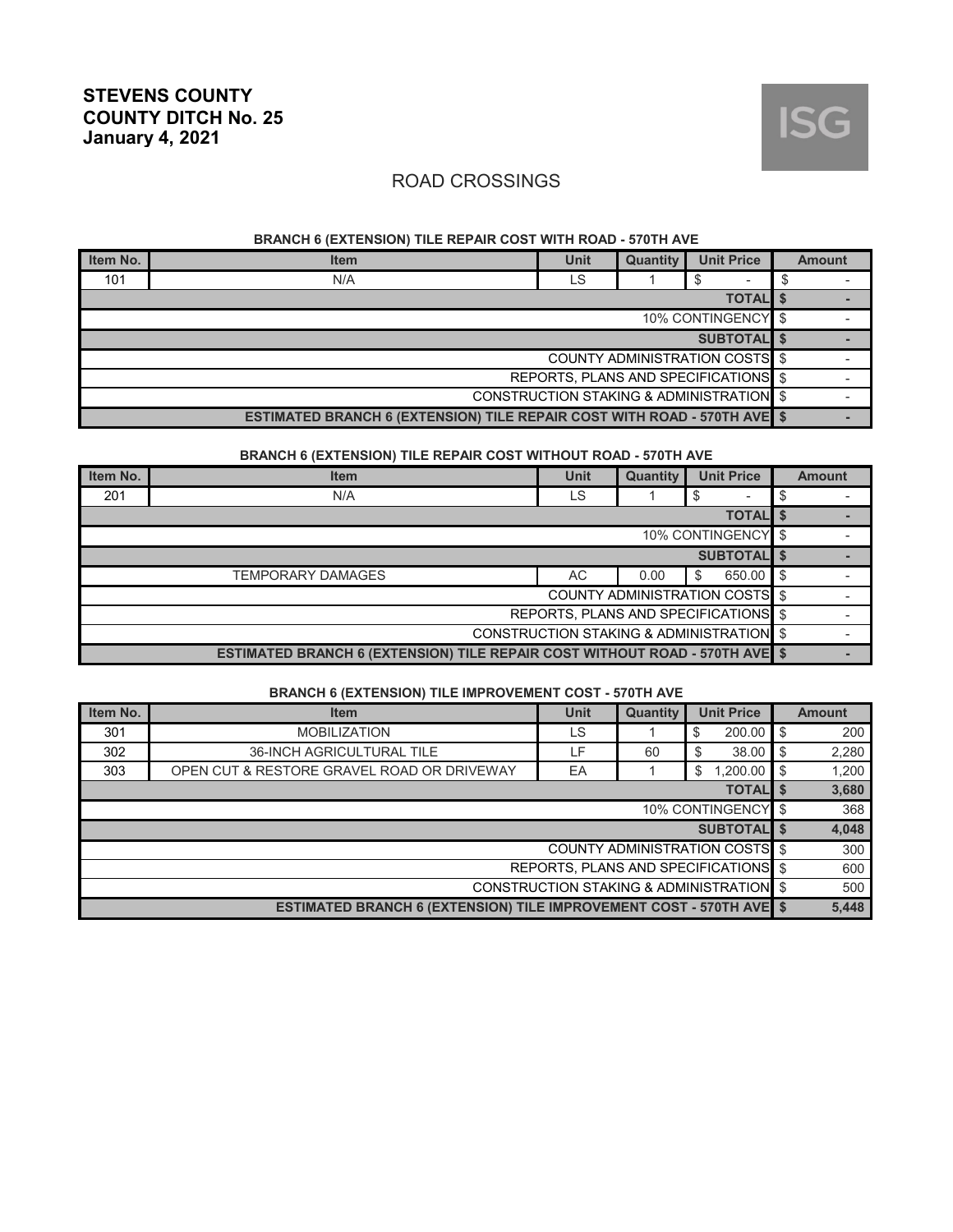

#### **BRANCH 9 TILE REPAIR COST WITH ROAD - 240TH ST**

| Item No.                                                          | <b>Item</b>                                | <b>Unit</b> | <b>Unit Price</b><br><b>Quantity</b> |                |      |       |  | <b>Amount</b> |
|-------------------------------------------------------------------|--------------------------------------------|-------------|--------------------------------------|----------------|------|-------|--|---------------|
| 101                                                               | <b>MOBILIZATION</b>                        | LS          |                                      | 200.00<br>\$   | - \$ | 200   |  |               |
| 102                                                               | <b>18-INCH AGRICULTURAL TILE</b>           | ∟F i        | 60                                   | 26.00<br>\$    | - \$ | 1,560 |  |               |
| 103                                                               | OPEN CUT & RESTORE GRAVEL ROAD OR DRIVEWAY | EA          |                                      | 1,200.00<br>\$ |      | 1,200 |  |               |
| <b>TOTALIS</b>                                                    |                                            |             |                                      |                |      |       |  |               |
| 10% CONTINGENCY \$                                                |                                            |             |                                      |                |      |       |  |               |
| <b>SUBTOTALIS</b>                                                 |                                            |             |                                      |                |      |       |  |               |
| <b>COUNTY ADMINISTRATION COSTS</b> \$                             |                                            |             |                                      |                |      |       |  |               |
| REPORTS, PLANS AND SPECIFICATIONS \$                              |                                            |             |                                      |                |      |       |  |               |
| <b>CONSTRUCTION STAKING &amp; ADMINISTRATION \$</b>               |                                            |             |                                      |                |      | 400   |  |               |
| <b>ESTIMATED BRANCH 9 TILE REPAIR COST WITH ROAD - 240TH ST S</b> |                                            |             |                                      |                |      | 4,356 |  |               |

#### **BRANCH 9 TILE REPAIR COST WITHOUT ROAD - 240TH ST**

| Item No.                                                              | <b>Item</b>                                      | <b>Unit</b> | <b>Quantity</b> | <b>Unit Price</b> |    | <b>Amount</b> |
|-----------------------------------------------------------------------|--------------------------------------------------|-------------|-----------------|-------------------|----|---------------|
| 201                                                                   | <b>MOBILIZATION</b>                              | LS          |                 | \$<br>200.00      | \$ | 200           |
| 202                                                                   | <b>18-INCH AGRICULTURAL TILE</b>                 | LF.         | 60              | \$<br>26.00       | \$ | 1,560         |
| 203                                                                   | CONNECT EXISTING TILE (SIZE & MATERIAL MAY VARY) | EA          | 2               | \$<br>500.00      | \$ | 1,000         |
|                                                                       |                                                  |             |                 | <b>TOTAL</b> \$   |    | 2,760         |
| 10% CONTINGENCY \$                                                    |                                                  |             |                 |                   |    |               |
|                                                                       |                                                  |             |                 | SUBTOTAL \$       |    | 3,036         |
|                                                                       | <b>TEMPORARY DAMAGES</b>                         | AC          | 0.21            | \$<br>650.00      | \$ | 134           |
| COUNTY ADMINISTRATION COSTS \$                                        |                                                  |             |                 |                   |    |               |
| REPORTS, PLANS AND SPECIFICATIONS \$                                  |                                                  |             |                 |                   |    | 100           |
| CONSTRUCTION STAKING & ADMINISTRATION \$                              |                                                  |             |                 |                   |    | 100           |
| <b>ESTIMATED BRANCH 9 TILE REPAIR COST WITHOUT ROAD - 240TH ST \$</b> |                                                  |             |                 |                   |    | 3,470         |

#### **BRANCH 9 TILE IMPROVEMENT COST - 240TH ST**

| Item No.                                                      | <b>Item</b>                                | <b>Unit</b> | <b>Quantity</b> | <b>Unit Price</b> |    | <b>Amount</b> |
|---------------------------------------------------------------|--------------------------------------------|-------------|-----------------|-------------------|----|---------------|
| 301                                                           | <b>MOBILIZATION</b>                        | LS          |                 | 200.00<br>\$      | \$ | 200           |
| 302                                                           | 24-INCH AGRICULTURAL TILE                  | LF.         | 60              | \$<br>29.00       | -S | 1,740         |
| 303                                                           | OPEN CUT & RESTORE GRAVEL ROAD OR DRIVEWAY | EA          |                 | 1,200.00<br>\$    | \$ | 1,200         |
| <b>TOTALIS</b>                                                |                                            |             |                 |                   |    |               |
| 10% CONTINGENCY   \$                                          |                                            |             |                 |                   |    |               |
| <b>SUBTOTALIS</b>                                             |                                            |             |                 |                   |    | 3,454         |
| <b>COUNTY ADMINISTRATION COSTS</b> \$                         |                                            |             |                 |                   |    | 200           |
| REPORTS, PLANS AND SPECIFICATIONS \$                          |                                            |             |                 |                   |    | 500           |
| CONSTRUCTION STAKING & ADMINISTRATION \$                      |                                            |             |                 |                   |    | 400           |
| <b>ESTIMATED BRANCH 9 TILE IMPROVEMENT COST - 240TH ST \$</b> |                                            |             |                 |                   |    | 4,554         |